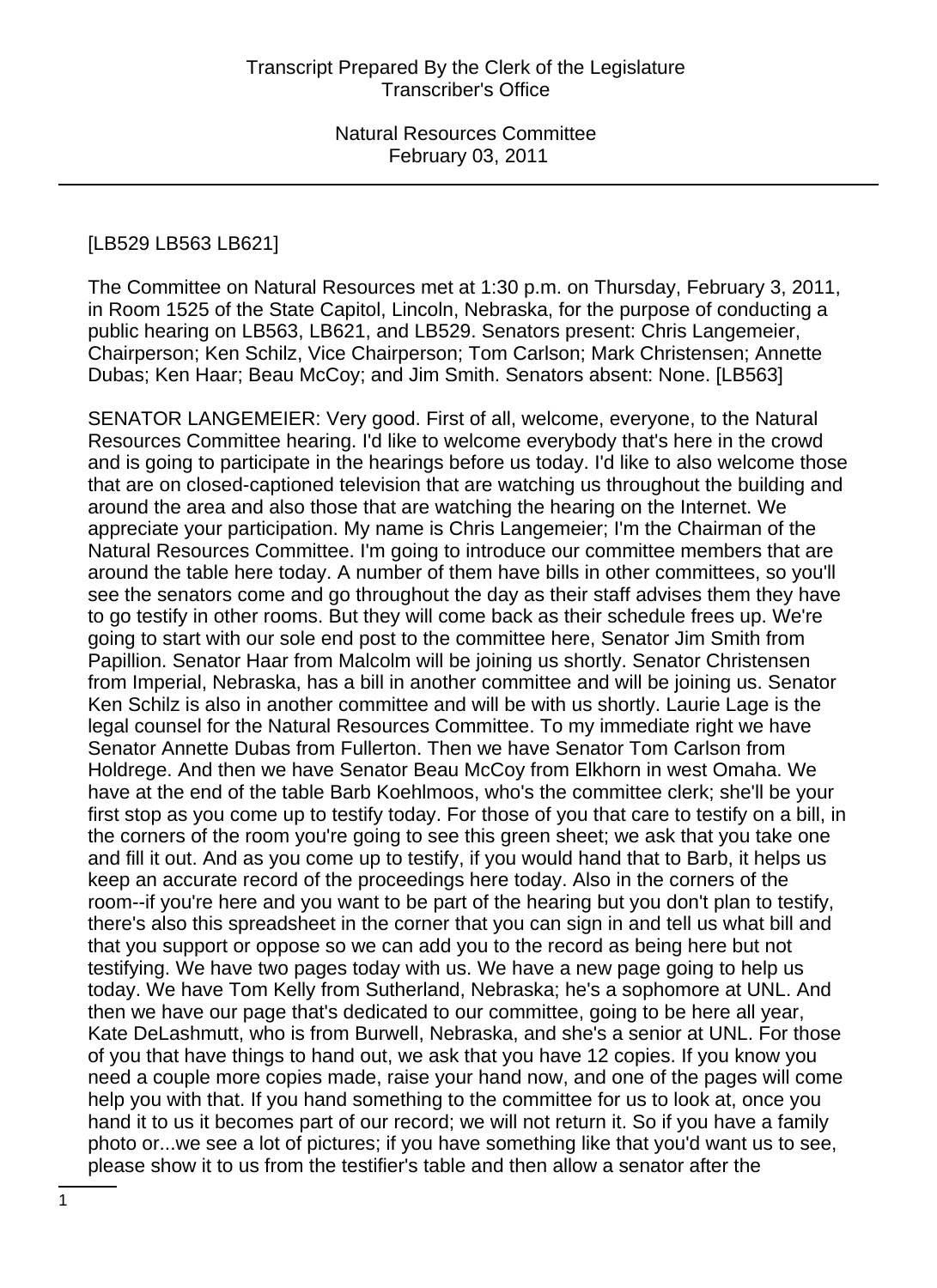hearing--if they would like to come up and look at it in more detail, they'd have that opportunity. But again, if you do hand it to us for us to look at, we have to make it part of the record. At this time I would ask everybody to look at your cell phone and please either turn it off or put it in vibration so we don't disrupt those that care to testify here today, as everybody gets an opportunity to do that. So with that all said, we will start the hearings. We're going to hear them in the order they were posted outside, so we will start with LB563. Senator Utter is here, and we'll open the hearing for you. And welcome to the Natural Resources Committee.

SENATOR UTTER: Thank you, Senator Langemeier and members of the Natural Resources Committee. I believe maybe this is my first appearance before this auspicious committee. And so I'm not sure what to expect, but they--you all look like friendly faces, so we'll proceed from there. I am Senator Dennis Utter from District 33, which is the Hastings area. That's spelled D-e-n-n-i-s U-t-t-e-r. I'm here to introduce LB563. LB563 gives the village of Ayr, Nebraska, which is located in southern Adams County, control of the Crystal Lake State Recreation Area. The purpose of this transfer is to alleviate some of the fiscal responsibilities from the Parks Division of the Nebraska Game and Parks Commission. The division has been in a tight budget situation for several years. In response to these tough budget times, Game and Parks has come up with a plan approved by the board of commissioners to alleviate some of that responsibility with regard to some of the state recreation areas. The intent of this plan is to streamline the park operations, to include, among other courses of action, the conversion of some of the smaller, less frequently visited satellite park areas to more natural wildlife areas and thus reducing the operating expenses for the Nebraska Game and Parks Commission. In some instances, Game and Parks has approached potential partners, namely, local subdivisions of government, those being either city or county, and inquired about their interest in managing these satellite parks and managing them more like a state recreation area than a wildlife management area. Game and Parks has found a number of local entities willing to assume leadership and take over these areas. Crystal Lake State Recreation Area is an example of such an area, in which the village of Ayr, in cooperation with the Little Blue Natural Resources District, is willing to accept and operate. This appears to be a mutually beneficial arrangement for both parties and certainly for the public. The local community benefits from the park visitors that frequent these areas, the commission benefits from a reduction in operating expenses, and the public continues to enjoy the benefits from a park area that provides outdoor recreational opportunities for all Nebraskans and their families. And I just want to say at this point a word about...the village of Ayr is a village of about 107 people, according to the latest figures that I have. And I want to express my gratitude to them and also my admiration for their willingness to step up and take over this small recreation area, it's about 35 acres in size and that is next to the village of Ayr, and to continue to operate it for the benefit of local residents, for all citizens of Nebraska, and all visitors, as a matter of fact. And I look forward to your favorable treatment of this bill. I'd be willing to answer any questions that anybody might have. [LB563]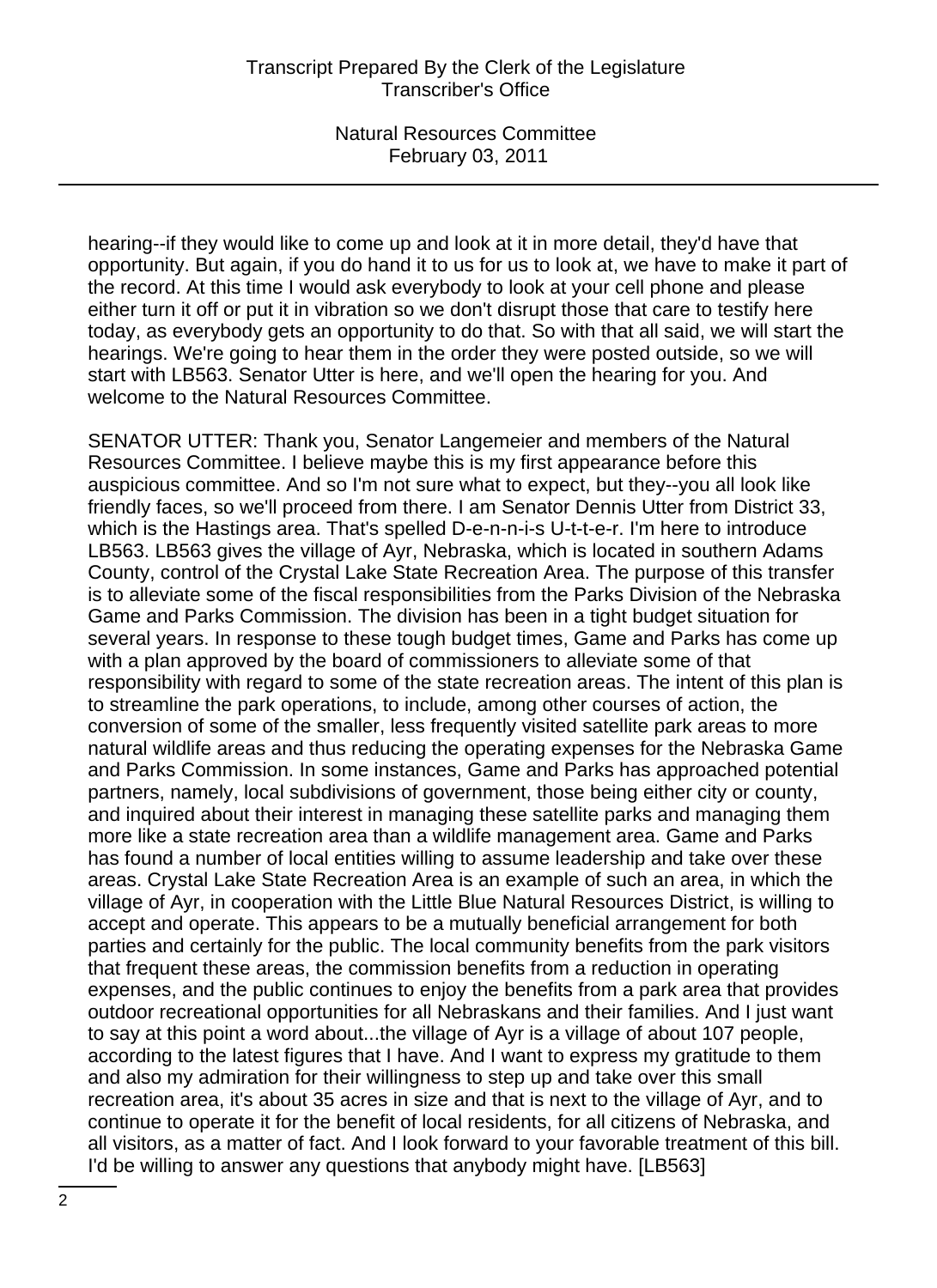SENATOR LANGEMEIER: Very good. Are there any questions for Senator...Senator Carlson. [LB563]

SENATOR CARLSON: Thank you, Senator Langemeier. Senator Utter, where is this located from Ayr? [LB563]

SENATOR UTTER: It'd be north, basically a little north of Ayr. Yeah. [LB563]

SENATOR CARLSON: Okay. And you failed to acknowledge that Ayr is a community that's just located a few miles north of the best legislative district in the state, District 38. (Laughter) [LB563]

SENATOR UTTER: I really try to forget that, Senator Carlson, because there's some dispute, I think, about that. But that being said, we're happy to have your legislative district as a neighbor of ours. [LB563]

SENATOR CARLSON: Thank you. [LB563]

SENATOR LANGEMEIER: Any other questions? Seeing none, thank you. [LB563]

SENATOR UTTER: With your permission, Mr. Chairman, I have business next door, and I will...I know there are several people here to testify for this bill. And I will waive closing... [LB563]

SENATOR LANGEMEIER: Okay. [LB563]

SENATOR UTTER: ...and move to my other duties. So... [LB563]

SENATOR LANGEMEIER: Sounds good. [LB563]

SENATOR UTTER: ...thank you very much. [LB563]

SENATOR LANGEMEIER: Thank you. You have heard the opening on LB563. In the Natural Resources Committee we do use the light system. You'll see you get five minutes to testify, for testifiers; a green light will come on at the start. When you have one minute left, you'll see a yellow light. Then after that it will go red, and we ask that you conclude. So you've heard the opening on LB563. Those that want to testify in support, proponents, please come forward. Mr. Kuhn, welcome. [LB563]

ROGER KUHN: Senator Langemeier, members of the committee, my name is Roger Kuhn; it's R-o-g-e-r K-u-h-n. I'm director of the Nebraska state parks system and am representing the Nebraska Game and Parks Commission today. I think Senator Utter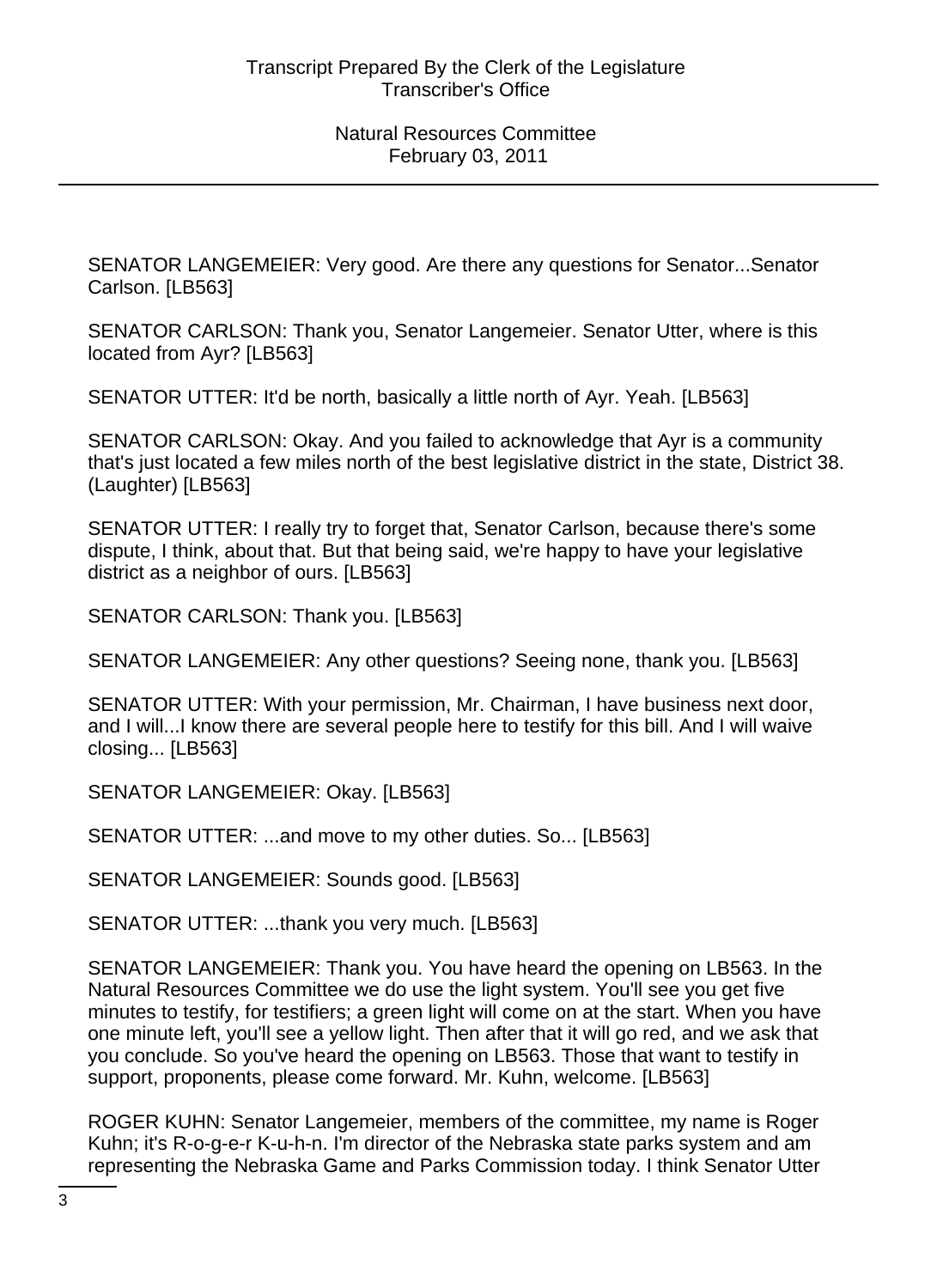# Transcript Prepared By the Clerk of the Legislature Transcriber's Office

Natural Resources Committee February 03, 2011

explained it very well. This is a situation where we have went out and tried to solicit partnerships with a variety of entities and political subdivisions and communities. And last year, you might recall, we did transfer...this body did transfer Arnold and Atkinson Lake state recreation areas to those local communities. Earlier this session you heard about Bowman Lake for Sherman County as a possible transfer. And today we're talking about Crystal Lake. And we want to thank Senator Utter for him proposing this legislation and also thank the village of Ayr for their willingness to take this over. This area has been around since 1937; it's a very old area. And there's been a lot of investments made in the area with the help of the local community over the years. They donated a lot of money through fund-raisers over the years or the life of Crystal Lake that we've managed it. So I think you'll hear a little more about that. But it is--it's a--I think it's a win-win situation for the Game and Parks and the state of Nebraska along with the village of Ayr. As budgets have gotten tighter and we have reduced services, these communities...they're very important to the local communities that are willing to step forward and take over management. Understand that this particular area has federal funding invested in it, the Land and Water Conservation Fund money. Therefore you'll notice in the legislation it talks about certain requirements that you have to follow when federal money is invested; those are some of the strings attached with federal money. It also has a reversion clause, meaning that if at some point in time the community or village of Ayr cannot manage the area, it would revert back to the Game and Parks Commission, and that falls in place with the federal requirements. So I think that's important to note. Also the area...it'll save us around \$5,000 in spending. We'd take care of it as a satellite area out of Grand Island headquarters that we have there. So it will save us trips down to Ayr to take care of this area. With that, I would try to answer any questions that the committee may have. [LB563]

SENATOR LANGEMEIER: Very good. Are there any questions for Mr. Kuhn? Seeing none, thank you very much. [LB563]

ROGER KUHN: Okay, thank you. [LB563]

SENATOR LANGEMEIER: We're seeing a trend with these projects. Anyone else care to testify in support? Good afternoon and welcome to the committee. [LB563]

RANDY KORT: Senator Langemeier and fellow senators, I appreciate your time today. My name is Randy Kort, R-a-n-d-y K-o-r-t. I am a member of the village board of Ayr. Have been a resident of Ayr about three generation's worth. Crystal Lake Area has been a long-established park and association with the village of Ayr. Really, the...it was asked earlier where it is located from the community; it's a mile north. There really isn't any connection between the two, other than close proximity. Once we were approached by the state Game and Parks Commission that they were considering closing the park in order to, for budget savings, and they asked if we were interested in going into conjunction with them in order to turn ownership over to the village if we were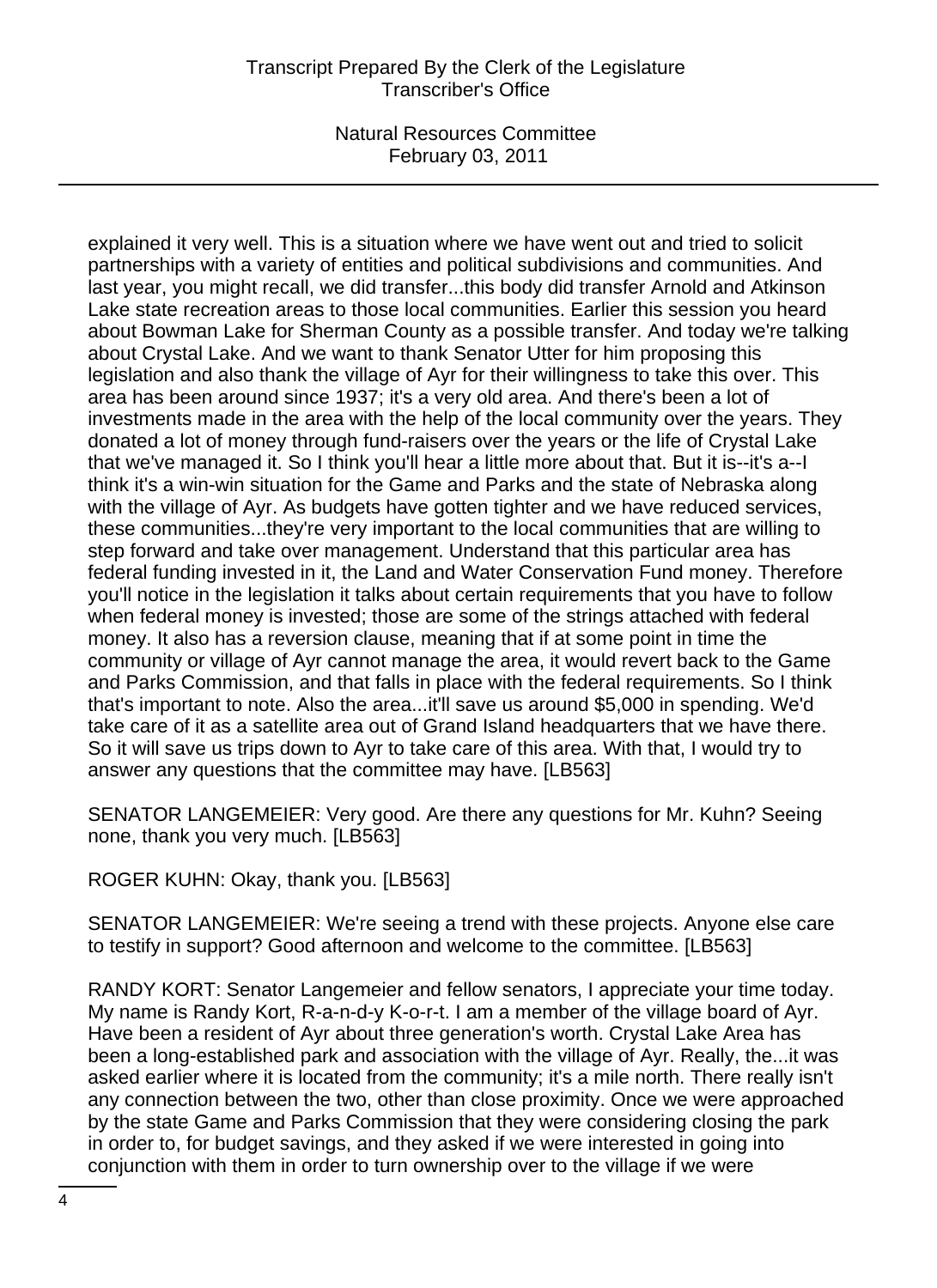interested. After some consideration and some investigation, the village decided that we would attempt to do this if the Legislature allows us to. We feel it's important for this park, just because we have seen a lot of interest, a lot of repeat visitors not only from the Hastings area, but the surrounding outstate Nebraska. A lot of people use the park regularly; we felt it would be unfortunate if it was allowed to just be closed. As was mentioned earlier, in the mid-'70s to early '80s there was a lot of money invested into the park, because it had kind of been I don't want to say neglected, but it just wasn't kept up to the standard of what it had been in the past. Once that money was invested in it, the state has done a wonderful job of keeping it up and keeping the interest within that park so that it is used and appreciated by the residents of Nebraska. In our conversation that we had...we have also had conversations with the natural resources district in our area. They're going to help us in conjunction with some--trying to manage the park more successfully, due to the fact that of a village of 107 people, as you might imagine, our budget isn't very large either. We do not want this to become a burden for our residents, so we are going to try to manage this as fiscally, you know, successfully possible as we can. I guess that's all I...I just wanted to make sure that your committee was aware that the village has given this some thought and consideration, and we are in favor of this if you so see to move along with this. [LB563]

SENATOR LANGEMEIER: Very good. Are there any questions for Mr. Kort? Senator Carlson. [LB563]

SENATOR CARLSON: Thank you, Senator Langemeier. Randy, of the 35 acres, how much of it is lake? [LB563]

RANDY KORT: I think the lake was measured at between three and four. [LB563]

SENATOR CARLSON: Okay. And does that stay pretty steady, pretty level all year long? [LB563]

RANDY KORT: It is a spring-fed lake, so that as the water table drops, so does the lake. And normally that happens during the late summer. The water level always decreases as the summer progresses but usually recovers back to, you know, its--I don't want to say its maximum, but it recovers to a set level every--during the winter months. [LB563]

SENATOR CARLSON: And what else is a part of that 35 acres? In terms of facilities, what's there? [LB563]

RANDY KORT: There are cement camper pads with electrical hookups. There are three--there's an electric well with three water hydrants that provide water for camp use. There are--the rest rooms are just outhouse-style rest rooms; I think there's four of them located around the park. There are two picnic areas, covered picnic areas that have been there since the park was established back in the '30s, like was stated earlier. So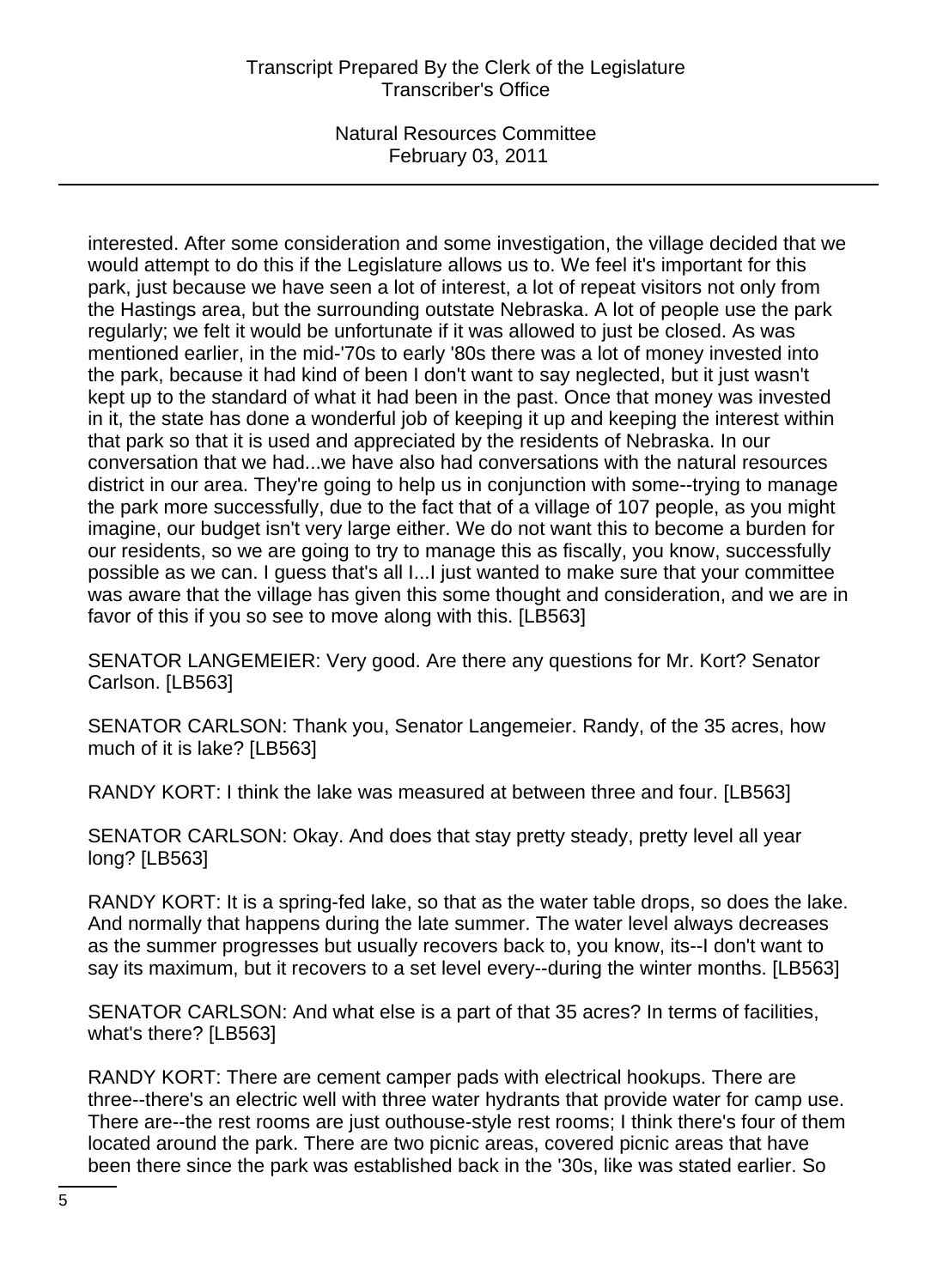I...and then there's a storage structure that is also on site, where, I think, things in the past were stored; I'm not so sure anything is in them as of right now. [LB563]

SENATOR CARLSON: Okay. Thank you. [LB563]

RANDY KORT: You're welcome. [LB563]

SENATOR LANGEMEIER: Very good. Senator Smith. [LB563]

SENATOR SMITH: Mr. Kort, thank you for being here today. And thank you and your community for stepping up and sacrificing to do this. For a 107-member community, that is a sacrifice, so thank you. Do you have a sense as to how much it's going to cost your community to maintain this? [LB563]

RANDY KORT: Well, the figures we have been using is based off what the Game and Parks has been investing in the park. And they offset their expenditures with camper fees, which has been on an honor-based system. From the village standpoint, we intend on continuing that. Our concern is we don't know if the camper fees will continue to be consistent. So income versus expenditure becomes a big question mark on our side. We're planning on doing as much volunteerism as we can. As far as outlaying expense, they have told us that utilities run around \$3,500 a year. And then the only, really, other expenditure that they have incurred is the fact of lawn care, upkeep, things like that. Those type of expenditures we're hopeful that we can keep to a minimum. The electricity--as long as we can keep camper fees coming in should offset the electrical bill, is what we're hoping, because their annual camper fee that they had been collecting averages around \$5,000 a year. The other concern that we did have was liability insurance. In order to have a facility like this, somebody was going to have to be responsible for the liability concern. That is part of, hopefully, something we can come to agreement with with Little Blue NRD, because they currently have sites like this that they insure. So they're giving us some guidance and some help as far as what the village can do to keep that cost at a minimum as well. [LB563]

SENATOR SMITH: Okay. Thank you. [LB563]

SENATOR LANGEMEIER: Very good. Are there any other questions? Seeing none, thank you very much for your testimony. [LB563]

RANDY KORT: Thank you. I appreciate the time. [LB563]

SENATOR LANGEMEIER: Further testimony in support. Good afternoon. [LB563]

MIKE ONNEN: (Exhibit 1) Senator Langemeier and Natural Resources Committee members, my name is Mike Onnen; that's M-i-k-e O-n-n-e-n. I'm manager of the Little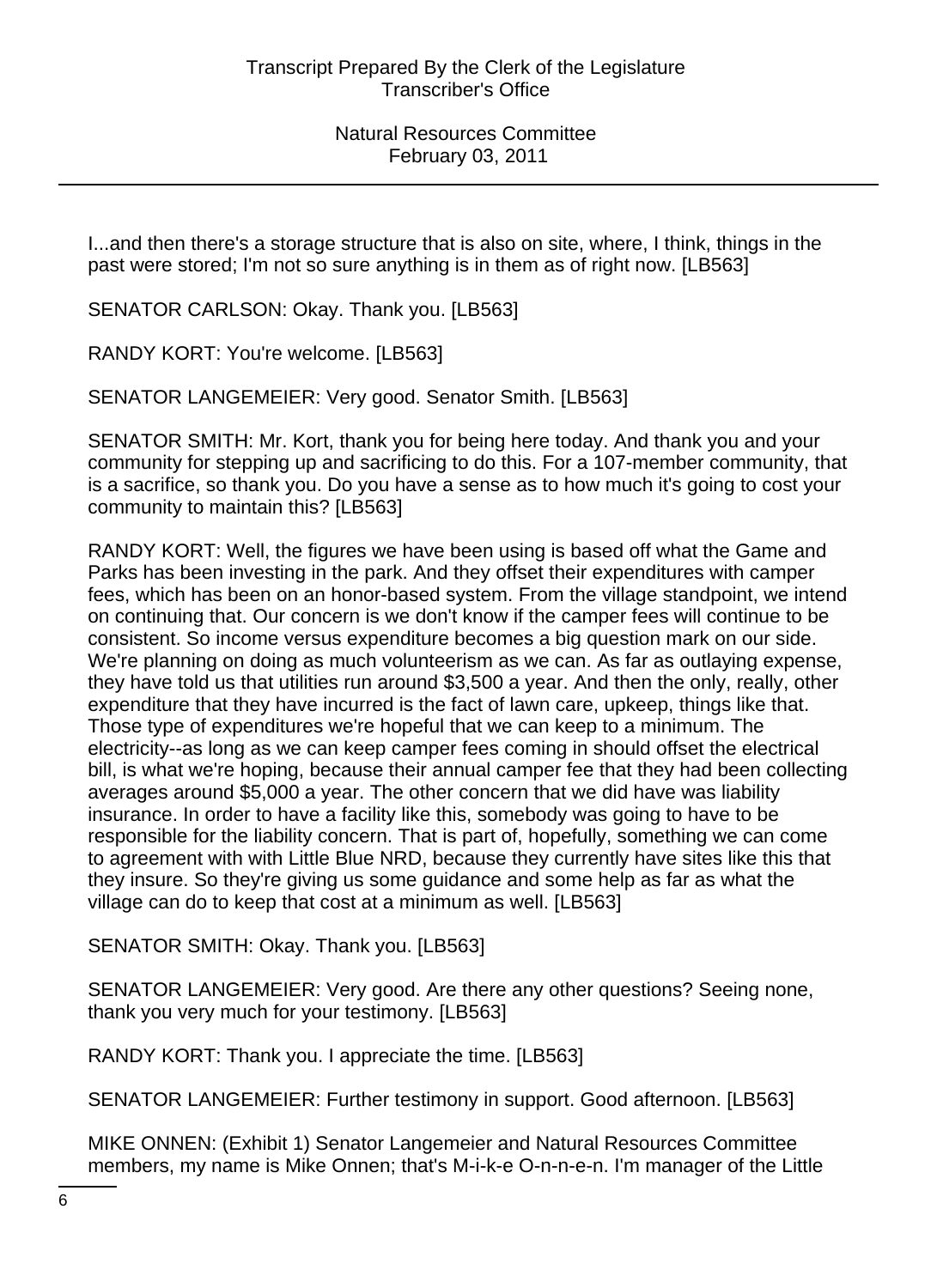# Transcript Prepared By the Clerk of the Legislature Transcriber's Office

Natural Resources Committee February 03, 2011

Blue NRD in Davenport. And I'm here today in support of LB563, which would transfer the title of Crystal Lake property to the village of Ayr. The Little Blue NRD became involved in the Crystal Lake project in 1975. At that time the village of Ayr established the Ayr Bicentennial Committee, which had a goal of rejuvenating the park, which had deteriorated over time. The local community sought assistance from Adams County and the Little Blue NRD. The NRD was instrumental in securing funds for dredging and diking the lake that was in the park, through the Nebraska Natural Resource Development Fund. Assistance was also provided by Game and Parks Commission through the Land and Water Conservation program, which you had heard about earlier, for renovation of the facilities. In total, \$181,000-plus was spent for renovating the lake and facilities. About \$67,000 of that came from the Nebraska Resource Development Fund and \$90,000 from the Game and Parks Commission. And then Adams County, the bicentennial committee, and the Little Blue NRD each contributed about \$7,500 toward that effort. The area continues to provide opportunities for camping, fishing, picnicking, hiking, and swimming ever since that time. Following the Game and Parks' communication with the village about taking the park's maintenance over, the village contacted the district, seeking possible funding sources for upkeep and maintenance of the park. And having made an investment in the restoration of the park many years ago and recognizing that few areas do exist in this part of the state for public recreation, the board believes that this park should continue to provide the current level of public outdoor opportunities. The board felt that the village's proximity to the park provides probably the best option for local oversight, and we therefore support the transfer of the park and campground to the village. The NRD has taken action to approve, or agree to supply the insurance needs for this property, which includes a liability as well as a property/casualty coverage. And that will help the village in that regard. We also will provide whatever technical assistance the village would be needing in terms of regulations, development, and so forth. So we are very willing to work with them as much as we can to make this project a reality. We therefore support LB563 and would encourage the committee to forward the bill to the floor. Are there any questions? [LB563]

SENATOR LANGEMEIER: Very good. Are there any questions for Mr. Onnen? Seeing none, thank you very much for your testimony. [LB563]

MIKE ONNEN: Okay. [LB563]

SENATOR LANGEMEIER: (Exhibit 2) We appreciate it. Further testimony in support. Seeing none, any testimony in opposition? Seeing none, any testimony in a neutral capacity? Seeing none, I think we can wish Ayr good luck with their new park. That concludes the hearing on LB563. And we will open up the same subject matter but LB621. Senator Heidemann, you're recognized to open. All right. Before we do that, I've got a letter from Donna Babcock from Platte Valley Antique Machinery Association in support of LB563. Now I'll open LB621. Good afternoon. [LB563]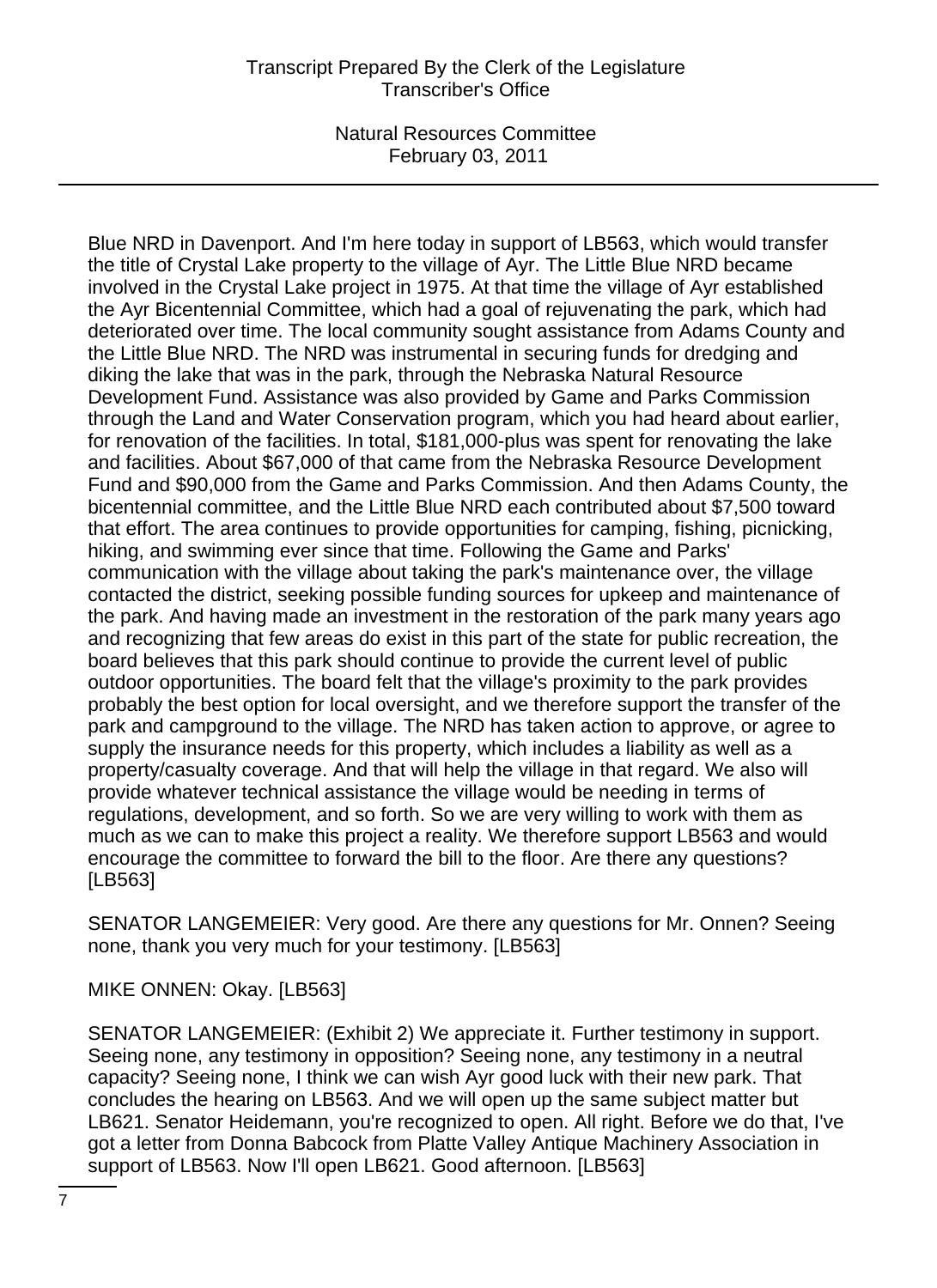SENATOR HEIDEMANN: Senator Langemeier and members of the Natural Resources Committee, I'm Senator Lavon Heidemann, spelled H-e-i-d-e-m-a-n-n. And I represent District 1 in the southeast corner of the state, including Brownville, and I'm here today to introduce LB621. LB621 would convey the land comprising of the Brownville State Recreation Area from the Game and Parks Commission to the village of Brownville. It is the intent of the commission that the property continue to be managed for public access and for public outdoor recreation opportunities, including the continued maintenance of the federally funded public boating access facilities through 2013. Situated just southeast of Brownville, this 22.6-acre area offers boating access to the Missouri River and provides a site for picnicking and camping. The village of Brownville board of trustees approved a resolution on January 10, 2011, to receive the recreation area properties back from the Game and Parks Commission. The board's resolution also refers to the transferring of funds being held in trust by the Game and Parks Foundation for maintenance of the park area. The Game and Parks Foundation met on January 22, 2011, and agreed to transfer the money to the village of Brownville pending an agreement with the community that the money will be spent on the Brownville park. As I understand, the commission is taking care of this. At the present time the park area remains somewhat unusable due to flooding last year that left river debris and silt deposited in the area. The village believes that the best way to get the park restored is to get the property returned to them. The village board has been working with the Game and Parks Commission, who has been supportive of the transfer, as they are looking to divest of smaller areas due to the budget cutbacks if they can find a willing recipient. The only federal funds used on this project were for a boat ramp, therefore only the obligation in this transfer is that the boat ramp remain open to the public through 2013. There were no federal Land and Water dollars involved. I believe that LB621 will benefit both the village of Brownville as well as the state. The village has received support from the county board, and no community members have expressed opposition. Therefore, with a willing recipient whose intent is to clean up the area and keep it open for public access, I urge your support in advancement of LB621 from the committee. If there are any questions, I'd be happy to answer them; however, I will note that there are representatives from the village of Brownville and the Game and Parks here today, and they may be able to answer your questions. Also, before the questions I will state that we're a little short in Appropriations today; I will waive closing. And hopefully, you'll look favorably upon LB621. [LB621]

SENATOR LANGEMEIER: Very good. [LB621]

SENATOR HEIDEMANN: Okay. [LB621]

SENATOR LANGEMEIER: Are there any questions for Senator Heidemann? Seeing none, thank you very much. [LB621]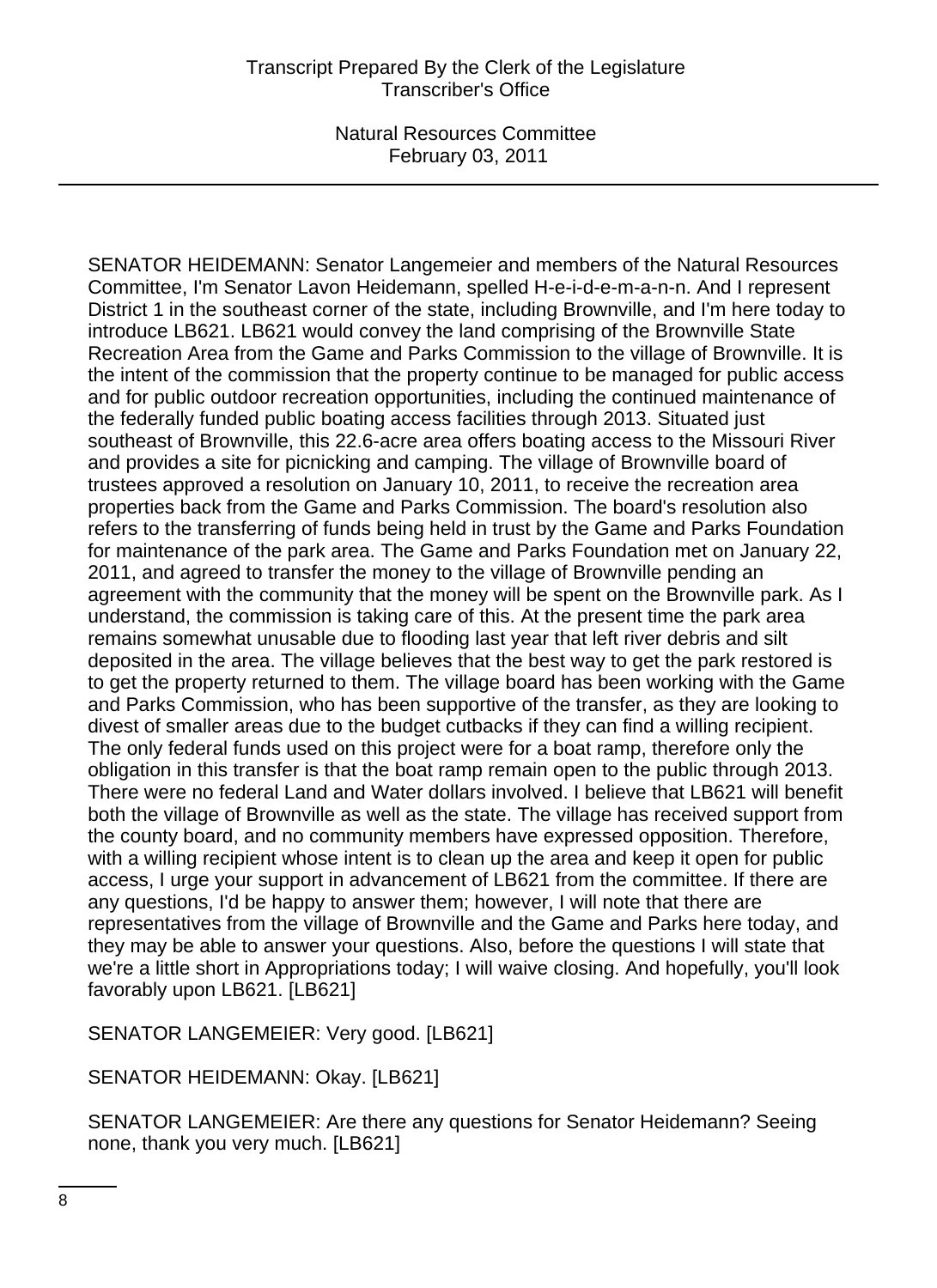# SENATOR HEIDEMANN: You betcha; thank you. [LB621]

SENATOR LANGEMEIER: Well done. You have heard the opening on LB621; now we'll go to anyone wanting to testify in support, or proponent. And welcome back. [LB621]

ROGER KUHN: Thank you, Chairman Langemeier, members of the committee. My name, again, Roger Kuhn, R-o-g-e-r K-u-h-n, representing the Nebraska Game and Parks Commission. Again, Senator Heidemann, I think summarized things very well. The community of Brownville is interested in taking over the control and management of the Brownville State Recreation Area. It is approximately 22 acres. It was conveyed to the Game and Parks Commission, or state of Nebraska, in two different actions, one in 1961, the other in 1968. Those two combined actions total the 22-plus acres. As Senator Heidemann pointed out, Brownville State Recreation Area, located near the community of Brownville, sits on the Missouri River. One of the important roles that this area plays is access to the Missouri River by a significant number of boaters--fishermen, pleasure boaters. Also it serves as a primary access point for the "Belle of Brownville," which is owned and operated by Randall Smith that I know is here today and has done that for many years. And we've had agreements with Randall over the years to provide access to his "Belle of Brownville" excursion boat or ferry boat for quite a long time. So it serves an important role, an important purpose to the state of Nebraska in access on the Missouri River. I think with the "Belle of Brownville," the excursion boat, it's been an important tourism attraction for the community of Brownville and the state of Nebraska. We're very happy and want to give our thanks to Senator Heidemann for carrying this legislation and the community of Brownville for stepping forward. Over the years we've had a good relationship. It is prone to flooding. There's been a number of floods over the years we've had control of it. And with flood comes, you know, a major effort to clean up. It dumps a lot of silt completely over the property; the cleanup can get quite expensive at times. And then reseeding and reworking the roads and all the things you have to deal with is a pretty big undertaking, and we've done that numerous times. It's kind of ironic. Crystal Lake had a major tornado/windstorm last year that, you know, we've been dealing with as well. So these areas do have their issues. It varies as far as expenses from year to year, depending on the situation of flooding or other things like that that can happen. Generally speaking, this, again, is a satellite area that we take care of out of our Indian Cave State Park operation. So we transfer mowers and stuff by trailer and truck, which is about 15 miles away. So with Brownville controlling this area, that saves us quite a bit of travel time and equipment time and all these sorts of things, which saves the state of Nebraska money. So with that, I would try to answer any questions that the committee might have concerning this transfer. [LB621]

SENATOR LANGEMEIER: Very good. Are there any questions? Senator Haar. [LB621]

SENATOR HAAR: Yes, I was just wondering, will the maps of Nebraska that list parks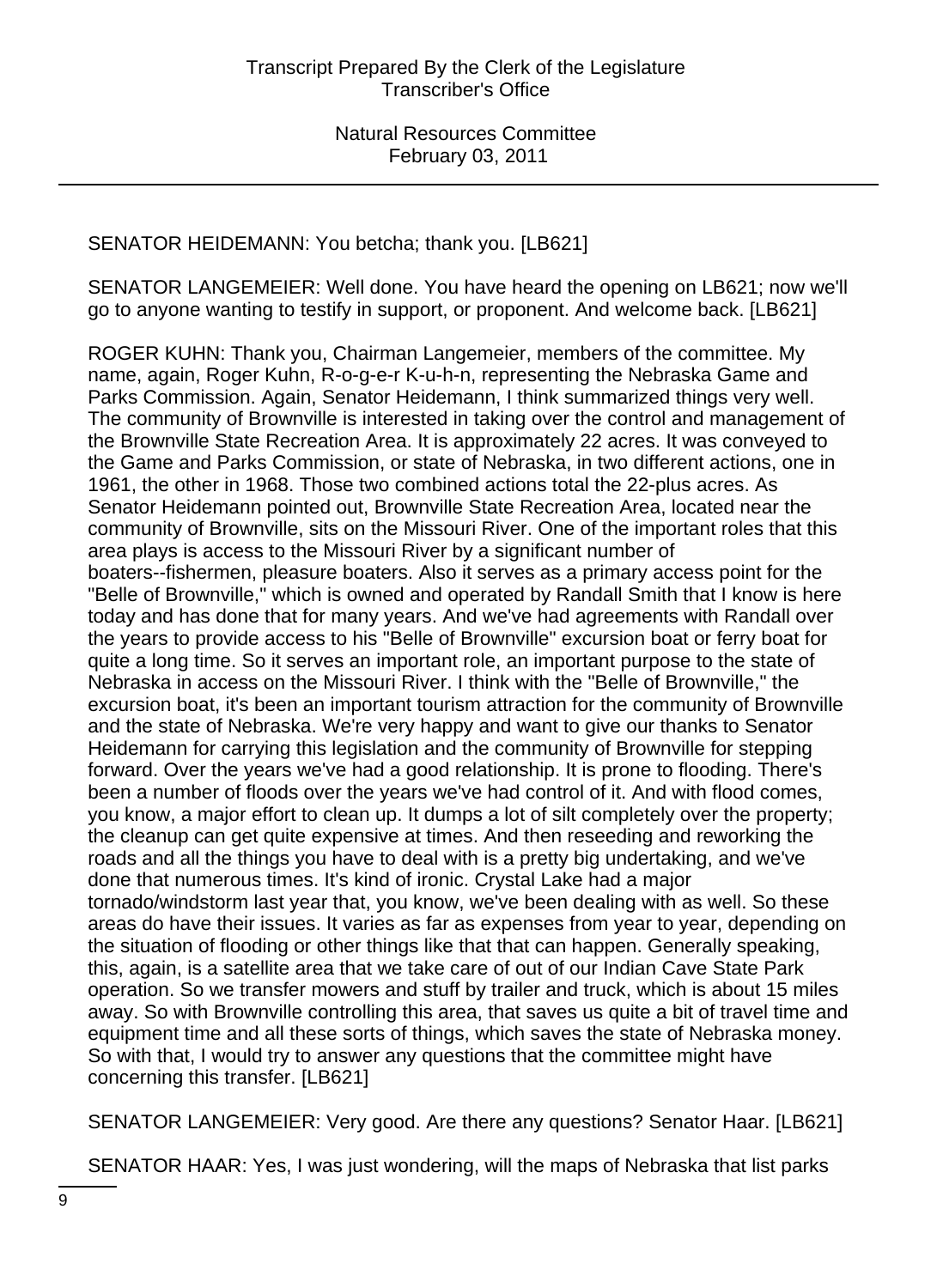and so on still have these areas listed even though they belong to the communities? [LB621]

ROGER KUHN: That's a good question. They will not technically be state recreation areas or Game and Parks areas any longer, so probably not, not in our brochures or literature. But that is an excellent question. We would probably have them on there. One thing that would change, of course, with these areas would be the park permit requirement would no longer be needed. Now, if the community wants to issue a permit or an access fee, they can. I think on Brownville, it is important to note, and Senator Heidemann touched on it, but the federal money involved is with the boat ramp, and there's a requirement that's got to remain open to the public through 2013. But also important to note in this legislation, it is the intent of the legislation to keep this area open to public access and public use, I think, throughout its life. So there is no Land and Water money, and there is no reversionary clause in this legislation. So if the community of Brownville cannot run it any longer, there isn't any automatic reversion back to the Game and Parks Commission, as there was with the Crystal Lake bill. [LB621]

SENATOR HAAR: Well, the person that talked from Ayr was saying that he would still like to collect fees from campers coming in and, you know, camping trailers. And so I would at least suggest that you figure out some way so that you can continue to show these areas, if nothing else for the--so that some of the income can continue to come to them. [LB621]

ROGER KUHN: Sure. I understand, to help promote the areas. [LB621]

SENATOR HAAR: Yeah. [LB621]

ROGER KUHN: And it would be up to the communities to establish their own fees and rules and regulations on these areas. [LB621]

SENATOR HAAR: Sure. But in terms of publicizing... [LB621]

ROGER KUHN: Right. [LB621]

SENATOR HAAR: ...that would be much better through Game and Parks. [LB621]

ROGER KUHN: Yeah. And we'll be happy to work with the communities on that, on that very issue, as far as... [LB621]

SENATOR HAAR: Well, maybe sometime in the future you could let us know how that's working... [LB621]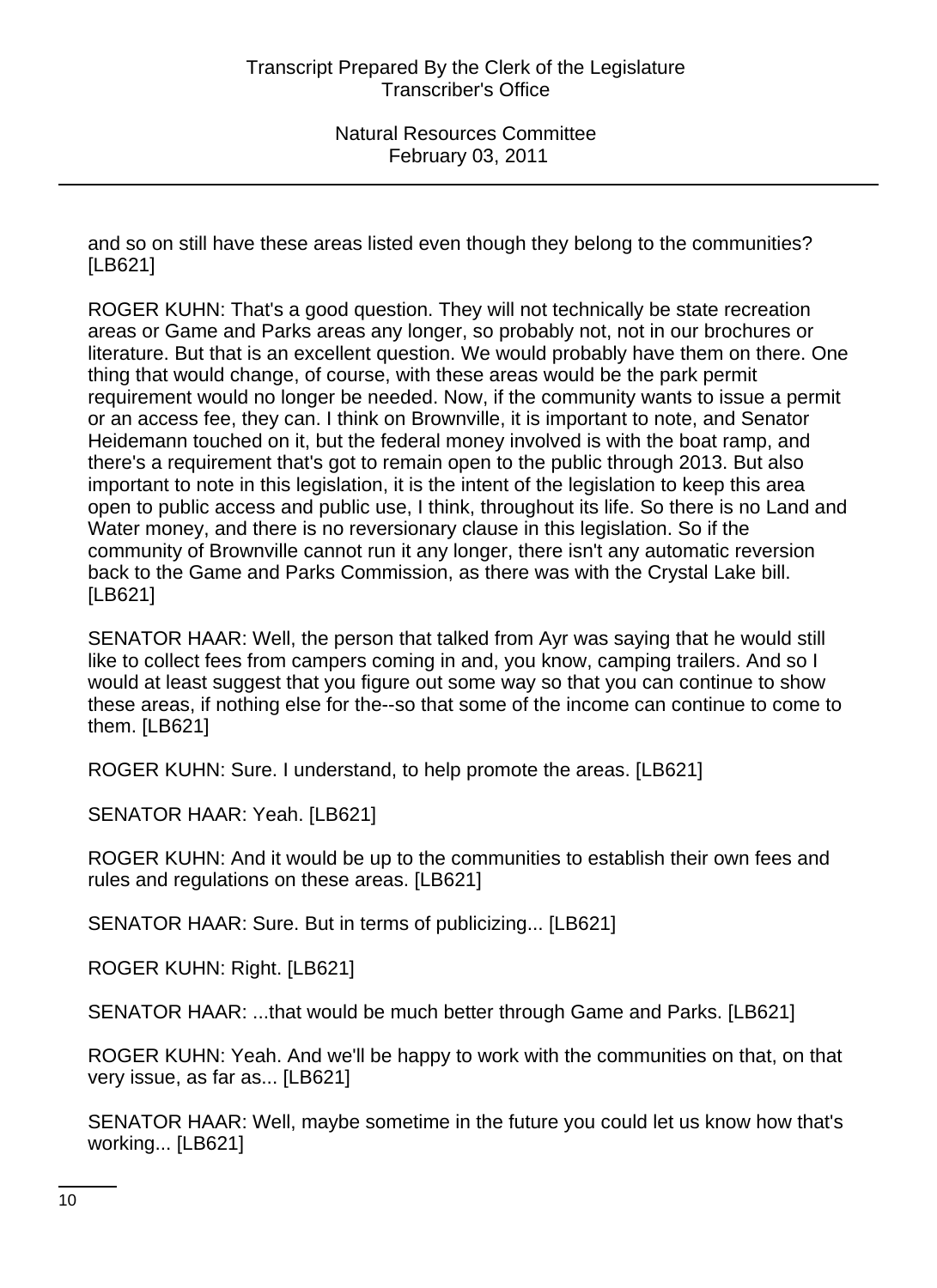ROGER KUHN: Sure. [LB621]

SENATOR HAAR: ...because I think that's really important. [LB621]

ROGER KUHN: Okay. Be happy to. [LB621]

SENATOR LANGEMEIER: Very good. Are there any other questions? Seeing none, thank you very much. [LB621]

ROGER KUHN: Okay. Thank you. [LB621]

SENATOR LANGEMEIER: Further testimony in support. Good afternoon and welcome. [LB621]

JAY TALLMON: Good afternoon. Senator Langemeier and the rest of the Natural Resources Committee, my name is Jay Tallmon, T-a-l-l-m-o-n, and I am on the--or representing the village board of trustees, Brownville, Nebraska. And I'm here in support of LB621 and the deeding back of the two parcels, as Roger mentioned, back to the village of Brownville. We have also went through some of the exercises as far as liability goes for the park area. We've identified that; we have a...it's a very minimal impact to the village. We also have the...what we're calling seed money from the Game and Parks Foundation to start our project. And we are in the effort of soliciting private, local, company support in not only the direct Brownville area, but Nemaha County and southeast Nebraska. We also have...you should have a letter on record from the Nemaha County Board of Commissioners in support of this effort, also. I have been in contact with the local NRD, also, and some of the trails commissions. Our intent is to keep the area open for public use, picnicking, camping, and not to charge any fees, keeping the boat ramp open. And, hopefully, we will be able to maybe charge some fees for the camping as soon as we can restore the area to a usable condition. [LB621]

SENATOR LANGEMEIER: Very good. Are there any questions? Senator Haar. [LB621]

SENATOR HAAR: Yes, just to follow up on my previous question. Tourism is important to Brownville, and would you find it useful if Games and Parks continued to show your recreation area? Or would you just as soon they stay out of that? [LB621]

JAY TALLMON: I would think that anywhere that we can promote or advertise or market a recreation area throughout the state, be it through the, you know, the Tourism and the...or the Game and Parks or local advertising, on the Web, in print, absolutely. We need to make sure that it's on the map and that when people come over the bridge from out of state that they want to stop in Brownville and maybe have a picnic with the family or go bike riding or hiking or visit the stores and help us in some of that revenue generation. [LB621]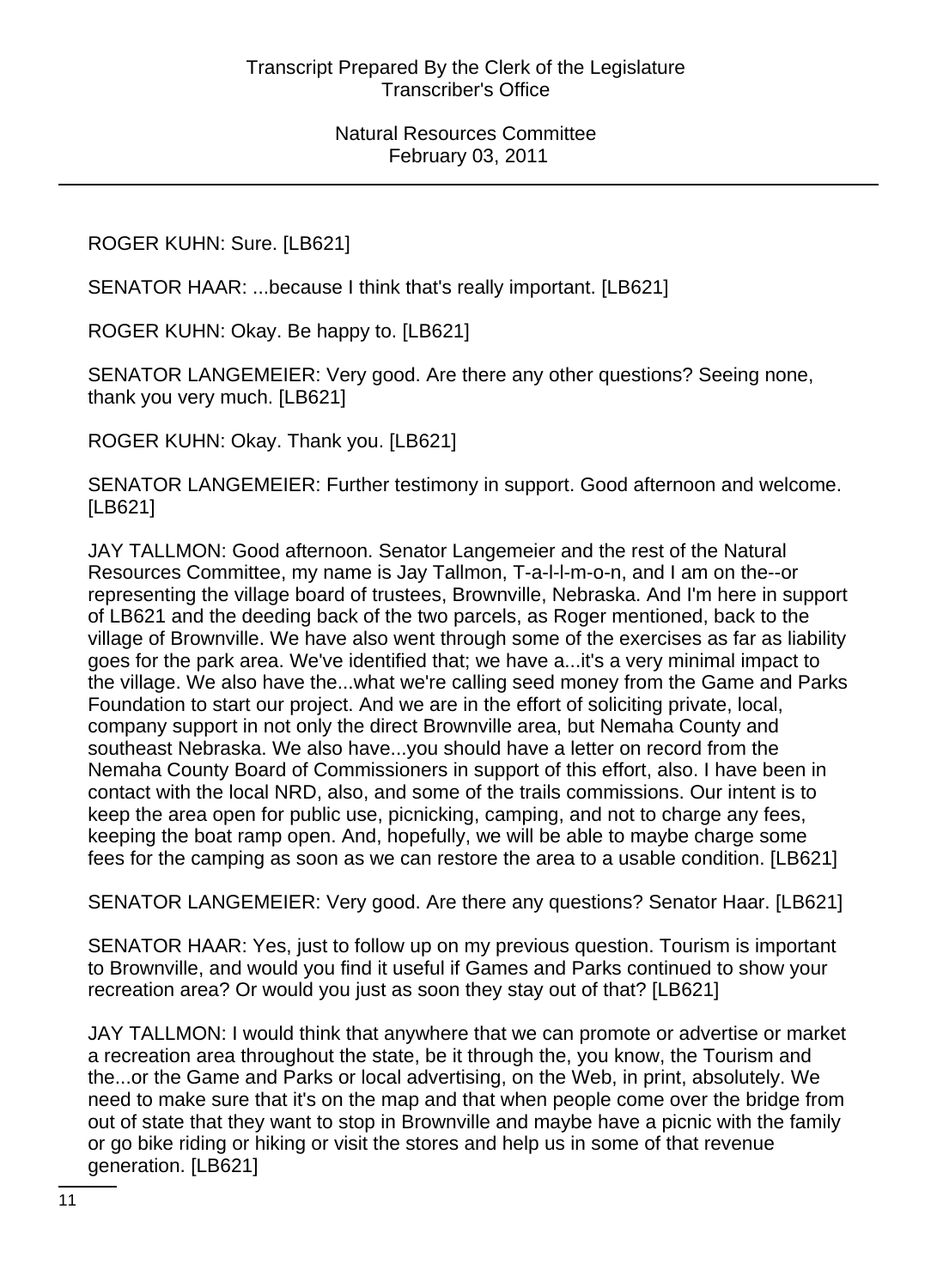SENATOR HAAR: Okay. Well, I really encourage you to continue that discussion, then, with Game and Parks, because I think, too...maybe a different-colored dot on the map, but you ought to be on that map of record. [LB621]

JAY TALLMON: I totally agree; thank you. [LB621]

SENATOR HAAR: Yeah. Thanks. [LB621]

SENATOR LANGEMEIER: Senator Carlson. [LB621]

SENATOR CARLSON: Thank you, Senator Langemeier. Again, of that 22-plus acres, about how much of it is water? [LB621]

JAY TALLMON: Well, I don't know if I can answer that. I think that everything of the 22.8 is above water right now. (Laughter) The Missouri River borders us on the east, and I'm not sure; I'd have to...but the way that we looked at it on the plat maps, it looks like it's all above water right now. [LB621]

SENATOR CARLSON: Well, what is there, a channel, then, out to the river? What's, where's the boat ramp? [LB621]

JAY TALLMON: The boat ramp is actually on the river's edge. [LB621]

SENATOR CARLSON: Okay. [LB621]

JAY TALLMON: Right on the river's edge. [LB621]

SENATOR CARLSON: Okay, so this area isn't meant to have a pond on it. [LB621]

JAY TALLMON: No. [LB621]

SENATOR CARLSON: Not at all. [LB621]

JAY TALLMON: No. [LB621]

SENATOR CARLSON: How often does it? [LB621]

JAY TALLMON: Over the last few years, it's had a pond there a few times, yes... [LB621]

SENATOR CARLSON: And that is a challenge. [LB621]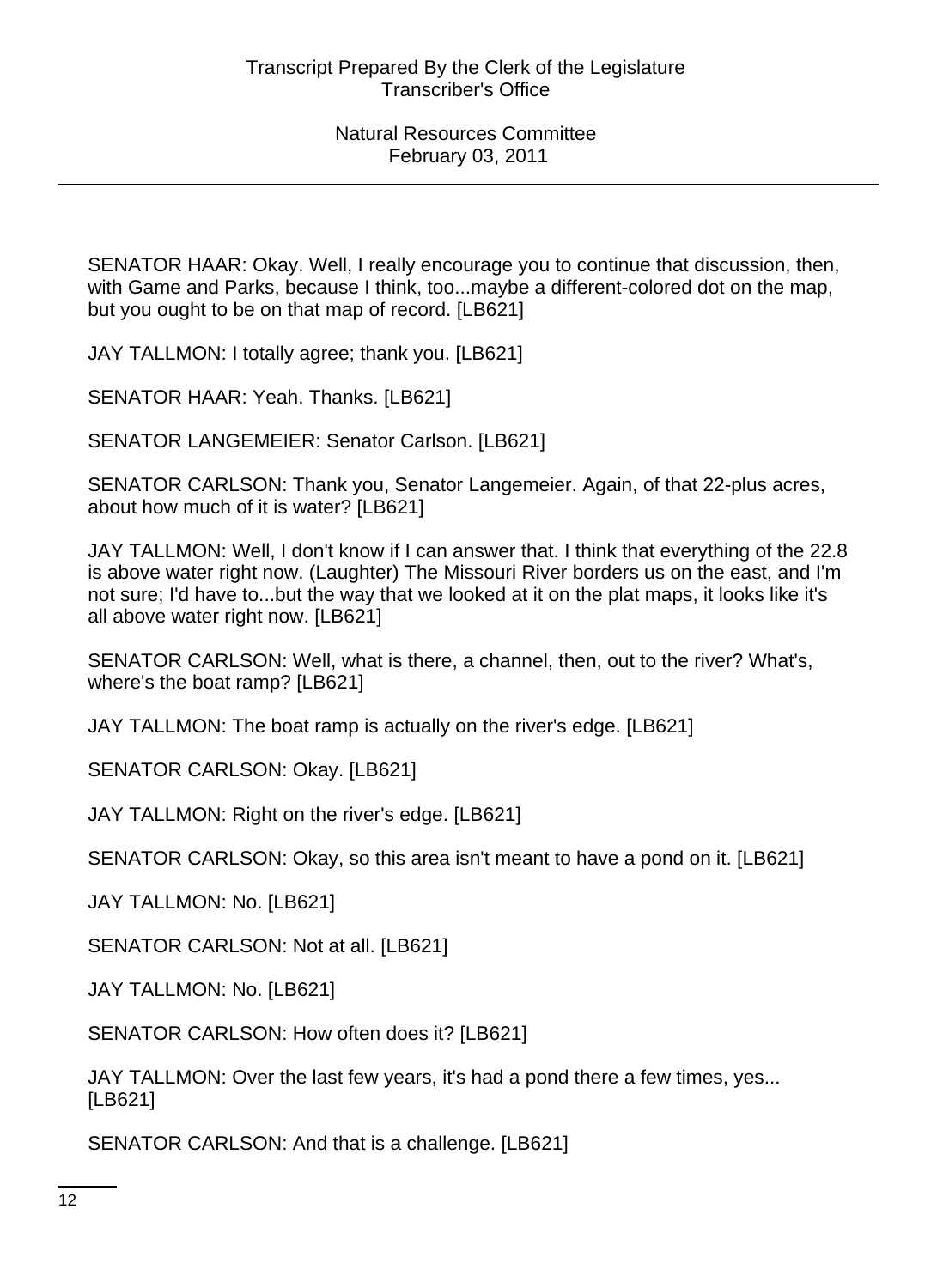JAY TALLMON: ...or an extension of the river. [LB621]

SENATOR CARLSON: But obviously you feel like it's an advantage to you if you can maintain that and keep it up, to help bring people in there and provide a service as well as possibly bringing some business to Brownville. [LB621]

JAY TALLMON: Absolutely. I think that we can possibly help mitigate some of those levels when the river comes up and gets to a certain footage with maybe a series of berming down along the river's edge, an extension of what exists, that we might be able to mitigate probably 90 percent of that lakefront that we end up with sometimes. [LB621]

SENATOR CARLSON: Okay, well, good luck to you. [LB621]

JAY TALLMON: Thank you very much. [LB621]

SENATOR LANGEMEIER: Are there any other questions? Senator Haar. [LB621]

SENATOR HAAR: Then I also take it that...well, I've done some camping in rec areas, and occasionally I have some campers out there, you know, drinking beer, whatever, late at night. And that would be just taken care of by your local sheriff's department or something like that. [LB621]

JAY TALLMON: We would have to, obviously, talk to the sheriff's department to help support that type of policing, yes. [LB621]

SENATOR HAAR: Good. Okay, thanks. [LB621]

SENATOR LANGEMEIER: Very good. Seeing no other questions, thank you very much. Well done. [LB621]

JAY TALLMON: Thank you. [LB621]

SENATOR LANGEMEIER: Further testimony in support of LB621. Seeing none, is there anyone that'd like to testify in opposition? Seeing none, is there anyone in a neutral capacity? Seeing none, and the senator waived closing, that concludes the hearing for LB621. Now we will move on to LB529. And Senator Carlson, you are recognized to open when you're ready. [LB621]

SENATOR CARLSON: Good afternoon, Senator Langemeier and members of the Natural Resources Committee. I am Tom Carlson, spelled C-a-r-l-s-o-n, representing the 38th District, to introduce LB529. And I would hope that this one goes as smoothly as the first two have gone this afternoon. First of all, I want to say that I am not an enemy of the Environmental Trust. And I'd like to make it clear that the help that I have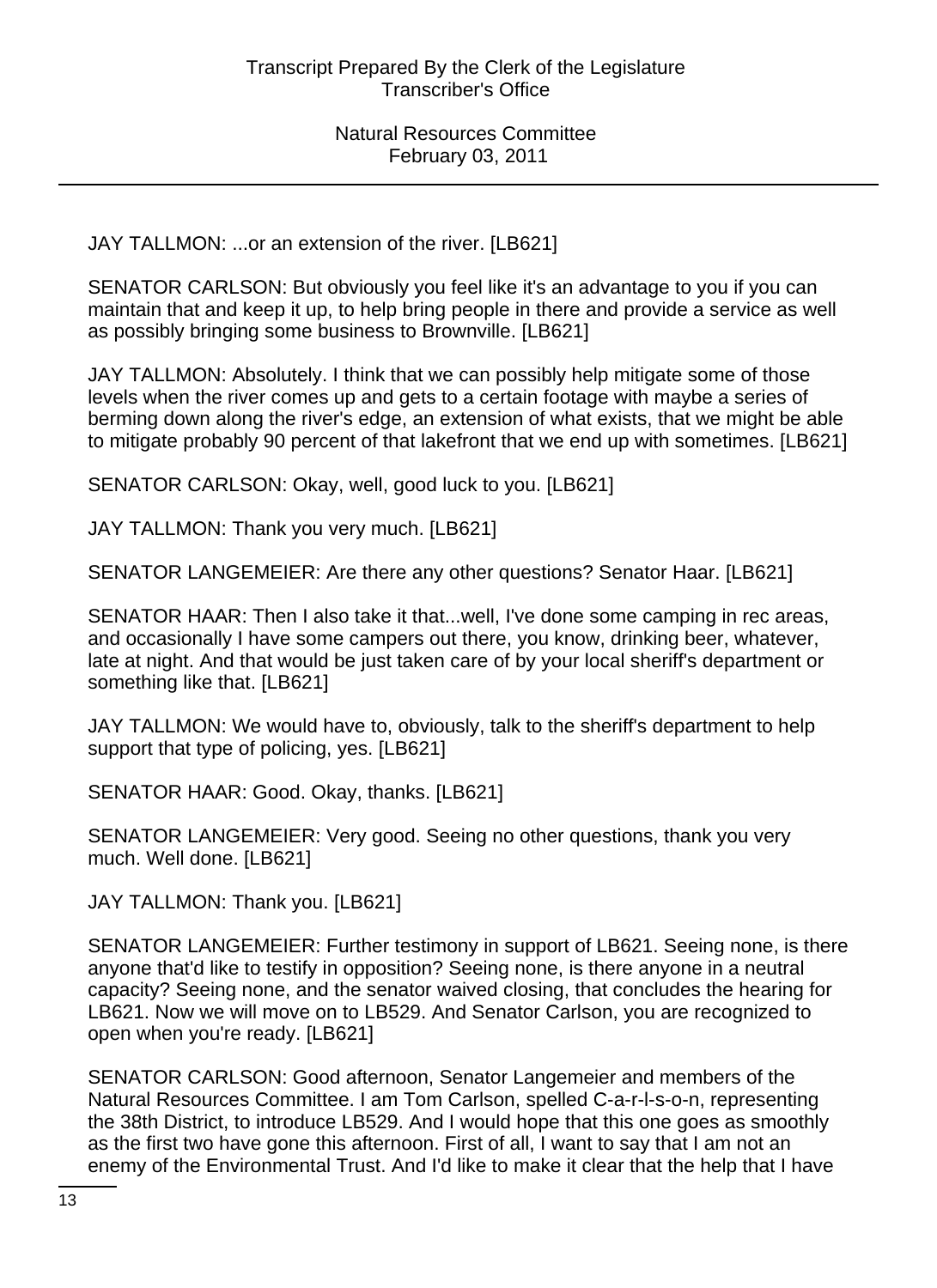#### Transcript Prepared By the Clerk of the Legislature Transcriber's Office

Natural Resources Committee February 03, 2011

received through my efforts in legislation in the previous four years in the Legislature, the Environmental Trust has been very, very good. And in my project of removing vegetation from the streambeds of the Republican and Platte rivers, particularly in the last two years, if it weren't for the Environmental Trust and NRCS, we wouldn't have a project. So I very much appreciate what the Environmental Trust has done. This bill is a result of many constituent and county contacts over the past two or three years. LB529 proposes several changes to the conservation easement statutes as well as the Nebraska Environmental Trust provisions. First of all, all political subdivisions that tax property subject to the easement shall receive written notice from the proposed holder stating the fiscal impact of reclassifying the land or removing it from the tax rolls. I think that's a reasonable request. Secondly, a county may refuse to approve an easement on the basis of the best interest of the county. That's a key provision of this bill. Third, easements shall be limited to ten years, with provisions for continuing. And if ten years is not acceptable, what would be better? What would be acceptable? Fourth, the Nebraska Environmental Trust shall not hold land in fee or obtain easements. Fifth, no more than 10 percent of Nebraska Environmental Trust allocations in any year shall be used for land purchases and acquisitions. I believe this is a key component of this bill. Number six, only political subdivisions shall use Nebraska Environmental Trust grants for land acquisitions. I think this is an important aspect of this bill. The real purpose of this bill is to make everyone economically whole when land is reclassified. As you've heard me say many times in committee and on the floor of this body, water and crops are the economic drivers of this state. One of my constituent county's residents have met in my office and also testified in front of the Nebraska Environmental Trust about the effects of irrigated farmland being acquired with perpetual conservation easements. That particular county supplied figures showing that the net local impact associated of thousands of acres of average irrigated farmland in that county acquired by perpetual conservation and easements would create a loss of a very significant amount in property tax revenue annually and a reduction of millions of dollars in economic activity. Taken over a period of ten or more years, these figures become huge losses of property taxes and multimillions of losses in local economic activity. Other counties outside of my district have contacted the Nebraska Association of County Officials about this situation, and NACO assisted in the drafting of LB529. They will be following me with testimony. The Nebraska Environmental Trust executive director, Mark Brohman, also contacted me this morning to say the Trust would not be appearing today due to their board meeting. However, they are agreeable to working on an interim study to bring parties to the table on this issue. In conclusion, agriculture is our number one industry. Having been to conferences in the past three years as Chairman of the Ag Committee, I've been told and I believe that we must double our production in agriculture in the next 20 years to feed the world. I think that next to the mission of the church, feeding the world is the next in line. What can be more important? So do we continue to allow permanent easements? Our mission is to feed ourselves and a significant portion of the world. We may need some of those acres. I think it's very important that we allow counties to make decisions in the best interest of their county. And the fairness issue in regard to property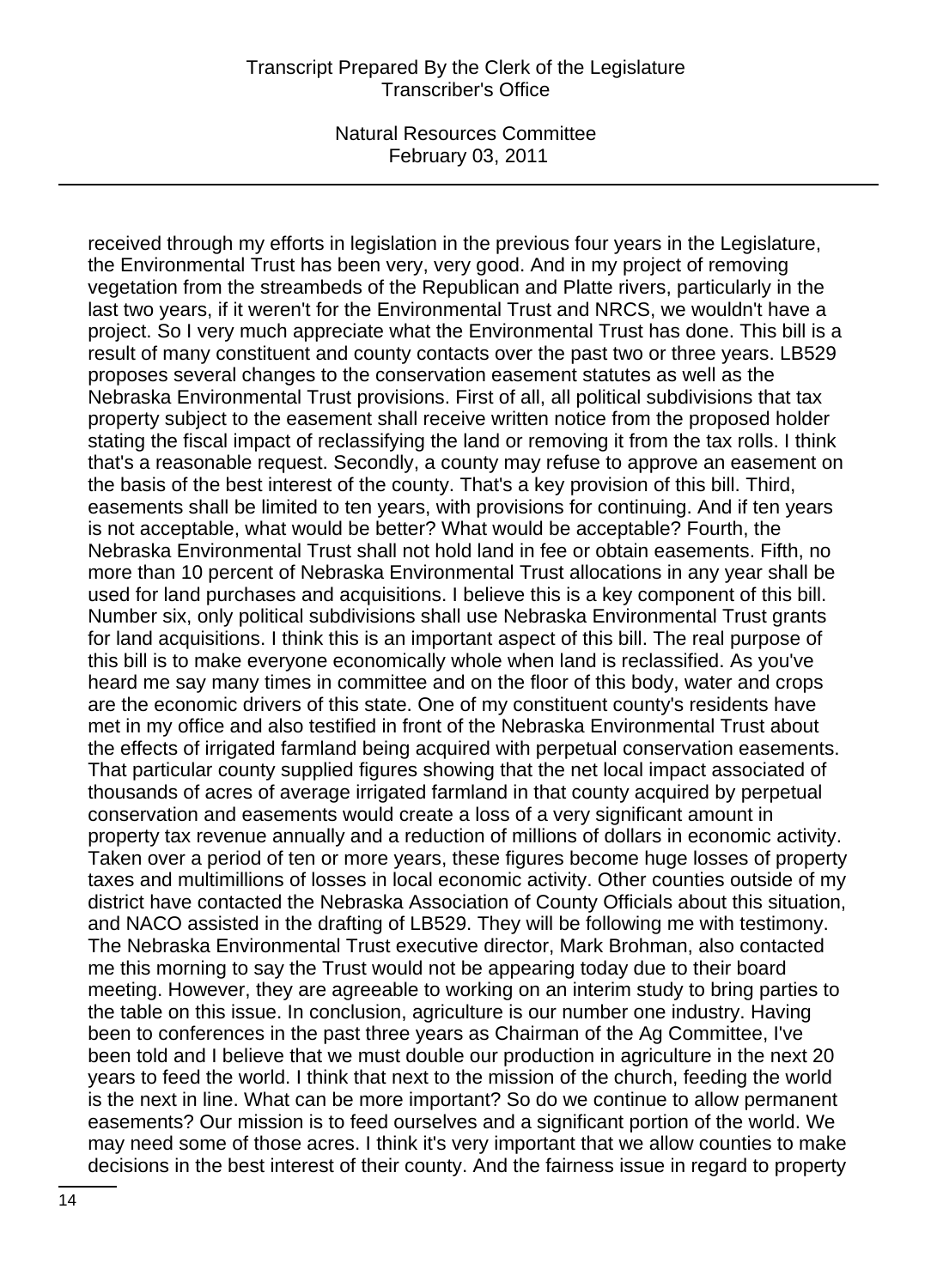taxation is paramount in regard to this bill. I ask the committee to keep these concerns in mind as they listen to opposition to the bill and please ask those in their opposition to offer a solution to the lost property tax issue. Thank you for allowing me to open on LB529. [LB529]

SENATOR LANGEMEIER: Very good. Are there any questions for Senator Carlson? Seeing none--oh, Senator Haar has one. [LB529]

SENATOR HAAR: So according to this bill, then, Senator Carlson, if I deeded or willed, or whatever, some of my land into a conservation easement, it couldn't be for more than ten years. [LB529]

SENATOR CARLSON: That's what the bill says. [LB529]

SENATOR HAAR: Okay. Okay. Thank you. [LB529]

SENATOR CARLSON: Okay. [LB529]

SENATOR LANGEMEIER: Now, no other questions. Thank you very much for the opening. We'll move now to proponents of LB529. Come on up. Welcome. [LB529]

IVAN FINTEL: (Exhibits 3, 4, 5 and 6) Thank you. My name is Ivan Fintel, it's I-v-a-n F-i-n-t-e-l, Clay County Board of Supervisors chairman. I'm a no-till farmer and have farmed and lived in Clay County all my life. I'm the chairman of the board of the Clay County supervisors, whom I represent today. Clay County became concerned when Ducks Unlimited came in to protest their taxes. They based their protest on the Farm Service Agency crop certification of grasslands on farms that they had sold conservation easements on. The 800 acres of farmland was valued at \$803,095, and DU requested their valuation to be lowered to \$320,000. This single devaluation would result in a loss of \$484,095 in taxable valuation, equally an estimated \$9,420 per year of lost tax revenue. And the Board of Equalization had two landowners come in to protest taxes on land which they sold their rights of decision-making with regard to what they can do with the land. They lost their income ability to the conservation easements. The board felt that these landowners did not have adequate information from these conservation groups on what they got involved in. They were looking at the dollars they were paid for these land rights without taking into consideration the fact that they would be required to pay taxes on this land for the rest of their lives and the lives of their children. The holders of the conservation easements have total control over this land. The landowners' concerns are that they have no means to generate income from this land to sustain the tax burden, or even the reduced tax burden, on this property. During these meetings we also had concerned citizens of Clay County come in to question us why we devalued this productive farmland for conservation groups. They felt that these were not fair practices to the landowners and citizens of Clay County since it would put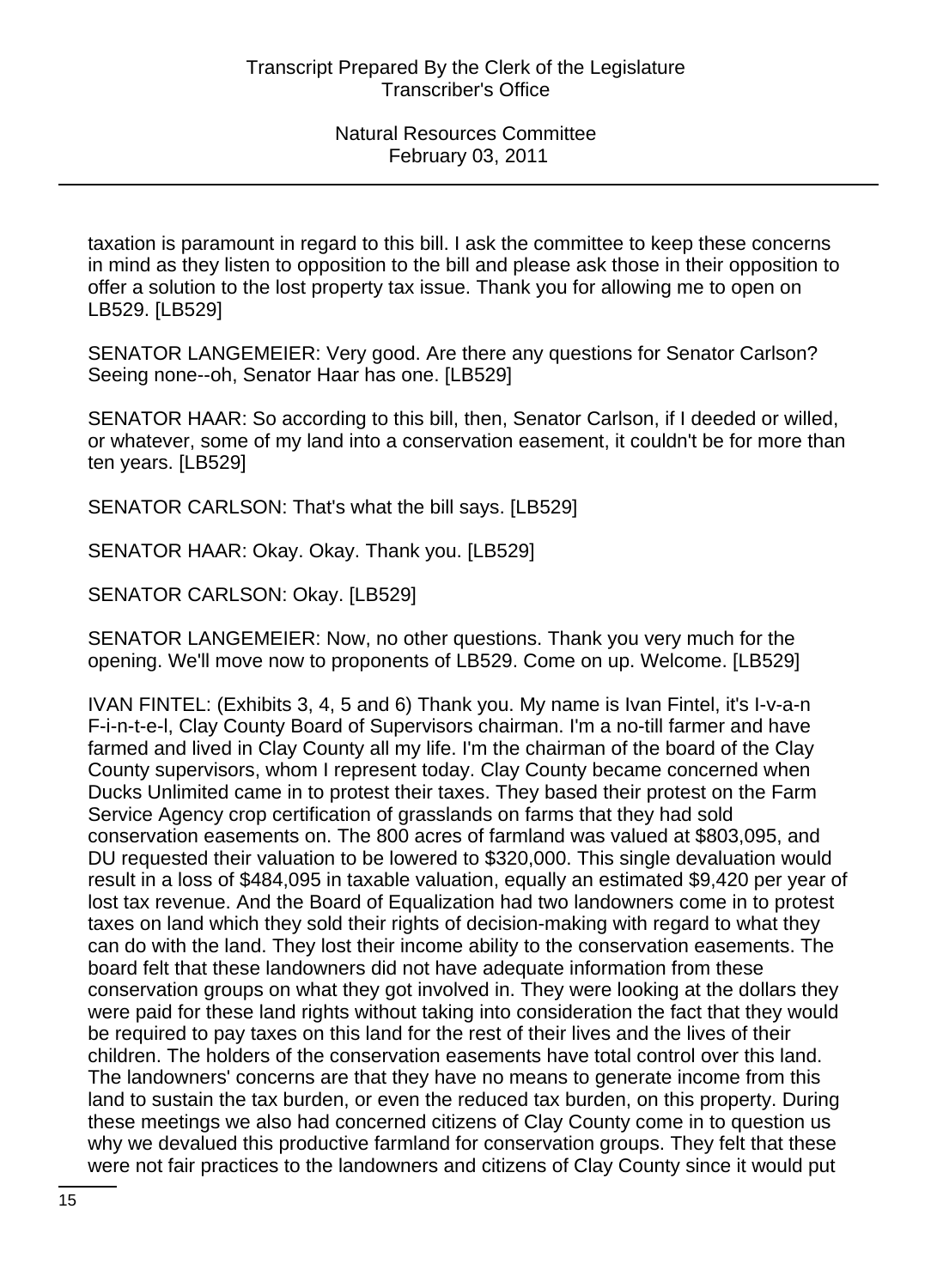# Transcript Prepared By the Clerk of the Legislature Transcriber's Office

Natural Resources Committee February 03, 2011

an undue burden on them and the county, which in effect would limit the ability to provide essential tax money for schools, roads, emergency services, etcetera. These services are essential to run our county. With an eroded tax base, the need for the county's services does not go away, so we must rely on other landowners to make up the lost tax revenue. At this point in time we appointed an advisory committee from the concerned citizens of Clay County to help the board of supervisors research these organizations' intent, their practices, the sources of their funding, and the effects on our county. After further study we found that there were a lot of things like this going on in our area. We expressed our support of conservation in Clay County to DU, however asked that they consider our concerns in the future of conservation plans. Shortly thereafter they purchased and then transferred a half section of agricultural land to the U.S. Fish and Wildlife. We also learned that a lot of the funding of these activities was coming through grants from the Nebraska Environmental Trust. At this point in time we started attending the NET meetings and testified to the effects they were having in Clay County with perpetual easements and land acquisitions, the loss of tax revenue, and the negative economic impact to our county. We were told by staff that the NET only used about 15 percent of their funding each year for these types of projects and that was a small amount of what they did. We attended NET meetings for the last year and a half. At these meetings we always testified, answered their questions, but we were denied important information that we requested which would help us to get a handle as to what their impact to our county might be. We were denied to the point where we had to contact the Attorney General's office to remind them that this was public information they're dealing with and we had every right to obtain it. Regrettably, our failed attempts of achieving meaningful public input regarding the use of public funds has appeared to be viewed as an irritation and an inconvenience. We are in support of LB529 in its entirety. We feel this bill will once again help our county to make decisions that are in our best interest. Clay County would like to thank Senator Tom Carlson for introducing this bill. We'd like to thank Chairman Langemeier and the committee members for allowing us to testify. If you have any questions, I'll try to answer them. [LB529]

SENATOR LANGEMEIER: Very good. Are there any questions? Senator Christensen. [LB529]

SENATOR CHRISTENSEN: Thank you, Mr. Chairman. Thank you, Ivan. Would your support of the bill go away if the property tax was maintained? I guess that's what I'm hearing. You did say you supported the whole bill. [LB529]

IVAN FINTEL: Um-hum. [LB529]

SENATOR CHRISTENSEN: But if you're testifying on the end of the property tax reduction, if it was held constant to the value of when it's converted would that...? [LB529]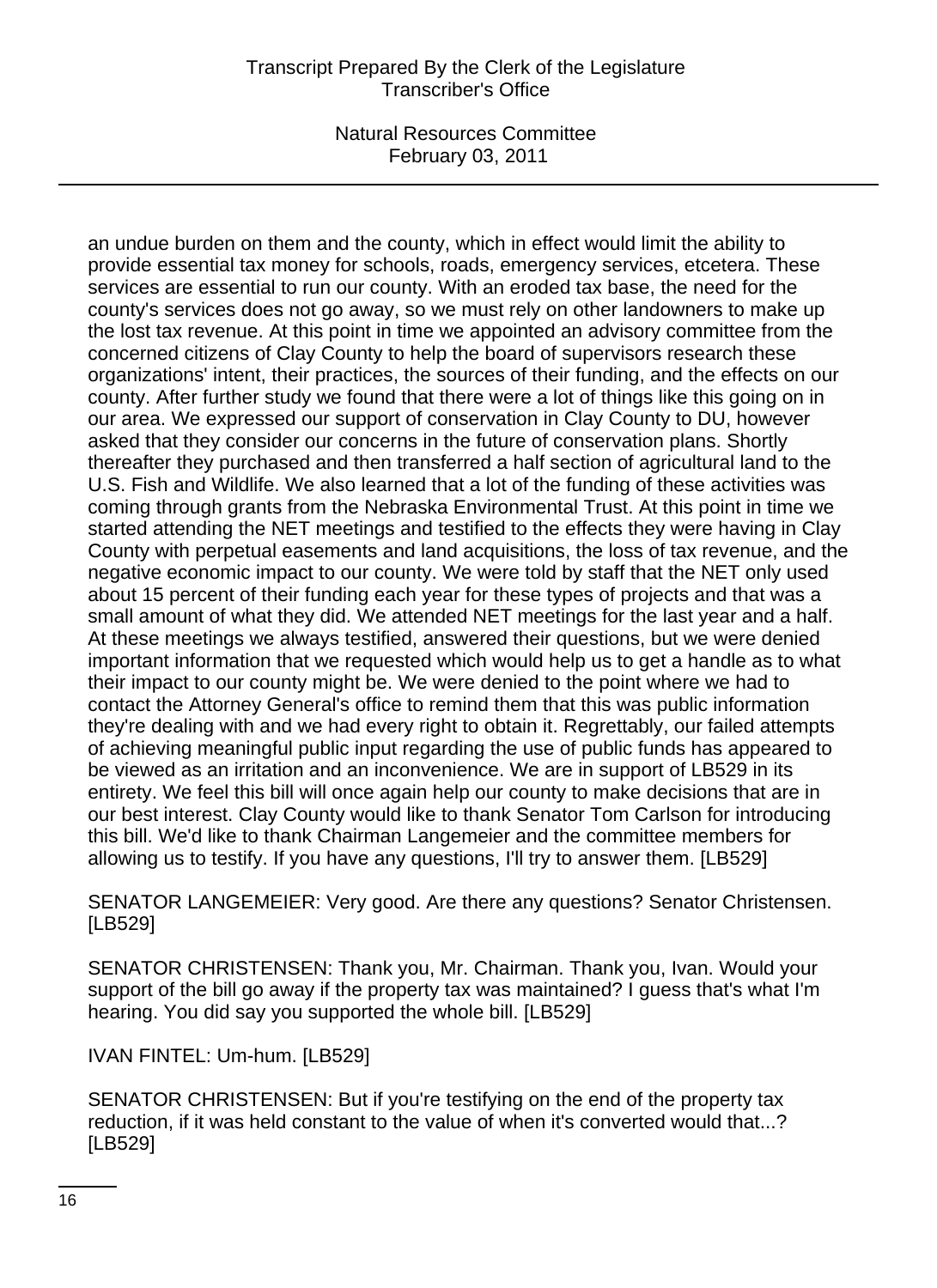IVAN FINTEL: No, I don't believe so, because I guess we're not considering what the economic impact is. Because a lot of times, I guess, what we had been, I guess, figuring at the board of supervisors is, if we have a farmer on that piece of land, most of the time the money he invests to farm that farm, you know, gets turned over at least two and a half times, maybe even three times, within that area or the county. And that's a huge impact. So, I mean, we need that option to stay working for our county also. It's just not the taxes; it's...we've got to, you know, maybe the economic part of it is almost bigger than what the taxes are, I guess. I don't know how else to explain that better. But, I mean, the taxes are important; I mean, when they come in and they devalue, say, an irrigated farm where you're getting maybe 40-some dollars an acre for taxes, and then they bring it down to maybe the lower \$20s or mid-\$20s, you know, that's a huge impact also. But we feel that, you know, both of these have to work in combination, I guess. [LB529]

SENATOR CHRISTENSEN: Thank you. [LB529]

SENATOR LANGEMEIER: Senator Haar. [LB529]

SENATOR HAAR: Could you go over again, you said that some of the information that you requested you didn't get. Did you finally get it and it was just a hassle? Or you really haven't even gotten some of the information? [LB529]

IVAN FINTEL: We did receive it after the Attorney General, after we sent a letter to him. We did receive the grant information then. But prior to that time, most of the time what happened when we went to the meetings there, everybody said, well, we need to be to the next meeting. And when we attended the next meeting, it seemed like all the other subcommittees and different things had already talked about the issues that we wanted to confront with the Nebraska Environmental Trust, though it seemed like we were always a step behind every time we went to a meeting, just because we didn't have this information prior. And then a couple times when we contacted the Nebraska Environmental Trust, anyhow Mark Brohman said that, you know, he said, well, we didn't really want to hand this information out because we had an incident with the Omaha World-Herald about I believe it was the Snake River situation. And they didn't want that to get out to the paper, so he felt that this wasn't proper to hand this information out yet. And I guess we felt that anytime anybody hands anything to us in a meeting of the board of supervisors, as soon as they hand that information in, it becomes public information right away. So we felt that we had a right to that information. [LB529]

SENATOR HAAR: So was it like information where they planned to buy these easements and so on? Or was it...? [LB529]

IVAN FINTEL: Yes. It would be...a lot of times it seemed like what we found out in these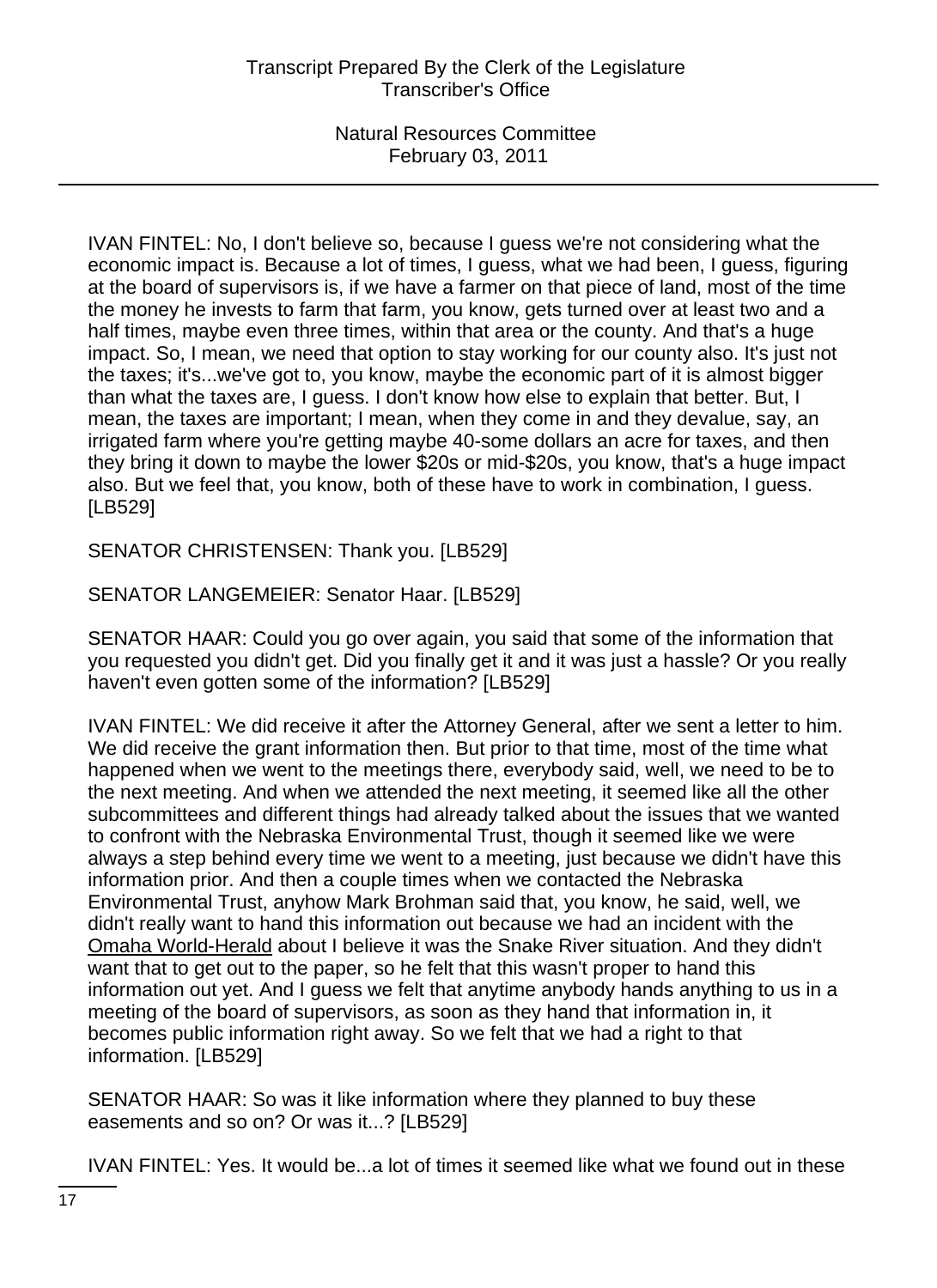grants...there's so much detail to them, it takes, I guess you need to really have the whole grant to read through it, to find out what they're really going to do with this money. And in some cases they can have grants that maybe are taking place in another part of the state of Nebraska, and, in turn, they let some of that grant money open-ended, to where maybe they could bring that back around and use it maybe in Clay County then. So actually, you know, it's kind of hard to track where all this money is going. And so it was important to us, I guess, to have that information and try to see if we could pinpoint some of the main things they were thinking about doing in Clay County. [LB529]

SENATOR HAAR: Thank you. [LB529]

SENATOR LANGEMEIER: Senator Christensen. [LB529]

SENATOR CHRISTENSEN: Thank you, Chairman. Ivan, how many acres are affected in your county, do you know? [LB529]

IVAN FINTEL: I'm going to have another person coming up testifying here that'd probably have more detail on that. But right now we have probably about 42,000 acres in the whole county that's affected. And some of that would be the Meat Animal Research Center. Some of that would be the Greenlief National Guard site. And then the rest of it would be U.S. Fish and Wildlife, Game and Parks, DU, and whatever, you know, NRCS-type easements and all that kind of stuff that's going on in our county, so... [LB529]

SENATOR CHRISTENSEN: How many acres does it take to sustain a farmer in your area? [LB529]

IVAN FINTEL: Well, it seems like...since I'm a farmer, I'm not a large farmer, I just basically almost call myself a hobby farmer, and I farm about 1,000 acres. And honestly, you know, if I was a young farmer, that wouldn't be enough to sustain my operation. But since I...you know, I'm like the third-generation family farmer, and so I've had the opportunity to have the farm kind of handed down to me, I guess, so it makes, you know, my situation a little different than somebody just coming in starting out. But I would say, you know, if they didn't have livestock and things, they would need at least, you know, probably 1,000 to 1,200 acres to sustain, you know, their livelihood, I would think. [LB529]

SENATOR CHRISTENSEN: Thank you. [LB529]

SENATOR LANGEMEIER: Senator Dubas. [LB529]

SENATOR DUBAS: Thank you, Senator Langemeier. Thank you very much, Mr. Fintel, for bringing your perspective into this discussion. I would like to give you an opportunity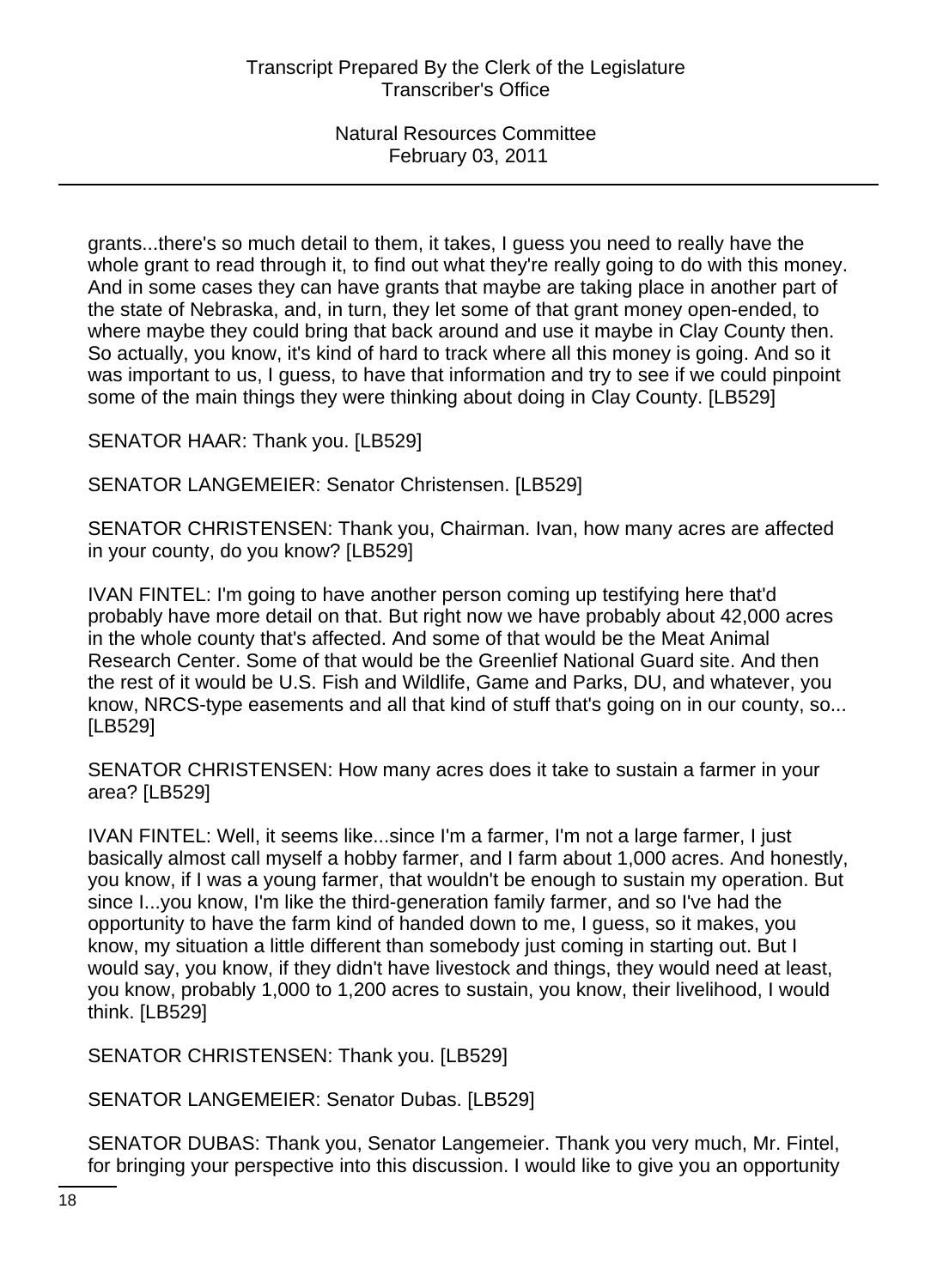to clarify something in your testimony. You're saying the board felt that several of these landowners didn't have real adequate information when they entered into these easements. Do you feel they were misled? Or they just didn't take the time, maybe, to do their own homework on what they were signing? You know, I would be very concerned if these people were being misled. [LB529]

IVAN FINTEL: Well, I think both. I think, you know, I did hear some instances where they do put quite a bit of pressure on, you know, some people that have this type of land. I mean, they keep calling, and they keep, you know, trying persistently to buy this property. And I feel that it's probably, you know, guilt on both sides. And I think...well, it's a tough call. Most of it, the decisions are made, you know, on the...looking at the money part of it. I mean, because these organizations, they come in and they'll offer, you know, an enormous amount of money for this type of property. And, you know, it's just you're almost foolish if you don't take it, I mean, to get to that point. So I think, you know, a lot of it is just the money part of it, honestly. [LB529]

SENATOR DUBAS: Okay. Thank you. [LB529]

SENATOR LANGEMEIER: Are there any other questions? Senator Schilz. [LB529]

SENATOR SCHILZ: Thank you, Senator Langemeier. Ivan, thanks for coming in today. You struck me with something that you said as you were going along and you were talking about Nebraska Environmental Trust grants. You--can you explain a little more what you meant by open-ended grants and that there's grants that are applied in certain areas that they...are you claiming they're keeping money back to use in other areas that weren't specified in the grant? [LB529]

IVAN FINTEL: Well, I think a lot of times what we've noticed that a lot of these grants that are applied for, they apply for a lot more money than they need. And then in that circumstance then, that maybe allows them to, you know, shuffle some of this around. And what we've found out also, no matter what the name of the conservation organization is, I mean, they basically all operate the same way. I mean, they're all out to get this, you know, basically what I'd call free money to, you know, do these conservation perpetual easements and all this kind of stuff, I guess. So, you know, our concern is that it almost seems like it's just a big, you know, money basket and everybody is just kind of shoving the...laundering the money around to whoever needs it and whoever they can put a name in to...I guess, maybe I should start over here on this example. We have a little organization in Clay Center there; they call it the Wing Ding event. Each year they have that to help people, encourage people to come in and view the geese and the ducks and things like this. So that organization doesn't have the ability to go purchase a piece of property on their own. So what DU did is they come in and help them with the grant and kind of sponsored them to get this grant, which, in turn, you know, in the process, I mean, DU would probably be the winner of the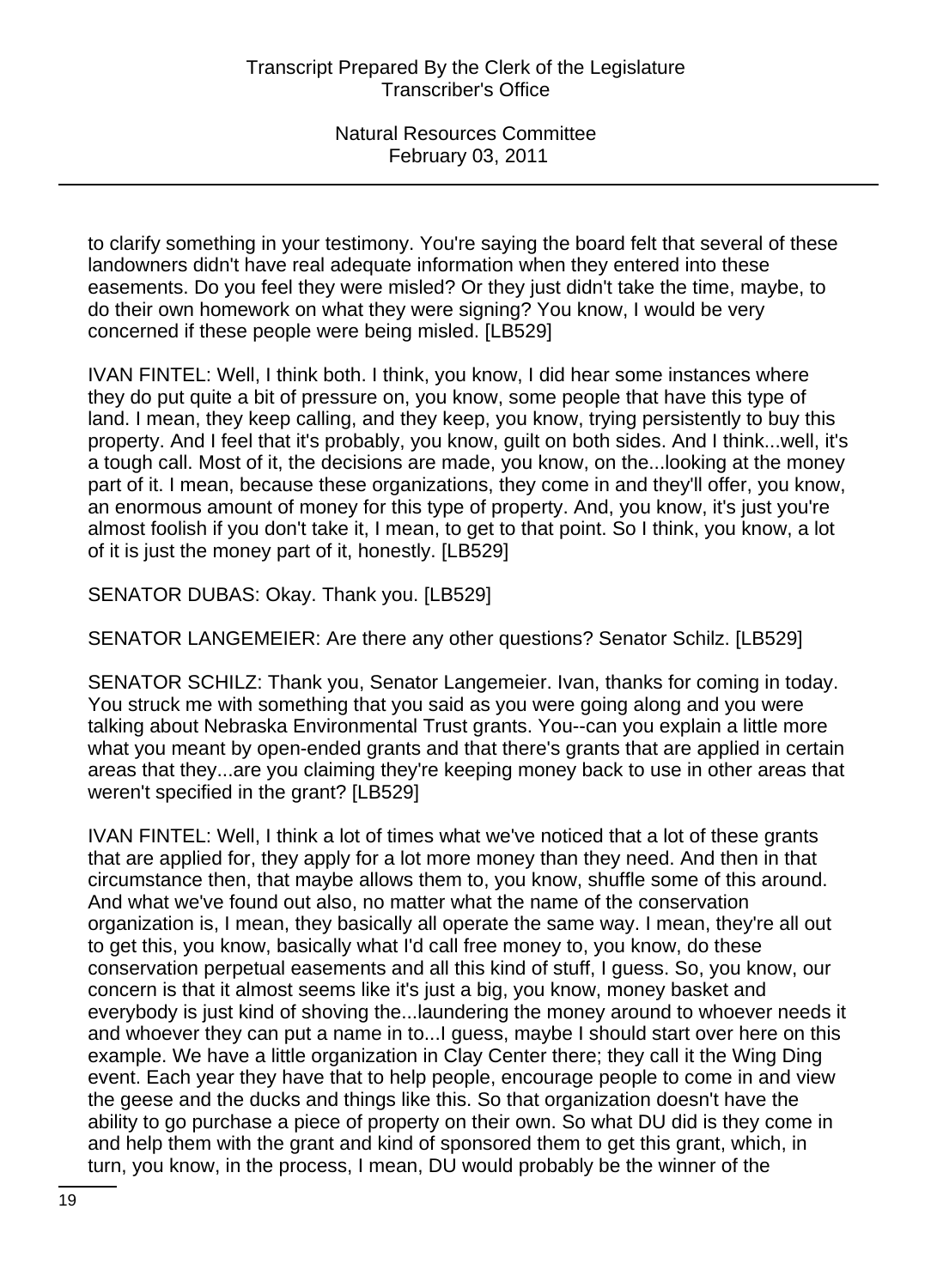outcome of this, you know, or the U.S. Fish and Wildlife, because they were using a--on what they call a roundout area, just to, I guess, to fulfill this wetland area that they were working on. So I guess we've seen the organization, you know--are these grants, you know, used in that way where, you know, if you can put another group's name in here, they, you know, jump on that, and then, with their backing and ability to write the grants, and they get more funding, so... [LB529]

SENATOR SCHILZ: How many acres in your county are controlled by Fish and Wildlife Service? [LB529]

IVAN FINTEL: I believe it'd be over 6,000-plus acres. [LB529]

SENATOR SCHILZ: And what sort of a presence has Fish and Wildlife Service had in your county throughout history? If you know. [LB529]

IVAN FINTEL: Well, if I know...I don't know, I can't remember the date when they actually really started their presence in Clay County. I guess when they started, I guess it was on there, the concept where they would work with the farmers and try to help them develop, you know, their wetland areas and things like that. And then it for some reason it changed, and then they decided it was better if they controlled everything instead of, you know, helping the farmers, which I'm sure would be a lot easier, just controlling it, and then they could do what they wanted. And I guess over the years, too, we've saw the changes in conservation practices. Because when they first started out, they planted trees and they, you know, did certain kinds of grasses and all this kind of stuff. And then, you know, about so many years later then somebody else must have been in charge, and then all of a sudden they decided, well, you know, this isn't acceptable for, you know, water fowl, and so they come in and tear all the trees out and redesign the whole system. So I don't know if that really answered your question, but... [LB529]

SENATOR SCHILZ: Sure, well, yeah. And then, I guess my next question is, Fish and Wildlife Service came out, and how does...? Are they coming out and negotiating for this land? I mean... [LB529]

IVAN FINTEL: Well, not so much. I don't know if the U.S. Fish and Wildlife really has the money to go out and, maybe, buy the property right at the moment. But it seems like through them working with these other nonprofit organizations and things like this, somehow they work the system, then, to get this accomplished, to where, say, DU goes out and buys the property, like we were talking about. And then somehow through all these conservation easements and different things they can get this transferred around to where somehow DU probably gets their money back and the U.S. Fish and Wildlife ends up with the conservation easement on the property to do what they want then, so... [LB529]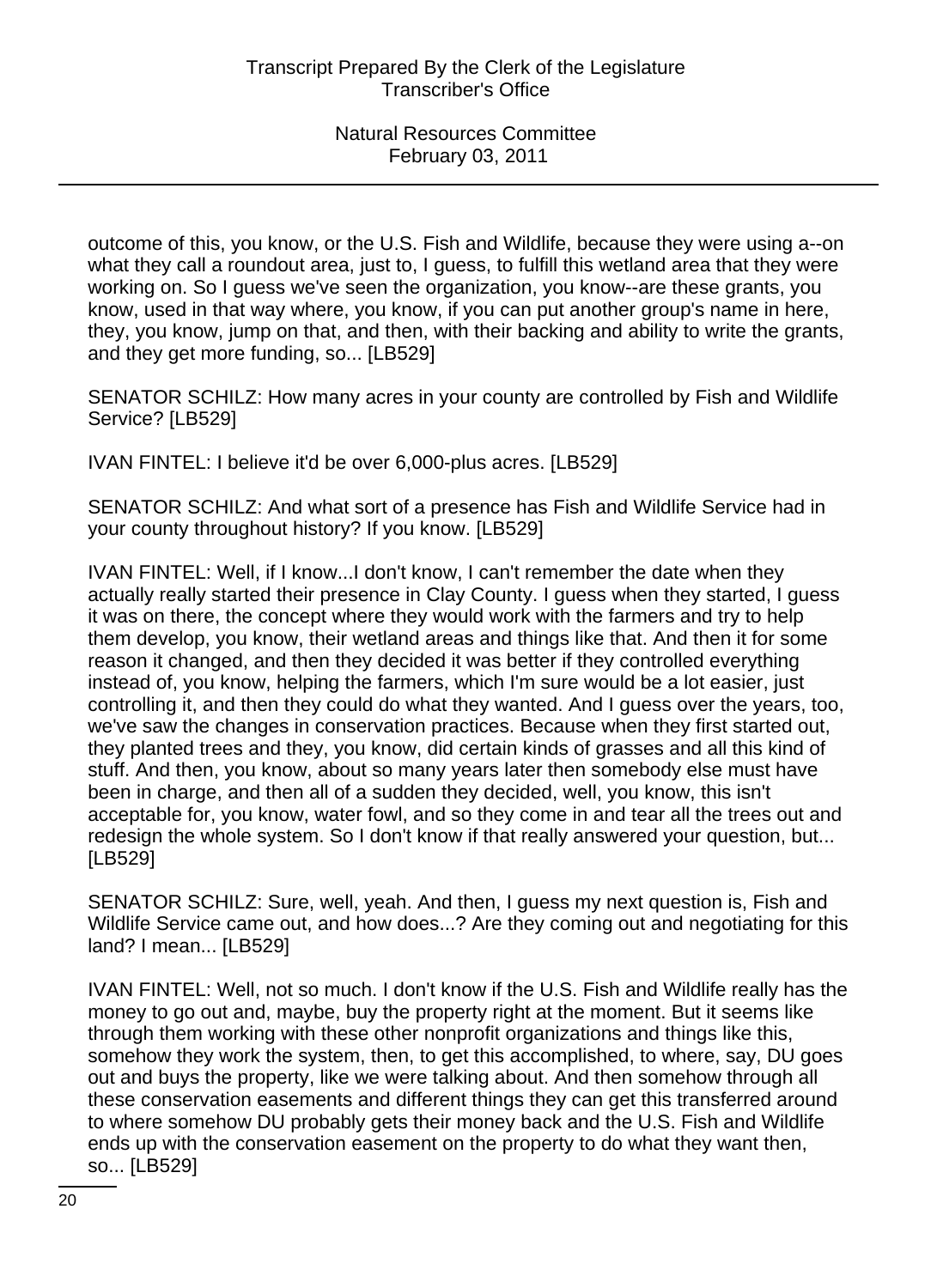SENATOR SCHILZ: Okay. And then could you just tell me, last question, how many of these conservation groups are actively working in your county to acquire easements or land or both? [LB529]

IVAN FINTEL: I would say there would probably be maybe four or five main ones, probably. [LB529]

SENATOR SCHILZ: Do you know who they are? [LB529]

IVAN FINTEL: Well, we'd have DU, the joint...okay, well, let's see, I've got to think about it. [LB529]

SENATOR SCHILZ: The Rainwater Basin group? [LB529]

IVAN FINTEL: Yeah. And, let's see, then we have the U.S. Fish and Wildlife, and then we have the state organizations. [LB529]

SENATOR SCHILZ: NET being one of those? [LB529]

IVAN FINTEL: NET, yes, would be part of the--some of the funding or all the funding or most of the funding in Clay County probably. [LB529]

SENATOR SCHILZ: Okay. Thank you very much. [LB529]

SENATOR LANGEMEIER: Senator Christensen. [LB529]

SENATOR CHRISTENSEN: Thank you. How many acres total would be in your county? Give me a... [LB529]

IVAN FINTEL: I don't know, it's just the normal, or pretty much a normal-size county, 36 miles by 36 miles. So I guess I don't have that figure on the top of my head. [LB529]

SENATOR CHRISTENSEN: But it is 36-by-36, roughly? I can figure it from there. [LB529]

IVAN FINTEL: Uh-huh. Yeah. [LB529]

SENATOR CHRISTENSEN: Okay. Thanks. [LB529]

SENATOR LANGEMEIER: Senator Haar. [LB529]

SENATOR HAAR: Do groups like Ducks Unlimited actually buy up cropland? Or do they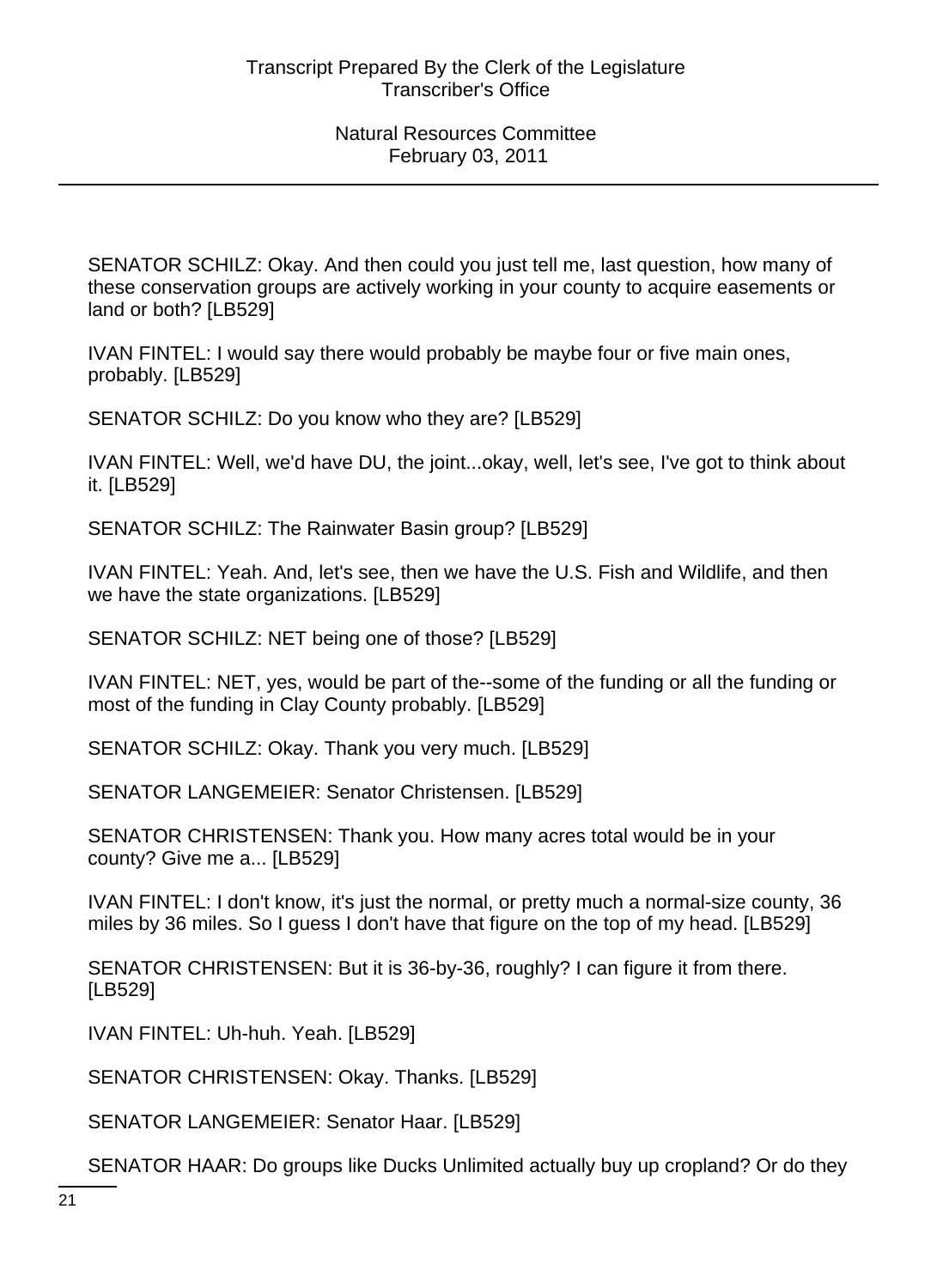buy up places that are flooded and things like that? [LB529]

IVAN FINTEL: Well, basically, they're buying up farmland now, because I guess they justify it if there's just a small area, maybe on a farm. It doesn't seem like it has to be a whole lot, I mean, maybe, say, anywhere from 8 to 12 acres of wetland area or something on a farm. Basically, I guess what the county supervisors are thinking is, when they're buying these irrigated farms, I think they're buying it for the irrigation wells and the water so they can use it, I guess. Our thoughts are if they need to sell this plan to some of their people that, you know, donate money to them, that when they come out to hunt they want to see water somewhere. I guess, you know, if they kept everything natural, you know, there's some years where there are not going to be any wetlands, and there's some years where it's going to be. But I think they, you know, use that kind of as a selling point, you know. When they come out there's going to be water there. So they can promote it that way. But they, yes, they've been buying, you know, dryland and irrigated farms. And, you know, that's our biggest concern right now. I mean, we just think that's just a sad way to go, you know, with our farmland, so... [LB529]

SENATOR HAAR: So then if they buy up the...and unfortunately you're first, so you're going to have to educate us in some of these... [LB529]

IVAN FINTEL: Okay. [LB529]

SENATOR HAAR: Okay. [LB529]

IVAN FINTEL: I'll try. [LB529]

SENATOR HAAR: So if they buy up cropland, for example, or irrigated land, do they convert that to wetland? Or you're saying they use the water rights there to keep the wetlands wet? Or...? [LB529]

IVAN FINTEL: Right. That's kind of what they're doing. In some cases we've noticed they've converted the whole farm, you know, to like a grassland area. And then in some cases, then, they'll put a fence around it, and then sometimes they'll let somebody pasture that with cattle. And then in some areas, like, you know, where they buy the irrigated farms, sometimes we've seen it where they converted maybe half the farm into a conservation part and they're renting out the other half of the farm to a farmer yet that is...all this land has perpetual easements on, so basically, you know, at any time they could probably change their mind on letting that person farm that, and then convert it into whatever they desired, I guess, at that point in time. [LB529]

SENATOR HAAR: So if they rent out let's say half a piece of land to someone to farm it, are the taxes lower then? Or where does the tax...? [LB529]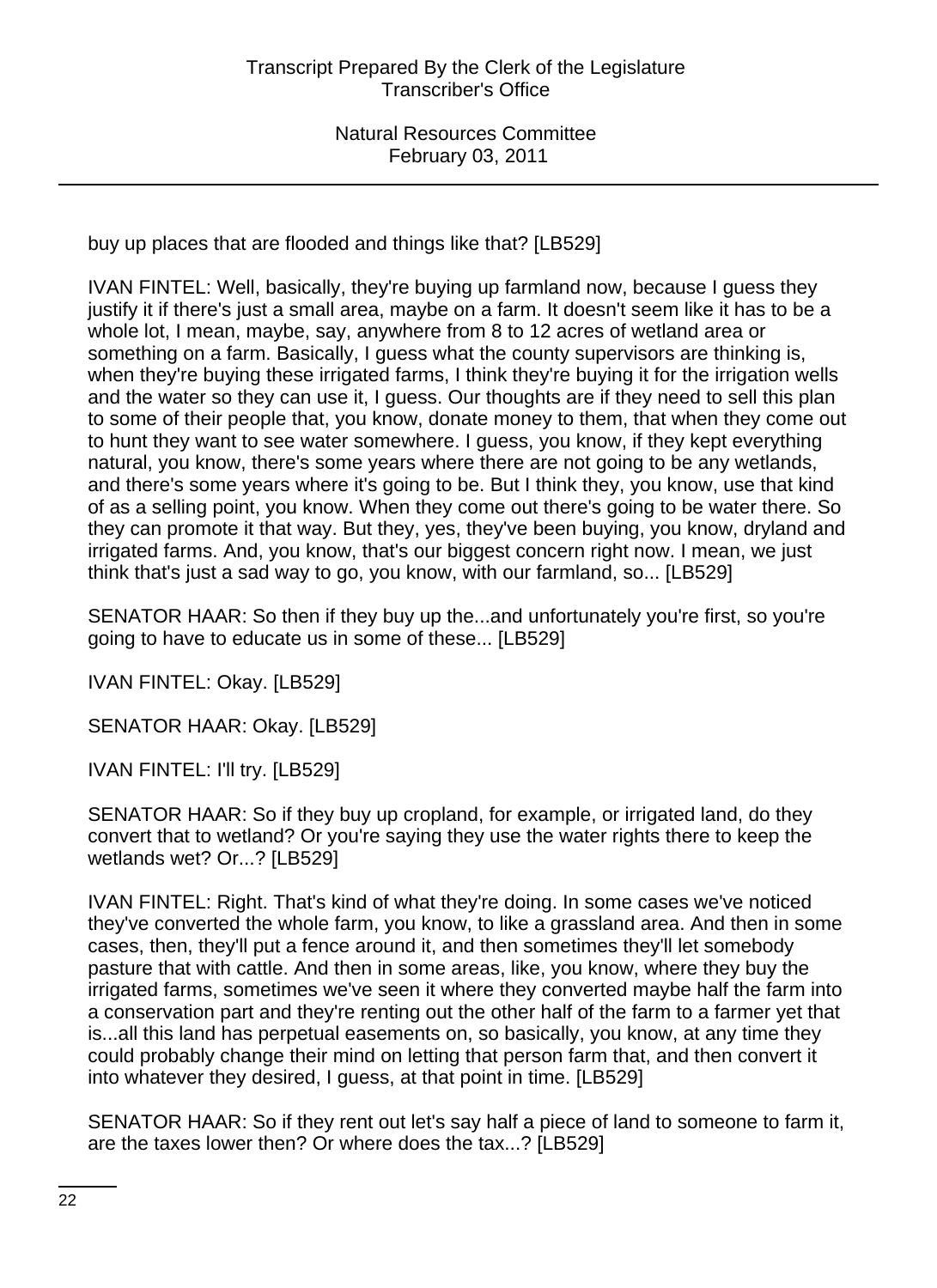IVAN FINTEL: Well, on that part of that land yet, we are able to keep the taxes what the normal irrigated rate would be on that, you know, at this point in time, I guess. But once it's converted, and then like I said in the little talk here, they'll go to the FSA office, and then they'll certify it however they feel their use is, I guess, on that piece of land. And then that's what they bring in to us to devalue it. And so we're kind of, I guess, up against the wall a little bit, because when they bring that in, you know, that's their use of this land. And if they aren't, you know, if they're going to hay it more than two times a year, then we could charge them a higher rate, you know, for taxes on the land. But if they're maybe going to hay it one time or just pasture it, then it would be figured at a pastureland rate. So otherwise, the other part of the land that's being farmed would be assessed just like a regular irrigated farm. [LB529]

SENATOR HAAR: A regular farm. And then when this land is bought up by Ducks Unlimited or whoever it is... [LB529]

IVAN FINTEL: Um-hum. [LB529]

SENATOR HAAR: ...do they pay fair price for this? Or you feel that the residents of your county are getting less than they should? [LB529]

IVAN FINTEL: So far I don't think Ducks Unlimited is, at least to my knowledge, I guess. If they were interested in a farm, they have bought it. So I think they've always had the highest bid. I guess we had a concern with that, too, when we brought this up to the Nebraska Environmental Trust, that we felt the appraisal on some of this property, you know, probably wasn't done right. Because a lot of times when we sit in the Board of Equalization as, you know, the Clay County Board of Supervisors, you know, people will bring appraisals in for their houses and different things like that. And in certain cases, we can't accept them because we feel you can go out and you can get an appraisal on a house or a piece of land, and that appraiser can appraise it the way you need it appraised, you know, in certain instances. And so we feel sometimes, you know, that maybe makes a willing seller, you know, out of somebody just because they can offer more than what a farmer could to produce a crop or whatever off of that land, you know, and actually pay for it and, you know, make a living from it. [LB529]

SENATOR HAAR: But generally in these cases you have a willing seller... [LB529]

IVAN FINTEL: Right. [LB529]

SENATOR HAAR: ...of the land. Okay. [LB529]

IVAN FINTEL: Um-hum. Um-hum. I mean, I guess, just like I was saying before, I mean, if somebody comes and offers, you know, \$5,000, \$6,000 for my piece of ground, I'm definitely, seriously probably going to think about it. And if it's DU... [LB529]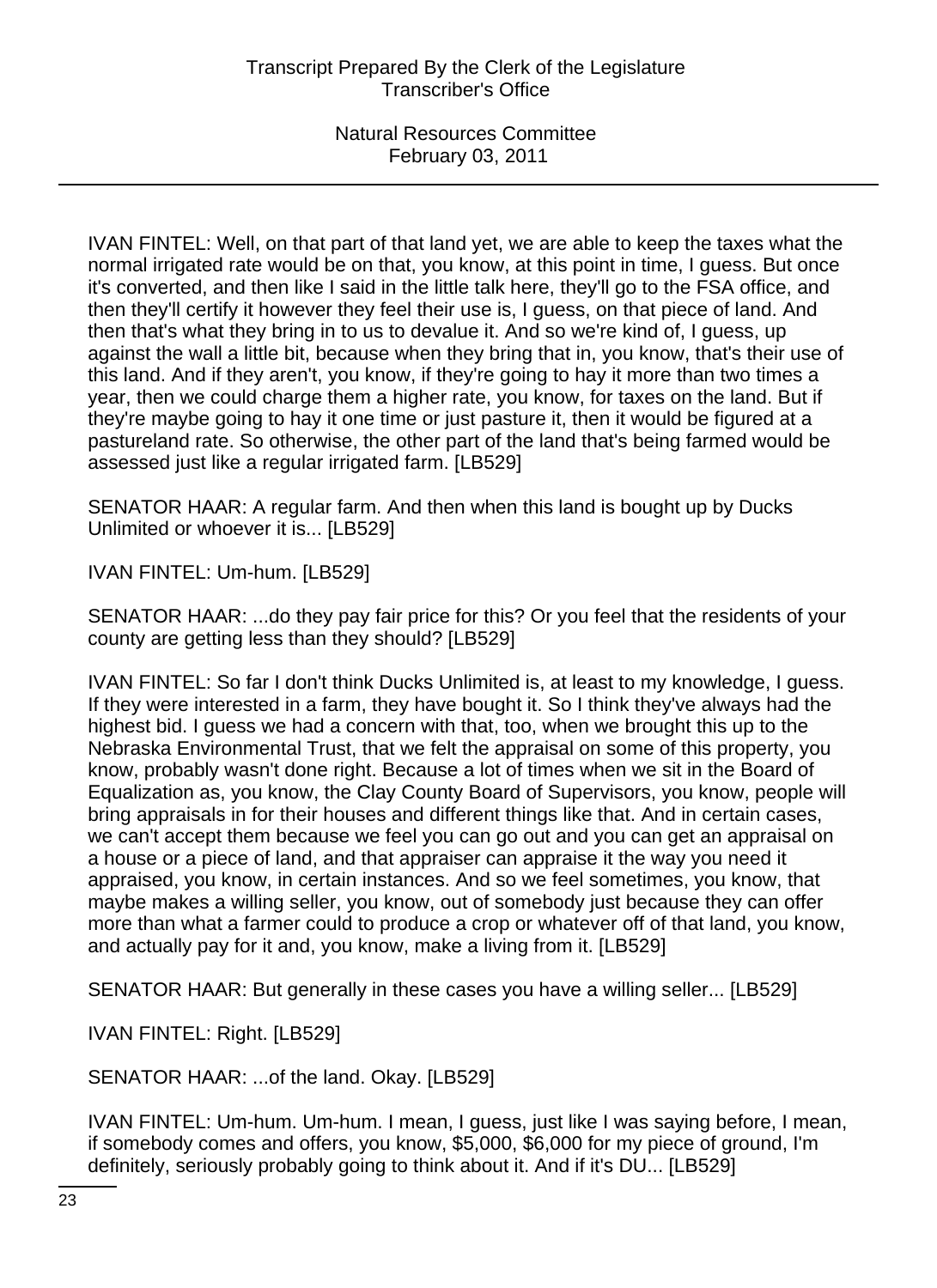SENATOR HAAR: Um-hum. [LB529]

IVAN FINTEL: ...you know, I guess, you know, it's DU. [LB529]

SENATOR HAAR: Um-hum. [LB529]

IVAN FINTEL: Or if it's another farmer, I guess it'd be another farmer. But in some of the cases we've seen, it's been a conservation organization that's come out on top in a lot of instances. [LB529]

SENATOR HAAR: Okay. Thanks. Thanks. [LB529]

SENATOR LANGEMEIER: Senator Schilz. [LB529]

SENATOR SCHILZ: Thank you, Senator Langemeier. One more question. When folks come in to protest their taxes and stuff, are they saying that some of that ground is no longer irrigated but it's gone to pasture? Or how are they...? [LB529]

IVAN FINTEL: Well, actually, the people I was talking about in the letter here... [LB529]

SENATOR SCHILZ: Um-hum. [LB529]

IVAN FINTEL: ...the ground that they put into the easements was probably, well I guess one of them could have been farmed, more like a dryland farm... [LB529]

SENATOR SCHILZ: Um-hum. [LB529]

IVAN FINTEL: ...and the other one would be more like a wetland area and pasture area. And so, you know, that's kind of what those two would be. [LB529]

SENATOR SCHILZ: So had they ever been irrigated before? [LB529]

IVAN FINTEL: Those two probably hadn't, no. [LB529]

SENATOR SCHILZ: Probably hadn't. Do you have any that had been irrigated before? [LB529]

IVAN FINTEL: Not that I know of. It would have just been the conservation groups that come in on those situations. [LB529]

SENATOR SCHILZ: Okay. And then I guess the reason I ask that is that you said they're buying this land to be able to have the wells... [LB529]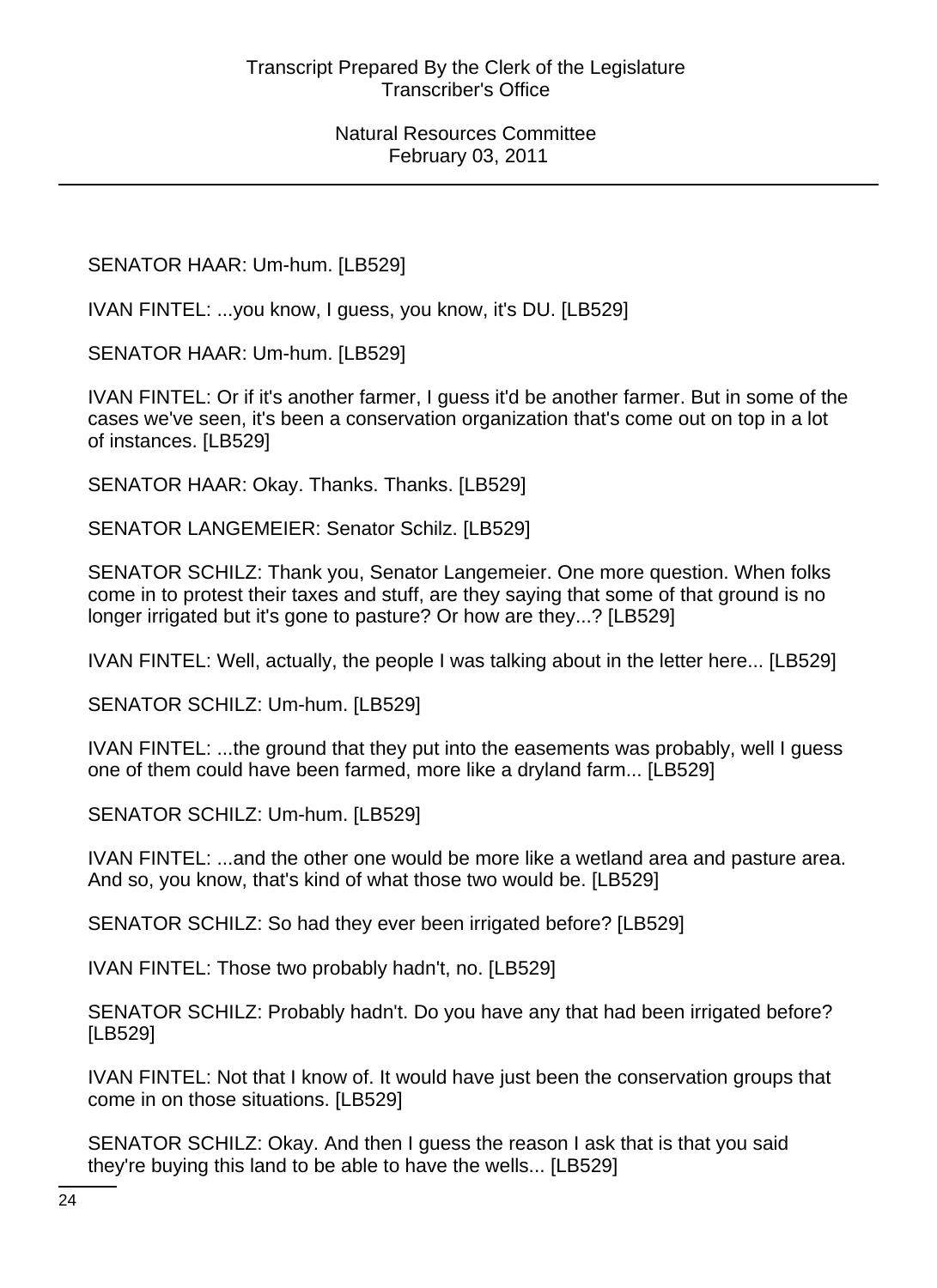IVAN FINTEL: Um-hum. [LB529]

SENATOR SCHILZ: ...to pump water. [LB529]

IVAN FINTEL: Right. [LB529]

SENATOR SCHILZ: And is that going on? Are those folks that are pumping the water also asking for less valuation? [LB529]

IVAN FINTEL: Well, can you repeat that? I guess I... [LB529]

SENATOR SCHILZ: I guess what I'm asking is... [LB529]

IVAN FINTEL: Okay. [LB529]

SENATOR SCHILZ: ...whether you're irrigating a crop... [LB529]

IVAN FINTEL: Um-hum. [LB529]

SENATOR SCHILZ: ...or irrigating a duck... [LB529]

IVAN FINTEL: Um-hum. [LB529]

SENATOR SCHILZ: ...you're still irrigating. [LB529]

IVAN FINTEL: That's correct, yes. [LB529]

SENATOR SCHILZ: Is that not...? [LB529]

IVAN FINTEL: It's not considered irrigation anymore at that point in time, because... [LB529]

SENATOR SCHILZ: It's not. [LB529]

IVAN FINTEL: Right. [LB529]

SENATOR SCHILZ: But you're still...but they're still pumping the water out of the ground... [LB529]

IVAN FINTEL: Yes, that's correct. [LB529]

SENATOR SCHILZ: ...and using it that way. [LB529]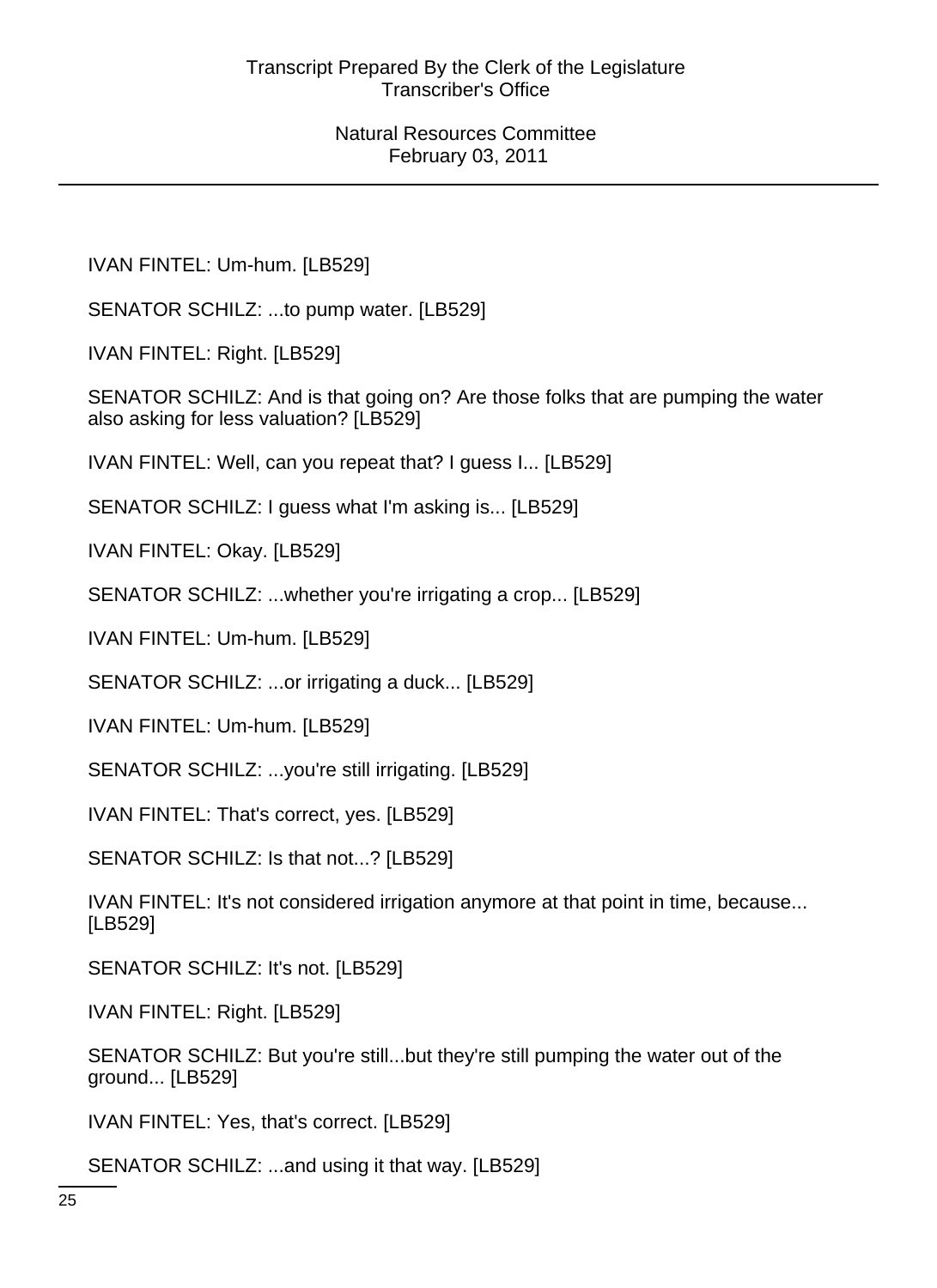IVAN FINTEL: Um-hum. [LB529]

SENATOR SCHILZ: Hmm. [LB529]

IVAN FINTEL: If I... [LB529]

SENATOR SCHILZ: That might be a valuation issue. [LB529]

IVAN FINTEL: If I could make a point here, awhile back here Ducks Unlimited came in and they wanted to put--bury an underground water pipe across one of our county roads. And we told them at the time, no, we wouldn't allow that, because it's in an area where we have a real shortage of water. And we had a hearing on that at our county board meeting. And we had the landowners come in, and they voiced their opinion, you know, that this is a serious thing for them and, because the wells that were in jeopardy, there was probably, I don't know, probably about 13 different landowners there and houses, you know, included with most of this. And they were, like, concerned because right now their wells are pumping really fine sand and things like that, and they have serious problems even with the irrigation season going on sometimes, that even most of the irrigation wells are further away from this. But DU wanted to use this one well that they bought on this one farm and pump the water a mile maybe, or I don't remember the exact distance, and stuff to put into this wetland area. And so we refused them to--because we have a perpetual easement on our roads, we refused them to go across our road. And so after that, you know, they threatened to sue us; they brought their attorney in and threatened us and different things like that. And then after that, too, they went out and, I guess, I don't know the exact count but maybe six or eight test wells they've drilled and there's no water there, to our knowledge, I guess, that they found. So we felt that was, you know, kind of threatening to the county. And they just really didn't want to be good neighbors, you know, to the people that live by these areas and things like that and take things like that into consideration. So... [LB529]

SENATOR SCHILZ: Thank you. [LB529]

SENATOR LANGEMEIER: Senator Haar. [LB529]

SENATOR HAAR: By the way, many years ago I went out to watch ducks and geese and so on and didn't realize that some of those county roads are just becoming very muddy. And I got stuck really bad. But does tourism--at that point I was a tourist in your county. Does tourism play a part in the economy of your county or doesn't it really make any difference one way or the other? [LB529]

IVAN FINTEL: It probably really doesn't make much difference. In Clay County we probably have, this is just kind of a guess but maybe 25 motel rooms. And then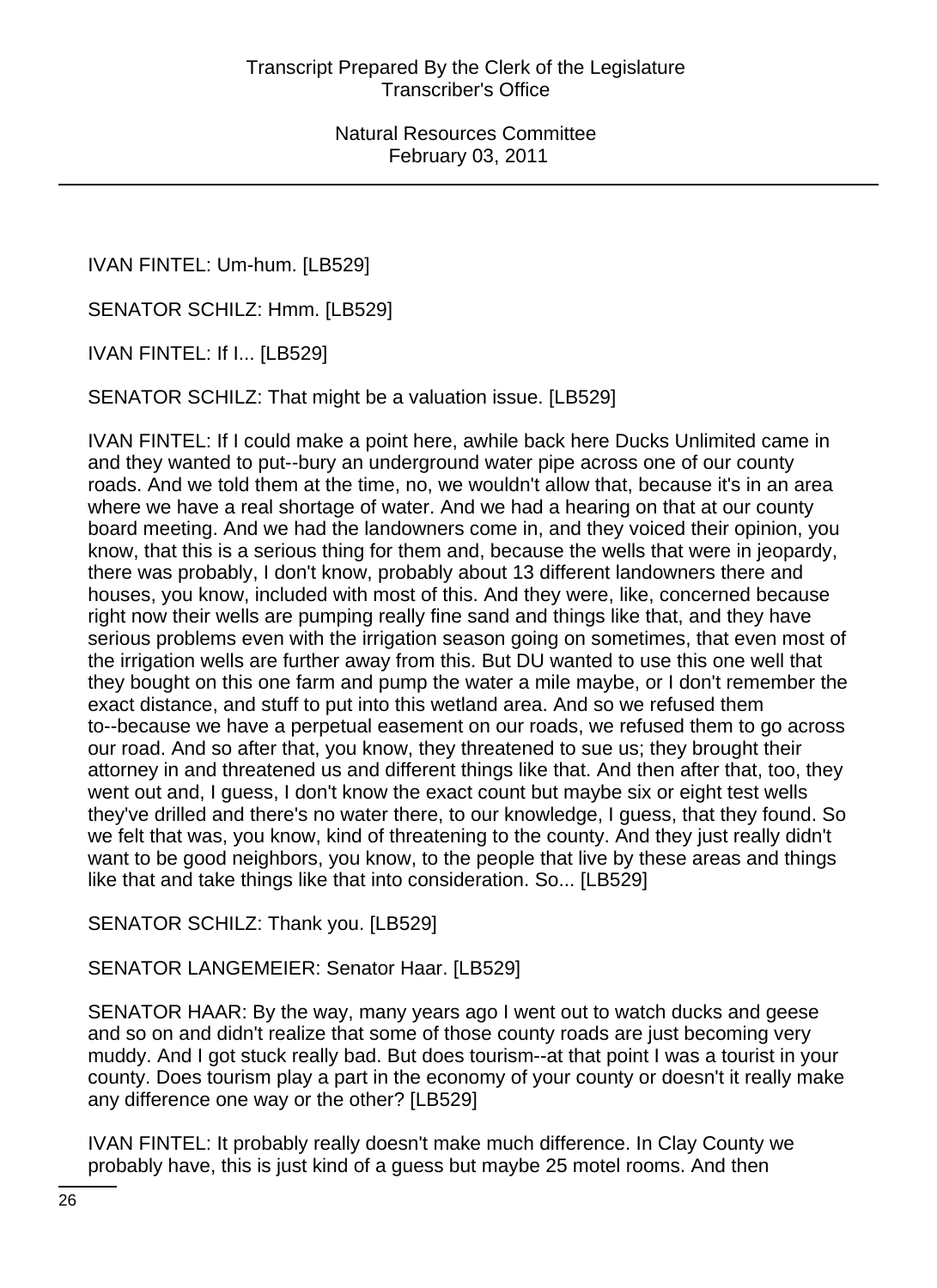depending on...just the people coming out maybe wouldn't necessarily stay in a few, couple of those motels maybe. And so we don't get a lot of, you know, people staying, you know, for that part of it. If they do, they probably maybe, go to Hastings or something like that and stay and then drive into our county. Sometimes when there are hunting seasons going on, some of these areas that DU and U.S. Fish and Wildlife have, they don't allow people to hunt at certain times on those areas. So then it comes back to the landowners of Clay County to provide places for these people to hunt anyhow and things, so...but we feel we just really don't gain hardly anything from that, you know, considering if we had a farmer on that quarter of land, you know, and, say, he spent \$100,000, and... [LB529]

SENATOR HAAR: Um-hum. [LB529]

IVAN FINTEL: ...that turned over two or three times, you know, we'd be so far, you know... [LB529]

SENATOR HAAR: Ahead, yeah. [LB529]

IVAN FINTEL: ...ahead than the tourism, you know. I mean, we have people come in and do things and whatever, but it's just not, you know, what's sustaining our county, so... [LB529]

SENATOR HAAR: Well, thank you very much for that information. [LB529]

IVAN FINTEL: Um-hum. [LB529]

SENATOR HAAR: I appreciate it. [LB529]

IVAN FINTEL: Okay. [LB529]

SENATOR LANGEMEIER: Any other questions? I just have one tidbit of information. [LB529]

IVAN FINTEL: Okay. [LB529]

SENATOR LANGEMEIER: My real job, I am an appraiser. [LB529]

IVAN FINTEL: Okay. [LB529]

SENATOR LANGEMEIER: And if you have any of those appraisals, I also sit, when I'm not living this life, I sit in the committee that does the enforcement on those. [LB529]

IVAN FINTEL: Okay. [LB529]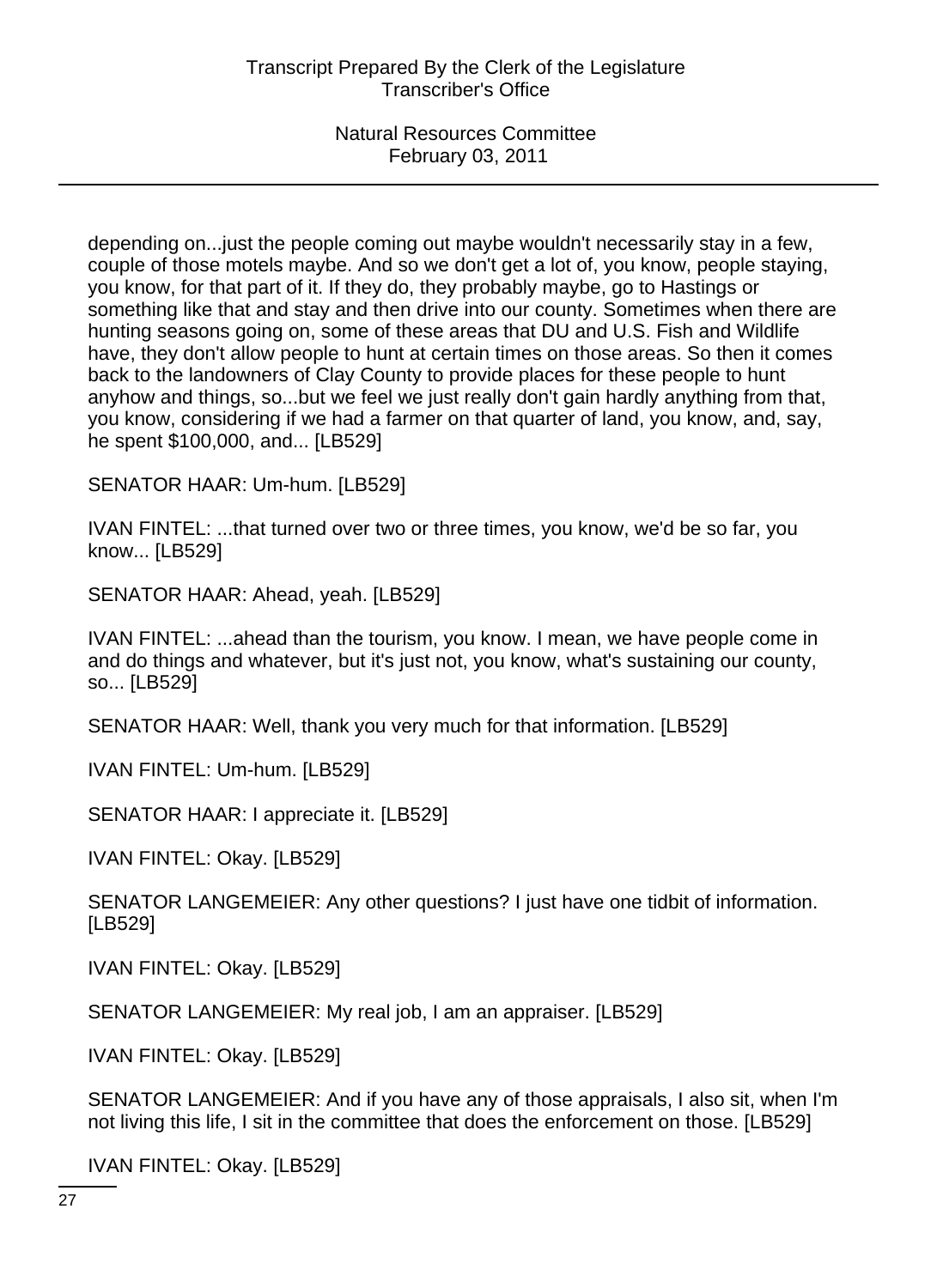SENATOR LANGEMEIER: So as you get those, send them to us. [LB529]

IVAN FINTEL: Okay. [LB529]

SENATOR LANGEMEIER: We'll properly evaluate them and take action that needs to be taken. So... [LB529]

IVAN FINTEL: Okay, thank you. [LB529]

SENATOR LANGEMEIER: ...we appreciate that, and you did a great job. [LB529]

IVAN FINTEL: Okay, thank you. [LB529]

SENATOR LANGEMEIER: Further testimony in support of LB529. Mr. Dix, welcome. [LB529]

LARRY DIX: (Exhibits 7, 8) Good afternoon, Senator Langemeier and members of the committee. For the record, my name is Larry Dix. I'm executive director of the Nebraska Association of County Officials, appearing today in support of LB529. Typically, certainly I would allow other county board members that are here to testify in front of me. I'm trying to jump in here. I've got a couple other hearings that I'm trying to cover today; it's just been one of those days. But a couple of points that I want to make, and I'm sure there's going to be some people that will be able to address some of the more specific questions, I think, that we were talking about or were being asked, as far as number of acres and some of those things. But from the Nebraska Association of County Officials, I...and, in fact, I have two letters that I'll hand in in support, from Cedar County and Saline County. I've had e-mails from a number of other counties. I think I've had e-mails from 15 other counties that are in support of this. Because I don't want somebody to say, this is just a Clay County issue. Some of the issues that Mr. Fintel were describing are certainly happening across our state. And I've got to tell you, they're happening north, south, east, or west. So it's pretty well going on across the state. One of the things that we want to talk about, and I think at some point in time you'll probably going to hear some testimony in regard to payment in lieu of taxes or the U.S. Fish and Wildlife revenue sharing program. And payment in lieu of...those are, somewhat, two different United States programs that pay for land in which the federal government own. Either it is through the forestry service and, or it is through U.S. Fish and Wildlife. And this morning, I just got off the phone with some folks in Washington, D.C. that were talking about the U.S. Fish and Wildlife funding. And of course, what we're seeing here at our state level, which we are also seeing at the national state level, is as funds dry up, there is fewer and fewer funds available to provide this. And so, at least the information that I could obtain from the National Association of Counties is that the U.S. Fish and Wildlife program pretty much goes to sustain properties that were already in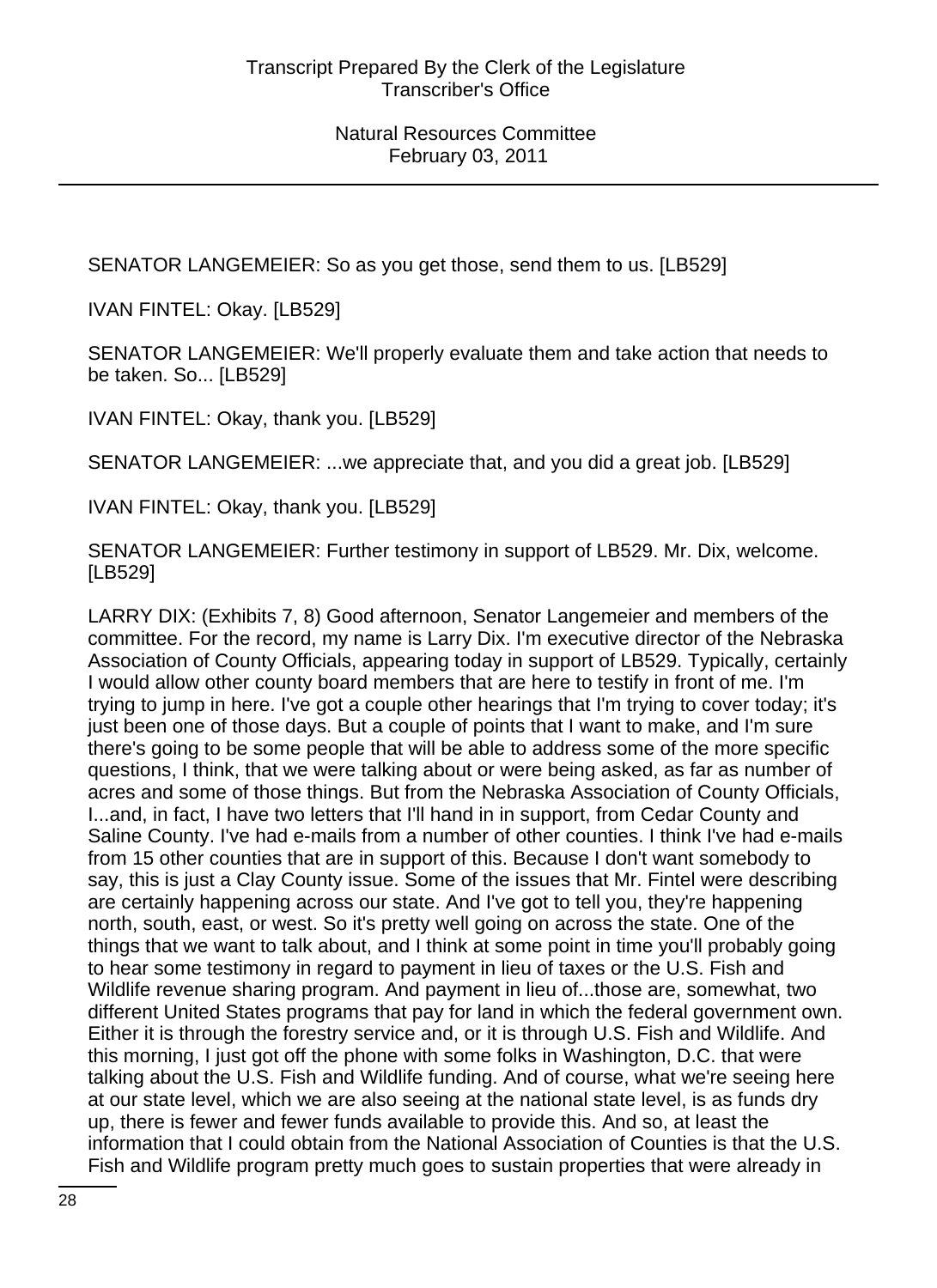existence at a certain period of time. But new properties that's being bought, there's really very, very limited resources to pay any "in lieu of taxes" into the future. So that's something that certainly is going on. I also want to talk a little bit about the tax base, because I think that's important. And from the seats that you all sit in, as you know, the tax base, when we've got some county folks up here talking, but that the tax base isn't just the county tax base. This is the same tax base for your schools, the same tax base for your NRDs, for many of the other political subdivisions. And, of course, if that tax base diminishes, as you all know, TEEOSA will come in, state money will come in to make some of that whole, so that puts a little bit more pressure on the state side. Then, you also have to take into consideration the nonequalized schools. And once you get into the nonequalized schools, of course, tax base goes down, they can't come back in with TEEOSA money; they just lose that valuation within their school districts. So it doesn't just impact counties; there's also school districts that are involved. And I have visited with the Nebraska Association of School Boards about that, and they, too, have that concern. Senator Haar, you had mentioned the tourism dollars and things like that. One of the things that...now I'm putting my, just my county hat back on again. But when a tourism--when a person comes into a county for tourism, the money that they typically spend, or the environmental impact, and I know it's a big, big picture, but from county government's point of view, there's very few of those dollars that come to county government, because our money is based on property tax. And a lot of that time if there's a sales tax, that money maybe goes to the cities, because they have the ability to collect the sales tax. So if someone stays there and pays some locals sales tax, that stays in the city. Or an occupation tax, that can stay in the city side of it. So those are the comments that I briefly wanted to make sure to have on record and make sure that NACO is on the committee statement that we do support what Senator Carlson is doing in this bill. We think it's a very, very serious issue that is going on across the whole state. And with that, I would be happy to answer any questions you may have. [LB529]

SENATOR LANGEMEIER: Are there any questions for Mr. Dix? Start with Senator Christensen. [LB529]

SENATOR CHRISTENSEN: Thank you, Chairman. Thank you, Larry. Just using the math from the last example, 42,000 acres of about 829,000, just over 5 percent, have you ever looked at it from the perspective of what percent you think would be logical that could be in easements at one time? I don't think anybody wants to get rid of all easements... [LB529]

LARRY DIX: No. [LB529]

SENATOR CHRISTENSEN: ...and I don't think anybody wants to put counties or anybody else in a bad position. [LB529]

LARRY DIX: No, I don't think so either. And I would tell you, Senator Christensen, as we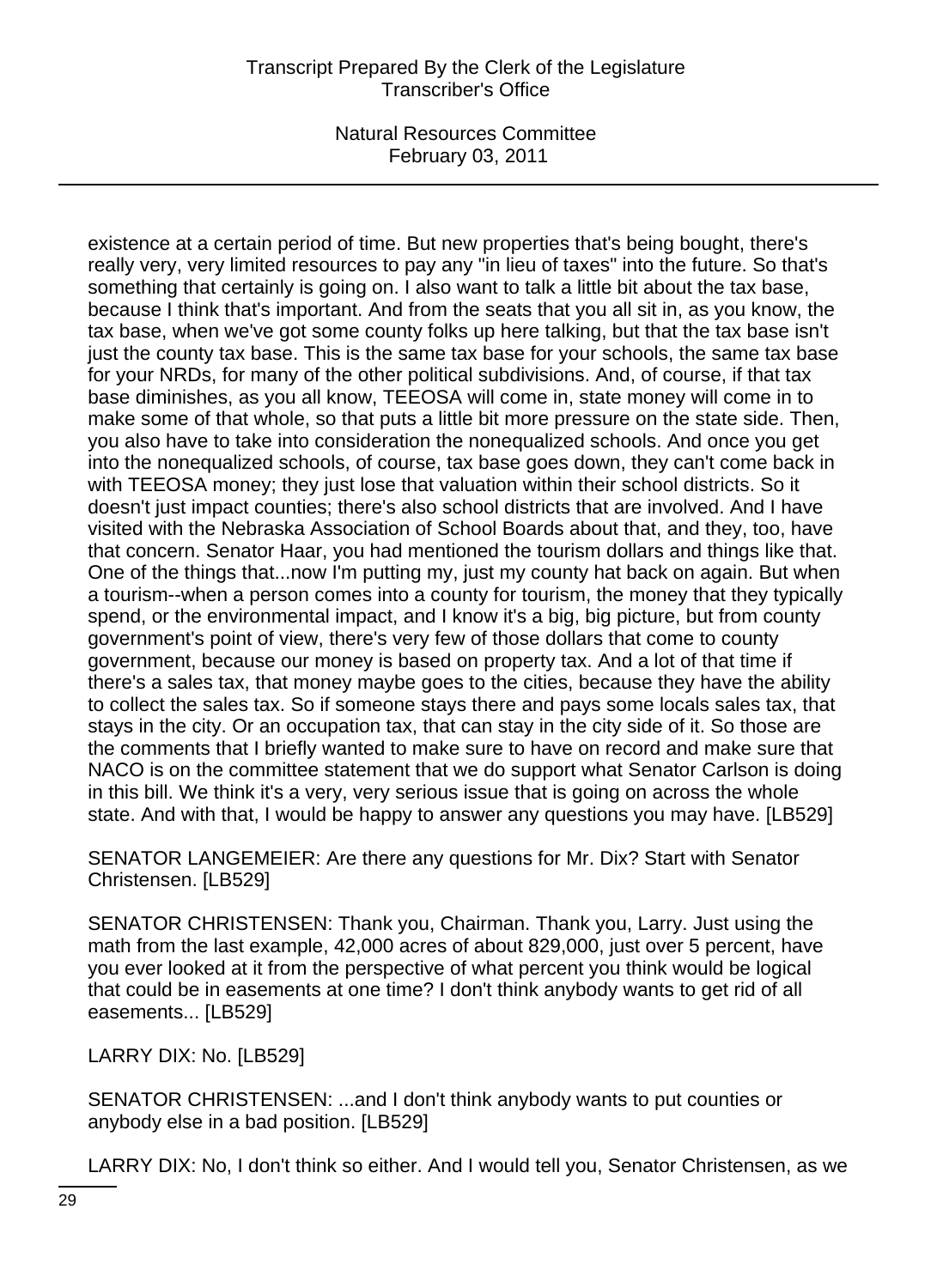look--our organization typically looks across the whole state, and we have not made any calculation that would come up with and say, here's a logical percentage of how many acres. We haven't looked into that. [LB529]

SENATOR CHRISTENSEN: Okay. Thank you. [LB529]

SENATOR LANGEMEIER: Senator Haar. [LB529]

SENATOR HAAR: Several questions, the letter from Saline County said that their county commissioners "passed to support NACO's position." NACO's position is set how? By a vote of all the counties, or...? [LB529]

LARRY DIX: Yeah, let me make sure you understand that. NACO's position...the NACO board is made up of 18 members, and that is made up of geographic representation. There are members from Douglas and Lancaster that sit on that board; there are clerks, assessors, treasurers, highway superintendents that sit up on that board. So it's a very, very broad-based...that group comes together and analyzes every bill, and they take their position. And the counties, then...every county is represented by a district representative, so they can provide their input to the district representative, who carries it forth that has voting power on the NACO board. [LB529]

SENATOR HAAR: Okay. I think I got that. [LB529]

LARRY DIX: Okay. (Laugh) [LB529]

SENATOR HAAR: And how many counties, then, support this, the NACO position? [LB529]

LARRY DIX: We don't go by, we don't ask for a vote of every county. NACO takes its board based on that representation. So we would say that the counties in the state of Nebraska support that based on NACO's position. [LB529]

SENATOR HAAR: Well, you'd mentioned 15 counties... [LB529]

LARRY DIX: Fifteen counties had contacted me. [LB529]

SENATOR HAAR: Oh. Okay. [LB529]

LARRY DIX: I'm sorry. I'm sorry, I didn't mean to misrepresent that there were only 15 counties that were... [LB529]

SENATOR HAAR: Okay. [LB529]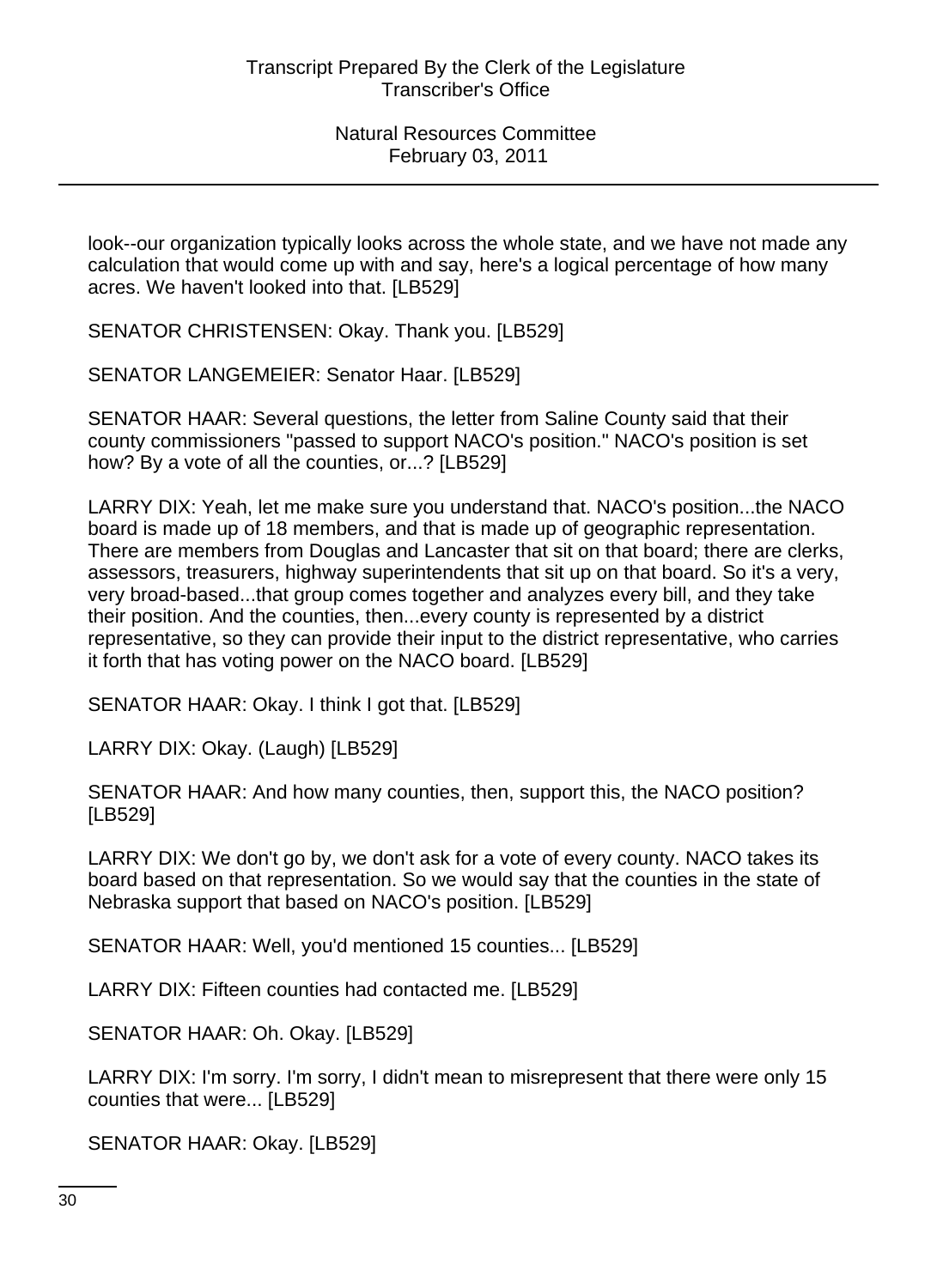LARRY DIX: ...voting on this. Fifteen counties personally had contacted me... [LB529]

SENATOR HAAR: That's what... [LB529]

LARRY DIX: ...through a phone call. Yes. [LB529]

SENATOR HAAR: Yeah, that's what I'm asking. [LB529]

LARRY DIX: Yeah. [LB529]

SENATOR HAAR: One of the provisions of this is easements should be limited to ten years, with provision for continuing for another ten years. So your understanding of the bill, then, and I should have probably asked this of Senator Carlson. I didn't think of it at the time, but...so if Ducks Unlimited came in and bought an easement, would that easement be void, or would they continue to hold that and it would simply have to go back to what it was? What's your understanding? [LB529]

LARRY DIX: Yeah, I think there's been some conversation, and I know, quite honestly, there's been some groups that have talked to me up in the Rotunda about the ten-year. And there's some heartburn about the ten-year. And I would say from NACO's position, we're not necessarily tied to the ten-year, but we wanted to look at a process where at some point in time it was reviewed. As I think, I can't remember, one of the newspapers said, well, you know, why do you want a certain period of time on that? And I said, well, right now permanent is permanent, which means my kids' kids' kids' kids' kids' kids' kids. And so is that, do we want to make something so permanent that we never ever have an opportunity to re-examine it as times changes in the course of history? [LB529]

SENATOR HAAR: Now, this would just, in your understanding, apply to conservation easements and not the easement I might have with my neighbor about... [LB529]

LARRY DIX: I believe that to be the case. [LB529]

SENATOR HAAR: Okay. Thank you. [LB529]

SENATOR LANGEMEIER: Senator Dubas. [LB529]

SENATOR DUBAS: Thank you, Senator Langemeier. Thank you, Mr. Dix. Do you have any ability to determine, either individually or collectively, how much in property taxes there's been in a loss to counties? [LB529]

LARRY DIX: I think, you know, somebody could probably do that study. It would be a little bit labor-intensive... [LB529]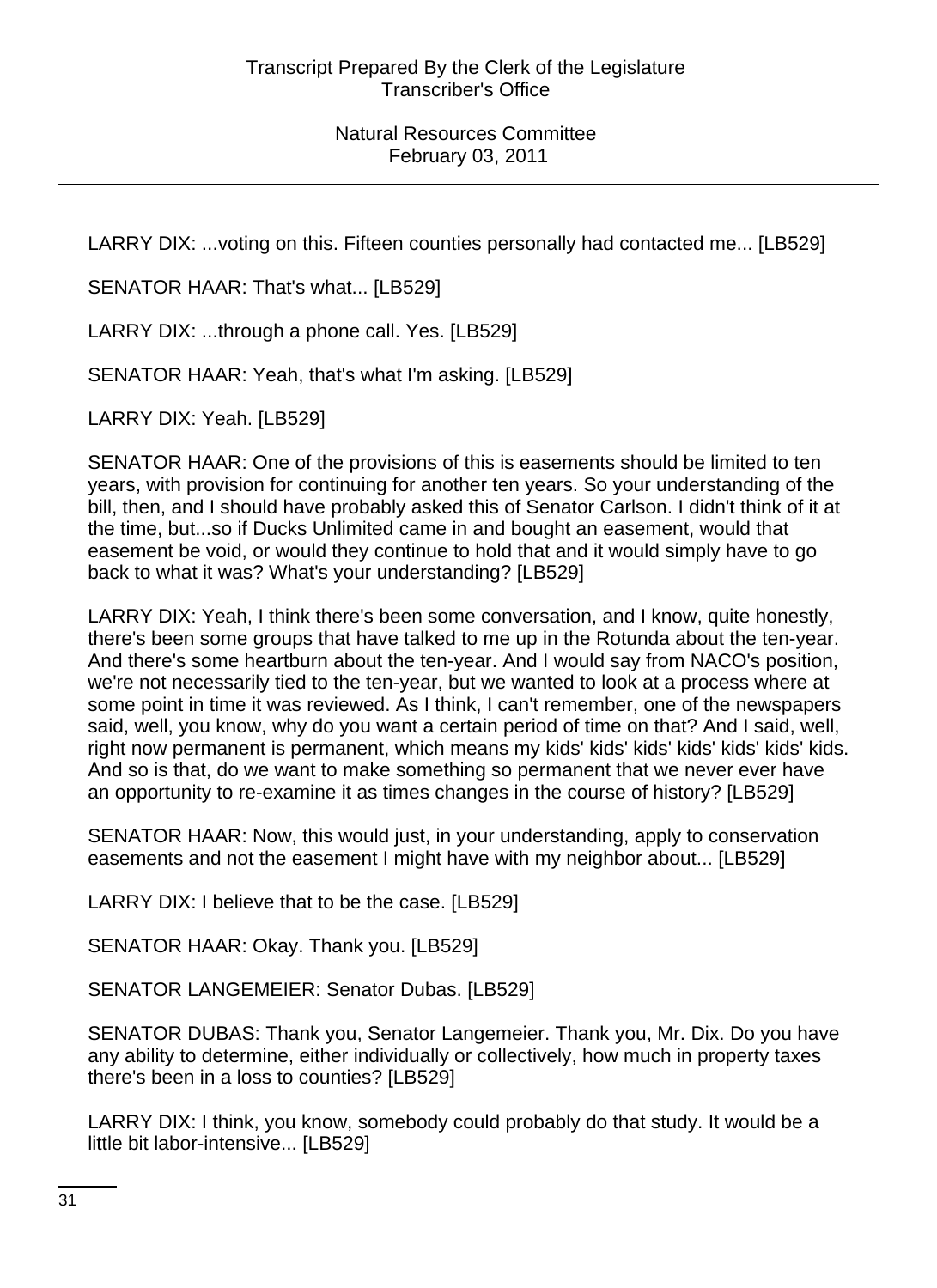# SENATOR DUBAS: Right. [LB529]

LARRY DIX: ...but I think the number probably could be obtained. But it would take some time. [LB529]

SENATOR DUBAS: Okay. I just was wondering... [LB529]

LARRY DIX: Okay, we have not. [LB529]

SENATOR DUBAS: ...if that had been brought up at all... [LB529]

LARRY DIX: No. [LB529]

SENATOR DUBAS: ...that there was an idea. All right. Thank you. [LB529]

SENATOR LANGEMEIER: Larry...oh, Senator Haar. [LB529]

SENATOR HAAR: And one more. I asked the question earlier about tourism. And you stated that, really, in terms of county boards, you don't get much out of tourism. But it's an important industry for Nebraska, would you agree? [LB529]

LARRY DIX: I would agree 100 percent; it's a very, very important industry. And it's important to counties; tourism is very important to counties. I think Senator Schilz, actually, had brought a bill that dealt with sales tax county-wide, because then there are some instances in Senator Schilz's part of the country that deal with that, that tourism is a huge economic engine that could benefit counties. And it does benefit counties in some ways. I don't want anybody to walk out of here and say Larry said it didn't benefit in any way. We have some instances where some counties run a Keno, and so there's some Keno money that come back to the counties. There's certainly a lodging tax that our county boards have people that sit on those committees. So there are some. But the economic driver of having somebody on the farm that's actually making improvements to that farm in the form of grain bins and things like that, that's a much larger economic engine to counties. [LB529]

SENATOR HAAR: For the county government. [LB529]

LARRY DIX: Yes. [LB529]

SENATOR HAAR: Okay, thanks for clarifying. [LB529]

SENATOR LANGEMEIER: Larry, I have one question. As you talked about it was yours and your kids' kids' kids' kids' kids' kids' kids' kids' kids... [LB529]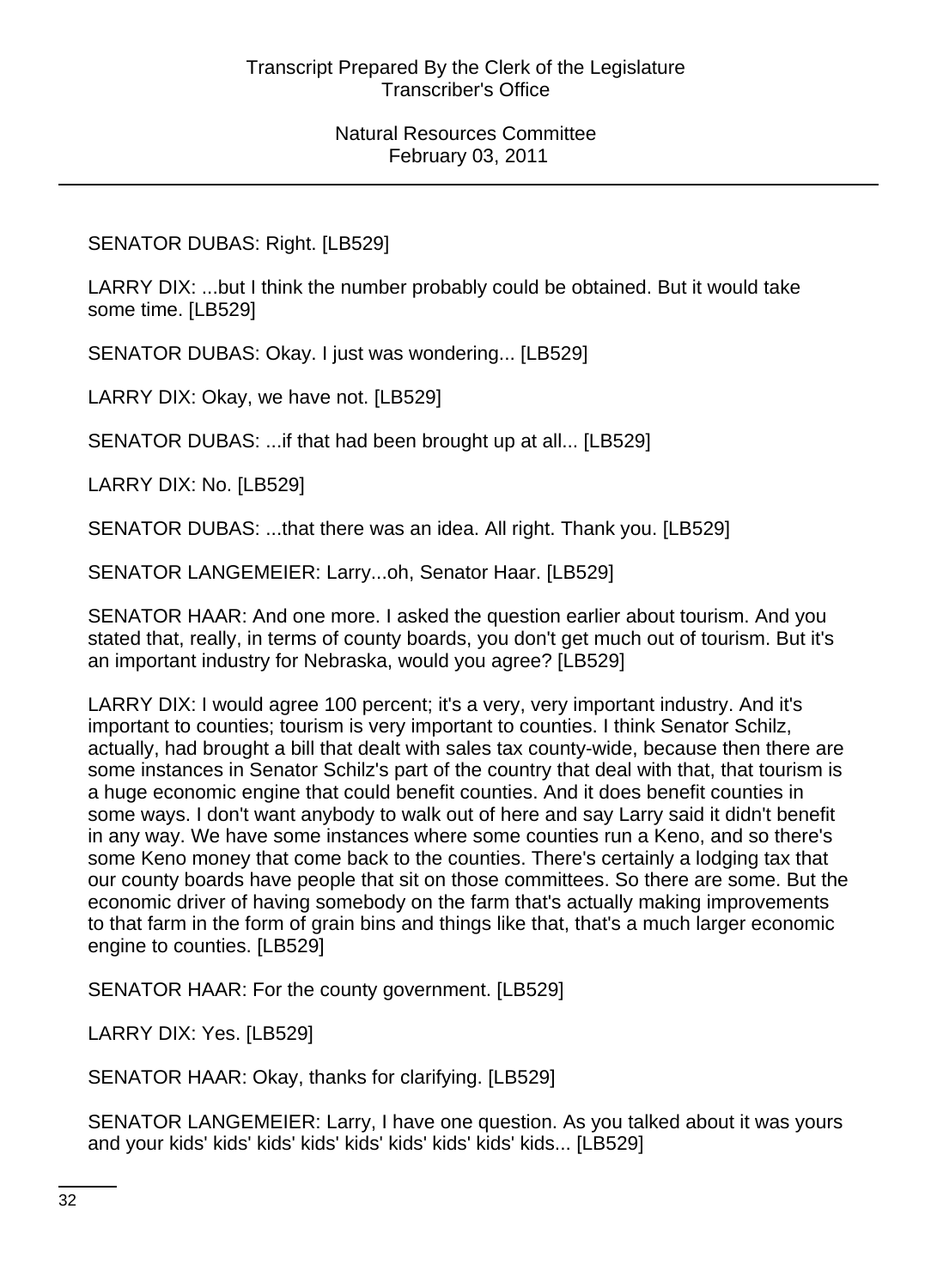LARRY DIX: I think you had one too many "kids." [LB529]

SENATOR LANGEMEIER: Would not the holder of the easement could give up the easement at any time? So once you set these, they don't necessarily have to be... [LB529]

LARRY DIX: Right. I think it's just the wording of a, quote, permanent easement. The word "permanent" is... [LB529]

SENATOR LANGEMEIER: But even if I bought an easement on your property, permanent easement on your property, and I decide ten years from now that okay, maybe that wasn't such a brilliant purchase... [LB529]

LARRY DIX: Sure. [LB529]

SENATOR LANGEMEIER: ...on my part. And I could sell it back to you and pull it off. [LB529]

LARRY DIX: You probably could do that. I don't know that history has shown that in this instance that's ever happened. [LB529]

SENATOR LANGEMEIER: But it could. [LB529]

LARRY DIX: But it could. [LB529]

SENATOR LANGEMEIER: It could. [LB529]

LARRY DIX: I agree. [LB529]

SENATOR LANGEMEIER: It could. [LB529]

LARRY DIX: It could. [LB529]

SENATOR LANGEMEIER: Okay. Thank you very much... [LB529]

LARRY DIX: Thank you. [LB529]

SENATOR LANGEMEIER: ...for your testimony. [LB529]

LARRY DIX: Thank you. [LB529]

SENATOR LANGEMEIER: Further testimony in support of LB529. Yeah, we'll check the transcript; see if I got the right number of "kids." Welcome. [LB529]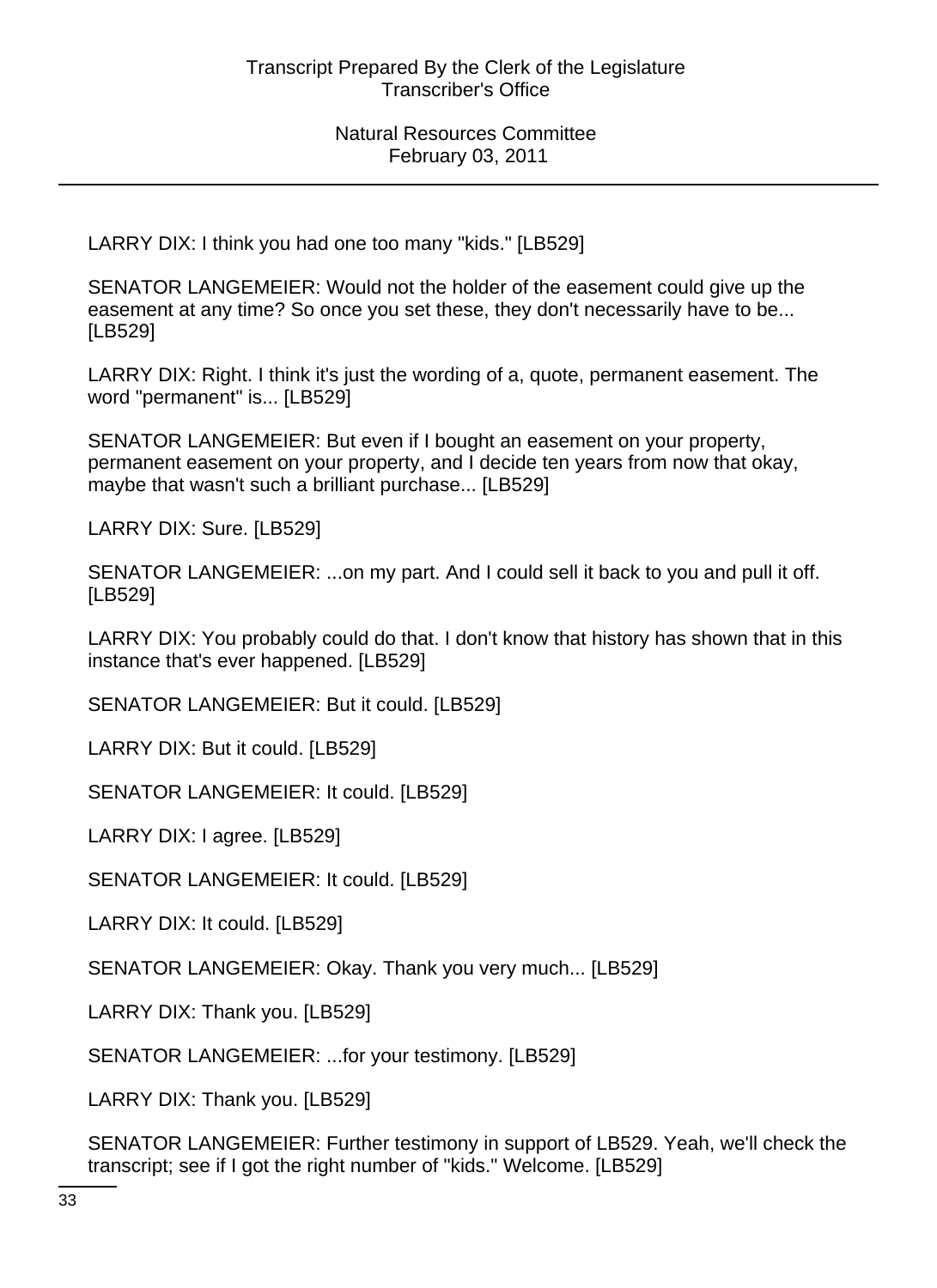JERRY SCHMIDT: (Exhibits 9, 10) Senator Langemeier, I am Jerry Schmidt, J-e-r-r-y S-c-h-m-i-d-t. I'm the vice chairman of the Clay County Board. We believe that LB529 will be very helpful in giving the county boards authority to make decisions on what is best interest of our counties concerning easements and local impacts. As no one can predict what is best forever, we feel that having the requirements to review a decision as to what is best interest of the county is important to the vitality of our future. A ten-year review of conservation easements seems to be an appropriate amount of time to adapt to future changes. The requirement of notice to tax-levying entities on the affected property is also utmost important. As these are public funds, we feel that if use may affect our ability to collect tax revenue, all entities which might be affected should be entitled to the knowledge prior to the commitment of the arrangement. Clay County feels that public funds should not be used to fund the purchase of real estate property or conservation easements for private entities or for the federal government. We believe that this is a negative influence on our property markets and have led to an increased tax burden to many neighbor property owners. Recently, NET funds have been used to purchase a large amount of this type of land in our county. From 2009 to 2010, irrigated cropland valuations increased 21 percent and similar wetland valuations increased 150 percent. We have learned that by current state statutes, the NET is able to conduct themselves in this manner. We ask that the committee considers our concerns. We feel that this money should be used for Nebraskans, not for nonprofit organizations or a federal agency, whose primary concern is not of the state. I would like to share with you, Clay County is somewhat unique. We have 35,000 acres of land that's in the NAD, and that was established in 1944. And from 1944 to 1982, we received no tax money at all. In 1982 we were successful of being able to get Impact Aid, so we do get Impact Aid to our schools. But in this Impact Aid, these funds sometimes are not available. So on an average, we get about 60 percent of the Impact Aid. And we're not up here to say, hey, we want you to feel sorry for us; we're saying that if this won World War II, we're very proud of the fact that we're able to testify in this manner today. But, again, going back to...we have 7,000 acres that are payment-in-kind-type taxes. We have Ducks Unlimited, which has 1,620 acres as of last week. Last week they purchased 160 acres. It has a pivot on it; it has a well on it and, from what I can gather--a short time, I haven't been able to get the information--probably 10 to 15 acres of wetland. So I'm saying that not only have we got a tax impact, I had a farmer come up to me, and he said, Jerry, I'd have liked to bought this ground, but nobody offered it to me. It was sold on a private sale for \$5,600 an acre, so they gave about \$900,000 for this piece of ground. He said I have a son that lives within a mile of that piece of property. He said I would sure like to have been able to buy it. I said, what would you'd have gave for it? He said \$6,000. So, again, we're looking in the county of not only having economic impact of the revenues, plus the taxes, now we have a competitor in the market. If this ground would have been...and my understanding...and I don't know what, for sure, Ducks will do, but they'll probably go three or four years and cash-rent that piece of property to get the revenues back. Then they'll split it, half grass, half farmland, and ask for a devaluation of land.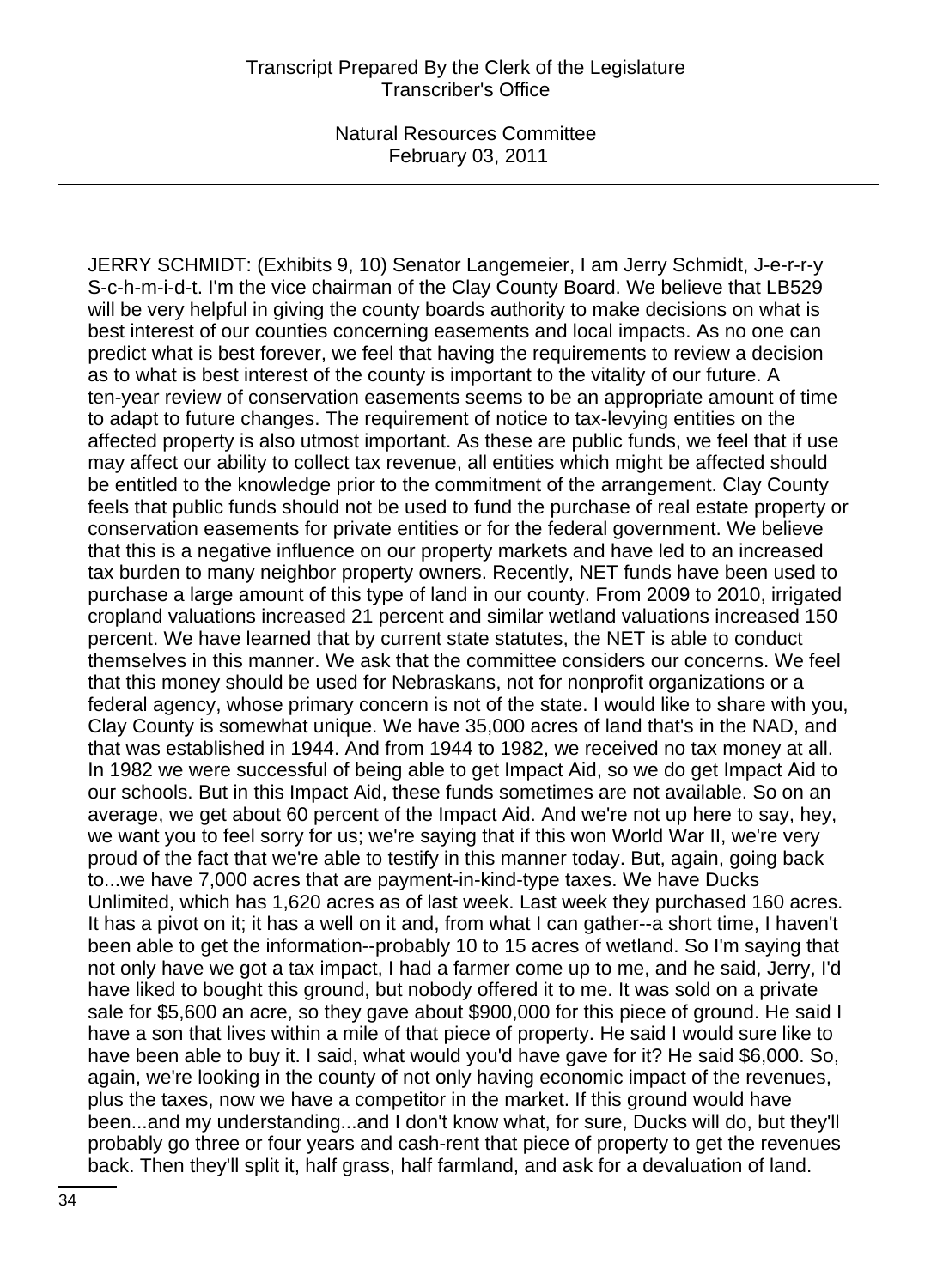And again, I would like to thank Senator Carlson for introducing the bill. And Senator Langemeier, I appreciate you letting us testify. [LB529]

SENATOR LANGEMEIER: Are there any questions? Senator Haar. [LB529]

SENATOR HAAR: Could you--thanks for the map--could you tell me, what's the brown area on the map? [LB529]

JERRY SCHMIDT: That is the NAD. [LB529]

SENATOR HAAR: Okay. And what does that mean--NAD? [LB529]

JERRY SCHMIDT: That's was the ammunition depot that was by Hastings. [LB529]

SENATOR HAAR: Gotcha. Okay. Okay. And then the "NGPC" stands for--the blue? [LB529]

JERRY SCHMIDT: I can't tell you what that is. [LB529]

SENATOR HAAR: Okay. [LB529]

SENATOR LANGEMEIER: Nebraska Game and Parks. [LB529]

SENATOR CHRISTENSEN: Nebraska Game and Parks. [LB529]

SENATOR HAAR: Oh, all right. Okay. [LB529]

JERRY SCHMIDT: Okay. [LB529]

SENATOR HAAR: Thank you very much. [LB529]

JERRY SCHMIDT: You bet. [LB529]

SENATOR LANGEMEIER: Are there any other questions? Mr. Schmidt, I... [LB529]

JERRY SCHMIDT: Thank you. [LB529]

SENATOR LANGEMEIER: ...just one comment is... [LB529]

JERRY SCHMIDT: Oh, sorry. [LB529]

SENATOR LANGEMEIER: ...we can't legislate people to make smart sales. [LB529]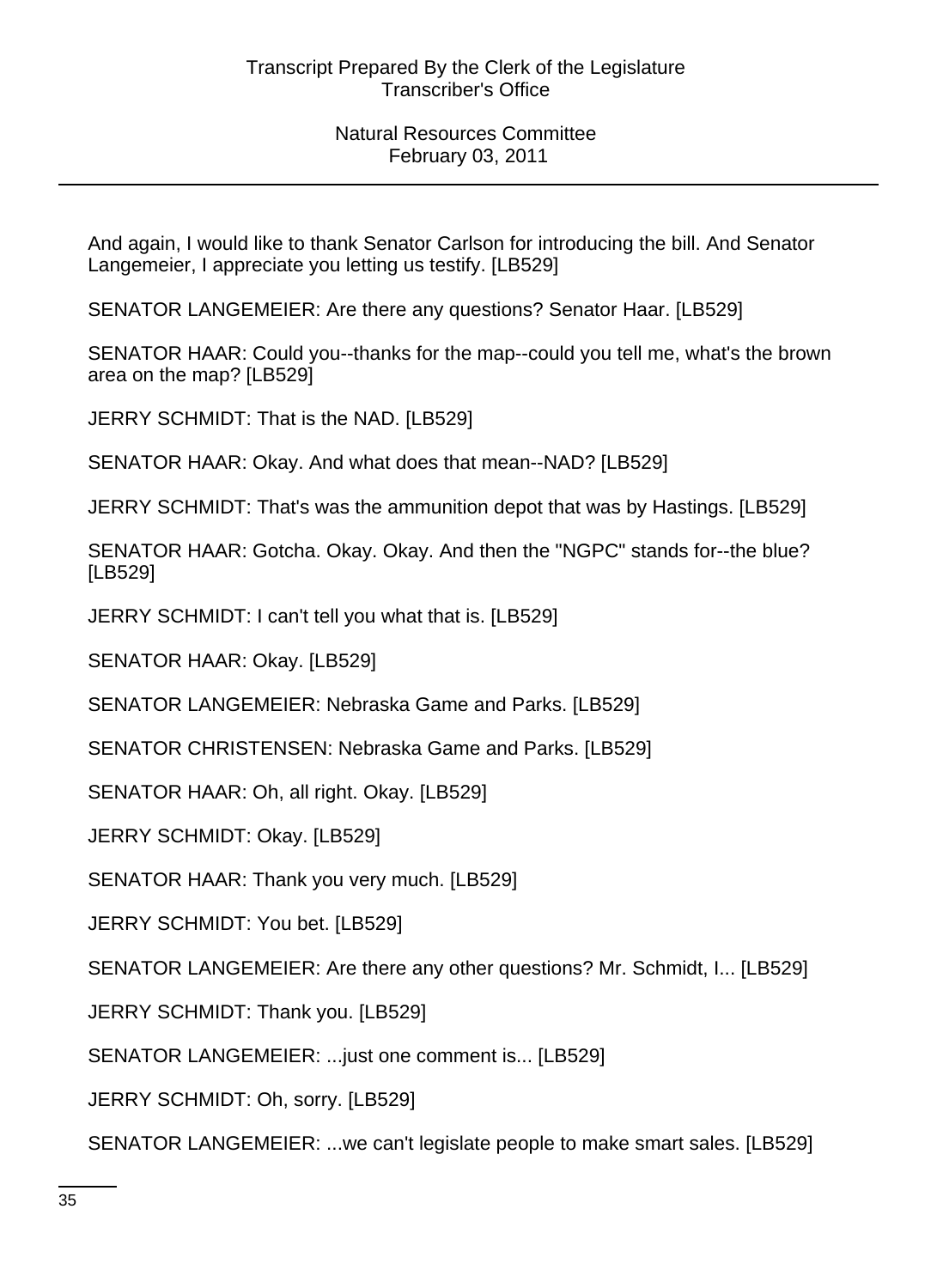JERRY SCHMIDT: Right. [LB529]

SENATOR LANGEMEIER: So when you said somebody may give \$6,000 and they bought it for \$5,300... [LB529]

JERRY SCHMIDT: Right. Right. [LB529]

SENATOR LANGEMEIER: ...unfortunately we can't do that. [LB529]

JERRY SCHMIDT: No. [LB529]

SENATOR LANGEMEIER: And as a real estate agent, I'd tell you use a realtor and maybe that wouldn't happen, but that's a personal note. (Laughter) There's my little plug. So anyway, I appreciate your testimony. [LB529]

JERRY SCHMIDT: Okay. Thank you. [LB529]

SENATOR LANGEMEIER: And thanks for coming down. Appreciate it very much. Further testimony in support. [LB529]

SENATOR HAAR: You say no one can trust realtors, is that it? [LB529]

SENATOR LANGEMEIER: Oh, no; I said you should use them. Welcome. [LB529]

KYLE KINYOUN: (Exhibits 11, 12, 13, 14, 15) Kyle Kinyoun, K-y-l-e K-i-n-y-o-u-n. Thank you, Senators, for giving me the opportunity to participate in my government. I'm here in support of LB529. I used to work for the Rainwater Basin Joint Venture as a local coordinator. My job was to meet with farmers and explain some of the programs we had available. This was not a moneymaking thing. It was more of a reimbursement for their expenses. We took low areas and paid the farmers to do maintenance and maybe put a buffer strip, SHIP programs, things of that nature. The programs eventually took off. We felt like we justified our existence. The more money we spent on these projects, the more money that became available. Pretty soon the tool of choice became permanent federal easements and 30-year easements. They wanted to really push these long-term agreements. In my opinion, we were rating our success on how much money we were spending. To find willing participants, they created tax incentives, estate planning, you're going to get more money for the ground than what it's worth in most cases, or you can go buy ground. Don't worry about the price, you'll get most of your money back if you sign an easement. I quit working with the Rainwater Basin Joint Venture at this point because I couldn't do this to my neighbors and friends. What had we actually gained by perpetual easements? Have we guaranteed the land will be quality habitat forever? No. I can sign an easement today with full intention of maintaining it as long as I am capable, but I can't control what will happen 50 to 100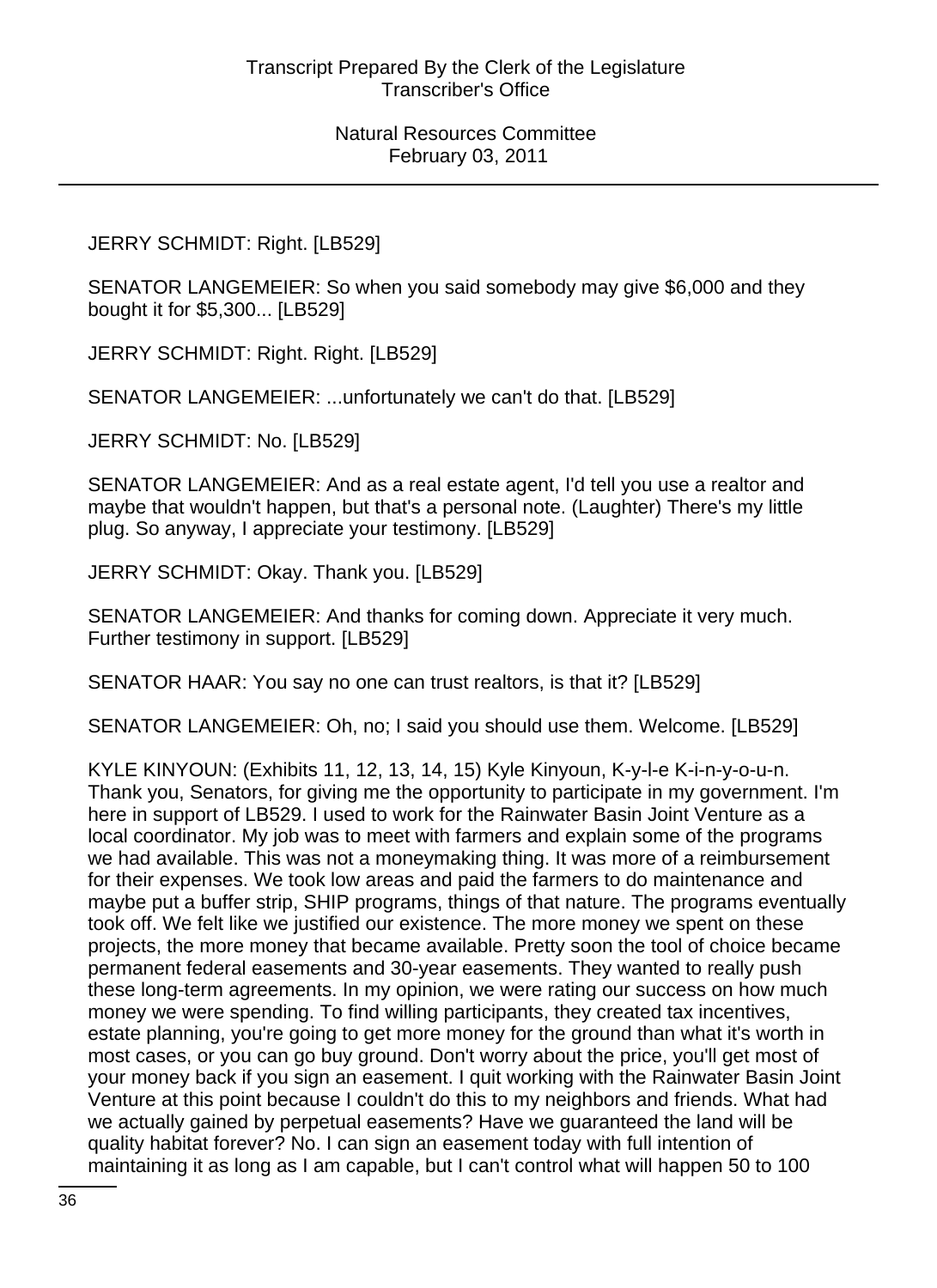years from now. Large conservation groups can't guarantee they'll have the funding 50 to 100 years from now either unless they continue to receive ET or other fundings. Senator Carlson's bill will give us ten years to find out the positive and negative effects on wildlife. We can judge what is the economic stability of the area and we can change our course and do something else if it's not working or not achieving our objectives. Permanent perpetual easements should be a very cautious tool used. Senator Carlson's bill, where it only does political subdivisions, would be able to use grant allocations to land acquisitions, this would provide the best chance that funds would be available to maintain the land in the future. I'm sure you'll hear from several people testifying that this bill will be hard on conservation. I totally disagree. The ET is currently spending \$2,000 to \$4,000 per year for these type of conservation projects. On a landowner's project, they'll spend \$200 to \$700 per acre and achieve the same goal. And in most cases, the landowner already has the tools to do most of the maintenance on the land. Through the grant ranking process, we've made permanent perpetual easements high-ranking projects. I feel that for every \$6 million the ET spends on these types of projects takes away approximately \$12 million in tax base from local areas. One of the other things I like about this bill is to give county officials the authority to decide what is the best interest of the county. They can decide how much of a reduction in tax base they can stand and who would know better? What is good for one county may not be good for another. Each county can decide for themselves. Thank you for letting me participate, and I'd be more than happy to answer any questions and...I don't know. I have a...can I...a letter that I want from another person, do I enter that now? This is from John Taylor and he'd like to have it... [LB529]

SENATOR LANGEMEIER: Are there any questions? Senator Haar. [LB529]

SENATOR HAAR: You make a good point that money could run out after a conservation easement after ten years. On the other hand, a conservation group could spend a lot of money in that area and the easement would be gone and that money would be gone as well. [LB529]

KYLE KINYOUN: Can...well, the easement would be gone? [LB529]

SENATOR HAAR: Well, if the easement terminated after ten years and let's say that that group did spend considerable amount of money or whatever to make that a really fine area, now the easement is up and they're out of there. So how would...who would look and see if that was a good easement or not? [LB529]

KYLE KINYOUN: Well, I think at the time would be the person that's holding the easement, whether it be the NRCS on a ten-year deal and so then at the ten years, I can sit there and see do I have a good participant? Are we achieving the goals that we do or did he just leave it go to waste? And at that point, then I can sit there and at ten years we can say, well, I don't think that you're a good participant and we didn't achieve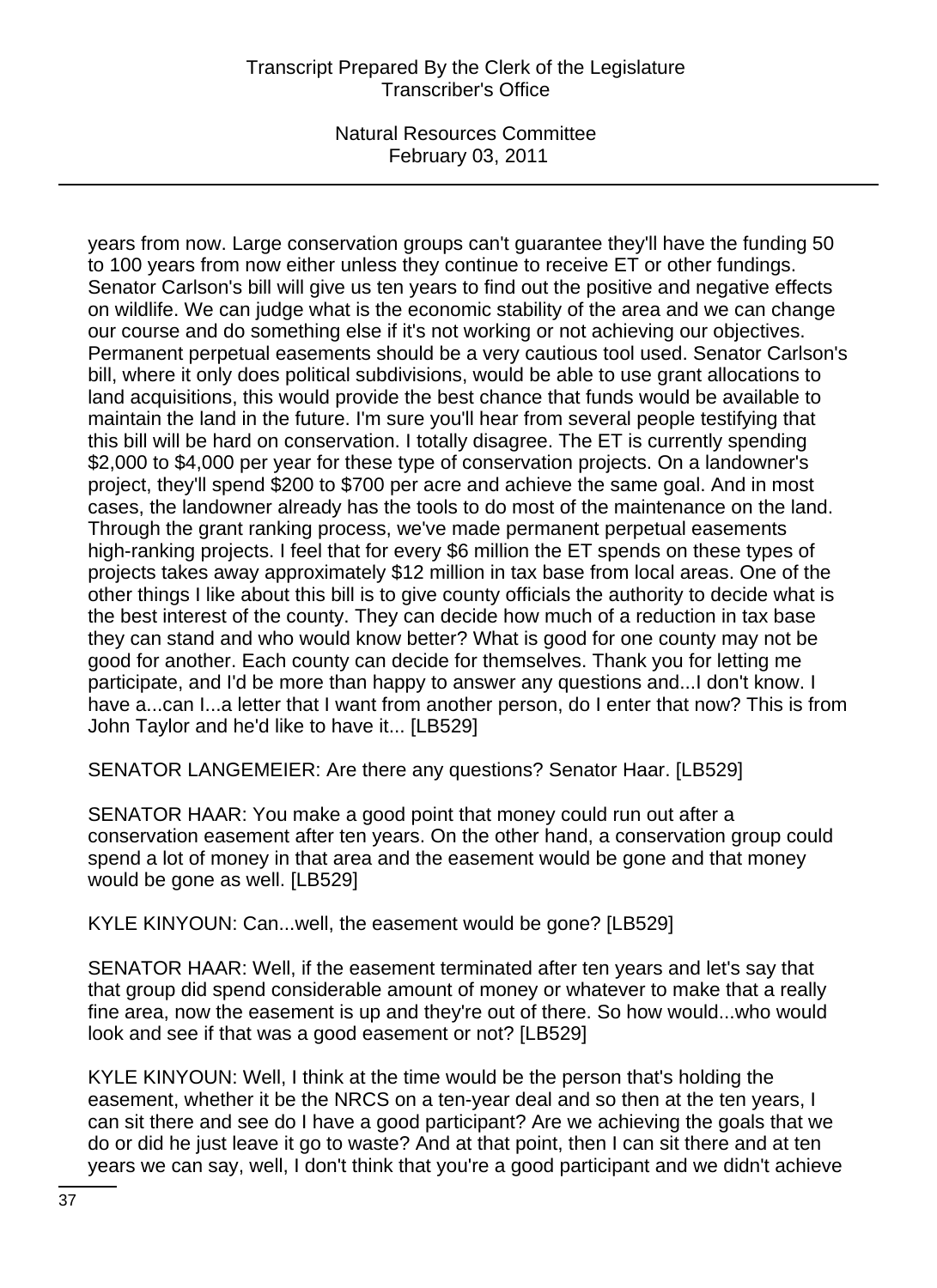our goals; maybe go somewhere else and deal with a better participant. [LB529]

SENATOR HAAR: So who do you see as making that decision whether to extend it another ten years? [LB529]

KYLE KINYOUN: Probably the easement holder or the agreement at the time, yeah, because they would be the ones that would set the goals that they're trying to achieve and the partner they have in it. I think it would be their responsibility to make sure that they're achieving them. [LB529]

SENATOR HAAR: Thank you. [LB529]

# SENATOR LANGEMEIER: Senator Schilz. [LB529]

SENATOR SCHILZ: Thank you, Senator Langemeier. Well, thanks for coming in today. Something struck me when you were talking about giving counties the opportunity to define how much land in their county should and could be used for this. Are we talking about a zoning issue here? [LB529]

KYLE KINYOUN: No, I'm not really talking about a zoning issue by any means. But the thing is if it does go in front of the county board, you know, like through their ranking system, I think that the target areas. And you know, when you're under that bull's eye or whatever, I mean these guys can't do anything. And a lot of them when these easements come in, they come in and they're private landowner issues. So then there's the confidentiality of it. County officials can't really even go get a grasp on how much is in their county right now. And the things is and in the future and if first they had that in front of him, in the future down the road, when I sit there and what if I have a conservation or a bunch of conservation groups come in there and then all of a sudden instead of devaluing 1,000 acres of ground I'm going to devalue hundreds of thousands of acres? [LB529]

SENATOR SCHILZ: Um-hum, I understand. Thank you. [LB529]

SENATOR LANGEMEIER: You just sparked a thought in my mind there. You said they can't keep track of how many of these there are. Any good easement that somebody had spent any money for should have went and recorded it at the courthouse. [LB529]

KYLE KINYOUN: Well, if you do one through the Farm Service Agency like you go through that, that's confidential records. To go through Rainwater Basin Joint Venture, for an example, if they would buy an easement or anything like that, that's...once that money goes there, if it goes out, it's... [LB529]

SENATOR LANGEMEIER: So on that note, on that philosophy, as a landowner...do I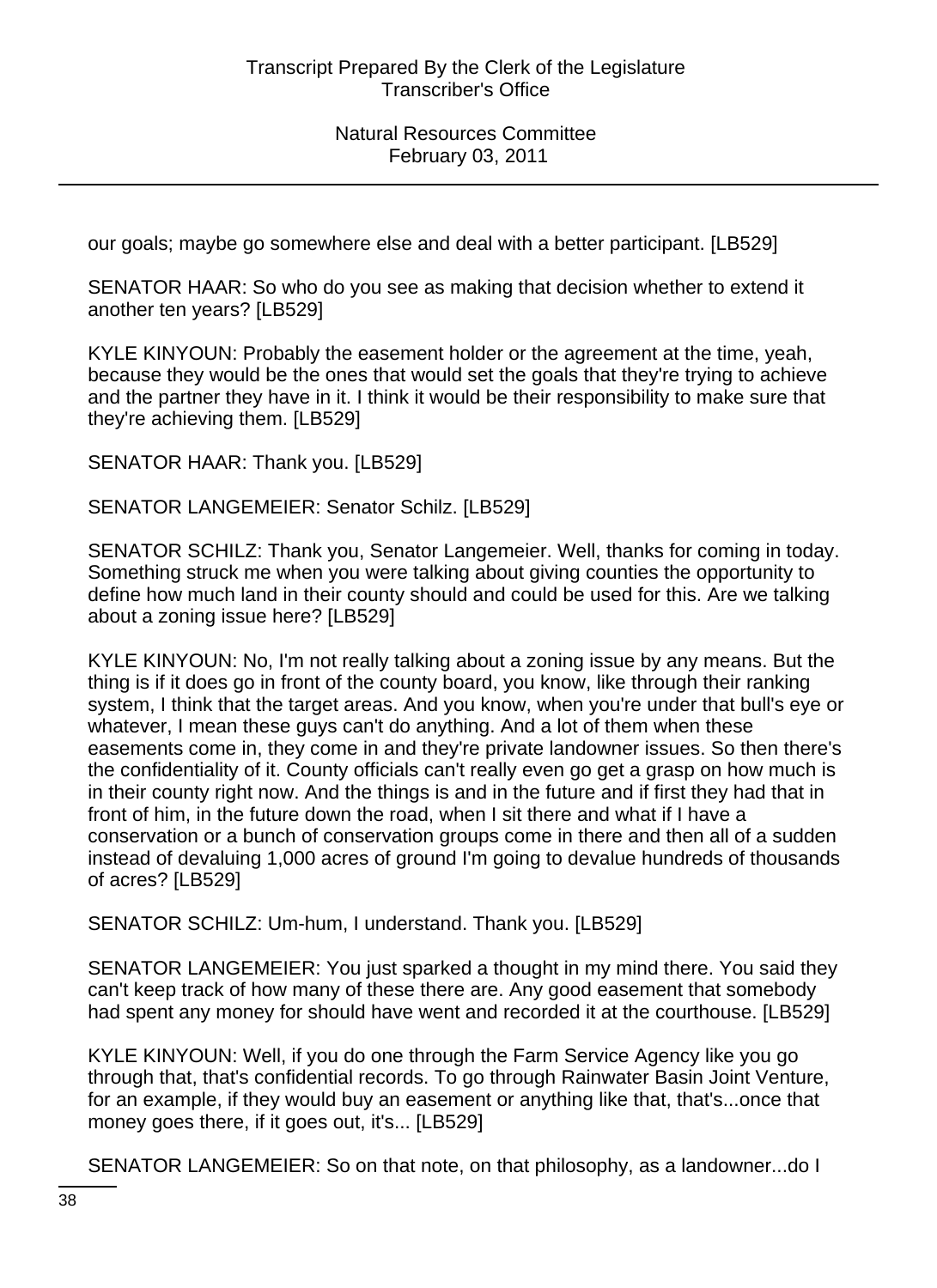have less rights then in your mind than I...you want to take some rights away from me? I mean I bought it. Shouldn't I be able to do with it what I want? [LB529]

KYLE KINYOUN: Well...the... [LB529]

SENATOR LANGEMEIER: Or does the county be the mother like we see the federal government taking over our lives? Should the county take over my life and say what I can do? [LB529]

KYLE KINYOUN: And I see the point you're making. But it's still, you know, as an elected official and as local government, we are responsible to sit there and provide educations and quality of life for people. And your landowners, I don't really think that it as a landowner's right. It's more of a public fund thing at this time. Because if they're using public funds to buy it, I guess I don't know...to me, it's not a fair thing. [LB529]

SENATOR LANGEMEIER: So, okay, on that note, no public funds could be used for conservation easements. Now do you like conservation easements in that mind-set? [LB529]

KYLE KINYOUN: No. I will tell you, I love...I'm...I love conservation. I think there's just ways that we can achieve it without permanent perpetual easements. [LB529]

SENATOR LANGEMEIER: Okay. Sounds good. Thank you very much, appreciate your testimony and coming back to the committee. [LB529]

KYLE KINYOUN: Thank you. [LB529]

SENATOR LANGEMEIER: Further testimony in support. Just out of curiosity, how many people plan to testify today? Cool. And while we're waiting, we've had two phones go off. Everybody take your cell phone out and look at it and make sure it's off. I've heard ducks and I've heard ringing and...I assume that won't happen again. Welcome. [LB529]

CARL ANDERSEN: (Exhibit 16) Thank you. Thank you, Senator Langemeier. I wasn't sure I was going to be able to do this presentation because of a health issue, but I thought it was so interesting and important that I feel a lot better because I was able to come down here. [LB529]

SENATOR LANGEMEIER: You look pretty good. [LB529]

CARL ANDERSEN: I thank you for the chance to discuss my concerns about actions being performed in the name of wetland conservation within... [LB529]

SENATOR LANGEMEIER: Oops, I got to stop you. I need your name and spell it for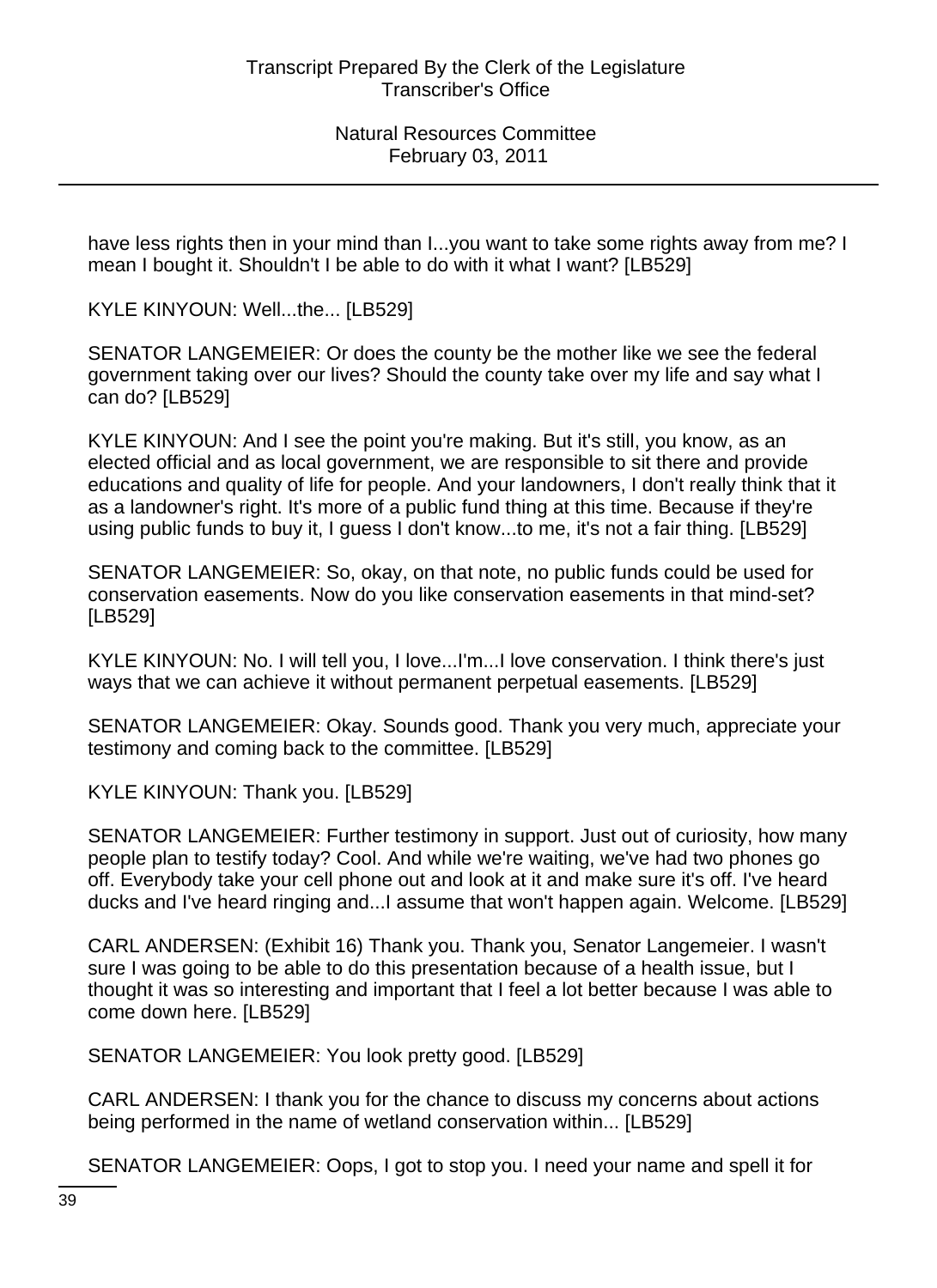me, please. [LB529]

CARL ANDERSEN: Oh, I'm sorry. Carl Andersen, Andersen, A-n-d-e-r-s-e-n. [LB529]

SENATOR LANGEMEIER: Thank you. [LB529]

CARL ANDERSEN: Thank you, Senator. ...concerns about actions being performed in the name of wetland conservation within the Rainwater Basin. Significant funds are being provided with the Nebraska Environmental Trust for these actions. Many of these actions are severely impacting our communities. As a third generation, 35-year farmer in the Rainwater Basin, an engineer, and a 15-year veteran of the Joint Venture Management Board, I hope my experiences can be beneficial. I come from a family of serious conservationists. My father received the Nebraska State Conservationist of the Year Award and the State Tree Planter of the Year Award. We have participated in several conservation programs on our farm such as SHIP, QUIP, WRP, CRP, and so on. We believe in conservation, but within sensible parameters. We do not believe in perpetual easements. Thankfully, grandfather did not either or we wouldn't be here, neither would our son, a beginning farmer. In the last few years I've seen a major shift in the progress of achieving conservation. Of most concern here is the explosive expansion of perpetual easements and in the buying and selling of land, largely financed by NET funds. U.S. Fish and Wildlife Service has pretty well stopped buying land, but they have now started using Ducks Unlimited as a sort of go-between to acquire new lands and then transfer it to the U.S. Fish and Wildlife. They being federal, they are basically tax-exempt, paying in lieu of taxes. This has typically yielded from 13 cents up to \$3 per acre total. Over the past 40 years, they have already obtained some 26,000 acres and are now asking for approval to acquire an additional 12,000 acres. This should get everybody's attention, especially if they learn what the economic impact is as a result of these actions. Also, please recognize the economic shortfalls of most budgets in these days. You have heard and will continue to hear that these parcels that are being purchased are just wetlands and marginal farmland. The true picture is that about half of the purchased land is good farmland, much of which could be irrigated or was even irrigated in the past. Think of it this way: Land is sold in square and rectangle parcels, quarter sections at a time, 80 acres at a time and so on. Wetlands occur as ovals and circles, leaving much good upland around them as good farmland. That totals to some 18,000 acres of good farmland with potential revenue of some \$600 per acre is now being replaced with grass worth at best about \$50 an acre. Many people, especially local government entities, are starting to notice the significant decrease in their real estate tax revenues. This lost real estate tax revenue is estimated at about \$1.2 million per year. These losses are quite significant, but pale when compared to the total economic impact of the lost production revenue in the community from this lost cropland. The total U.S. Fish and Wildlife goal will easily cost the Rainwater Basin communities \$1 billion, and that's true, I didn't mean million, I meant billion, by the end of the next 40 years. Grain at \$600 per acre compared to grass at \$50 an acre is a loss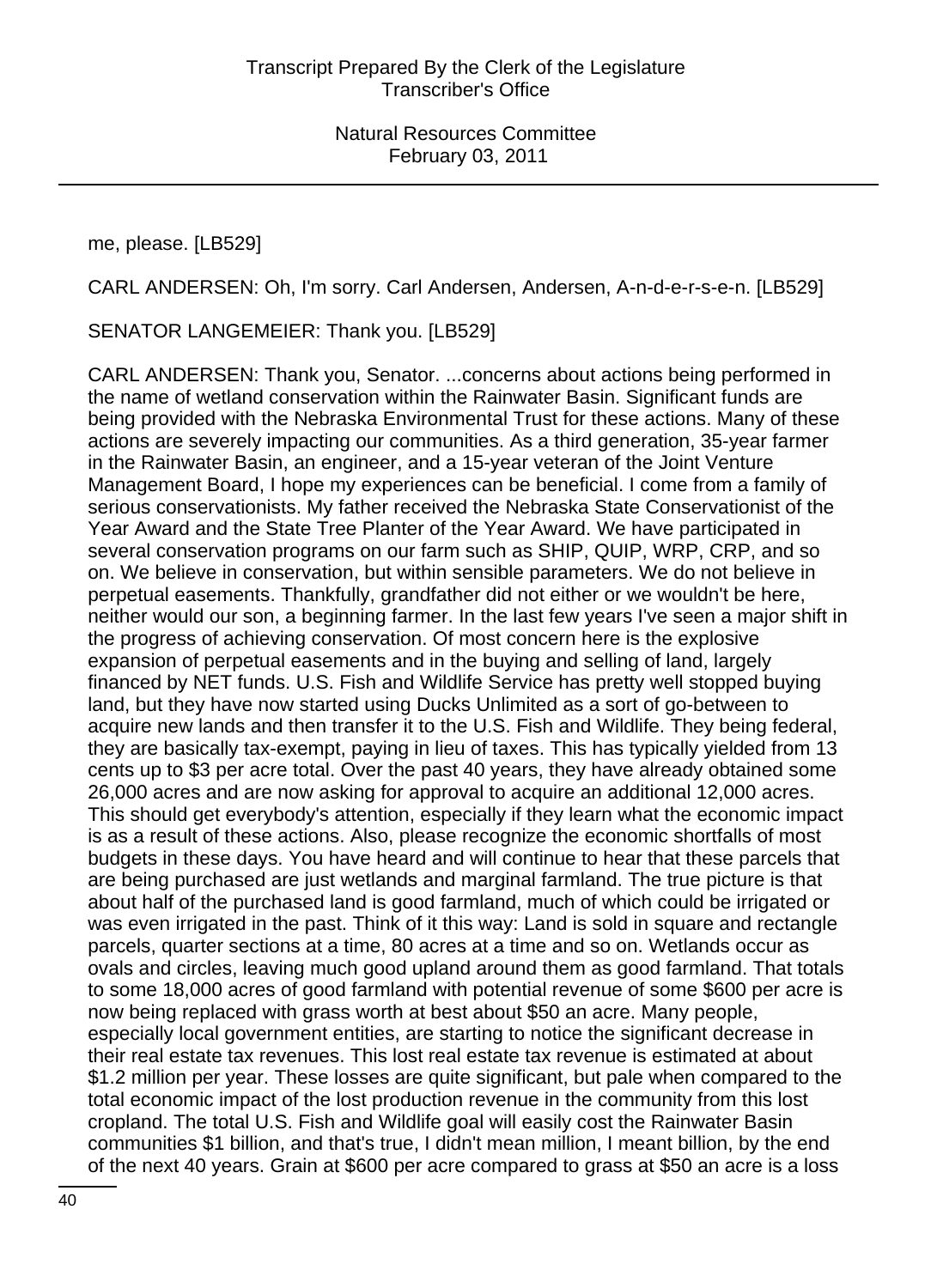of some \$10.5 million per year. The economists suggest that such revenue be spent and respent two times to two and one-half times within the community, giving a realistic \$26 million per year or \$1 billion-plus over 40 years. This totally ignores inflation and ignores what perpetual means. It ignores lost sales taxes, improved real estate taxes, local, state, and federal taxes. It ignores the loss of businesses, farmers, ranchers, service providers, and schools. No one seems to look at the real economic impact of all of this. In my several years on the board of the Joint Venture, we never once, to my knowledge, explored this issue. A Fish and Wildlife employee acknowledged in a recent informational meeting that they have not done so either. With the current budget shortfall in Nebraska, why are we using NET Nebraska dollars to buy land for the federal government? Why are our local communities bearing this financial burden? How much land must we gift for the federal government in the name of conservation at the expense of the survival of our farm families and our communities? Doesn't a billion dollars mean anything anymore? Does the time frame of perpetual make sense? We need your help. Respectfully submitted by Carl Andersen. Thank you for this opportunity. May I offer to answer questions? [LB529]

SENATOR LANGEMEIER: Very good. Are there any questions for Mr. Andersen? Senator Smith. [LB529]

SENATOR SMITH: Yes. Thank you, Mr. Andersen, for being here today. In your opinion, is the ten-year easement the right duration? [LB529]

CARL ANDERSEN: The ten-year? [LB529]

SENATOR SMITH: Yes. [LB529]

CARL ANDERSEN: It's certainly a step in the right direction. I don't know what the exact number of years should be. I think it should be acceptable. [LB529]

SENATOR SMITH: All right. And then in your opinion, who would make the determination of renewing that easement? [LB529]

CARL ANDERSEN: That's a tough one to decide, but it's going to have to be negotiated between the property owner and the easement owner. But I think that there is room for discussion with local political subdivisions also. Perhaps legislation should address this issue. [LB529]

SENATOR SMITH: Thank you. [LB529]

SENATOR LANGEMEIER: Seeing no other questions, thank you very much, Mr. Andersen. [LB529]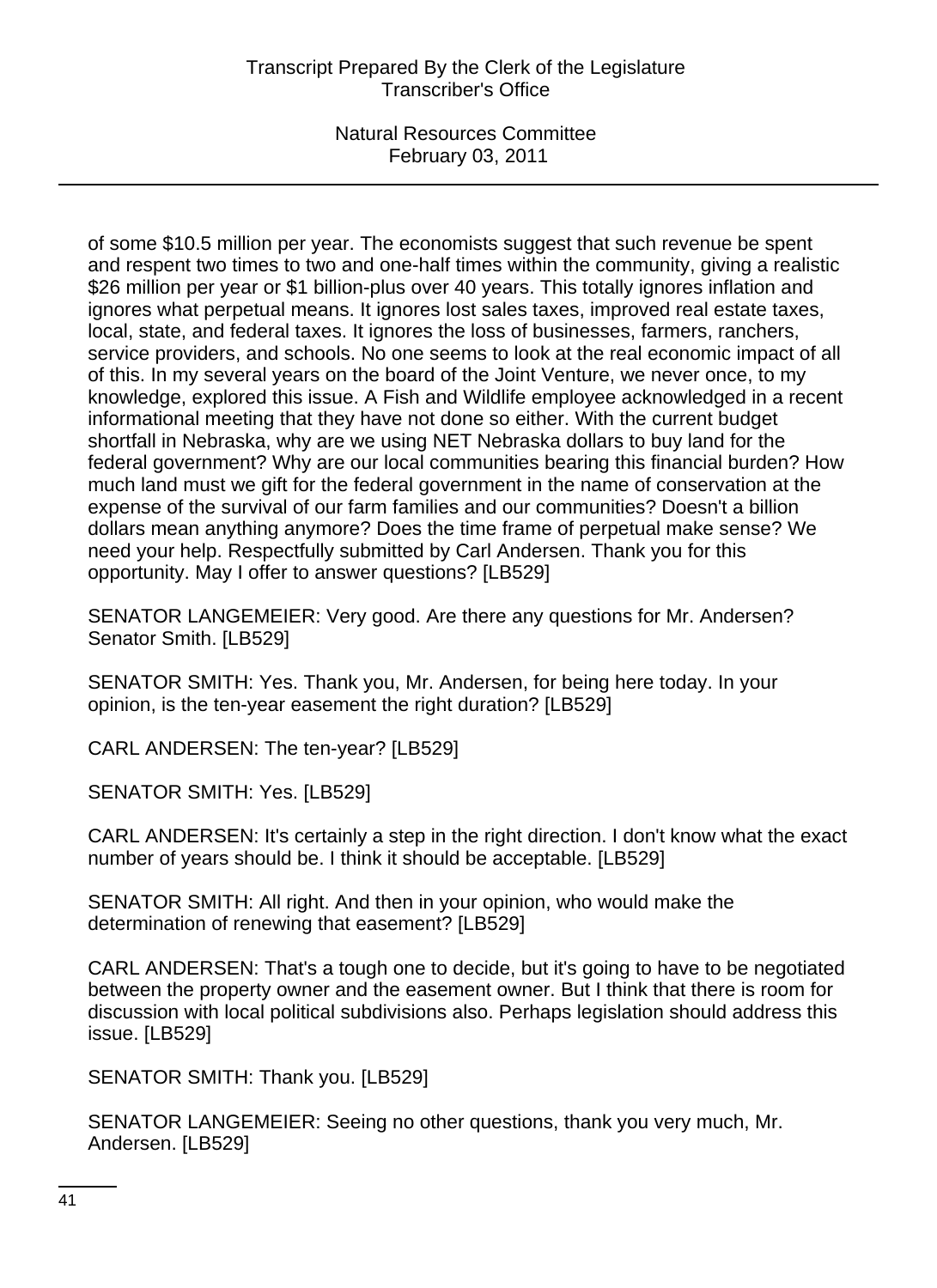# CARL ANDERSEN: Thank you. [LB529]

SENATOR LANGEMEIER: Thanks for your testimony. Glad you could make it. Further testimony in support of LB529. Welcome. [LB529]

JOSH ANDERSEN: (Exhibits 17, 18) Thank you, Senator Langemeier and committee members. My name is Josh Andersen, J-o-s-h A-n-d-e-r-s-e-n. I'm a fourth generation farmer and conservationist from Edgar, Nebraska. I'm also a member of the Clay County Farm Bureau. My wife and I and our four children raise corn, soybeans, and care for livestock. I'm here today to testify on behalf of the Nebraska Farm Bureau to offer the organization's support for LB529. This bill attempts to address a handful of concerns that have come to light as a result of the Nebraska Environmental Trust's current practices of granting public monies to private conservation entities for land acquisition and also for purposes of placing permanent restrictions on the use of private property through conservation easements. I'd like to start by saying that we are private property rights advocates and that we are not opposed to conservation efforts. However, we do have concerns about the uneven playing field that is created when public monies are used to compete with private citizens for land and the unintended negative consequences of using monies to restrict land uses in perpetuity. As a young farmer, a landowner, and active conservationist in Clay County, I've witnessed the tremendous push for these practices firsthand and I've seen that they can have major implications for our local tax bases and for the viability and opportunity of producers, particularly like young farmers like myself. LB529 would prevent the Environmental Trust from granting monies to private conservation groups for purposes of land acquisition. We believe this would be a positive step to level the playing field for farmers who currently find themselves competing for land with conservation groups who are subsidized by lottery dollars through Environmental Trust grants or against conservation buyers who flip publicly funded conservation easements on purchased land to help pay for the price. As a young farmer, I'm willing to compete against other private interests for land, but it is something entirely different to try and compete against entities that are receiving public funds specifically to buy land. This practice also has the potential to create an additional hit to area producers, as is the case when property is acquired using these lottery funds are later transferred to a tax-exempt entity. The result is that other property owners are then left to deal with added property tax pressures when viable agricultural land is either devalued or removed from the tax rolls. Not only does this affect agriculture, but it affects surrounding communities as well. LB529 would also recognize inherent concerns that producers like me have related to the use of perpetual conservation easements, which are also currently being funded by NET grants. Delegates to the Nebraska Farm Bureau's annual meeting in December adopted policy stating that conservation easements should be limited in time and should not extend into perpetuity nor should they be acquired using public funds. While we recognize the ability to enter into a conservation easement as a property right, our members have an overriding concern about the long-term implications for local tax bases and for the state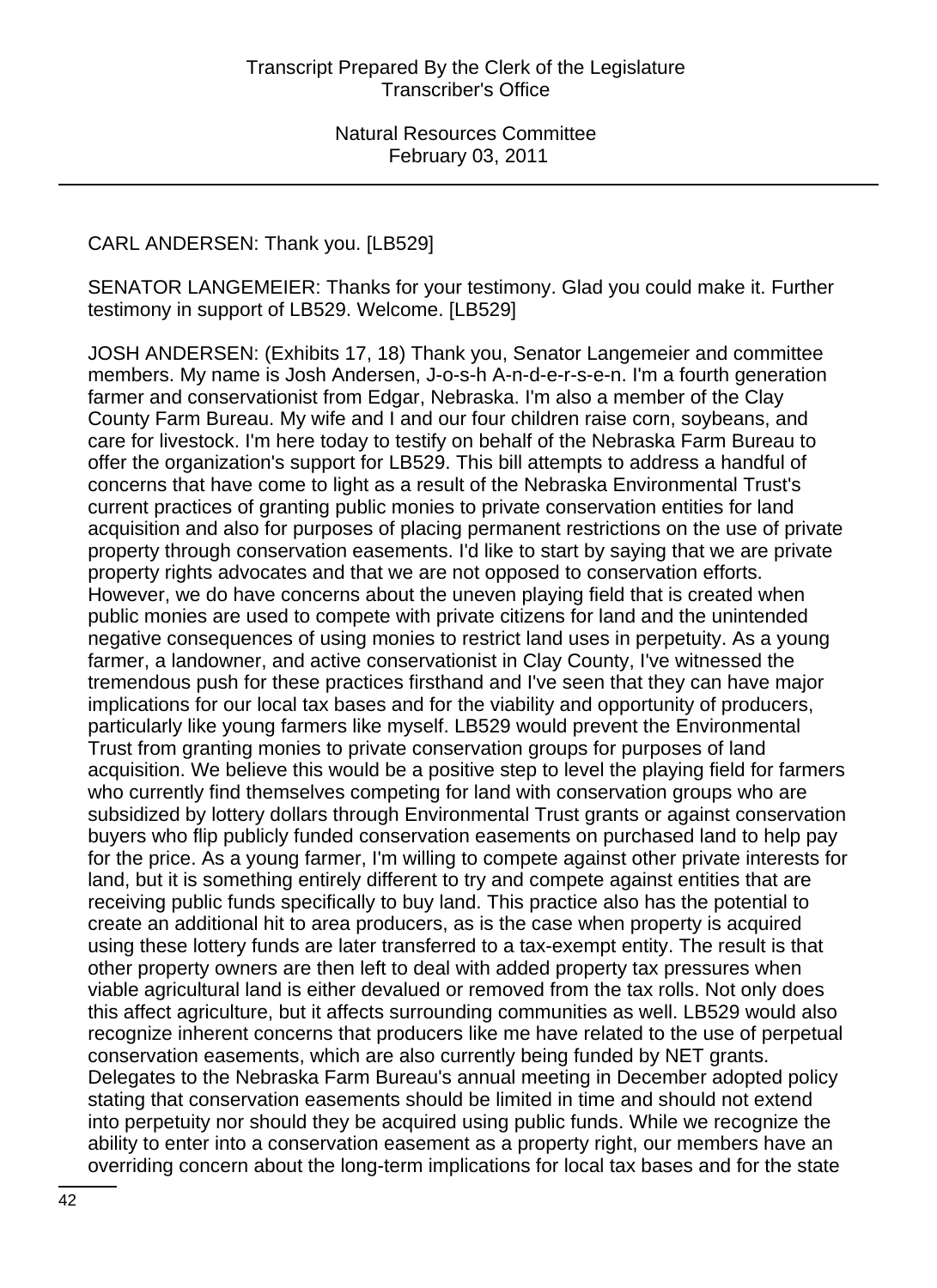as a whole when land use practices are restricted forever through a conservation easement. It is important to realize what perpetual means. Our membership also expressed concern that public monies are being used to secure easements to be held by private organizations that do not have any citizen oversight and, furthermore, may not have any vested interest in the long-term economic well-being of our state. It is one thing for private interests to fund land acquisitions or conservation easements through privately generated resources. However, it's quite another when public funds are being used, as is the case with NET funds. In short, the idea of using state monies to transfer permanent control of our natural resources, which is the wealth of Nebraska, to private out-of-state interests is of great concern. We feel that agricultural producers are the best stewards of our state's land and that agriculture and conservation are not competing interests. We also value the property rights of both today's and tomorrow's producers in Nebraska. We support private land-based conservation projects which do not have the undesirable negative effects previously mentioned. For these reasons, we support LB529. I'd be glad to try to answer any questions you might have. [LB529]

SENATOR LANGEMEIER: Very good. Senator Haar. [LB529]

SENATOR HAAR: So are you also opposing if private money buys conservation easements and then I own the land, is that exercising my property right or how do you find that that fits in? [LB529]

JOSH ANDERSEN: Well, I think Nebraska Farm Bureau's policy is directed towards any easement should be limited in duration to a specific time and that public monies shouldn't be used to help procure the easement. [LB529]

SENATOR HAAR: But if there's no public money involved, you still...I mean this is really a tricky issue. We're saying, you know, should property rights trump... [LB529]

JOSH ANDERSEN: Right. I think the Farm Bureau policy the way it is stated would like...the members would like to see a limit, a term limit on the easements. And we're not saying that ten years is specifically the number, but that people were uncomfortable with the word "forever." [LB529]

SENATOR HAAR: And then because Senator Smith just asked the question of the previous testifier, at the end of let's say it's 20 years or whatever, at the end of a 20-year easement and it's my property and you're the conservation group and you put a lot of money into that easement, who decides whether the easement should be extended in your opinion? [LB529]

JOSH ANDERSEN: Well in my personal opinion, which I have had a 15-year easement before, I think that that determination should be made between the private property owner and the owner of the easement collectively together. And I think that as this tool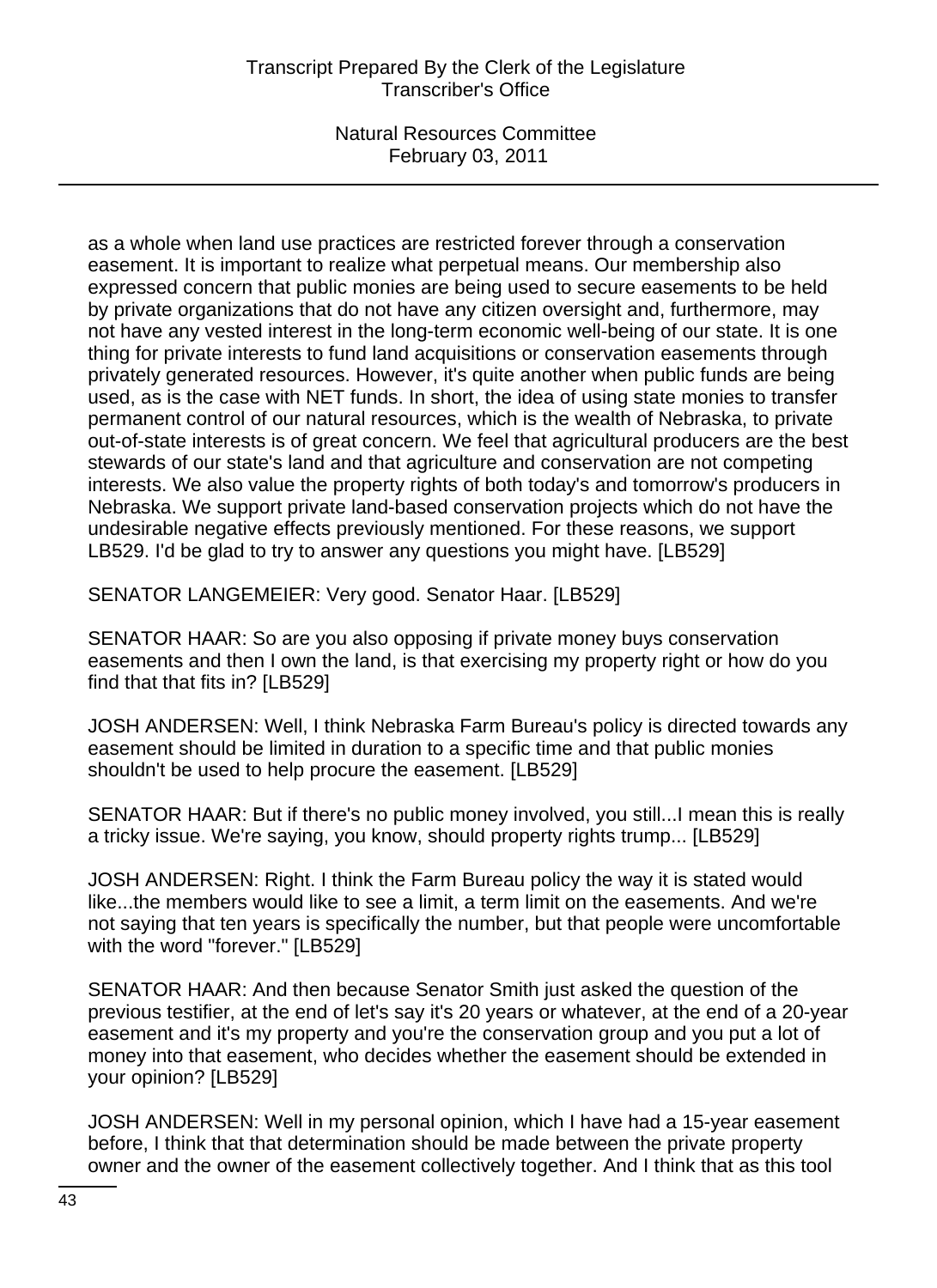may have an impact on the local community and the local government, I don't see it would be inappropriate for a local government to also be represented in the discussion if there were an impact to the local... [LB529]

SENATOR HAAR: Yeah and that's the tough part. If there's an impasse, if this goes into state law we sort of have to declare who would be the winner, I think. Otherwise, you just have an impasse with no definition for that impasse. So what will you...what would you do with that? [LB529]

JOSH ANDERSEN: I guess you're asking who gets to say, the property owner or the easement holder, who trumps who? [LB529]

SENATOR HAAR: Yeah, finally, if all negotiation fails, yeah. [LB529]

JOSH ANDERSEN: I would say the private property owner would. [LB529]

SENATOR HAAR: Okay, thanks, appreciate it. [LB529]

SENATOR LANGEMEIER: Any other questions? Senator Schilz. [LB529]

SENATOR SCHILZ: You say you have an easement right now for 15 years. Can you explain that a little bit and what it's... [LB529]

JOSH ANDERSEN: Sure. Used to have one, let it expire, and it still is in just as good a shape as it was the day that it was signed into easement so. [LB529]

SENATOR SCHILZ: What kind of an easement? [LB529]

JOSH ANDERSEN: It's a WRP, a 15-year WRP easement, Wetland Reserve Program. [LB529]

SENATOR SCHILZ: Okay, great, excellent, sure. Thank you. [LB529]

SENATOR LANGEMEIER: Very good. Seeing no other questions, thank you very much for your testimony. Well done. [LB529]

JOSH ANDERSEN: Thank you. [LB529]

SENATOR LANGEMEIER: (Exhibits 19, 20, 21) Further testimony in support. I have two letters, one from Harlin Welch from Ainsworth, Nebraska, in support; and I have a letter from Chad Yost from Lincoln in support of LB529. And you have another one? And I have another one from the Nebraska Soybean Association in support of LB529. With that, that moves us on to opponents of LB529. And I like to see the excitement of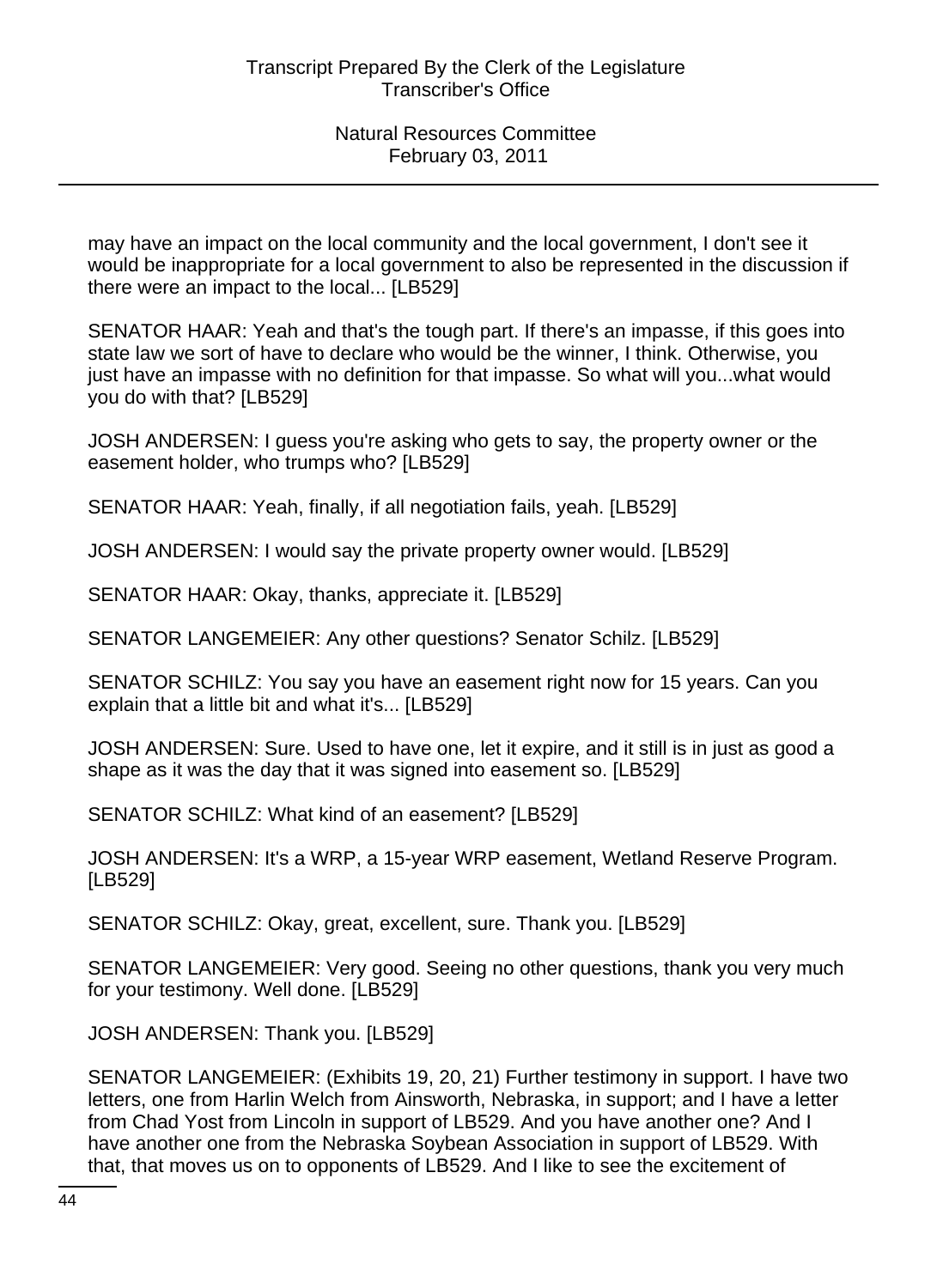people coming up. Just hold on to your sheets until you come up to testify, so one at a time. Again, I like the enthusiasm. Come on up. You got there first. Good afternoon and welcome. [LB529]

LANE KUGLER: Good afternoon. My name is Lane Kugler, L-a-n-e K-u-g-l-e-r, from Lexington. When I first read LB529 I had to really stop and think about what it was attempting to do and try to understand why. And since our family has entered into one of these easements in perpetuity, I had to go back and study all the reasons on why we did enter into that agreement and rethink everything, all the reasons why we might not have entered into that agreement. We started our wildlife conservation effort in the Platte River in 1997. And in 2003 and in 2005, we received private landowner stewardship grants from U.S. Fish and Wildlife Service as well as Platte Habitat Partnership and from the Nebraska Environmental Trust, and a few others pitched in as well over the years. With all of this aid and restoration agreements, they were for 10 to 15 years. So we had to ask ourselves how...what happens when these agreements expire? And who will see to it that the money on our projects that was spent will not go to waste? Who will see to it after I'm dead and buried that this land will continue to be used for what it is intended? Who will be there after my family is gone to make sure that the trees don't grow back? We removed 150 trees. And without permanent protection, I could let them all grow back when the existing agreements expire, and no one could do a thing about it. So who will see to it when something happens and damage will occur, like last year's flood, that it be repaired? Who will take this burden? Our government? Our taxpayers? I don't think so and they shouldn't. It has to be up to the private sector with the help of where they can find it. The Nebraska Environmental Trust has done a fantastic job of helping where it has been needed, and they're doing it without tax dollars. They call it the Environmental Trust for a reason. So we chose to enter into an easement in perpetuity for a reason. It solved our concerns forever. We are encouraged to enter into this agreement by every single entity that had been involved in our project. They all saw the benefits and a solution to a long-term concern. So I have to ask, why is LB529 wanting to remove the ability for landowners to do this? Do you, our government, want the responsibility for caring for protecting wildlife areas? If you do, I hope you are prepared to come up with an amazing amount of funding to do it. I've been told and I had just heard there is a few people, pretty much from one county, that are on a crusade to stop easements and have them declared a bad thing. They are trying to get the lawmakers to agree. From my perspective, the information that they are using to convince you to is misleading and their quest to stop easements are for the wrong reasons. They say it drops land values and it reduces taxable value. That wasn't the case in our scenario. Our taxes went up and our land values were increased. They say it reduces agriculture production--not in our case. We increased agriculture production by creating prime grazing land where it did not exist before and it is being used. They say it reduces economic activity, again, not in our project. Our project was wasteland, absolutely usable for nothing. We've had multiple contractors and companies working there every year since this project was started. And then we have to think about the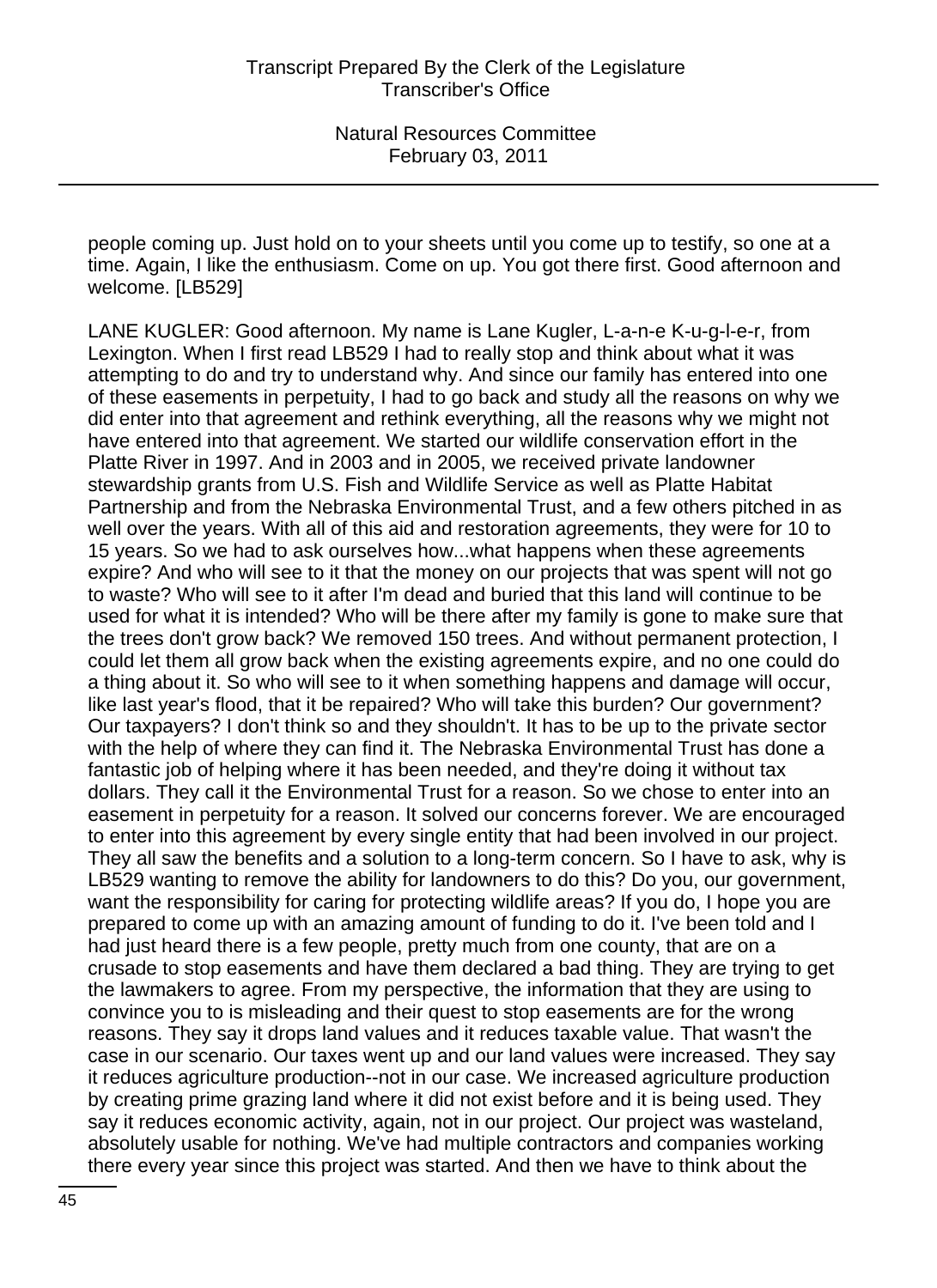# Transcript Prepared By the Clerk of the Legislature Transcriber's Office

Natural Resources Committee February 03, 2011

continuous maintenance that will go on forever, all at a cost to no taxpayer, but a benefit to all Nebraskans. In my opinion, any land that was moved into a wildlife conservation area was done for by the landowner for a reason. It does not produce anything efficient or the landowner wouldn't have done it in the first place. The cost of production on marginal land is too high. It's simple economics. We've seen all kinds of reasons that this bill...we've heard all kinds of reasons today that this bill should go through. And I say from my perspective it's being...it is misleading information, and the information is being distorted and not the true facts of what the situation is all the way across the state of Nebraska. The long-term benefits of permanent easements far outweigh any short-term perceived loss. It is not even comparable. The benefits of permanently protecting these wildlife areas cannot be measured. I have to wonder if sometimes our government has been so greedy for revenue that we have lost sight of good conservation efforts and that what is best for our natural resources and wildlife habitat. Does our government have the right to remove control of wildlife conservation from private landowners because of a perception of lower revenue? I think we have to stop and think about that question. These conservation works know what they're doing. Their expertise and experience in habitat conservation and protection is second to none. Please help them do their job. Please don't make it more difficult for them to continue. They need all the tools available and permanent easements are a critical part of that toolbox. LB529 is a killer to conservation efforts and in my opinion, should die right here. I'm afraid that you have been duped into believing that this bill is a good thing. I'm afraid that if you do pass it, at some point it may come back to haunt you. The other question I have before I finish the other half of my six-hour drive coming up here from my five minutes, what happens to existing easements? I have to wonder about that since we are involved in one of those easements. Should you choose to pass this bill and change the rules midstream, so to speak, I'm afraid that my family might be...you might see us again. It might not be in the Capitol building. And I really don't like the idea of going to a courthouse. But it really would...it's the only way I can protect my family's goal. Thank you. [LB529]

SENATOR LANGEMEIER: Very good. Are there any questions? Senator Schilz. [LB529]

SENATOR SCHILZ: Thank you, Mr. Kugler. Thanks for coming in. I just want to clarify a couple different things. Your land is there on the Platte River, which is what... [LB529]

LANE KUGLER: That's correct, between Lexington and Cozad. [LB529]

SENATOR SCHILZ: Right. So you're part of the Platte River Recovery Program is covering part of your easements. Is that... [LB529]

LANE KUGLER: No, we've not received any from the Platte River Recovery Program. Most of our funds have come from U.S. Fish and Wildlife Service, Nature's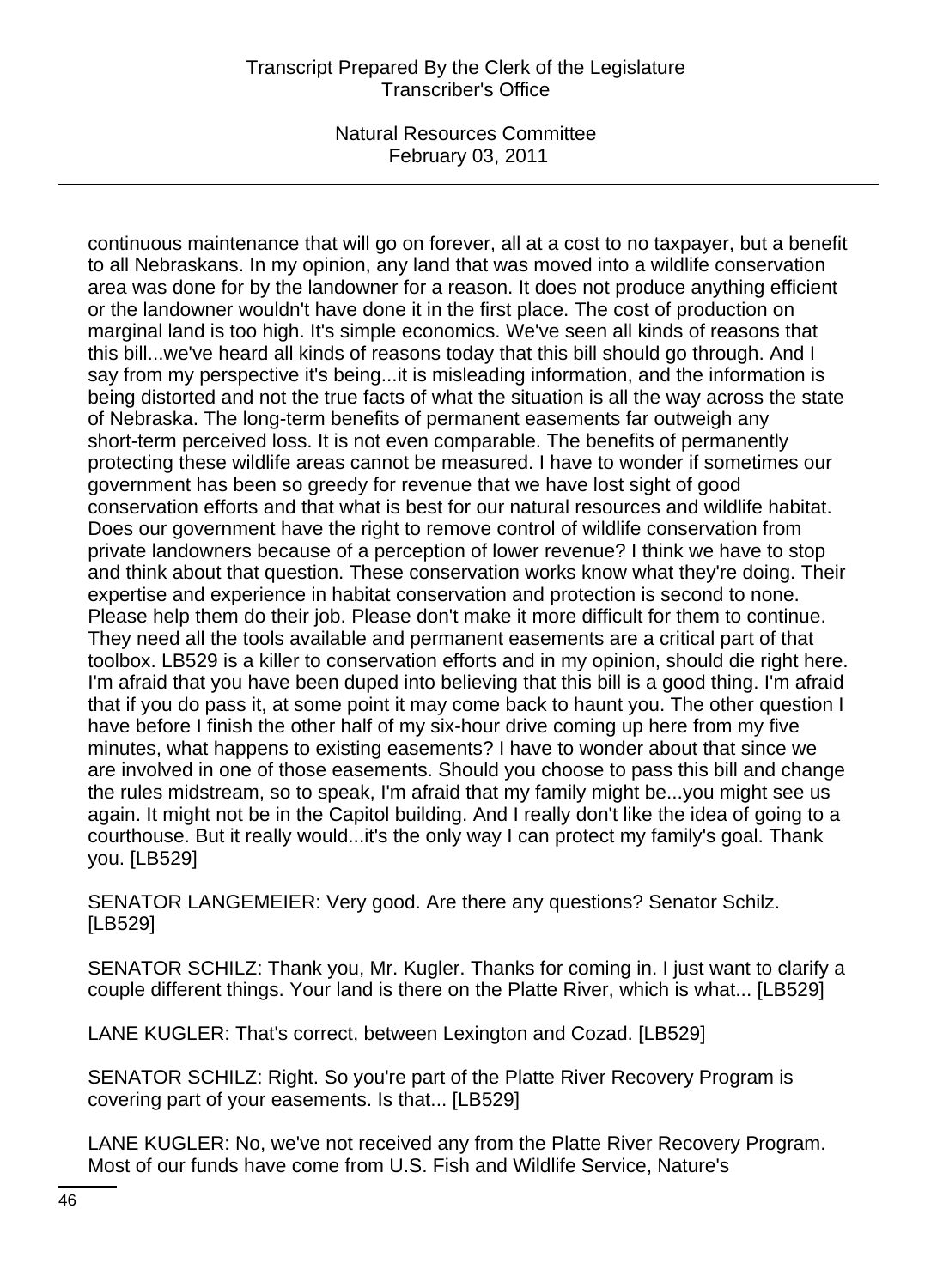Conservancy, Ducks Unlimited is what we did. Most of it was U.S. Fish and Wildlife Service. [LB529]

SENATOR SCHILZ: Are any of those easements that you're talking about, are they counting towards credit for the land part of the program? Do you know? [LB529]

LANE KUGLER: Excuse me? I'm not... [LB529]

SENATOR SCHILZ: For the land component of the Platte River Agreement? [LB529]

LANE KUGLER: We had some funds I know came from the NET. The last thing we did was from Ducks Unlimited, and they received some funding from NET. [LB529]

SENATOR SCHILZ: Okay. And I just want to clarify and I think I'm right and if I'm not, somebody can correct me later, but under the Platte River Recovery Program, when that was set up, it was negotiated into that program that the taxes would be paid. It would be kept to what that land was taken out of when it was started if I remember right. So if that's the case, you possibly may be in a little different situation than what the folks in Clay County would be. [LB529]

LANE KUGLER: I don't think so. I don't think...in the original part of our agreements, we had no conversations with any of the county board or on tax issues whatsoever. The only time that it was a tax issue was when Ducks Unlimited had to get permission from the county to enter this easement which, you know, we did not have any reduction in taxes. We increased our taxes. [LB529]

SENATOR SCHILZ: Okay. So...okay. And then the next thing you said that it's no cost to taxpayers. [LB529]

LANE KUGLER: Um-hum. [LB529]

SENATOR SCHILZ: It's no cost to you. But if those lands are taken off the tax rolls... [LB529]

LANE KUGLER: They're not taken off the tax rolls. [LB529]

SENATOR SCHILZ: Excuse me. If they would be donated to someone that doesn't pay taxes, say Fish and Wildlife Service, which we've seen that that's happened, then it would cost all the taxpayers in the county more, wouldn't it? [LB529]

LANE KUGLER: I don't have an answer to that. That's not my intention as a private landowner. I have no intention of that. [LB529]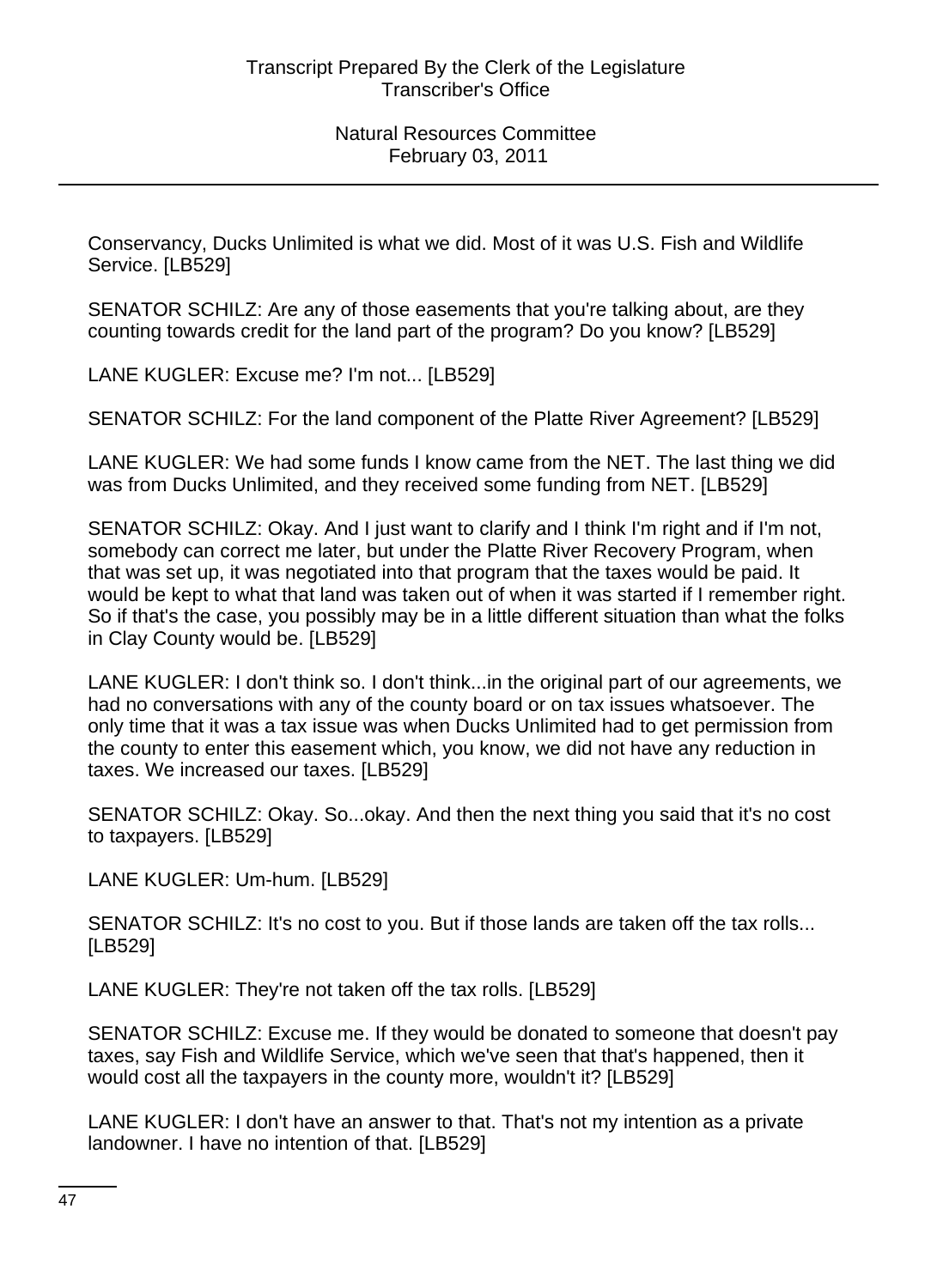SENATOR SCHILZ: Right. I understand that. But the reality of the situation is that could be what happens if that would be the case. [LB529]

LANE KUGLER: I don't know. I don't have the answer to that. [LB529]

SENATOR SCHILZ: Okay, thank you. [LB529]

SENATOR LANGEMEIER: Very good. Senator Haar. [LB529]

SENATOR HAAR: I'm just curious, what you said you work...the trees could grow back so you took, what, just land with a bunch of trees and turned it into pasture land or what did you do with your...? [LB529]

LANE KUGLER: Yes. It was completely grown over with woody vegetation, old cottonwoods, so we completely removed all of the trees with their exception and the plan was for it to create wildlife habitat that had been lost. [LB529]

SENATOR HAAR: So in your case the tax on it beforehand was much less I would imagine because it wasn't useful for anything. [LB529]

LANE KUGLER: Right. It was useless. [LB529]

SENATOR HAAR: So why would you want your taxes to go up? [LB529]

LANE KUGLER: I didn't. I wanted the habitat restored. That wasn't the intention was to pay more taxes. But I don't mind doing it. [LB529]

SENATOR HAAR: We're looking for those citizens who want to pay more taxes (laughter). [LB529]

LANE KUGLER: That's just the way it is. I mean that's what happened, you know. So it was never my intention... [LB529]

LANE KUGLER: It never occurred to me to go to the county and ask for lower taxes. They sent me the tax bill and they increased it and, okay, fine. It is worth more money than it was when it started. [LB529]

SENATOR HAAR: Thank you very much. [LB529]

LANE KUGLER: Thank you. [LB529]

SENATOR LANGEMEIER: I'm keeping track of those people on this hand, and I haven't run out of fingers (laughter). Just out of curiosity, and I know we've got a lot of people to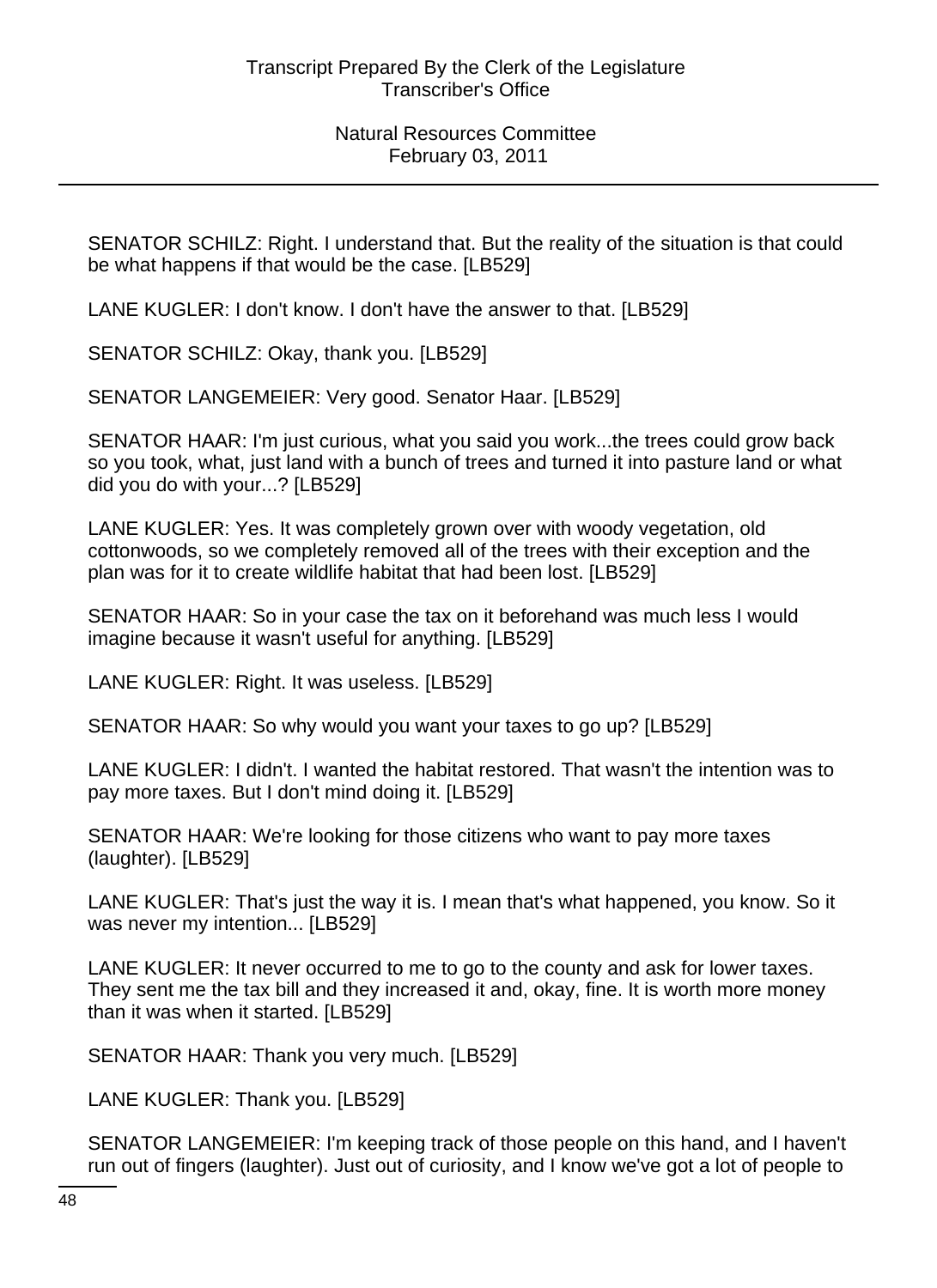testify here so I'll be quick, but you talked about taking woody vegetation out. Were you part of the vegetation management plan and some of the Platte River clearing that we've done? Have you participated in that? [LB529]

LANE KUGLER: I'm not sure. Again, our project was started back in 2003 and everything that we did on our original grants was through U.S. Fish and Wildlife Service private stewardship grants. And I don't think that our project really got funding from any of those other projects that are there. Now what U.S. Fish and Wildlife or TNC or Platte River Habitat Partnership where they got their funding, I'm not sure. Okay. [LB529]

SENATOR LANGEMEIER: Okay. Okay, just curious. [LB529]

LANE KUGLER: Most of it was U.S. Fish and Wildlife Service and just the last couple of years has been Ducks Unlimited. [LB529]

SENATOR LANGEMEIER: Pre-vegetation management. Senator Haar. [LB529]

SENATOR HAAR: And in terms of your permanent easement, what are the terms of that? I mean what does it say about that land that it's going to be up to Ducks Unlimited to do with whatever they want or what within terms? [LB529]

LANE KUGLER: You know, basically again the reason we did it was because an easement in perpetuity was to make sure that the land was cared for. And that even after I'm gone or even my family is gone, if that easement is still there, Ducks Unlimited then has the responsibility of making sure that that doesn't occur and that it is maintained for this purpose. Last year we had...two years ago we had a lot of work done and then we had the high water and there was damage and Ducks Unlimited came back in and repaired it and reseeded it. It's still up to me to oversee and to do the actual work. When we made our agreement, you know, it's a pretty thick agreement, you know, and there were parts in there I didn't care for. And there was never any pressure. I don't lose control of anything on our property. There's things that I can't do. I can't build wherever I want to. I can't sublease it out for hunting. I can't mine it. In other words, I can't go in and do it unless, you know, they agree to it. There was never any pressure, and it was a negotiated agreement and it was very satisfactory to both parties. [LB529]

SENATOR HAAR: Okay, thanks. [LB529]

SENATOR LANGEMEIER: Very good. Seeing no other questions, thank you very much. [LB529]

LANE KUGLER: You bet. Thank you. [LB529]

SENATOR LANGEMEIER: Further testimony in opposition. The committee is getting a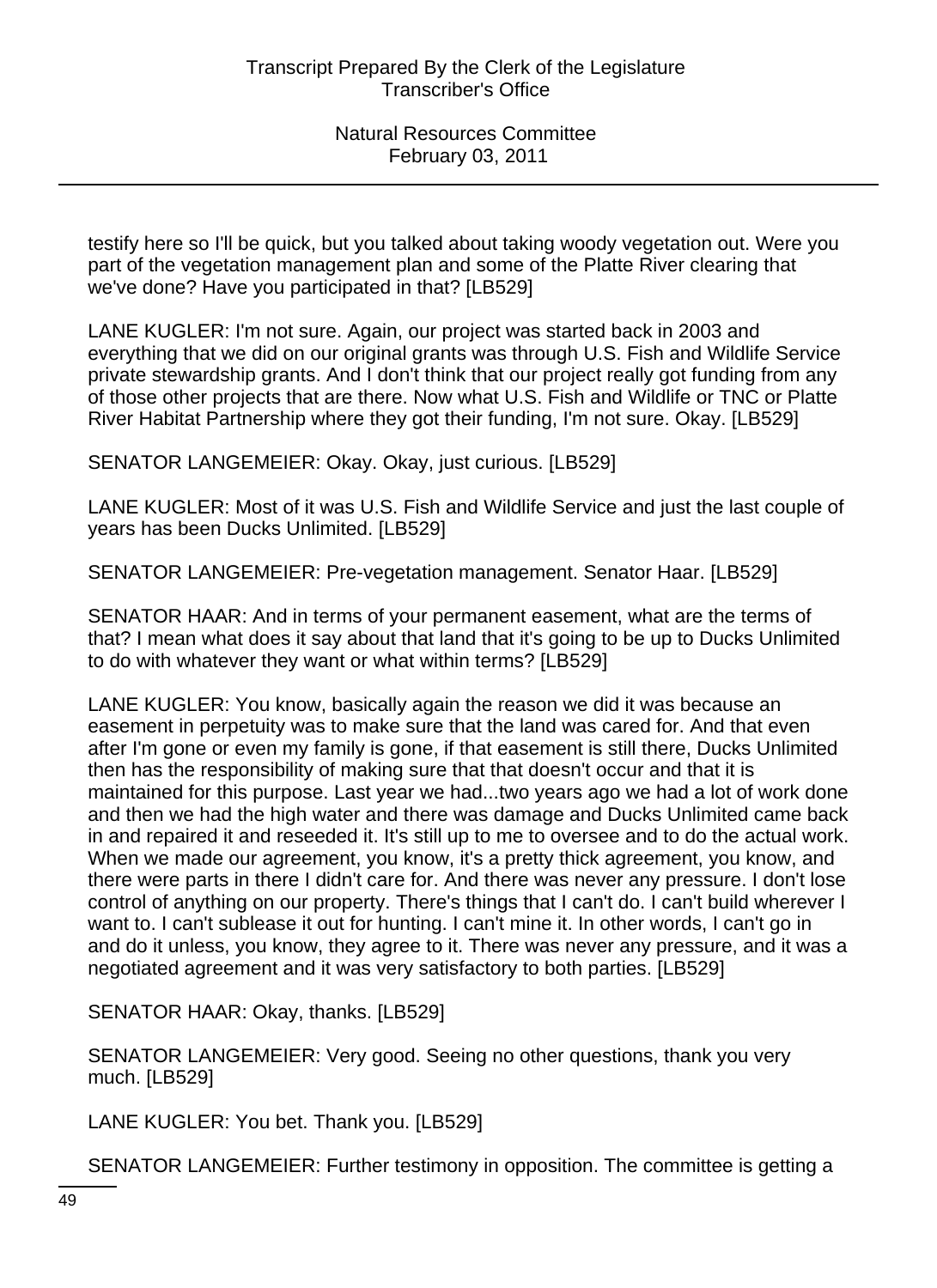little lopsided here. If we were in a jon boat, we would have sunk already. Welcome. [LB529]

MIKE KELLY: (Exhibit 22) Good afternoon. Mr. Chairman and members of the Natural Resources Committee, my name is Mike Kelly and our family owns a cow/calf ranch north of Sutherland in Lincoln and McPherson County. In the spirit of full disclosure here and to ascertain that we do not have a conflict of interest, I want to tell the committee that my son is a page here, and I don't want that to become an issue. (Laughter) But anyway, what I'm here for today is to tell you our experience with the conservation easement on our ranch. And in order to do that, I need to tell you a little bit of history on our ranch that in 1886 my grandfather was a stowaway on a ship. He came over from Ireland at the age of 19 and homesteaded in Keith County. But unfortunately, he chose a place in Keith County that was today at the bottom of Lake McConaughy. And I'm sure that Lake McConaughy probably went through some of these conversations at that time, that property was taken off of the tax rolls at that time. But anyway, my father was not one to give up. He moved downstream and he bought a small place in Lincoln County north of Sutherland to continue the family ranch. Well, a generation later when I came up my turn to be a rancher, I joined with an investor from Maryland and that investment from Maryland allowed us to expand into McPherson County, and we bought a ranch up there. And a very unique feature on this ranch was the meandering Birdwood Creek. And Birdwood Creek is significant in that it is one of the most steady flowing streams in the world. Ninety-five percent of its flow comes from springs and seeps, and the creek is very well known for its habitat corridor, surrounding wetlands, and Sandhills prairie. In fact, in 2003 that ranch won the national environmental stewardship award from the National Cattlemen's Beef Association. And to my knowledge, it's the only ranch in Nebraska to date that has won that award. But unfortunately, within a few years of ownership, my investment partner from Maryland wanted to sell the ranch and to pocket the appreciation in land value. Again, the Kelly ranch was threatened because of the capital that would be required for us to purchase out my partner's interest. And what that caused our family to do was a tremendous amount of scrambling, but a partnership was formed with the Nature Conservancy and the Sandhills Task Force. I call it a partnership because the easement preserves and protects that high-quality riparian habitat for future generations while keeping that ranch a working ranch. By our family selling that conservation easement, we were able to purchase out the investor from Maryland and to continue our family's history of ranching. That easement has not reduced the property tax to McPherson County, and I would like to restate that. It has not reduced the property tax paid to McPherson County. What it does do is protect those values that are important to our family and what it should do is protect the values to all Nebraskans to hand that off to the next generation. And those values should be open space, clean water, and wildlife habitat. Those values are a legacy that will be passed on to future generations. After the sale of the easement, our ranch continued to work with various conservation groups on conservation projects. These projects were win-win projects which not only enhanced forage production on the ranch, but also increased wildlife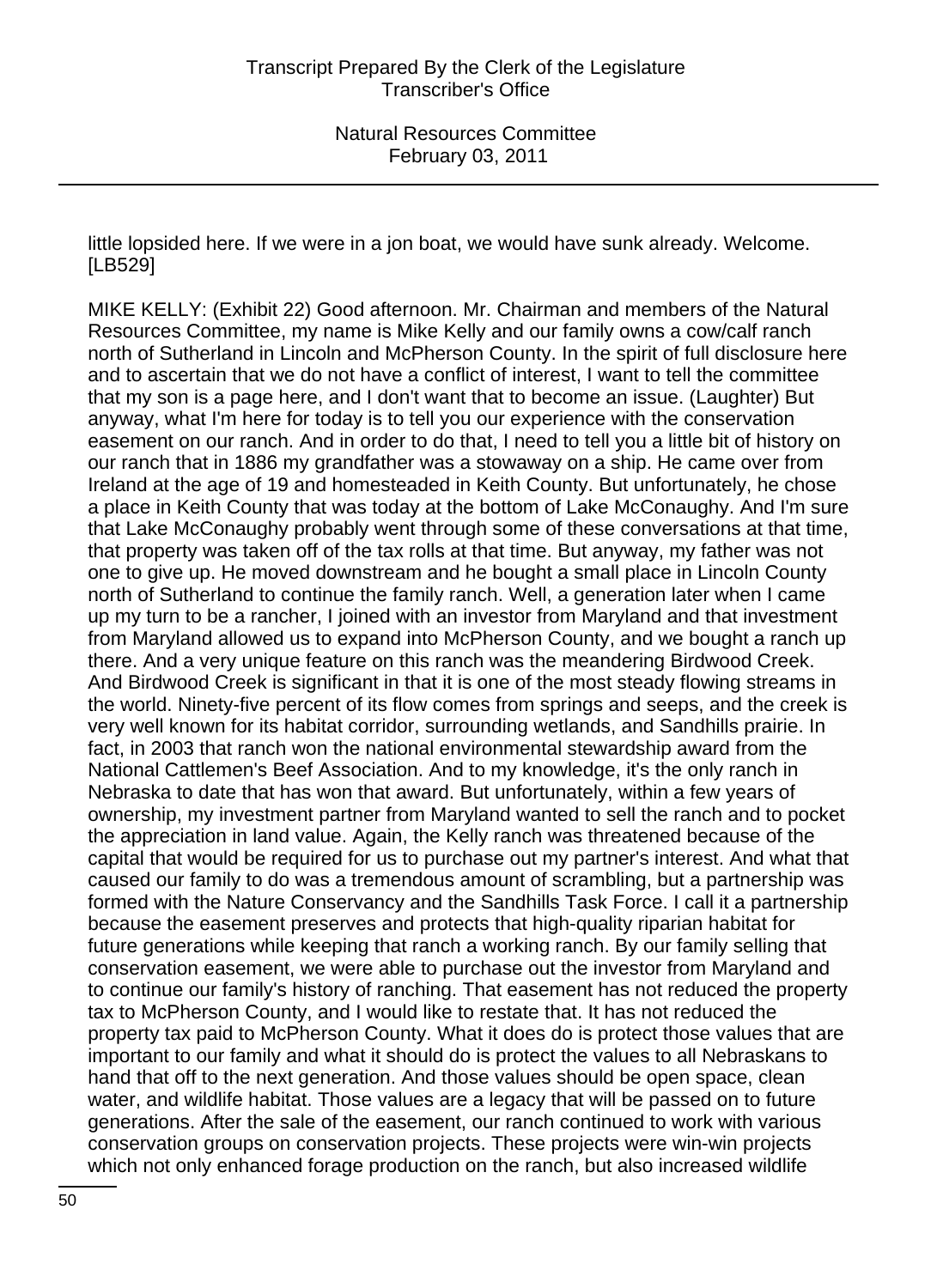habitat and improved water quality. The Nebraska Environmental Trust was an integral partner throughout that process. These partnerships and Environmental Trust Fund cost-share dollars help ranchers like myself accomplish environmental practices that they cannot do by themselves. I am proud that this ranch will be protected into perpetuity. Easements can be used as a tool to generate capital or for estate planning to help farms and ranches pass from one generation to the next or to just even survive, such as is what it allowed our ranch to do. For the sake of Nebraska's conservation legacy for future generations, I ask that you continue to allow conservation easements in perpetuity and to maintain the current funding formulas that we now have with the Environmental Trust Fund. With that, I'd like to say thank you. I had a...besides my testimony, I also handed out the story of Shane and Kristi Daniels, which is a ranch family from north of Mullen. That family was able to purchase a ranch of about 3,500 acres from not only the Nature Conservancy, but the Sandhills Task Force. And this was a win-win which allowed a young ranch family to begin ranching, and it was because of a conservation easement. With that, again I thank you and would welcome any questions. [LB529]

SENATOR LANGEMEIER: Very good. Are there any questions for Mr. Kelly? Senator Schilz. [LB529]

SENATOR SCHILZ: Thank you. Mr. Kelly, thanks for coming in today. Welcome to Lincoln. Just a couple of questions. On your land, you didn't change any of the practices or anything that you're doing. It didn't go from cropland back to grassland or anything. It's a ranch, right? [LB529]

MIKE KELLY: It's a ranch. But in fact...and basically what the easement entails is the riparian corridor that passes through the ranch. And that area is protected in that we are not allowed to develop any of that for farm ground. We are not allowed to put a golf course on that property. And we are not allowed to put a Holiday Inn on that property, not that I would want to. I mean it's a beautiful part of the country. For any of you, I invite you to come up and see that part of Nebraska. But, you know, I guess my conservation ethic is that I want to protect that area into perpetuity. [LB529]

SENATOR SCHILZ: It really is a natural wonder that we have out there. Who actually did you sign the easement with? Was that with the Sandhills group or? [LB529]

MIKE KELLY: It's with the Nature Conservancy, but the Sandhills Task Force helped to raise funds for the conservation easement. [LB529]

SENATOR SCHILZ: Right. So you had the Trust and the Sandhills Task Force buying the... [LB529]

MIKE KELLY: And the Nature Conservancy. [LB529]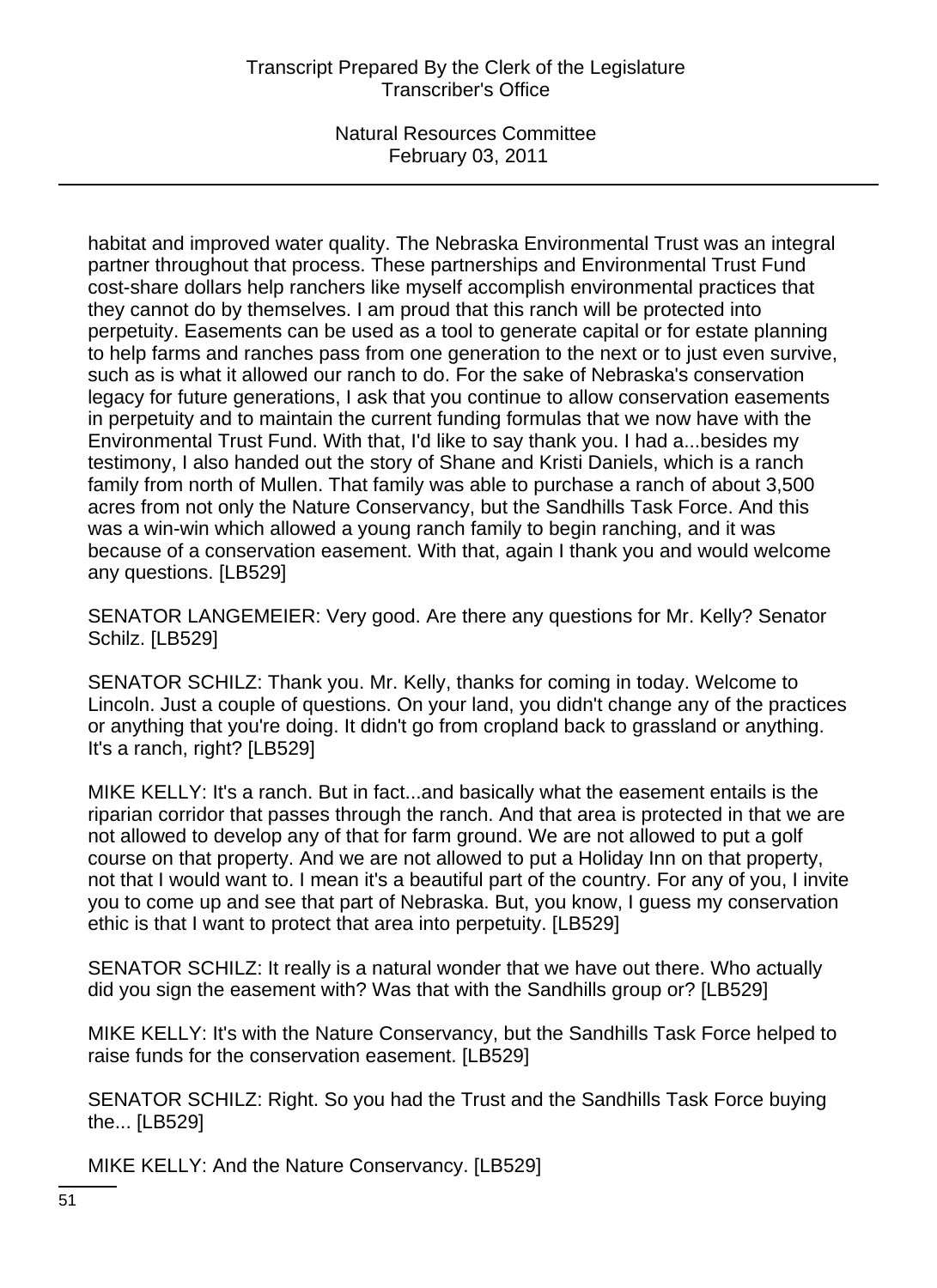SENATOR SCHILZ: ...and all three of them went in to buy that. [LB529]

MIKE KELLY: Um-hum. [LB529]

SENATOR SCHILZ: Okay, thank you. So the Nature Conservancy owns it all now, the easement. [LB529]

MIKE KELLY: They own the easement, that's correct. Um-hum. [LB529]

SENATOR SCHILZ: Right, okay. Did... [LB529]

MIKE KELLY: And I should say that they've been great partners over the years and they've really went to bat, you know, like our ranch when we bought it, it was in large pastures which did not lend themselves to good grazing management. They helped me raise some funds to cross-fence the ranch and they also helped me put in some additional watering locations so we could get the pressure off the creek. And so, you know, my experience with the Nature Conservancy and the Sandhills Task Force has been very good. [LB529]

SENATOR SCHILZ: Okay. So it does belong to the Conservancy. Do you know, was the money that came from the Trust or from the Sandhills Task Force, was that just given as a grant or were they paid back that money? How does that work? Do you know? [LB529]

MIKE KELLY: Well, I know that the Nature Conservancy had fund-raising efforts on their own. And so what share, who came up with what I do not know except that they were successful in... [LB529]

SENATOR SCHILZ: Except that it worked out good for you. [LB529]

MIKE KELLY: Yes, it has. [LB529]

SENATOR SCHILZ: Great. Thank you very much. [LB529]

MIKE KELLY: All right. Good, thank you very much. [LB529]

SENATOR LANGEMEIER: I have one question. [LB529]

MIKE KELLY: All right. [LB529]

SENATOR LANGEMEIER: In 2008 when McConaughy was almost dry, did you go back and walk on the ranch? [LB529]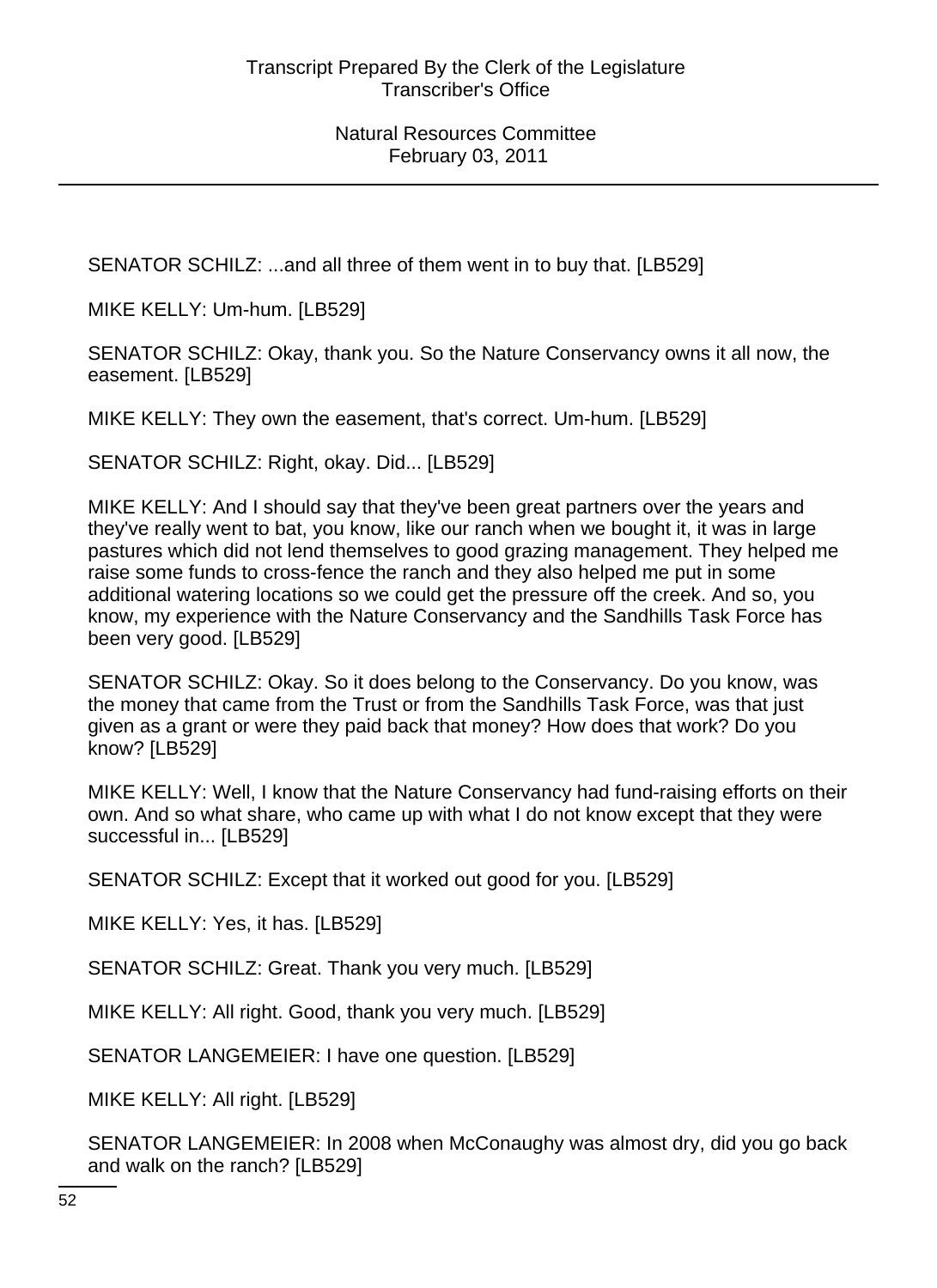MIKE KELLY: We did. We sure did and actually we had some photos from back in the early 1930s and we were able to match up the homestead footings exactly with the picture so it was really neat. [LB529]

SENATOR LANGEMEIER: A lot of people did. That's why I brought that up. [LB529]

MIKE KELLY: Yeah okay. Thank you. [LB529]

SENATOR LANGEMEIER: Very good. Thank you. Further testimony in opposition of LB529. Got to be quick in this operation. (Laughter) Levy has been here before. Go ahead. [LB529]

DAVID LEVY: (Exhibit 23) Thank you, Chairman Langemeier and members of the committee. David Levy, L-e-v-y, Baird Holm law firm, appearing today before you as a registered lobbyist for Edison Mission Energy and Midwest Wind Energy. Edison Mission and Midwest Wind together are the developers of the Elkhorn Ridge and Loredo Ridge wind farms, which are both now under commercial operation at 80 megawatts each. And they are currently developing the Broken Bow wind farm as well. Edison Mission and Midwest Wind oppose LB529 because LB529 has the potential to significantly damage the wind energy industry in Nebraska. And that may seem a little surprising or attenuated, so let me explain why that would be. For each of these projects, one of the things that we've had to do to develop these projects is to obtain sign-off from the United States Fish and Wildlife Service and the Nebraska Game and Parks Commission. And so as part of that process, we go to them and we negotiate an agreement with them that includes measures to mitigate the wind energy project's impacts on the surrounding habitat and the species that inhabit that habitat. A centerpiece of those agreements is a contribution to a private, nonprofit, qualified conservation entity that that conservation entity then puts together with other funds and leverages to acquire conservation easements over particularly sensitive habitats. And the theory being then that those conservation easements serve as mitigation for the wind farm's environmental impacts. So without the ability to do that, LB529 would take away the ability of a private nonprofit entity to acquire and hold a perpetual conservation easement. Without that ability, the wind developers would not be able to mitigate their impacts in this regard. They, therefore, would not be able to get the sign-off from U.S. Fish and Wildlife and the Nebraska Game and Parks Commission and, therefore, they would not be able to build these projects. So again, LB529 has the potential to significantly damage and undermine the wind energy industry in Nebraska which, of course, this committee in its most prior iteration did a tremendous amount of work last year on LB1048 to try and foster that industry. The Legislature, for a number of years, last three or four, has been working very hard to try and foster that industry. And I always like to be here supporting bills, and I don't like to be here opposing bills. But in this case, as I said, Edison Mission and Midwest Wind Energy do oppose LB529 for the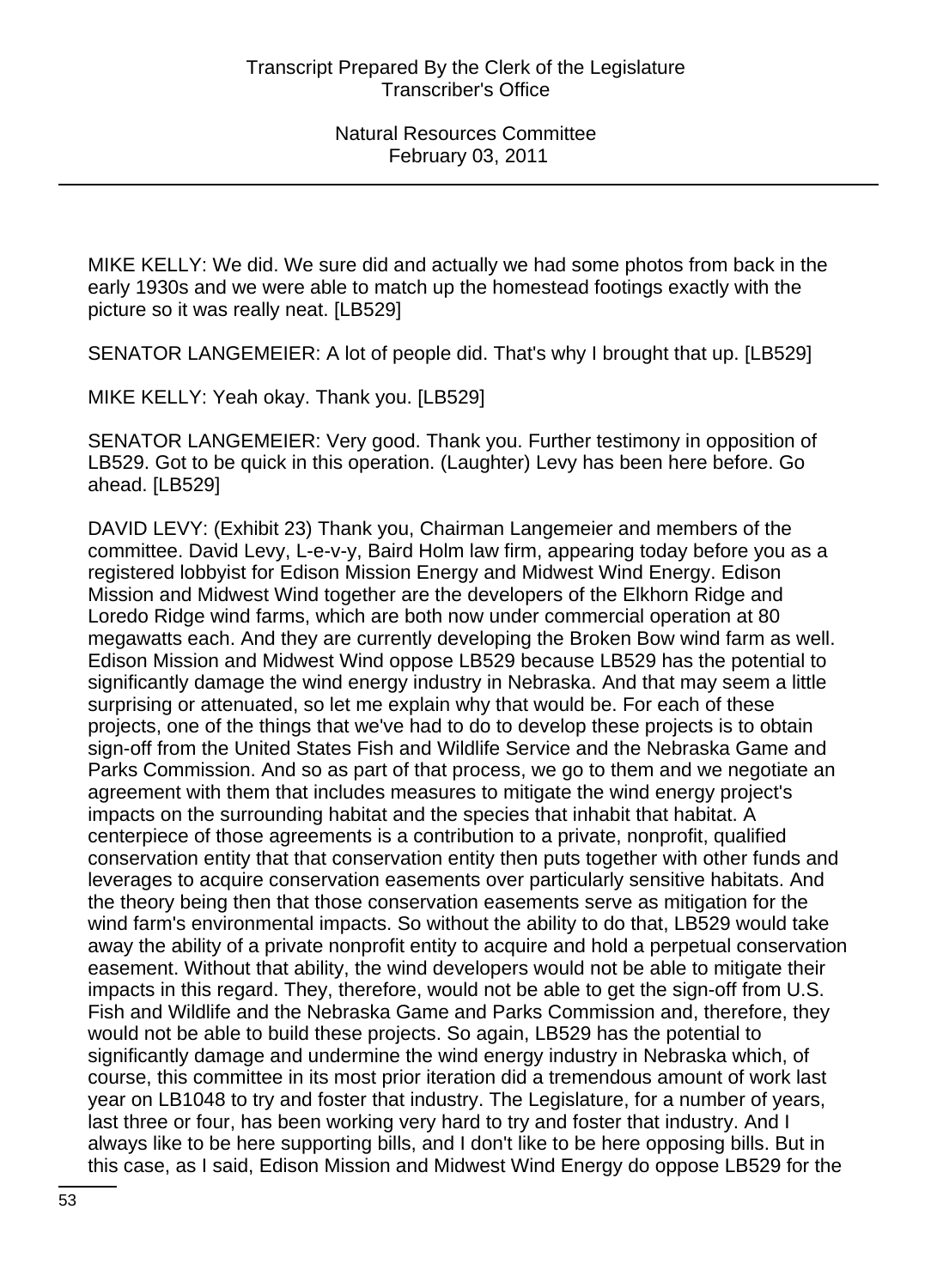reasons I stated. I'd be happy to answer any questions. You know, actually one other thing, too, just to show you the breadth of the potential reach of this bill. When I'm not doing wind energy work, I serve as president of the board of the Joslyn Castle Trust in Omaha. And the Trust operates and manages the Joslyn Castle and recently in December took ownership of the Castle from the state at the state's great urging and pleasure. The one legal mechanism that we have as the Trust to make sure that the Castle stays as it is as a thing for the public and for the people of Omaha and Nebraska is to put that property into a perpetual conservation easement. If we can't do that, then when I'm gone and when the Trust someday, say, (inaudible) unfortunately goes away, there's no legal mechanism to prevent somebody from coming in, highest and best offer, Castle goes and it becomes condominiums, townhouses, whatever the case might be. So I just wanted to throw in that example to demonstrate the extremely far potential reach of LB529. [LB529]

SENATOR SCHILZ: Thank you, Mr. Levy. Any questions for Mr. Levy? Mr. Levy, I have one for you. As we talk about this, are perpetual easements needed for your wind folk, you know, to make those projects go or do you need something that lasts the life of those projects? What's your thoughts there? [LB529]

DAVID LEVY: You would need something that at least lasts the life of those projects, which right now is thought to be 40 or 50 years. Elkhorn Ridge, for example, has a 40-year power purchase agreement, so at least that long. There is some tax consequences and some other things that make easements much more attractive to people who donate them that require them to be perpetual. But for our interests, at least 40 to 50 years, if not perpetual. [LB529]

SENATOR SCHILZ: Okay, thank you. Any other? Senator Haar. [LB529]

SENATOR HAAR: LB1048 was a long bill, took a long time to develop. Thanks for your help in that. Now the mitigation you talk about, is that in LB1048 or that's working with...a result of working with Game and Parks and National Wildlife? [LB529]

DAVID LEVY: I'll give you a lawyer's answer--it depends (laugh). [LB529]

SENATOR HAAR: Thank you very much. [LB529]

DAVID LEVY: On domestic projects, there is not a...we do this voluntarily. But also quite frankly, or my clients do, to help them if something does happen in terms of enforcement. And this is something that's gone on with Fish and Wildlife and Nebraska Game and Parks to get their support for these projects. LB1048, for an export project, requires consultation with Nebraska Game and Parks. So for an export project, this is absolutely legally required. I would argue and I advise my clients that it's the prudent legal thing to do for a domestic project as well. [LB529]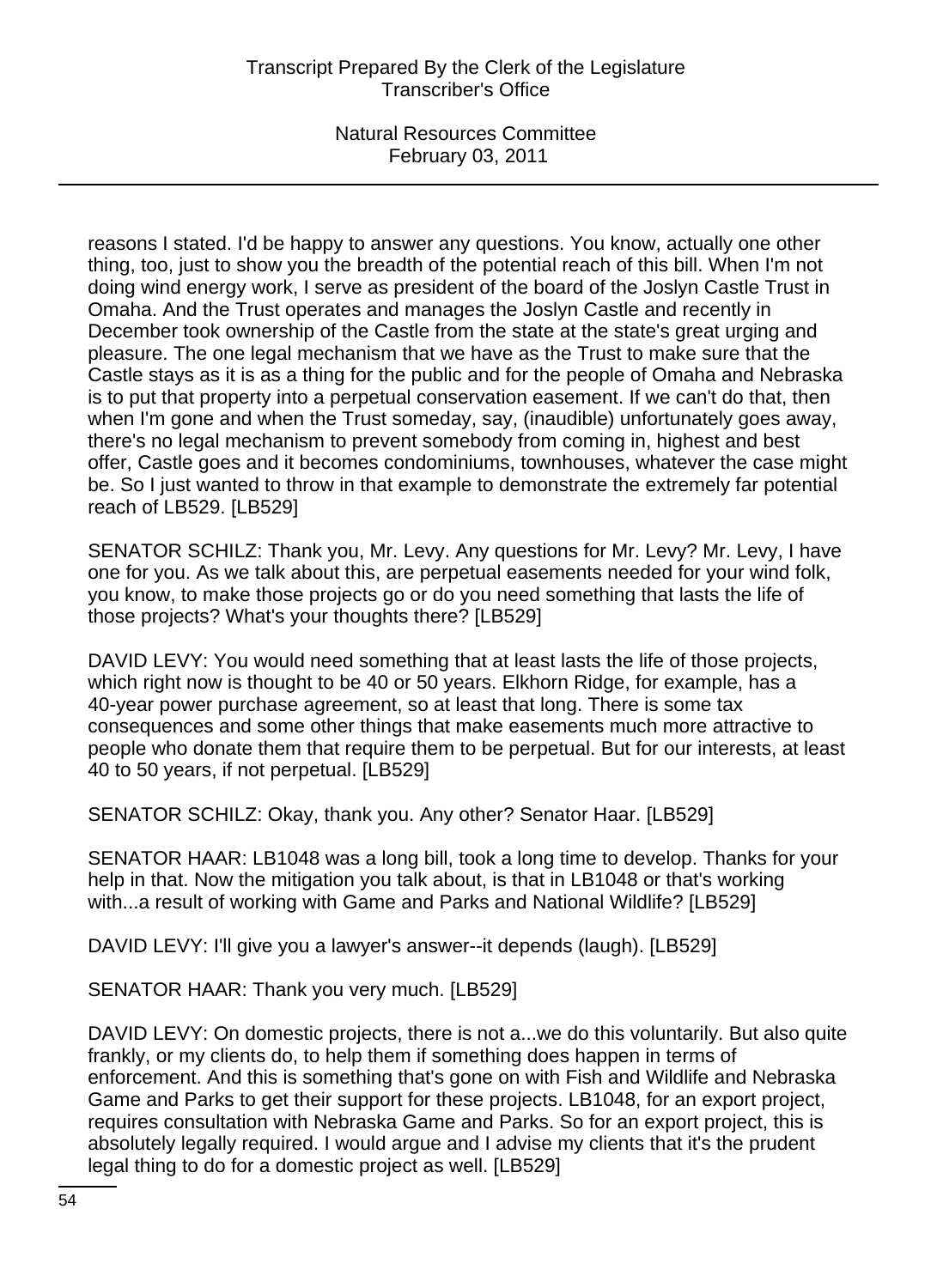SENATOR HAAR: It depends. [LB529]

DAVID LEVY: Depends, but it's...every project that I'm familiar with, with one exception, has gone through this process. And like I said with LB1048, it would be legally required. [LB529]

SENATOR SCHILZ: Thank you. Any other questions for Mr. Levy? Mr. Levy, thank you very much for coming in today. [LB529]

DAVID LEVY: All right. Thank you. [LB529]

SENATOR SCHILZ: Next opponent to LB529. Welcome, Mr. Douglas. [LB529]

JAMES DOUGLAS: (Exhibit 24) Senator Schilz and senators of the Natural Resources Committee, my name is James Douglas, J-a-m-e-s D-o-u-g-l-a-s. I am the deputy director of the Nebraska Game and Parks Commission, and I'm appearing on behalf of the Commission to testify in opposition to LB529. The Commission believes that the effective delivery of conservation requires a diversity of partners and a wide variety of tools. Nebraska Environmental Trust has been, in our opinion, instrumental in enabling the use of this wide array of conservation tools by both public and private partners. Nebraska Environmental Trust grants for conservation easements and for fee title acquisitions have actually attracted millions of dollars of match from a variety of sources, which makes conservation more affordable in Nebraska and provides the state with direct economic benefits. The Commission recognizes that conservation easements, when properly applied and executed, are appropriate to use in some instances to protect not only wildlife values, but as was heard, can also be used to protect agricultural, cultural, and other values as well. We believe that some private sector nonprofit conservation organizations do possess the proper expertise and proficiency in securing funding and executing conservation easements. We believe they should not be precluded in any wholesale manner from contributing to the conservation of the state in this way. We believe it may be appropriate to further study the potential effects of conservation easements on property tax revenues, but to our knowledge, statewide figures from a comprehensive study about this haven't been made available in support of an argument to place severe restrictions on the use of conservation easements. Additionally, the Commission wishes to point out that in the proposed legislation there would be a prohibition for the ability of the Nebraska Game and Parks Commission to use Environmental Trust grant dollars for land acquisitions because the Commission is not considered a political subdivision. Although we have not used this source of funding extensively for acquisition, we see no reason why it should be precluded. The Commission buys very little land, but we do pay in lieu of taxes on all habitat lands acquired and the value of our habitat lands are determined by the county assessor by law as if it were being used for the use it had immediately before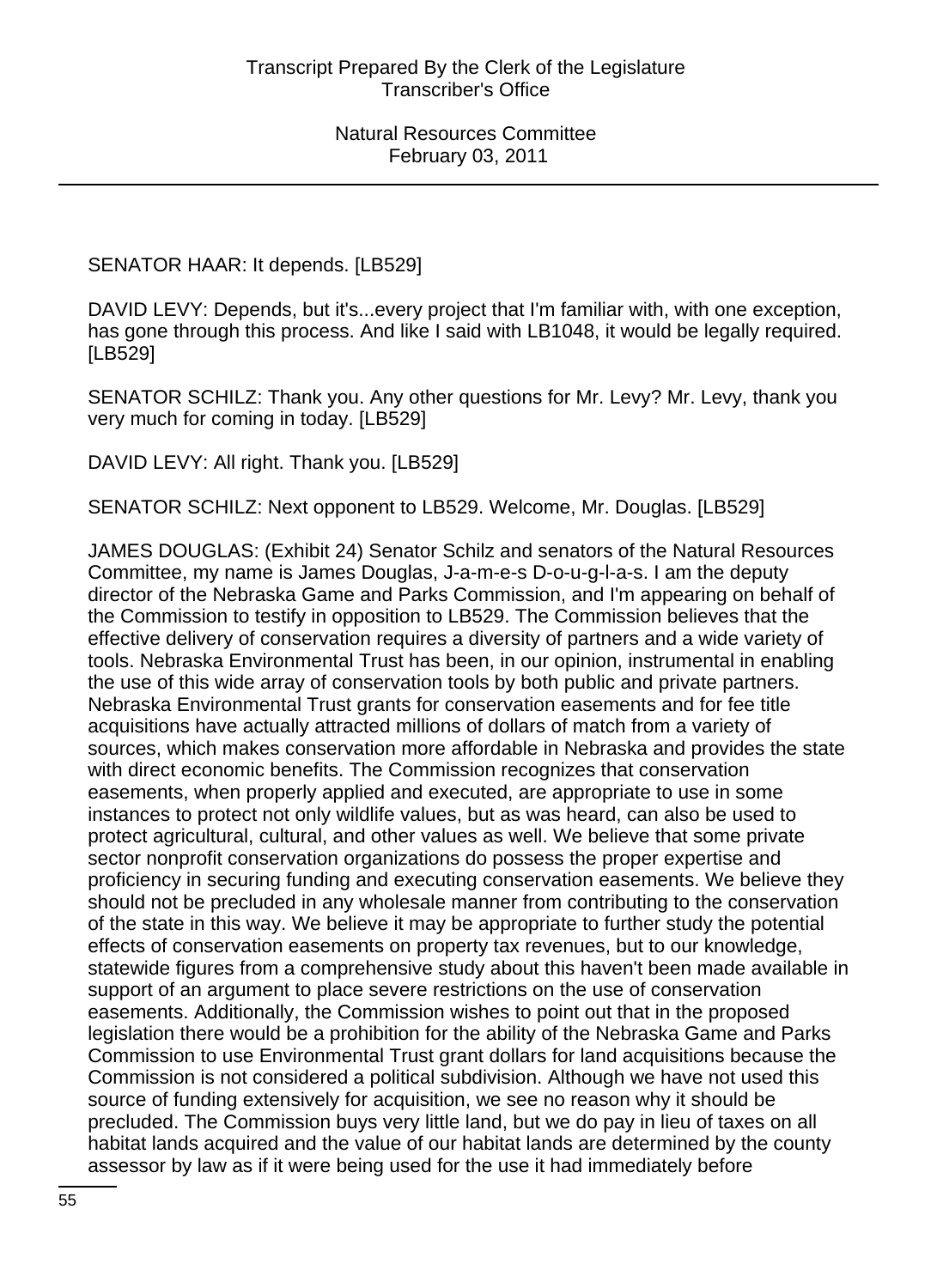acquisition by the Commission. So, for example, if such lands were purchased by the Commission and they contained some cropland, even if we chose to convert it to grassland, it would be assessed as cropland forever. So with this, I'd be happy to answer any questions you may have. [LB529]

SENATOR SCHILZ: Thank you, Mr. Douglas. Any questions for Mister...Senator Christensen. [LB529]

SENATOR CHRISTENSEN: Thank you, Chairman. Thank you, James. I appreciate your willingness to look at studying the property tax because I think that definitely could solve some of the arguments we've seen here today. Do you see any conflict with Environmental Trust money being used to compete against private individuals buying land? [LB529]

JAMES DOUGLAS: Obviously, you know, we're not familiar with all the transactions that take place. But for the most part, those that I'm familiar with usually involve appraisals so at least the potential seller and buyer have some basis for negotiation. Now there may be some land purchased at auction, but Nebraska Game and Parks Commission doesn't participate in auctions. [LB529]

SENATOR CHRISTENSEN: I understand that part, but I guess if I've seen anything I've struggled with through this whole hearing so far has been the property tax, which you said you're willing to look at and share it on how it's handled. And then is when land is being purchased using state dollars to compete, whether it's at an auction or whatever, against another private citizen wanting to use it for another use, I'm not sure that's a good thing in my evaluation. I guess that's why I was asking. [LB529]

JAMES DOUGLAS: Well, you know, the Nebraska Game and Parks Commission has a really longstanding and set process for purchasing any acquisitions. And so we have a lot of safeguards built into our process. You know, we only buy from willing sellers. We don't buy at auction. We do appraisals. We don't pay more than appraised value, but we have to pay at least appraised value. We could maybe pay 2 or 3 percent more in a negotiation. We have 15 steps that we set out and talk to prospective sellers with and about. We have a local public hearing and then a public hearing, another public hearing. So we have all these safeguards, and so really the position of the Commission is conservation purchases should be done in that fashion and that's why we've adopted those. So it becomes a little bit hard for us to comment on all the practices of all the other conservation organizations. [LB529]

SENATOR CHRISTENSEN: Appreciate that, thank you. [LB529]

SENATOR LANGEMEIER: Senator Haar. [LB529]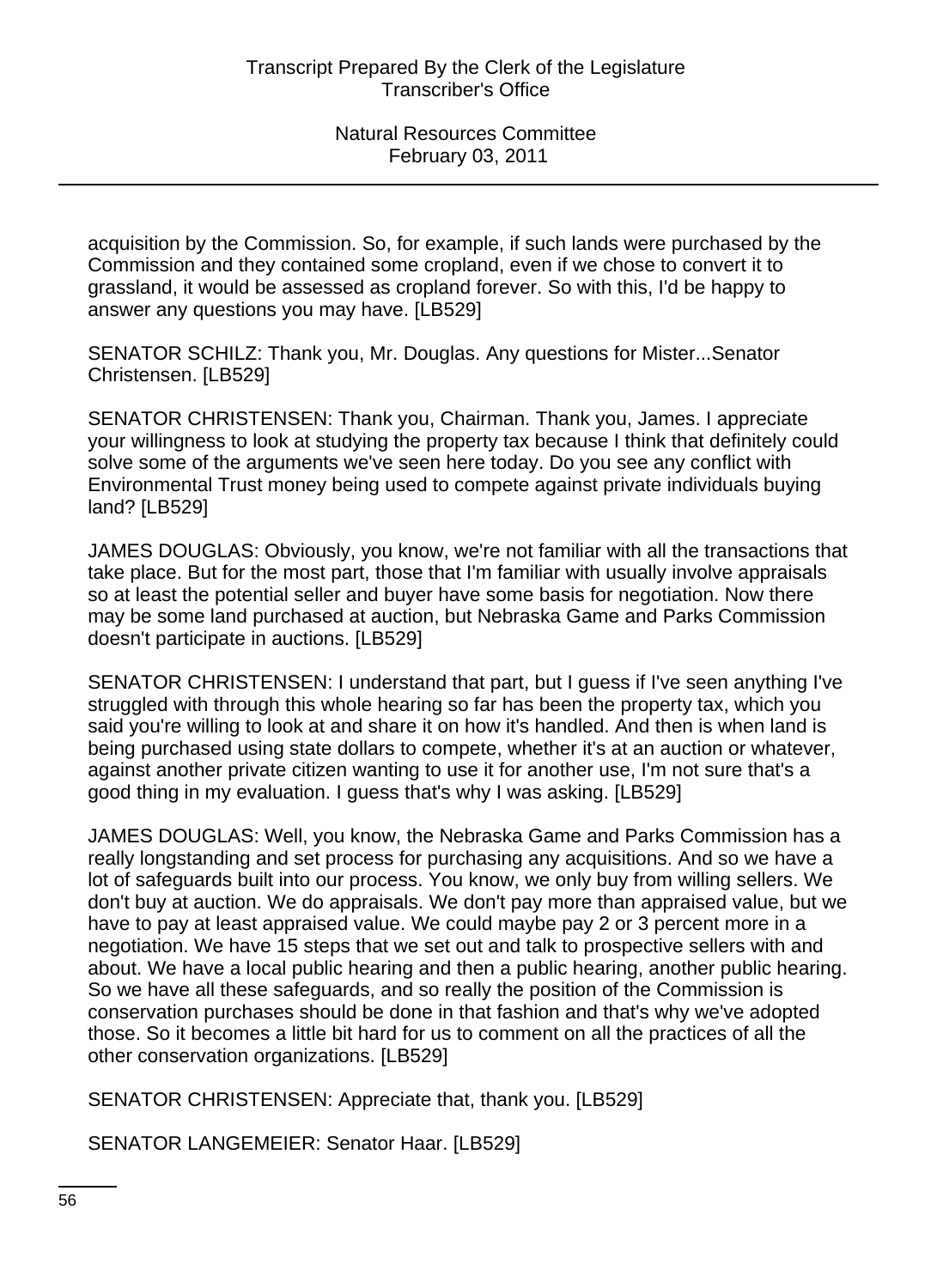SENATOR HAAR: Just real briefly, I didn't quite absorb the part where you...my impression from what you said is that let's say you buy something that's irrigated land and you change it to grassland, that it's your decision to keep paying the same property tax or what? [LB529]

JAMES DOUGLAS: By law. [LB529]

SENATOR HAAR: And that's only for... [LB529]

JAMES DOUGLAS: In the statute. In 1976, there was statutes enacted that specifically created a habitat stamp that most hunters have to purchase. And it was within that law it was also set forth that the Commission had the ability to acquire lands for habitat purposes with those funds generated from that source. And as part of that, there was specific language that was enacted in statute that concerned how those lands that we might purchase would be taxed. That's been amended one time, and the current state of affairs with that statute is as I described. And I can provide you a copy of that statute if you are interested in it. [LB529]

SENATOR HAAR: I'd be interested in it. Thank you. [LB529]

SENATOR LANGEMEIER: Any other questions for Mr. Douglas? Seeing none, thank you very much for your testimony. [LB529]

JAMES DOUGLAS: Thank you. [LB529]

SENATOR LANGEMEIER: Further testimony in opposition to LB529. Welcome back. [LB529]

STEVE DONOVAN: Thank you, Senator. My name is Steve Donovan, S-t-e-v-e D-o-n-o-v-a-n. I'm the manager of conservation programs for Ducks Unlimited for the state of Nebraska. Ducks Unlimited recognizes Senator Carlson's concerns for the citizens in his district and in the Rainwater Basin. And we would like to state from the very beginning that we are very happy to work with Senator Carlson and others to deal with some of these issues in ways that do not produce unintended consequences. Ducks Unlimited and the others you have heard from and will hear from today, for some time I believe, we are concerned about a lot of these issues that arise out of the use of conservation easements and land acquisition. But we believe that a landowner has the right to determine the way in which he or she wants to manage their land. A perpetual conservation easement is the only tool available to private landowners who wish to establish some type of permanent protection on their property while also keeping it in private ownership. We want to make it very clear that we're willing to work with Senator Carlson and others on these issues, and we want to look for reasonable alternatives to address valid concerns. But LB529 is simply not the answer. I want to say there's been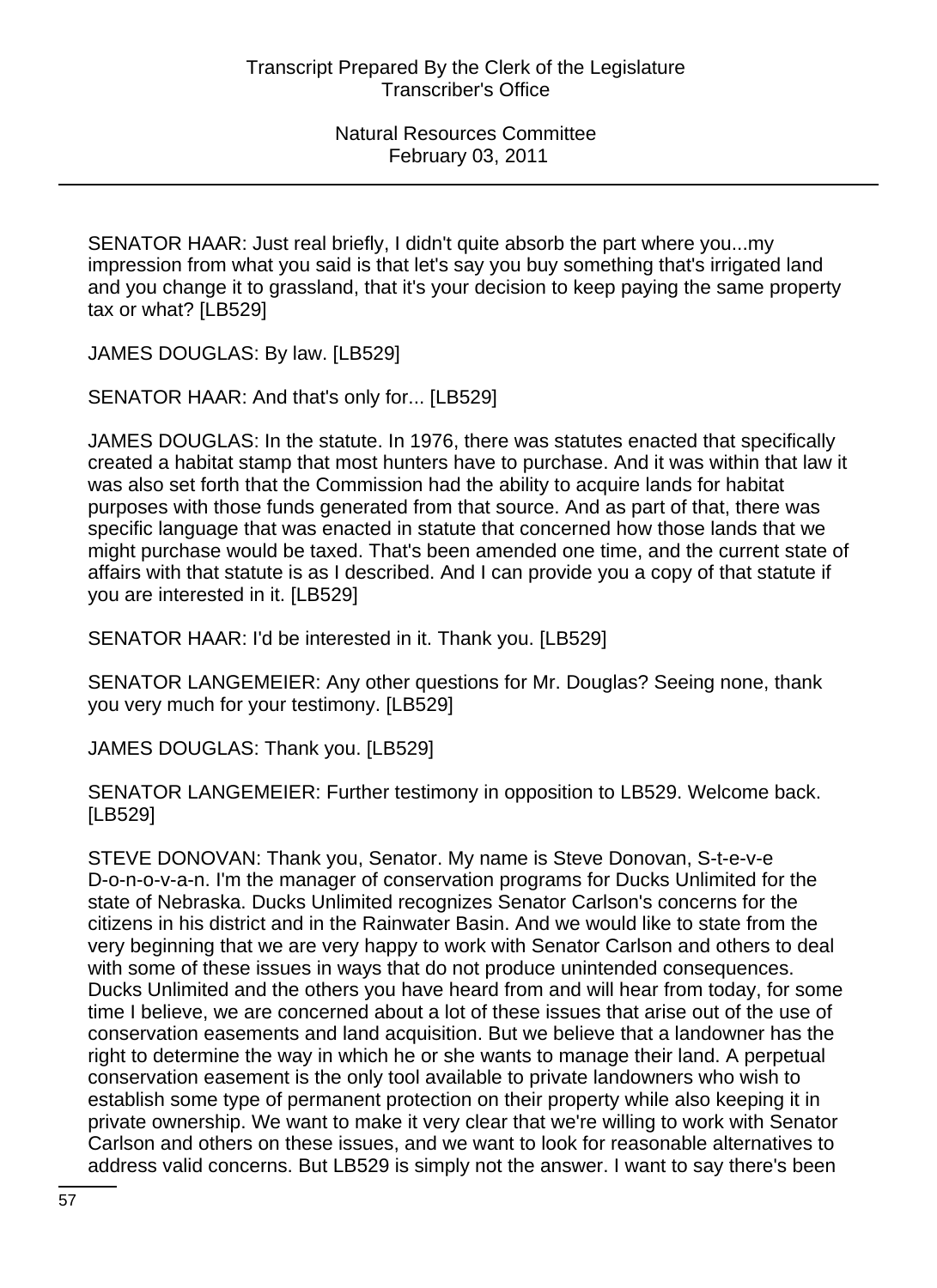plenty of misinformation already presented here today, particularly in regards to Ducks Unlimited and our work in Nebraska, especially in Clay County. I would be more than happy to spend my entire five minutes or as long as you want answering some of the questions that have been raised today. I would love to hear some of the exact same questions that were asked earlier thrown my way. For example, the Mr. Schmidt mentioned the 160-acre property that we acquired in Clay County last week. We did not acquire 160 acres in Clay County last week. I should know. I'm the one who handles those types of things. With that, again, I welcome the opportunity to answer any questions you might have with regards to our activities. [LB529]

SENATOR LANGEMEIER: Very good. Are there questions? Senator Haar. [LB529]

SENATOR HAAR: Yeah, the image of Ducks Unlimited that was painted earlier is kind of dismal actually. Do you actually buy irrigated land then? [LB529]

STEVE DONOVAN: Some of the properties that we have acquired do have irrigated acres on them. [LB529]

SENATOR HAAR: And how do you handle that then? [LB529]

STEVE DONOVAN: It varies by property. I can give you two extreme examples. Mr. Fintel talked about the 320 acres that we bought a few years ago in Clay County. Well, the full story is that the other 320 acres on that square mile was already owned by the U.S. Fish and Wildlife Service. And on that square mile, there's a very large wetland basically planted in the middle of that square mile that is in excess of 300 acres in size. And the property line between the Fish and Wildlife Service property and the private land that we bought runs right through the middle of that wetland. In that situation, it makes it very hard for the Fish and Wildlife Service to manage their wetland because it spills across and the landowner, obviously, he's trying to farm a lot of wetland acres. Now on that 320 acres that we bought, there was only about 110 acres of active cropland. The rest was either wetland or very wet grassland. There was about...100 of the 110 acres was a gravity irrigated, triangle-shaped piece of property that has some fairly steep slope and the irrigation furrows ran directly into the wetland. Well, all of us who manage wetlands in the Rainwater Basin knows what happens when gravity irrigated land goes into a wetland all summer long. It generally results in a plant community that is not what we are trying to achieve. We usually get very thick cattails and reed canary grass, and it's not the kind of wildlife habitat we are all collectively trying to provide. And so we considered a type of project where that particular irrigated cropland could stay as cropland. But with it being gravity irrigated and the topography and it being a triangle-shaped piece of ground, it just did not make sense. And we knew if we did that it would simply create a permanent problem with trying to manage that 300-acre marsh. So we decided to keep the whole 320 acres, restore it all to wildlife habitat, and transfer it to the Fish and Wildlife Service so they can manage that entire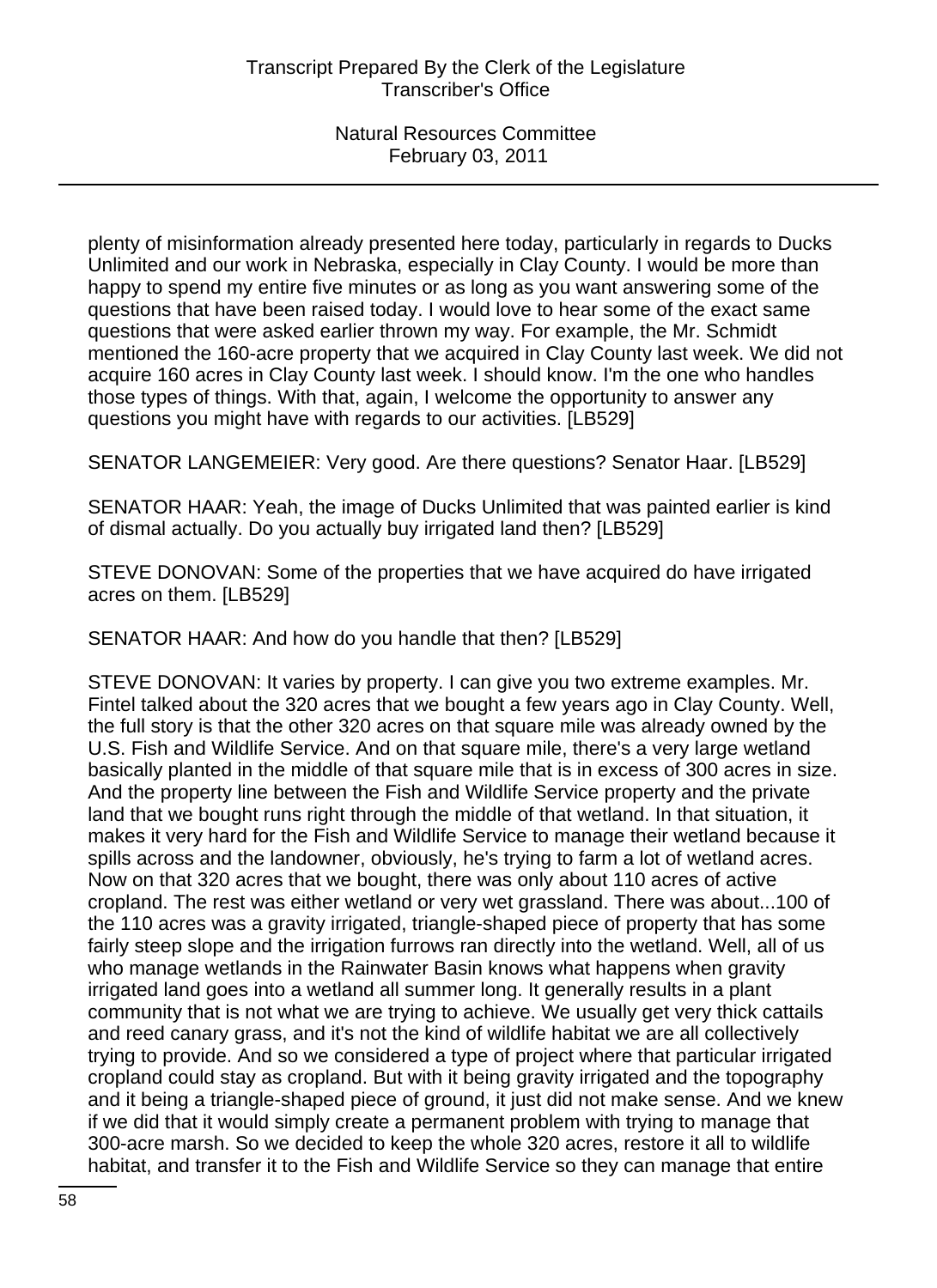square mile. Now on the flip side, we have examples where, for example, in Nuckolls County we bought 160 acres because 80 acres of it lies adjacent to an existing Nebraska Game and Parks property and their wetland extended onto this quarter section. Well, when the property came up for sale, it was the entire quarter section or nothing so we bought the entire quarter section. But the wetland was all on one 80. And so what we did in that case was transfer 80 acres to the Nebraska Game and Parks and we took the other 80, which had a pivot on it, and we sold it to the person who had been the long-term tenant on that 80 at appraised value. The previous owners had asked us to consider selling it to their long-term tenant because he had been a good tenant, and we gave him the opportunity to buy it at appraised value and he did that. Now an interesting thing about that, prior to selling that to that landowner, we put a perpetual conservation easement on it. Nebraska Game and Parks holds that easement. It does not prevent farming. In fact, it allows farming. It's a pivot irrigated 80 today. What the easement prevents is the current owner or any future owner from building houses on that 80, which at the time we thought, well, if that were to happen, we know what happens. You can't hunt next to an occupied house. And so we had the opportunity to put an easement on that cropland so that it would never impact the public's opportunity to enjoy that state wildlife management area in the future. That's a good example of the kind of permanent easement that we feel provides significant public benefit. [LB529]

SENATOR HAAR: And maybe there are models other places of this, but let's say that we do put...let's say easements were limited to 25 years or whatever or 10 years and Ducks Unlimited holds the easement and it's my property, and you invest some money for wildlife management and so on. At the end of that time, who would get to decide, in your mind, and, you know, how could you as Ducks Unlimited work on whether that...how do you see that happening? [LB529]

STEVE DONOVAN: Well first of all, I would like to point out that for 20-plus years now there have been 10-year, 15-year, 20-year type of projects available for landowners. So limiting an easement to ten years doesn't create another tool. That opportunity for a ten-year lease, which is really what it is, it's not an easement, those types of opportunities are already available to landowners. Now with regards to who would decide, I think it's clear in this proposed legislation that the holder of the easement and the landowner would have to go back to the county at the end of ten years and ask for approval to extend that easement. And this bill gives counties great latitude to deny a proposed easement or terminate an existing easement for I believe it says if it's not in the best interest of the county. Well, that could be anything. And so I think really it would be up to the county. At the end of that ten-year period, the county would have great latitude to simply say, no, we don't believe that this easement is any longer in the best interest of the county and the easement would be extinguished. And in a case where you've already restored wildlife habitat on that piece, the wildlife habitat would disappear and all those natural resource benefits would be lost. [LB529]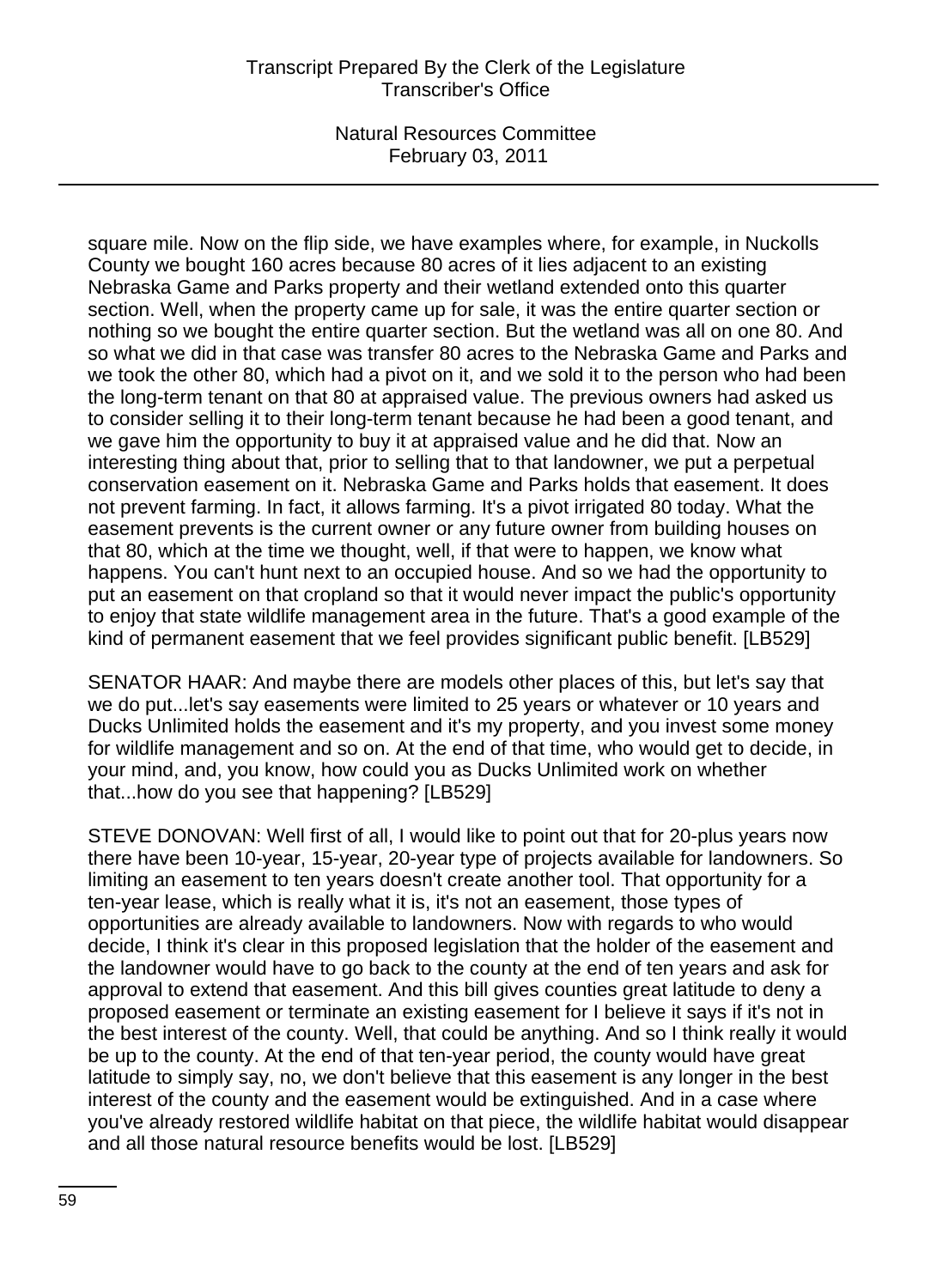SENATOR HAAR: Do you have any of those 10- or 15-year kind of leases with Ducks Unlimited? [LB529]

STEVE DONOVAN: We...Ducks Unlimited as a business practice across the country, we only hold permanent conservation easements with perhaps a few exceptions. The nine easements we hold in Nebraska are all perpetual. It's a business decision because it's very expensive to get conservation easements on the ground. There's a lot of paperwork involved. There's a lot of negotiation. And we choose not to put our limited financial resources into...for easements into shorter term easements. So we simply as a business practice only pursue permanent easements. Now with that said, we also use all kinds of short-term agreements working with private landowners who may want to enhance a wetland and they're willing to sign a ten-year agreement saying they will manage it for ten years. We do that routinely. [LB529]

SENATOR HAAR: And then do...what...and I know buyer beware is kind of the motto, but what do you do to make sure that people understand the permanent easement? [LB529]

STEVE DONOVAN: Right. We go to great length over a period of often six months to a year meeting with landowners and going through the details of an easement to the point where the landowners are often sick of hearing about it because we do not want to get into the position of having a landowner sign an easement without thoroughly understanding all of the pros and cons, the potential impacts, the good, the bad, the ugly that are associated with a perpetual conservation easement. And from my knowledge in working with other nongovernmental organizations, the federal government through, say, the Wetland Reserve Program, I know those folks do the same thing. And the testimony earlier that implied that landowners are being hoodwinked into signing easements I believe is a gross exaggeration of the truth. [LB529]

SENATOR HAAR: And then finally, and then I won't ask any more, do you hound people to finally get them to... [LB529]

STEVE DONOVAN: No. Actually...for easements? Are you talking about conservation easements? [LB529]

SENATOR HAAR: Yeah, yeah (inaudible). [LB529]

STEVE DONOVAN: We have landowners come to us. I mean we've got so many landowners, particularly on the Platte River, who really want to protect their property, like Mr. Kugler earlier, that me and my limited staff, we just can't keep up. I mean landowners come to us. They hear about success stories like Mr. Kugler's property and his neighbors are now interested in an easement, and there's a lot of work involved in.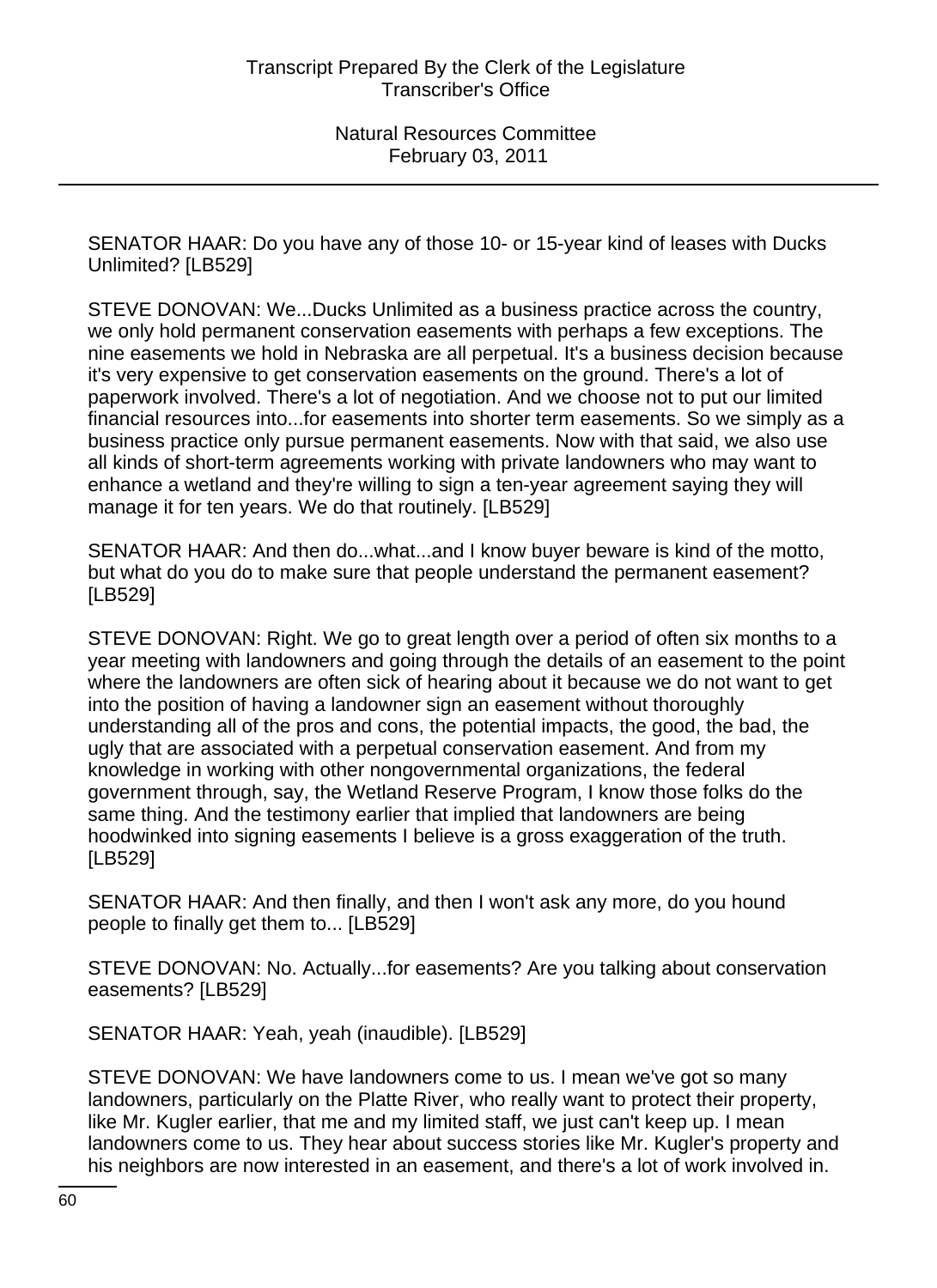We don't have to hound anybody. We don't have to go knocking on doors along the Platte River. We have people coming to us asking for help in putting easements on their property. [LB529]

SENATOR HAAR: Okay, thanks. [LB529]

SENATOR LANGEMEIER: Senator Christensen. [LB529]

SENATOR CHRISTENSEN: Thank you, Mr. Chairman. Thank you, Steve. You mentioned transferring some land over to Fish and Wildlife, and I understand why with the situation. What happens to the property tax at that point in time? [LB529]

STEVE DONOVAN: As we heard earlier, the Fish and Wildlife, the federal government does not pay "property taxes." They do make an in lieu of tax payment. And as we heard earlier and in the Rainwater Basin, it is not...most years it's not even close to what it would have been if it were still privately owned and being taxed. They have a different kind of formula that they use. In some states it tends to come closer to what private property taxes would be. In other states like here, it's not. And clearly it's an issue. I wish there was an answer to it. It's an issue that Ducks Unlimited faces in North and South Dakota, the same issue where the Fish and Wildlife Service is trying to protect wetlands and native grasslands and the same issue exists up in those states with regards to property taxes. [LB529]

SENATOR CHRISTENSEN: And was any NET money used in that purchase where we give land to the Fish and Wildlife? [LB529]

STEVE DONOVAN: Yes. [LB529]

SENATOR CHRISTENSEN: I guess I'll make a statement and you can answer if you want to. I guess I struggle with using what could be tax dollars coming out of the Environmental Trust, coming off the gambling to donate to the feds. [LB529]

STEVE DONOVAN: Well, I would answer that two ways. First of all, I would bet that the Nebraska Game and Parks Commission has never bought a single property in the state of Nebraska where there was not someone else interested in buying that property. And so the idea that, you know, we might be collectively, the conservation community might be competing with other buyers, well, there's always other buyers. Now that particular property, contrary to what you may have been led to believe, to date, that is the only time that we have been successful at auction buying a property. We paid less than appraised value. We've never paid more than appraised value. We have been at numerous auctions in the last two years where we failed miserably. We had our appraisal, we had our limit, and the price went like that. And so, you know, we're not out there...I don't think we're out there competing with other people. We don't pay more than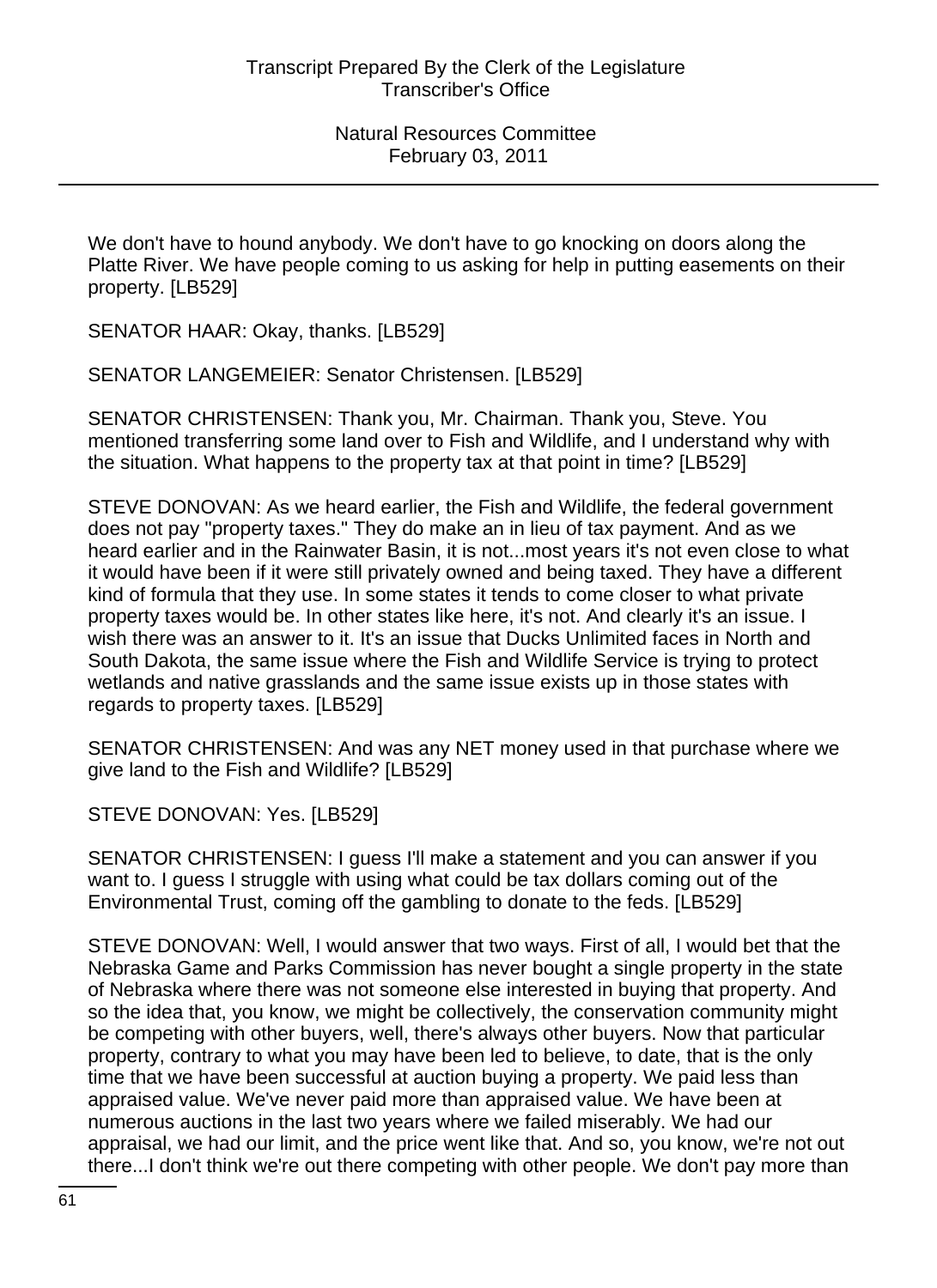appraised value. But I'm sorry, Senator, if I may add one thing. It is in the public's best interest to buy lands like this. You know, I've got a picture here that I was going to share of my four-year-old daughter standing on a property that we bought with the help of Nebraska Environmental Trust dollars and we gave to the U.S. Fish and Wildlife Service. It's federal land, but it's our land. It's owned by the public. We all--my kids, my kids's kids, Senator Langemeier's kids's kids's kids's kids... [LB529]

SENATOR LANGEMEIER: One more. [LB529]

STEVE DONOVAN: ...that land will always be there in public ownership and we can all go and enjoy that wetland. We can walk around, our kids can walk in the mud and find frogs and look at ducks and enjoy the wildflowers on that restored grassland because it's public land and all Nebraskans will be able to enjoy that property forever. And it gives me a great deal of personal satisfaction knowing that I'm involved with a group that is restoring and protecting natural resources for us for future generations to enjoy. [LB529]

SENATOR CHRISTENSEN: Couldn't we do it in such a way because, you know, this just hits me broadside and I hate it, that is, giving something to the feds there. Couldn't it just be owned by you guys and managed by the feds? Couldn't it be done that direction rather than giving it away? [LB529]

STEVE DONOVAN: Sure. Sure. And in fact, or Nebraska Game and Parks Commission. [LB529]

SENATOR CHRISTENSEN: Correct. [LB529]

STEVE DONOVAN: I think everybody would agree we like their payment...their system of paying property taxes better than the feds. [LB529]

SENATOR CHRISTENSEN: Yes. [LB529]

STEVE DONOVAN: And with, you know, if Mr. Douglas and the rest of his crew are willing to take some of these properties, I think that would be a wonderful partial solution to some of the issues that we are facing. Now in the case of the one in Clay County, when you already have the Fish and Wildlife Service owning half of it, half of that wetland, it made sense for them to own the other half because of the management concerns. Clearly, that doesn't address the tax issue, but it certainly made sense at the time because of the ease of managing an entire square mile of habitat. [LB529]

SENATOR CHRISTENSEN: I'll agree to disagree with you there, but having them manage it makes sense. But their ownership, in my opinion, is not good. Thank you. [LB529]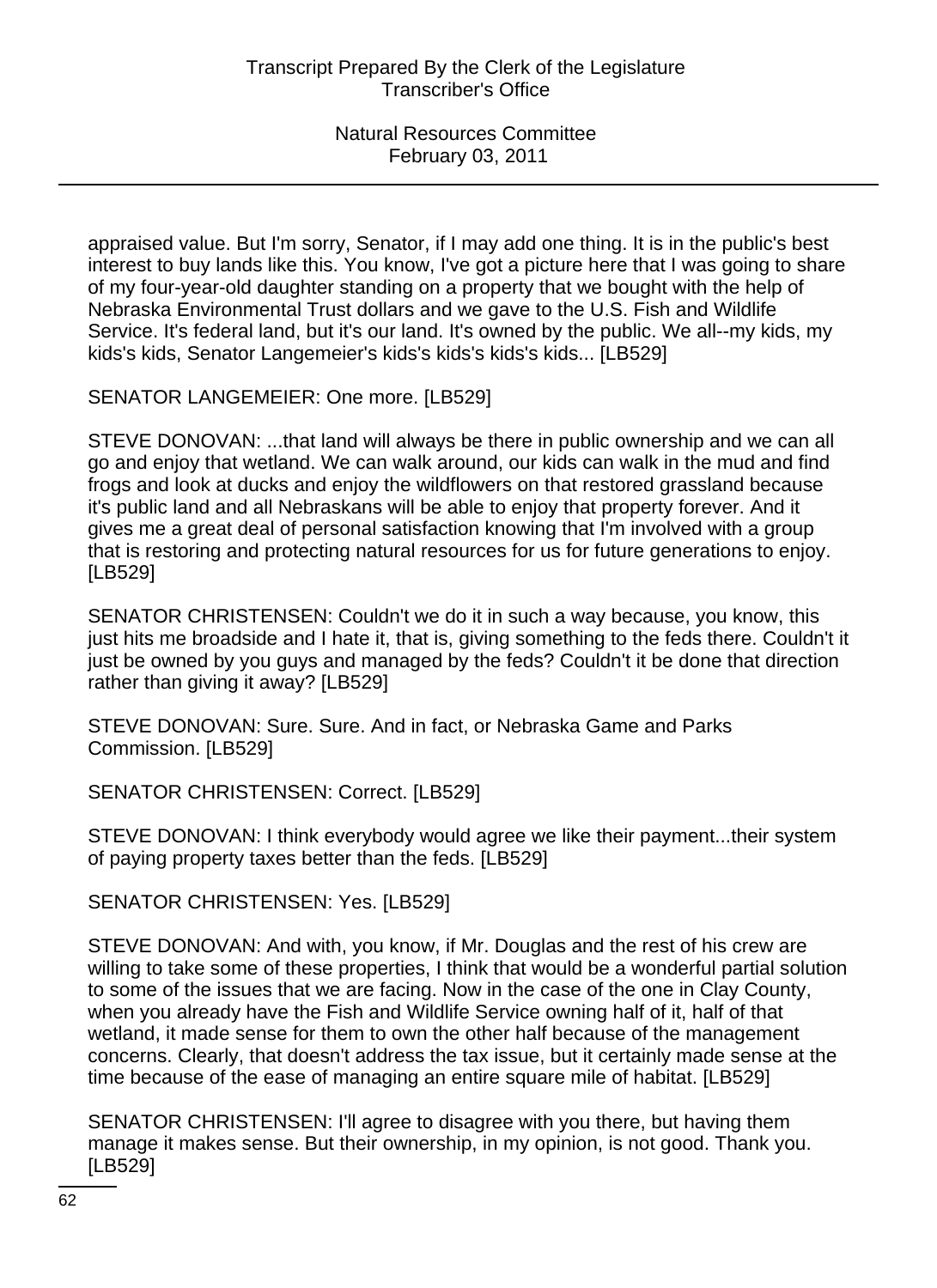SENATOR LANGEMEIER: One quick question. Were you here at the start of today? [LB529]

STEVE DONOVAN: Yes. [LB529]

SENATOR LANGEMEIER: Game and Parks just gave away two pieces of ground. [LB529]

STEVE DONOVAN: Oh, yes. [LB529]

SENATOR LANGEMEIER: We're not taking ground in here. Senator Schilz I think has a question. [LB529]

SENATOR SCHILZ: Thank you, Senator Langemeier. Mr. Donovan, thank you for coming in today. When land is purchased using NET money, is NET ever reimbursed for what they pay into this? [LB529]

STEVE DONOVAN: Well... [LB529]

SENATOR SCHILZ: Do you know? I'd love to be able to ask them... [LB529]

STEVE DONOVAN: If...I guess I can only speak for the projects that we have been involved with. And they come in all different shapes and sizes, but basically we write a proposal and we say, for example, we want to buy this piece of...we have one that's being decided today I think. I want to walk over and see if we were successful with our grant proposal. We submitted a proposal last fall to buy a piece of ground in Morrill County. It's a very unique wetland complex, alkaline wetlands, lots of unique wildlife. We had a letter of support from the county commissioners in Morrill County, and we submitted that grant proposal. We're anxious to find out if we are successful so that we can buy that. And the Nebraska Environmental Trust knows that that's the proposal is for them to give us money so that we can buy it, and we would then work with Platte River Basin Environments Group, a local conservation group out there, who would eventually assume the deed to the land and manage it forever and open it up to public uses. So NET knows going in that they're not going to be reimbursed. I mean they're giving us a grant to help us fulfill this proposal to buy land. [LB529]

SENATOR SCHILZ: Okay then...so DU takes title. [LB529]

STEVE DONOVAN: In that particular case, that land would be our...yeah. [LB529]

SENATOR SCHILZ: And then you will just transfer the deed to this Platte group. [LB529]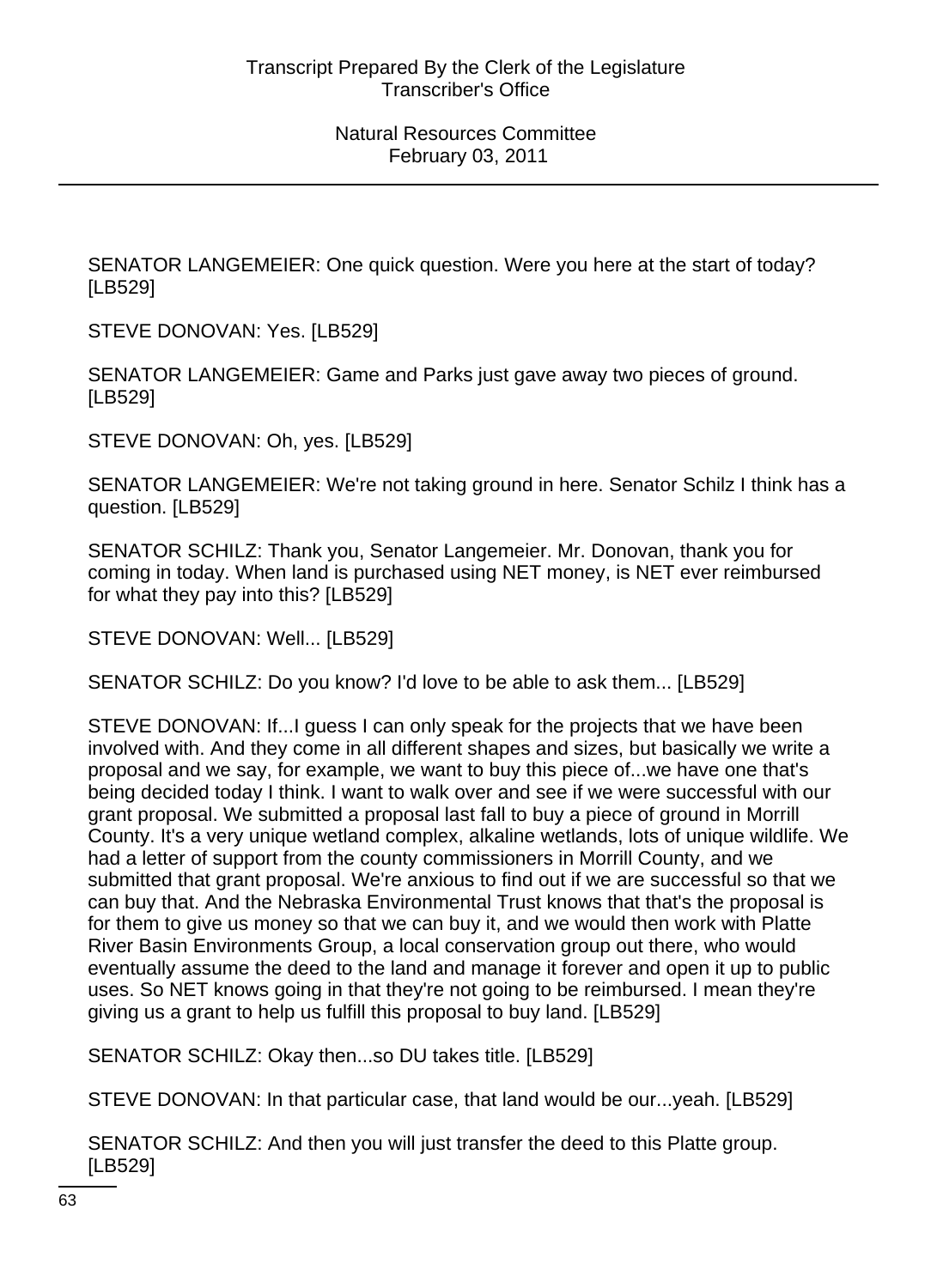STEVE DONOVAN: Platte River Basin, yes, sir. [LB529]

SENATOR SCHILZ: No reimbursement to you folks either. [LB529]

STEVE DONOVAN: Correct. [LB529]

SENATOR SCHILZ: Okay. And then can you tell me...I haven't looked around, but is there anything like this going on in any other states that...I mean is there any other controls on easements in any other states that you know of? [LB529]

STEVE DONOVAN: I think I will defer to Dave Sands. He may be a great one to answer that. I'm very familiar with Nebraska. [LB529]

SENATOR SCHILZ: Right. [LB529]

STEVE DONOVAN: Some of the other land trusts are much more familiar with rules in other states and how they apply. I'm sure these same kinds of issues arise. [LB529]

SENATOR SCHILZ: And I was just wondering if anybody else had seen the need to try and act anywhere else. Thank you. [LB529]

STEVE DONOVAN: I can speak for my work out on the West Coast. You know, in Oregon and Washington and California where obviously there is many more people and development has consumed a lot of natural areas out there that the people realize now, more than ever, that some of these natural areas need to be protected. And it is absolutely amazing how much money is being spent per acre by the people who agree to tax themselves to raise money to set aside green space and wildlife habitat before it's all gone. [LB529]

SENATOR SCHILZ: In high population states, I can understand why that's a huge deal. In low population states where property tax drives the boat, it becomes a very, very serious consideration when we go forward. Thank you, Mr. Donovan. [LB529]

STEVE DONOVAN: You bet. [LB529]

SENATOR LANGEMEIER: Senator Dubas. [LB529]

SENATOR DUBAS: Thank you, Senator Langemeier. Thank you, Mr. Donovan, for being here. How often...when you purchase land, how often do you seek to have it reevaluated for its valuation? [LB529]

STEVE DONOVAN: Oh. We have only done that once and that was on a block of land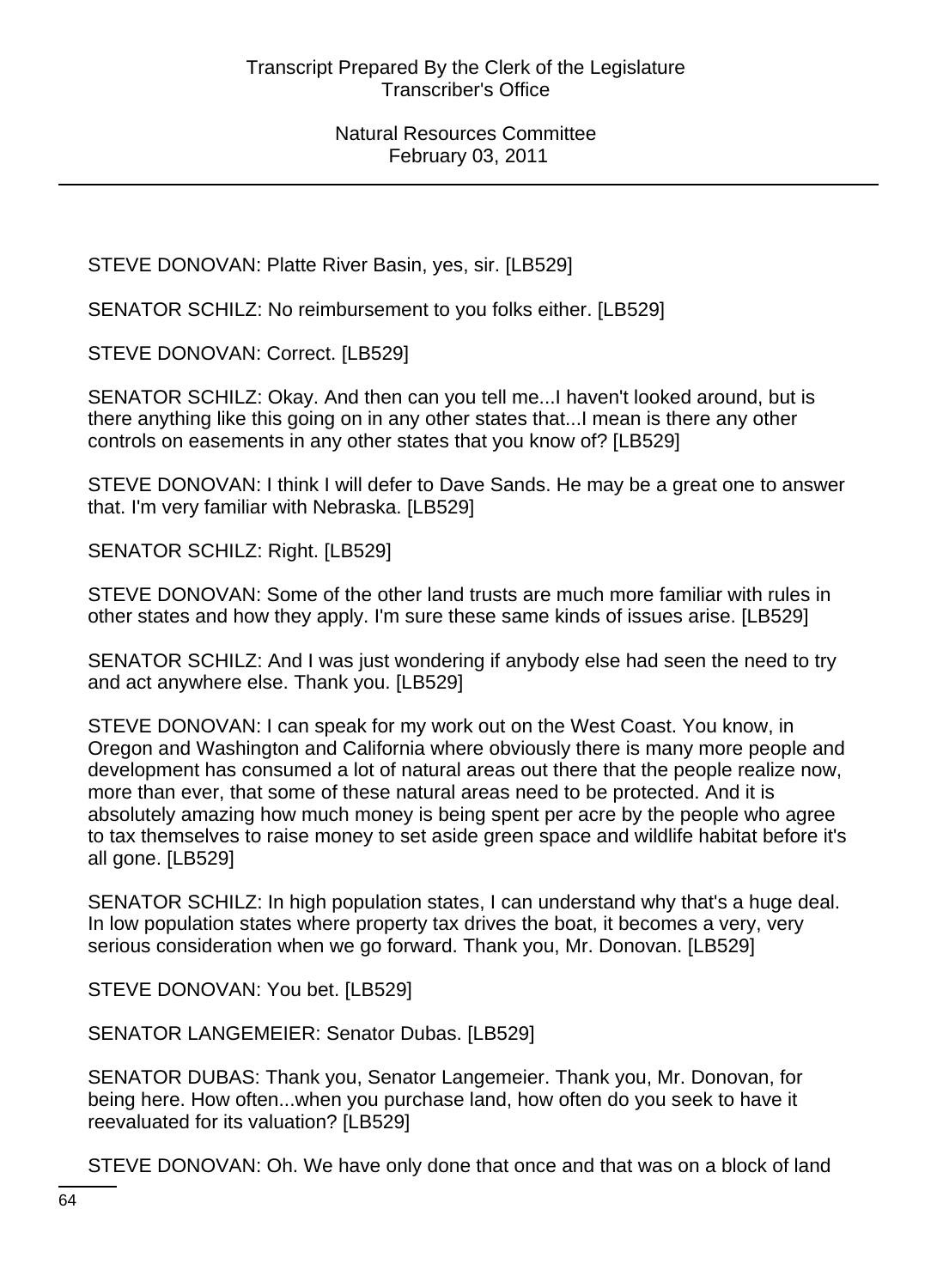# Transcript Prepared By the Clerk of the Legislature Transcriber's Office

Natural Resources Committee February 03, 2011

in Clay County. And the reason we did that was because...there are several reasons, but it was a block of land that collectively Ducks Unlimited had decided that we wanted to own that for as long in the future as we can see today. And we want to use it as a showcase and we want to open it up to the public and we want to take volunteers there to show them what we're trying to accomplish. Well, it had been in grass for about five years at the time. And every year the tax bill came and the assessor had portions of it listed as cultivated cropland. And we felt, for a number of reasons, that we needed to correct the county's records. I mean it's not...it was not cultivated cropland. It had been in grass for five years, and it was encumbered by an easement that would prevent it from being cropland. So we went in to the county and asked that they fix their records and adjust property taxes accordingly. That's the only time that we have done that. And if I may, I would like to mention, you know, we all sort of are operating here on the assumption that easements deplete property taxes. Well, in the nongovernmental side, most of the nongovernmental conservation organizations across the country, the vast majority of conservation easements don't change land use. And therefore, they're not having any material impact on property taxes one way or the other. There are some exceptions like some of our work in the Rainwater Basin where we're actually trying to restore some wetlands and grassland. But the vast majority of conservation easements, like the ones we have along the Platte River, they do not...we do not change land use on those properties; and therefore, our property taxes do not change. And there's one other interesting thing. One of our tax bills that we got in the mail a few weeks or a month or two ago from Clay County was for a parcel that we enrolled into the Wetland Reserve Program permanent easement this past year. And so when the tax bill came, it reflected the change in property taxes. And we actually had a net increase in tax. And part of that was attributed to the fact that the existing wetland on that property had been taxed at an average of about \$500 per acre assessed value. And now that it's in the Wetland Reserve Program, it's assessed at \$900 per acre. So those 46-odd acres, actually the tax bill went up. [LB529]

SENATOR DUBAS: Well that was going to kind of go into my next question as far as the properties that you've been involved with. How often have you actually taken cropland out of production, switched it to grass, done things that would just by the nature of the changes change that valuation? So you're saying by and large, you don't change the valuation through changing the property. [LB529]

STEVE DONOVAN: We've only asked for that change one time. [LB529]

SENATOR DUBAS: Right. [LB529]

STEVE DONOVAN: Now when we do projects where some pieces of cropland are planted back to grass, sooner or later when that...whoever brings that to the attention of the county assessor, yeah, that will. I mean that happened in Clay County. They switched to a GIS system and every landowner in the county got a postcard. We had to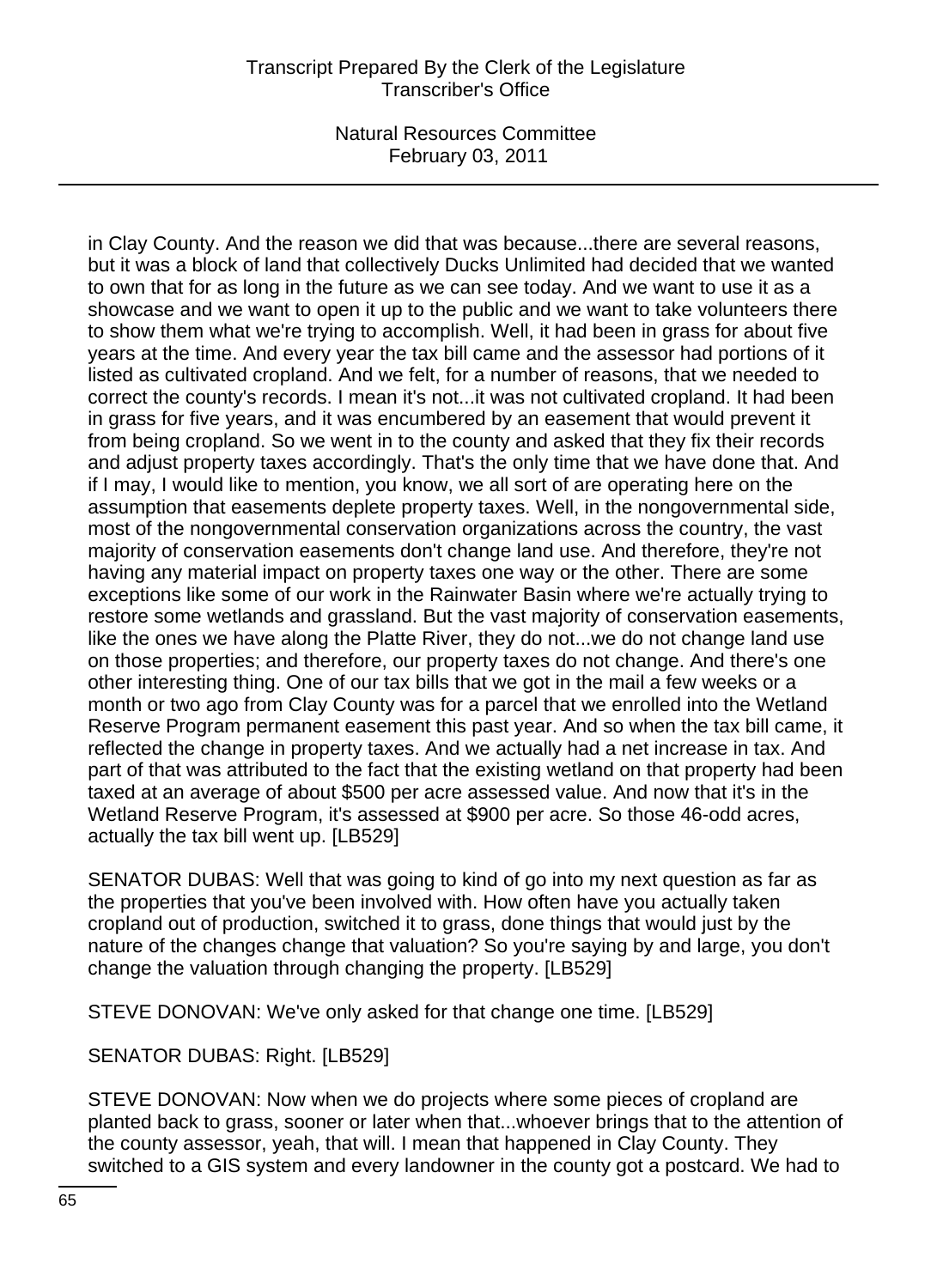go in and stare at the maps on the computer and point at land and say, that's cropland, that's grass, that building site is not there, whatever. And so those sorts of things are going to happen sooner or later, I assume, when there is a change in land use. [LB529]

SENATOR DUBAS: At any time do you do what Game and Parks does in the way they continue to pay their property tax on land? [LB529]

STEVE DONOVAN: Well, we pay our tax bill. It shows up and we pay it. [LB529]

SENATOR DUBAS: And I guess I'd kind of like to go back. You touched on this earlier, but when you're dealing with property owners on these easements, do you encourage them to run these easements through their own personal attorney so that they... [LB529]

STEVE DONOVAN: Oh, yeah. [LB529]

SENATOR DUBAS: ...are certain that what they're signing is what they're signing? [LB529]

STEVE DONOVAN: That happens on the first visit and every visit thereafter. They need to have their attorneys involved, absolutely. [LB529]

SENATOR DUBAS: I know sometimes there are people who are maybe discouraged, like it's take this offer or leave it. And so I would hope that that's the way you operate, that you're encouraging those...and you would hope the landowner would do that on their own, but I would certainly hope as a business practice that would be something you do too. [LB529]

SENATOR DUBAS: Yes, Senator. It raises a huge red flag when an attorney is not involved for the landowner, and we make sure they get an attorney involved. [LB529]

SENATOR DUBAS: Thank you. [LB529]

SENATOR LANGEMEIER: I do have a couple of questions. One of the earlier testifiers was good enough to print just about your whole Web site for us here. And maybe if I pay my \$25, I can get my fleece jacket here with my membership. But you have a whole section in here on land sales. How often do you buy these and sell them? [LB529]

STEVE DONOVAN: The Revolving Habitat Program is something DU does in various areas across the country. We have that program here in Nebraska. We have exercised that. We've gone completely through that I think twice now in Nebraska. For example, there's a property just outside of Holdrege that's probably on our Web site, I wrote the article, I hope it's on our Web site, where we bought a property, we restored it, we put a permanent conservation easement on it, and we recently sold it to a rancher out there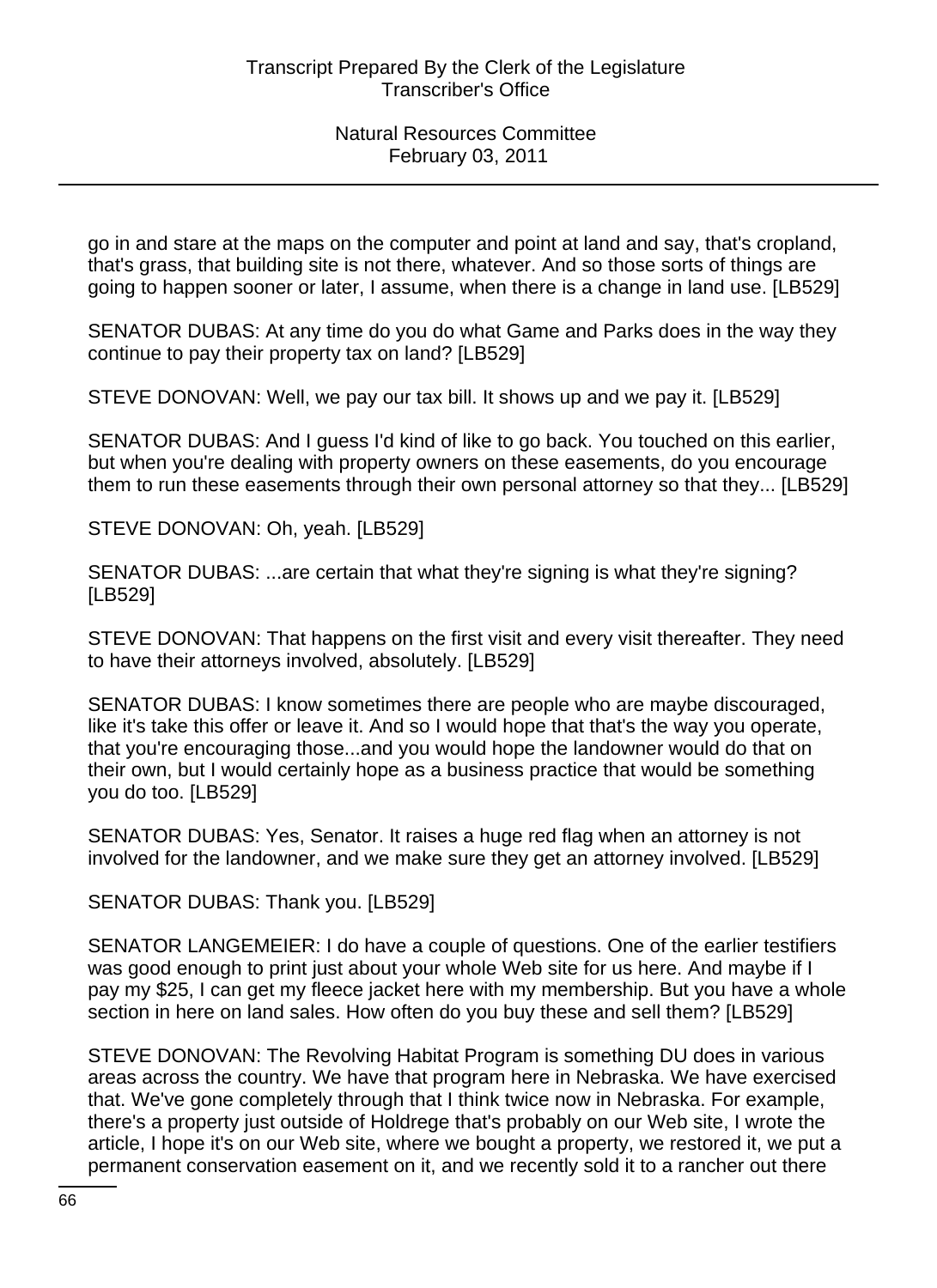who was looking for more grassland. [LB529]

SENATOR LANGEMEIER: Okay. And it says in here that you use that funds to acquire more properties when you sell them. [LB529]

STEVE DONOVAN: Yes. Yeah. I basically have an account in Nebraska so we use that account to purchase...for this particular program, we have that account, the Ducks Unlimited account. We can buy land and when we sell the land, the money stays here in Nebraska. And it gives us financial resources to go out and accomplish more projects. [LB529]

SENATOR LANGEMEIER: So in that account have you used NET funds in that account? [LB529]

STEVE DONOVAN: We have. Twice the NET has given us a grant specifically to create the Revolving Habitat, or to help create our Revolving Habitat Program in Nebraska. That's exactly what the grant proposal was written for, and that's what NET gave us the grant for. And I believe, I'm putting words in their mouth, but it's sort of a dollar that keeps on giving when you consider the revolving nature of it. It's one thing to give a grant and just go buy a piece or property and be done. But if that grant can live on and continue to achieve more natural resource protection in the future, some people, not everyone I suppose, but some people would consider that a wise investment of resources. [LB529]

SENATOR LANGEMEIER: Okay. In...can...how do I want to put this? Can you give me an example of one you bought that you bought it for \$1,000 and you put the easement on it and sold it for \$1,200? [LB529]

STEVE DONOVAN: The...there's one in Kearney County that, as it turns out, was more lucrative for our revolving program that I had ever imagined, but that was because after we bought it, the Tri-Basin NRD...they're essentially a fully appropriated, or maybe it's overappropriated, but anyway, landowners can no longer drill new wells and bring in new irrigated acres. And landowners who have dryland that want to irrigate, they can't. So there's...a market has developed by selling irrigated acres. Well, on a portion of that farm where we wanted to restore wetlands and grassland, we were willing to sell the irrigated acre rights and allow another farmer who had a dry farm to drill a well and start irrigating his dry farm. So that created an additional revenue stream, I guess you could say, that allowed us to put some dollars back into our revolving program. Now we still own that, so the bottom line...I don't know what the end result will be, but. [LB529]

SENATOR LANGEMEIER: You just sold the certification for the acres. [LB529]

STEVE DONOVAN: Right. Right. And we still own the full quarter. Half of it is...we will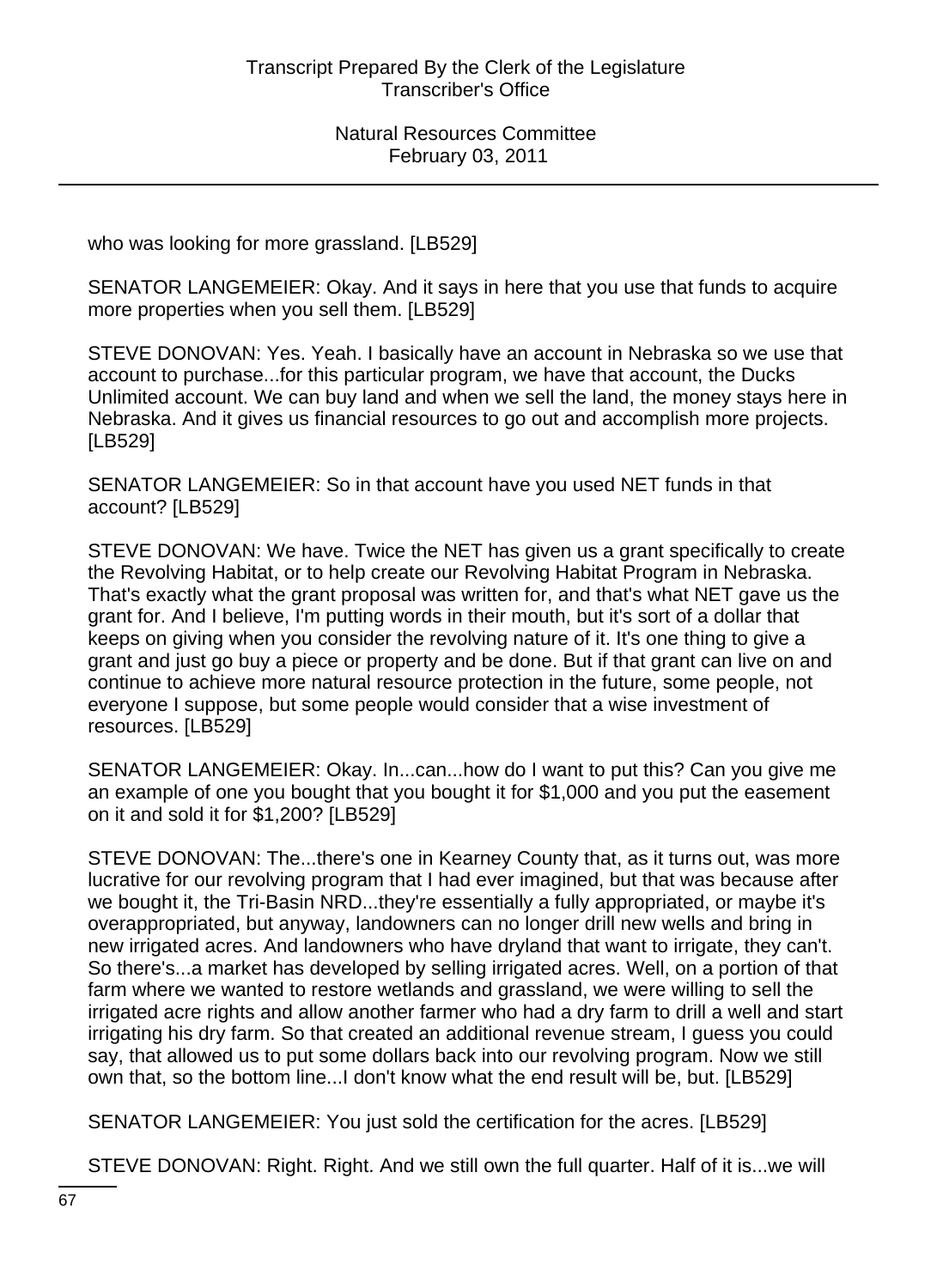sell half of it as an irrigated 80, and the other half we will eventually sell as a grassland 80 for someone who wants recreational land or maybe a rancher who wants some more grassland. [LB529]

SENATOR LANGEMEIER: And they'll both have a permanent easement upon the sale. [LB529]

STEVE DONOVAN: The grassland portion already has a permanent easement on it. And the cropland does not yet, but we may put a no-development easement on that just to...you know, it will still be in cropland, that easement will allow that, but it may have a no-development easement on it before we sell it. [LB529]

SENATOR LANGEMEIER: Okay. Any other questions? Senator Schilz. [LB529]

SENATOR SCHILZ: Thank you, Senator Langemeier. Mr. Donovan, on the property that you're talking about, so NET helped set up the fund. Was NET also involved in helping to purchase that property? [LB529]

STEVE DONOVAN: On that particular property, NET was not involved in purchasing it. That was entirely Ducks Unlimited's own money. [LB529]

SENATOR SCHILZ: Okay. Right. Are there any properties... [LB529]

STEVE DONOVAN: Yes. [LB529]

SENATOR SCHILZ: ...in the state where that revolving fund was used and then NET stepped up again and gave more money? [LB529]

STEVE DONOVAN: For a different purpose. There was one where we used some of the revolving program grant dollars to help buy it, and then we later submitted another grant proposal because the original proposal...the original grant was just for land acquisition assistance. And we submitted a second proposal a year or two later after we owned this property and asked for some help with restoring wetlands on the property. So it was two different grants, two different purposes, but it was the same property. [LB529]

SENATOR SCHILZ: Okay. And let me make sure...I'm trying to...excuse me, and I'm sorry for...it's getting to be a long day, and so you're saying that the revolving fund was used to purchase the ground, but no NET dollars were used to purchase that ground. NET dollars were used later to do the restoration? [LB529]

STEVE DONOVAN: Well, we're talking about two different projects, I'm sorry, Senator. The one in Kearney County where I was talking about the half irrigation... [LB529]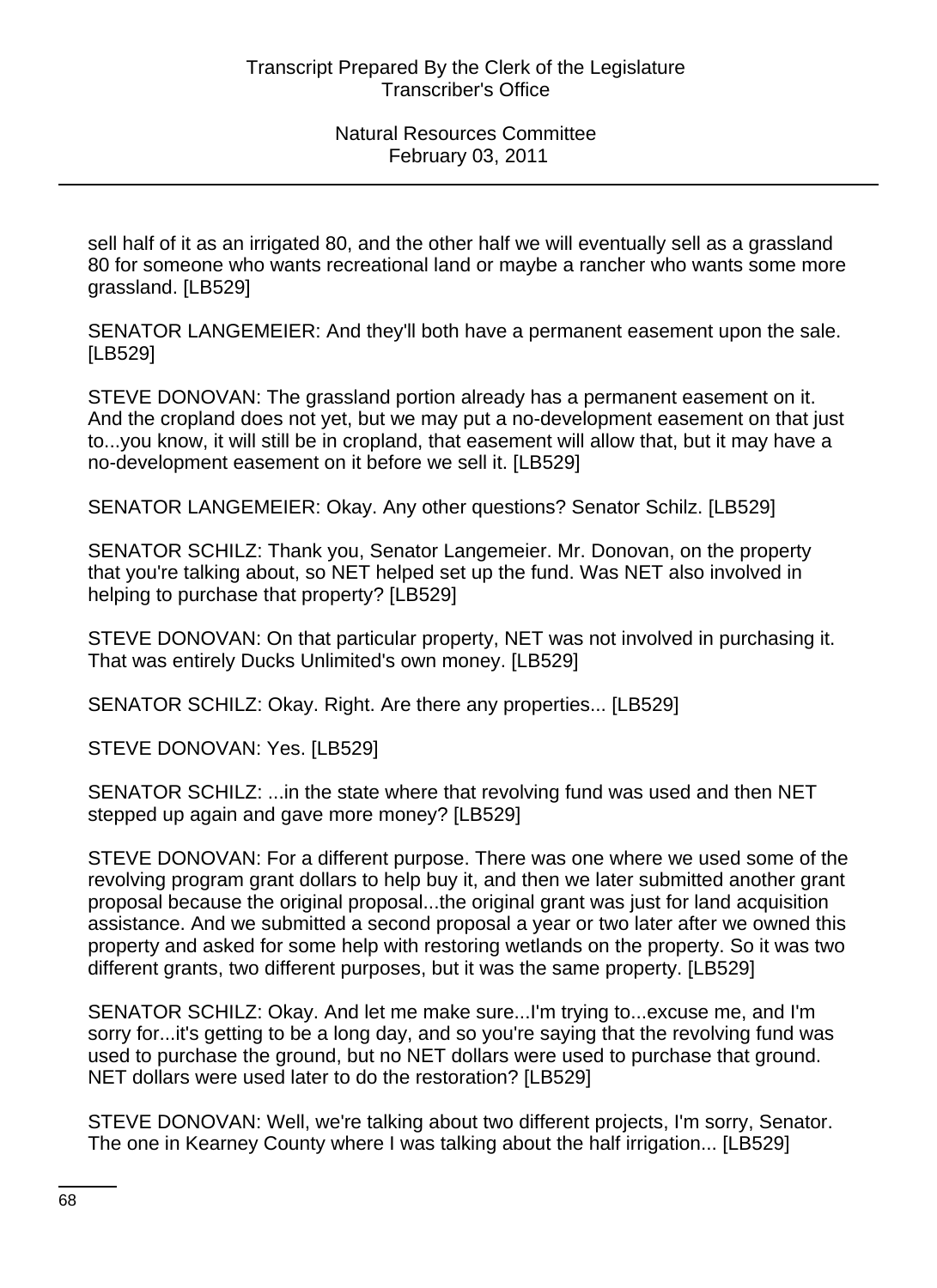#### SENATOR SCHILZ: Right. [LB529]

STEVE DONOVAN: ...and half grass, that was entirely purchased by Ducks Unlimited with our own private dollars. The other one, where we used an NET grant for...that was awarded to Ducks Unlimited for the purpose of creating a revolving program, it was their dollars. We used their dollars to help...I think they provided half of the dollars needed to buy that property. And then...at the time we wrote the grant, we didn't know that that would be the particular property that we would buy. So anyway, we got that grant; they helped us buy it; and then we submitted a grant proposal later asking for some financial assistance to help restore it. [LB529]

SENATOR SCHILZ: Okay. So there were basically three things going on there, if I understand you right, the revolving loan...or the revolving fund that you have was used, NET funds were used, and then a further grant to restore wetlands with NET funds was also used. Is that correct? [LB529]

STEVE DONOVAN: I think I understood that correctly. Two grants from NET. [LB529]

SENATOR SCHILZ: Right. [LB529]

STEVE DONOVAN: One for the purchase and the one later to help with the restoration. [LB529]

SENATOR SCHILZ: Right. Right. And then you used your revolving fund as well. [LB529]

STEVE DONOVAN: We used our own dollars to help pay for it too. Yes. [LB529]

SENATOR SCHILZ: Right. And then was any of that ground sold later on to anyone? [LB529]

STEVE DONOVAN: That particular property is the one that Mr. Fintel was talking about that we sold to the U.S. Fish and Wildlife Service to make that square mile of wetland. [LB529]

SENATOR SCHILZ: Did you profit off of that? [LB529]

STEVE DONOVAN: The money from that sale went into our revolving account and is now helping us with more wetland restoration projects. [LB529]

SENATOR SCHILZ: But none of that went back to NET? [LB529]

STEVE DONOVAN: Correct. [LB529]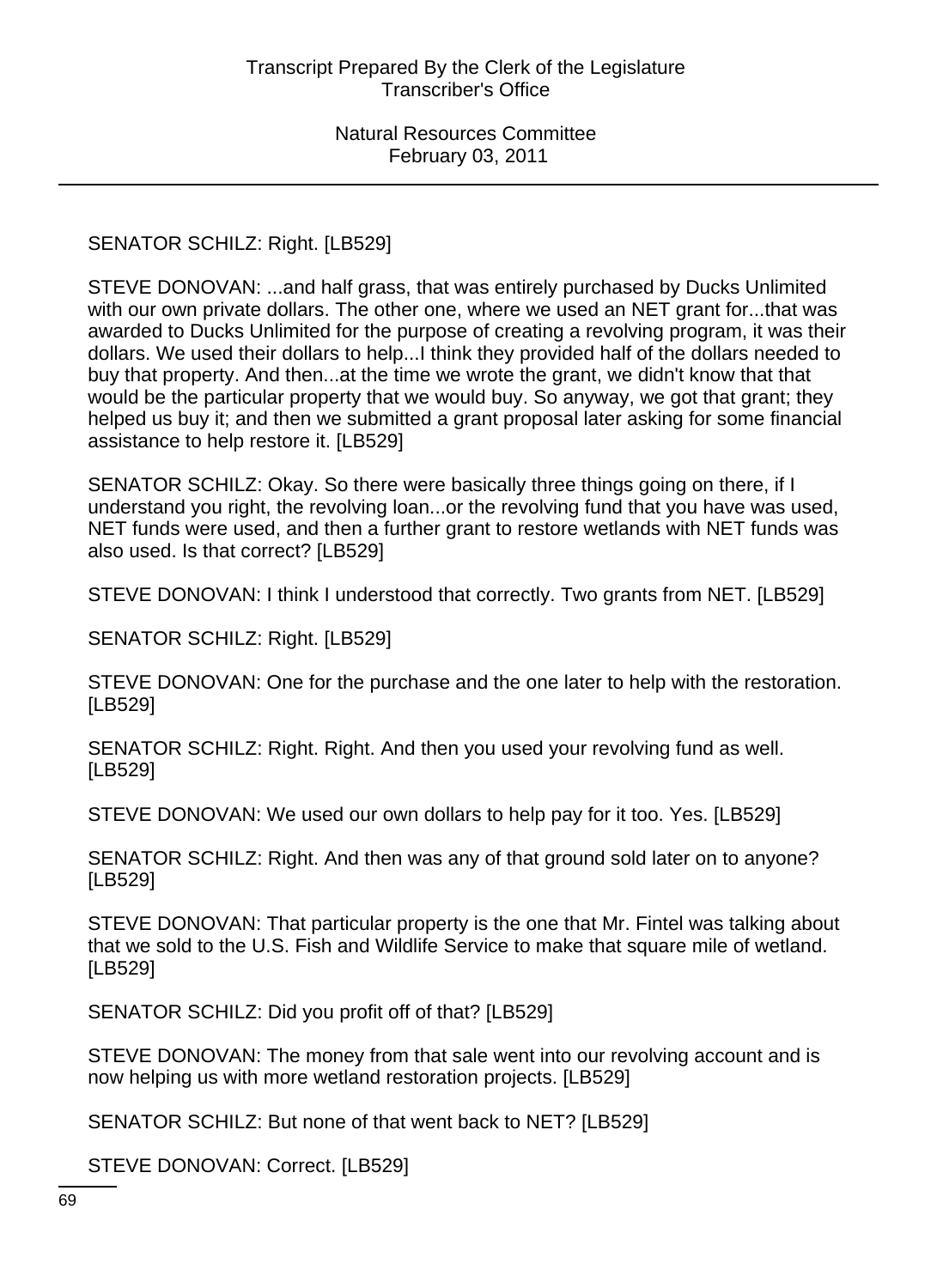SENATOR SCHILZ: Okay. Thank you. [LB529]

STEVE DONOVAN: Yep. [LB529]

SENATOR LANGEMEIER: Seeing no other questions, very good, good job. [LB529]

STEVE DONOVAN: Thank you. [LB529]

SENATOR LANGEMEIER: Further testimony in opposition? Mr. Donovan, before you leave, we didn't get your green sheet. [LB529]

STEVE DONOVAN: Oh, I'm sorry, I didn't have one. [LB529]

SENATOR LANGEMEIER: Okay. Fill one out and if you'd give it to him, I'd appreciate it. Go ahead. [LB529]

DAVE SANDS: Good afternoon, Mr. Chairman. [LB529]

SENATOR LANGEMEIER: Afternoon. [LB529]

DAVE SANDS: (Exhibit 25) My name is Dave Sands, D-a-v-e S-a-n-d-s. I'm executive director of the Nebraska Land Trust here to testify against LB529. As a young man, Steve Breuklander was hunting elk in Wyoming when he came upon the most beautiful place he had ever seen. His guide had just led him into a perfect meadow framed by the Grand Tetons when he remarked, that's where I want to build my cabin. The guide had a quick reply, you and about 40,000 others who have seen this place and said the same thing. As Steve tells it, this response helped him to appreciate the need for permanent preservation of irreplaceable places. He realized that if some places aren't preserved for all to enjoy, they can easily be lost. Ultimately, this wisdom led him and his father, Roy, to permanently preserve their own special place, an 1,125-acre cattle ranch on the Niobrara National Scenic River. Thanks to a conservation easement purchased with essential funding from the Nebraska Environmental Trust and the Natural Resources Conservation Service the ranch is now protected from subdivision and development forever. For the multitudes who love the Niobrara Valley, this is a substantial benefit as the scenic property is highly visible to thousands who float the river every year. Thousands more appreciate the vistas from land as River Road crosses the ranch for nearly 2.5 miles. Public access is even possible as the family runs Sunny Brook Campground. If one wants to hike up their canyon, just stay there at night and ask. Like many conservation easements, this agreement preserves unique wildlife habitat and it also preserves a unique endangered species, one of the last working cattle ranches between Valentine and Rocky Ford. Ranches are endangered in this stretch of the valley because cattle can't compete with people in pretty places. The price of land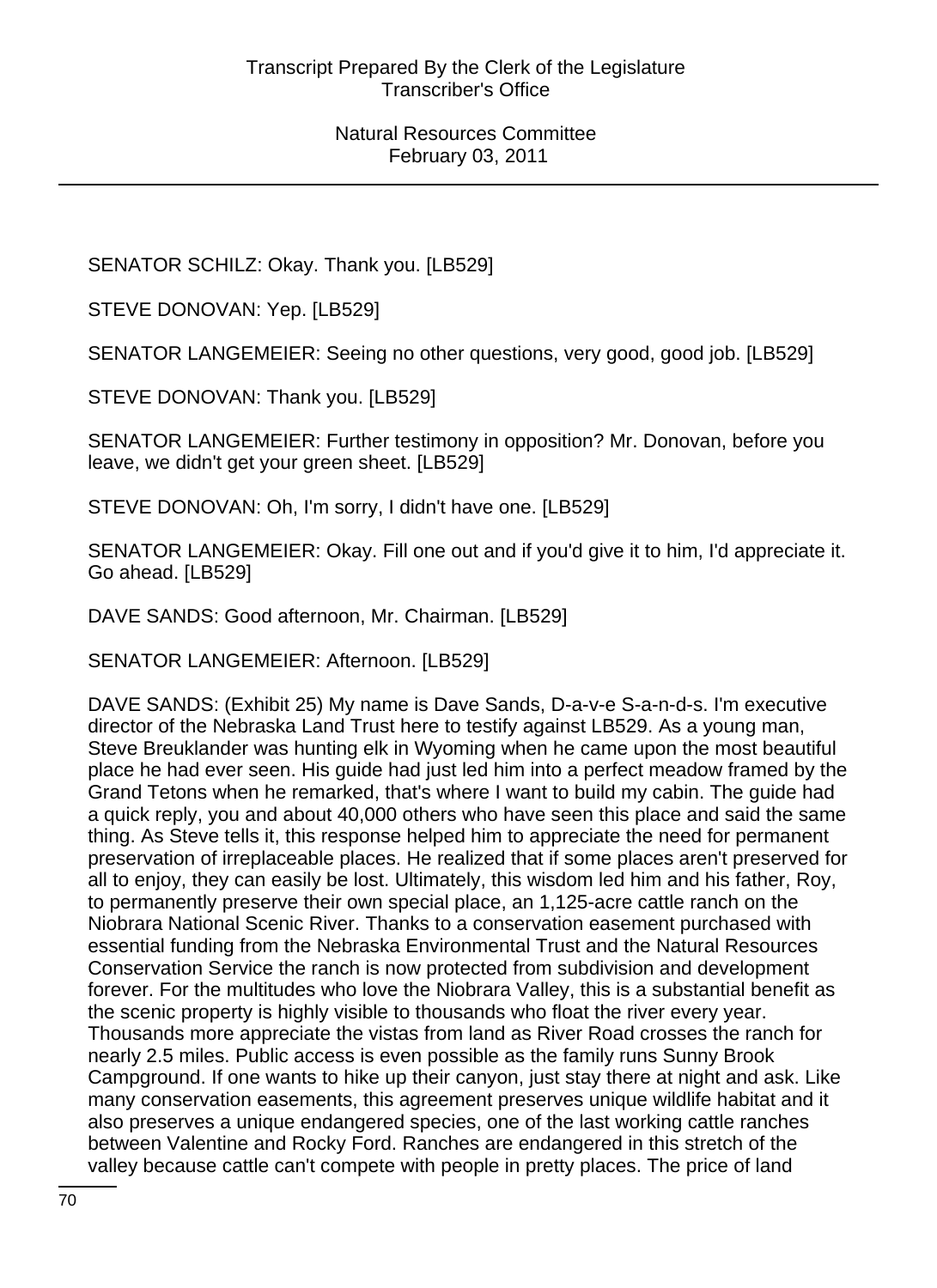becomes too high for agriculture and recreational buyers replace cattlemen. For the Breuklanders, a conservation easement offered an alternative. It allowed Roy to sell the development rights and retire after 84 years, while allowing Steve to buy the ranch from his dad at an agricultural price. The agreement itself is an agricultural easement, with provisions tailored to accommodate their cattle operation. This ranch could have easily been lost to subdivision, but thanks to a conservation easement, it stays in the family and in agriculture for another generation while its scenic beauty, clear streams and wildlife habitat are preserved for us all. In most states, a landowner has the right to protect their land without local government approval, but Nebraska is one of the few exceptions to this rule with a high degree of city/county oversight. This is a good thing so that conservation easements don't interfere with local planning and we've worked well with counties. The Breuklander easement is a good example. Unanimous approval was received from two county boards and the Niobrara Council. In fact, the easement was complementary to the Keya Paha County plan as the land is within a restrictive zoning corridor where conservation is encouraged. It was also noted there would be no harm to the county tax base which I'd suggest is the rule, not the exception. In our view, there is no need for an anything goes provision allowing counties to deny easements for any reason. Such a standard would never fly in zoning and is bad public policy. So if LB529 is based on the premise that conservation easements harm county taxes while taking land out of agriculture, you should question this premise very closely in all of our 93 counties. In our experience, conservation easements keep land in agriculture with no change to the tax base. If tax issues do exist, they should be documented through an unbiased statewide report and we should all sit down to resolve them. Unfortunately, LB529 is akin to killing a fly with a sledge hammer when we aren't even sure the fly exists. The collateral damage to conservation would be lasting and severe. Sunny Brook Ranch is a prime example. Steve and Roy didn't want the government exercising rights over their land. The family felt more comfortable with a private organization they trusted. Without this right to choose, their land may never have been preserved. This is not a rare sentiment among landowners and private nonprofits offer an essential option. LB529 would remove the private option, forcing landowners to choose between a government run protection or no protection at all. If this doesn't kill land preservation in Nebraska, the 10 percent limit on NET grants for easements and acquisitions surely would. This is bad news for Nebraskans because matching funds are often obtained from federal sources for land protection, funds that simply go elsewhere if they aren't spent in Nebraska. FRPP alone has provided more than \$2.4 million for land protection in Nebraska, funds that would have been sent to other states without the match from the NET. In addition, arbitrary limits on funding is contrary to competition where best projects win. In summary, LB529 would start us down a slippery slope that leads to erosion of property rights, more government, reduced interest from landowners, slashed funding for preservation, fewer projects, lost opportunities, and the loss of irreplaceable places. In a state like Nebraska where many people cherish their land, this is not a path the state should take. I'd be happy to answer any questions. [LB529]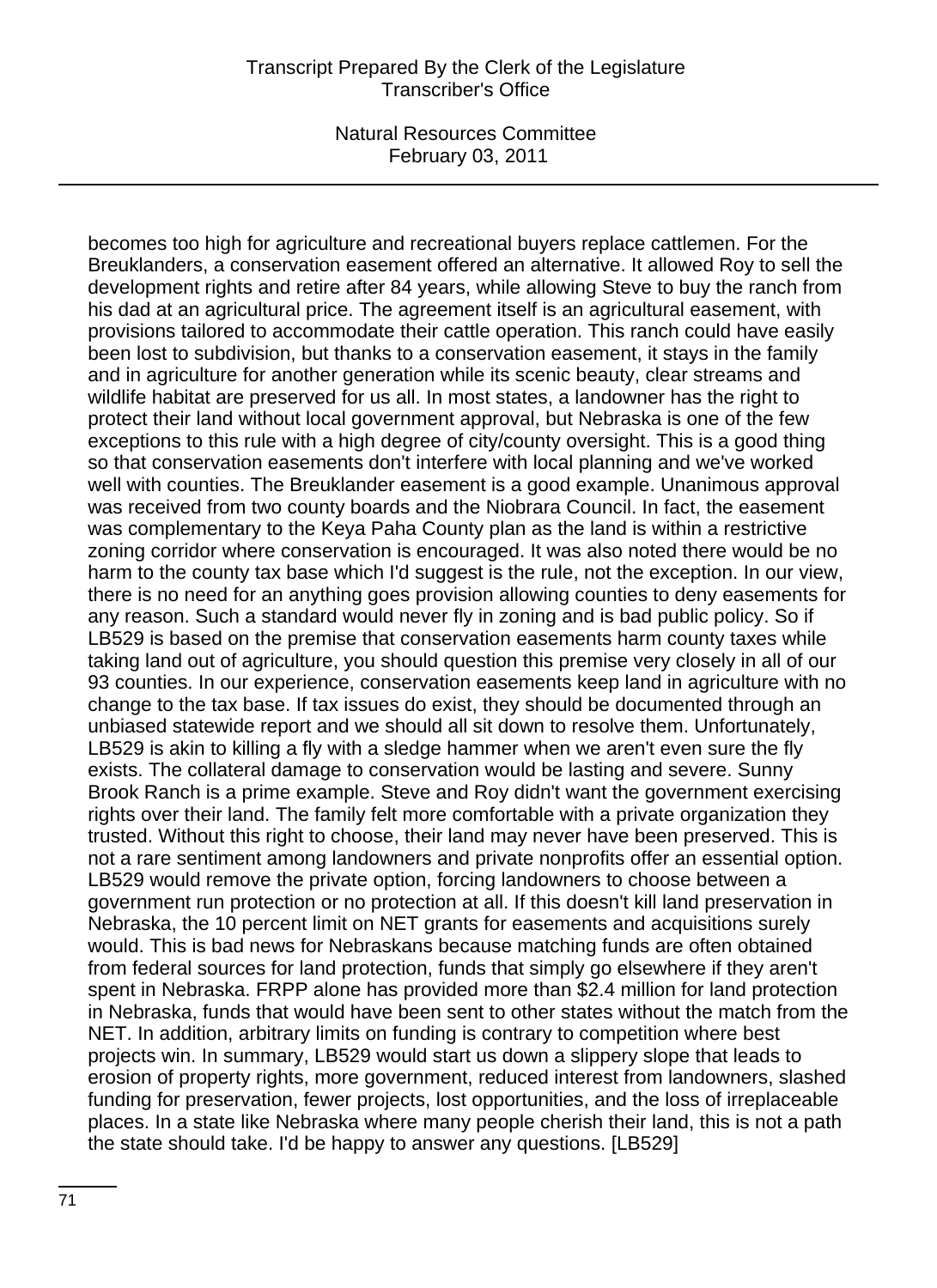SENATOR LANGEMEIER: Very good. Are there any questions for Mr. Sands? Senator Haar. [LB529]

SENATOR HAAR: Yes, thank you. On your first page, you say, in most states the landowner has the right to protect their land without local government approval. Nebraska is an exception with a high degree of city/county oversight. Explain that to me a little bit more. [LB529]

DAVE SANDS: Yes, Senator. I actually did a little bit of research. I'm not smart enough to research the laws of all 50 states, but there's a national umbrella group for land trust called the Land Trust Alliance. And they do maintain attorneys that do follow laws in all 50 states. According to the research they provided me, there's only two other states in the country that require local approval of conservation easements, Montana and Massachusetts. [LB529]

SENATOR HAAR: So in this case, in...but it sounds like from Clay County there wasn't approval for the easement. [LB529]

DAVE SANDS: Oh no, it's in the Nebraska statute. You have to go to the county to get a conservation easement approved, or the community of jurisdiction. If the easement is within a city boundary, then you have to go to the city and you have to go to the planning commission first and they will rule, like any planning commission, they will give an opinion on whether or not it conforms to the comprehensive plan. Then it goes to the county board or the city council and they actually will then rule...make the ruling or approval that it conforms to their planning. [LB529]

SENATOR HAAR: So some of these situations then from the past may not have...because I'm confused now. It sounded like there was no need to get any kind of governmental approval for these easements. [LB529]

DAVE SANDS: Oh, I'm sorry if that perception has come out today, Senator, but it's quite the opposite. Nebraska requires...it's right in the statute, that you have to get the county or the city of jurisdiction's approval to do an easement. But it is tied to three things. There's three reasons a county could deny an easement or disapprove of an easement. One would be it does not conform with the comprehensive plan in place at the time the easement is conveyed. The second is that it would be contrary to an identified public works project. When they were proposing to build dams in Washington County, I got a lot of calls from Washington County landowners wanting to know if an easement could stop the dam. I told them no. And the third reason, which is hard to imagine, is that an easement would conflict with an existing local, state or federal conservation plan. [LB529]

SENATOR HAAR: Okay. Thank you. [LB529]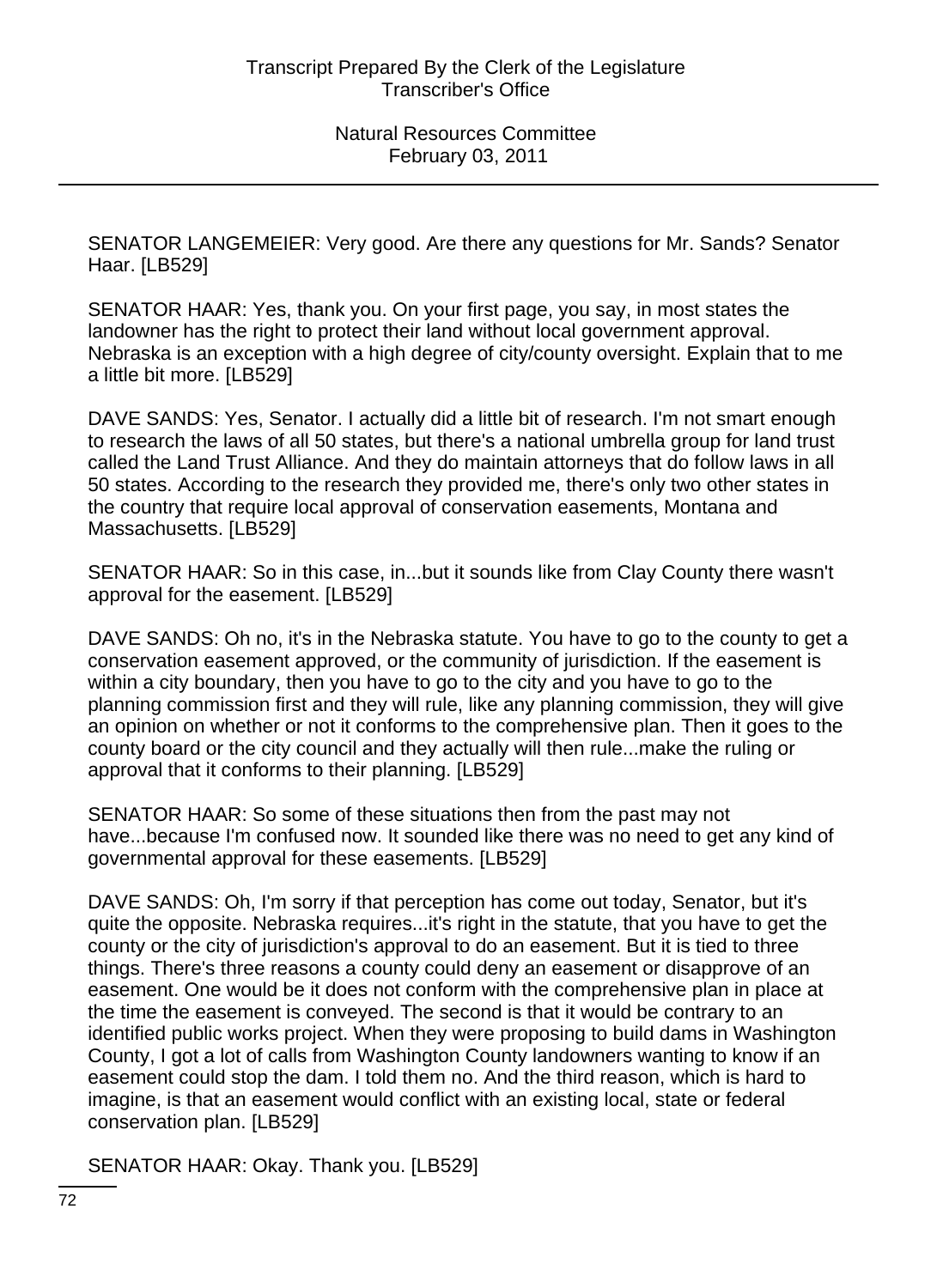SENATOR LANGEMEIER: Other questions? Seeing none, thank you very much, well done. [LB529]

DAVE SANDS: You're welcome. Thank you. [LB529]

SENATOR LANGEMEIER: Further testimony in opposition? He's patiently waited in the front row this whole time. Or did you stay over from last night? [LB529]

SCOTT SMATHERS: I will not disclose that information, Senator. [LB529]

SENATOR LANGEMEIER: Okay. (Laughter) [LB529]

SCOTT SMATHERS: (Exhibit 26) I am Scott Smathers, S-c-o-t-t S-m-a-t-h-e-r-s. I am executive director of The Nebraska Sportsmen's Foundation. We are here today in opposition to LB529. As I stated in yesterday's testimony, a good portion of my membership base that I represent is actively considered ag producers, ranchers, farmers, and sportsmen, all in the same combination. So when we sat down to discuss legislation issues that appeared this year, this was a rather long and lengthy conversation between myself and our membership base because they live on both sides of the fence. Also, for myself growing up as a child in Malcolm working for Floyd and Larry Hudkins on the farm and also hunting and occasionally fishing in their ponds, unbeknownst to them, I have a very fond appreciation of the ag community in the world. What...let me interrupt for a minute, what has been passed out to you I've done on behalf of Mark Brohman. He's unable to be here today. This is a petition that was taken to Pheasant Fest last weekend. I was unable to participate last weekend due to the flu bug, but the League of Conservation voters and the NET did have individuals at a table at Pheasant Fest, presented all three legislative bills, LB229, LB529, LR51CA, presented the information to the individuals who came to the table. And what you see there is 197 instate Nebraska sportsmen and women signing the petition. There is 21 nonresidents on the last two pages of that, stated clearly at the top as nonresidents that signed the petition. Forgot to mention that that came from Mark Brohman; I pass it on on his behalf and on behalf of sportsmen. The biggest issue for the Nebraska sportsmen in regards to LB529 goes down to the basic grassroots level is that property rights. And again, a good portion of our membership own a tremendous amount of ag and recreational property in this state. Basically, LB529 would harm the most basic and fundamental of property rights that you obtain when you purchase that property. The right of the landowner to determine the future of their land. If the landowner wants to sell their land for any reason, whether it's a shopping mall, conservation easement, it is his or her choice to do as they wish with. They have purchased that right with the purchase price of the land. To enact a statute that would give the state Legislature, or anybody else, the power to be influenced in that conversation of what they do with their land. Quite frankly, it strikes a very raw nerve with sportsmen in the state. When does it stop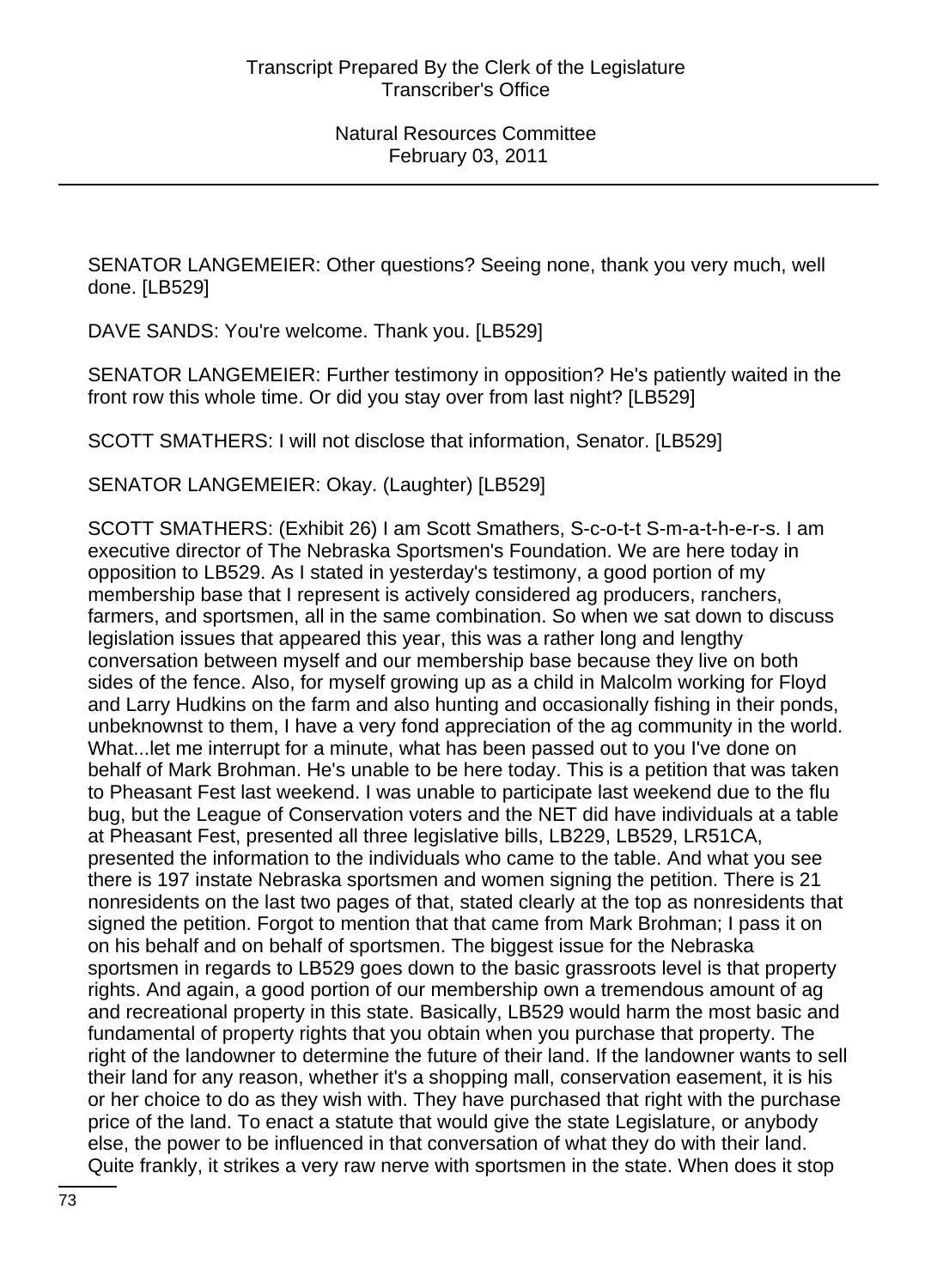from there with rights for sportsmen? Suddenly now we can't do this; we can't carry this gun; we can't shoot this particular animal; we can't fish here. We see a trend here than can develop for sportsmen. So at the end of the day, my members that are ag and farm producing individuals, it's still their fundamental right to do what they wish with their land. With that said, conservation is a huge issue for all of us in this room. Obviously, I'm on the opponent side today. Ninety-seven percent of the land in Nebraska is privately owned, so preservation of scenic landscapes, rivers, wildlife, prairies, forests, historic sites, and agricultural are largely dependent on the future use of private land. Conservation easements have proven to be an effective, efficient, voluntary, and widely accepted tool for preserving these resources. LB529 would seriously weaken these opportunities. And I'm only going to give you three points, because I know we've been here a long time today. In closing, it is clear that there is a miscommunication or lack of communication or wrong communication, maybe in particular in one county in this state, maybe in several counties, maybe a wide variety of counties in this state. Pertaining to tax dollars, who has bought what and how they bought it or when they bought or if they even bought it, I think that's been proven here today by both sides that there's a miscommunication of information. If nothing else, if LB529 brings all the partners to the table to discuss the tax issues, to discuss what percentage should be purchased, then that needs to happen. And I know that the sportsmen in my group that I represent are more than willing to come to the table and have that conversation. However, the continuation of "he said, she said" accomplishes zero for all of us, except for bringing legislation of this nature which is far reaching more potential harm than good for our landowners. I thank you, committee, for allowing me to sit in front of you. My members thank you for the opportunity to sit in front of you. And I'll answer any questions. [LB529]

SENATOR LANGEMEIER: Well put. Are there questions? Senator Haar. [LB529]

SENATOR HAAR: Your group, is that kind of a federation of different organizations, or are you an actual organization? [LB529]

SCOTT SMATHERS: We are an actual organization. The Nebraska Sportsmen's Foundation was founded in 2002 by a group of concerned sportsmen from all walks of the sportsmen world. Typically in the sportsmen world, you have...I'm a member of Ducks Unlimited; I'm a lifetime member of Pheasant and Quail Forever; I'm a member of the Wild Turkey Federation; I'm a member of White Tails Unlimited; and this is, I just realized on record. My wife is not aware I'm a member of three of those groups, but (laughter) she is now. Everybody has their own personal choice whether it's the trout, the walleye, the pheasant, the quail, the deer. When Sportsmen's Foundation was enacted and started was the simple fact is that we need to have a individual group represent everybody and work together to distribute the message of positive/negative influences in our organization what is about to come about. Unfortunately, as a volunteer organization until just this past May, as you all know with working with volunteers, that energy cycle ebbs and flows, comes and goes. I was the chairman of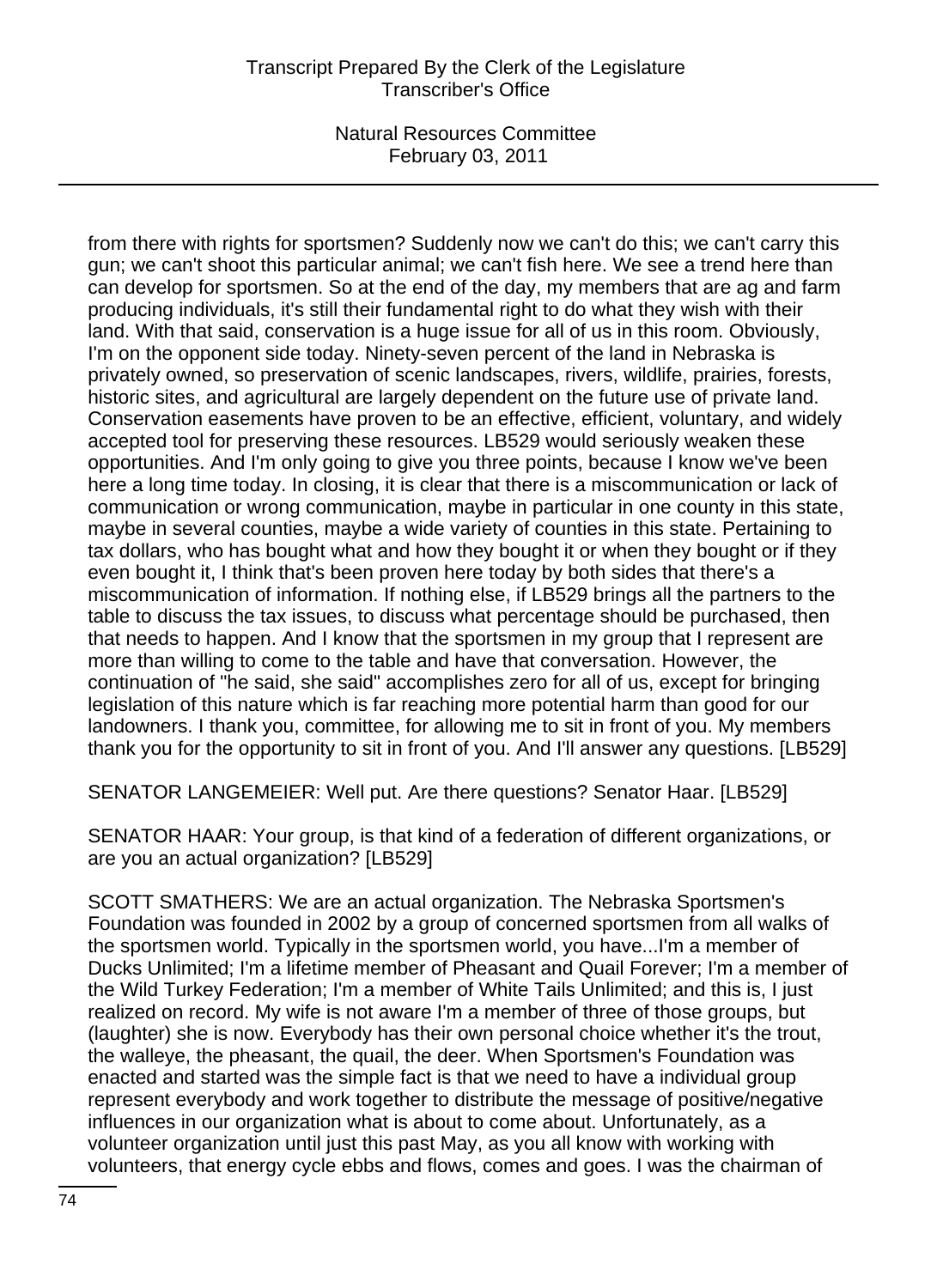the organization, was asked by the past founder of the organization and a board member to come on board in May of this year as the first time ever paid, albeit lower paid, individual for the organization. I'm fortunate at my age that I have one in medical school, I have one that has finally decided that college is in his future next year at McCook, thank God, so now I have time to work on my passions which is the outdoors and sportsmen's rights and bringing everybody together, work a positive, because again, too many years the ag community has been pointing fingers across the river; the sportsmen have pointed their fingers across the river and said it's your fault, it's your fault. We're all one in the same. We need to work together to find issues and solve those issues. [LB529]

SENATOR HAAR: You get paid less than we do? [LB529]

SCOTT SMATHERS: I don't know what your salary grade is? I mean, you know, I've obviously read, but it's comparable, Senator. (Laughter) [LB529]

SENATOR HAAR: We'll take you out for drinks afterwards. [LB529]

SCOTT SMATHERS: I don't have an expense report, Senator. [LB529]

SENATOR HAAR: About how many members do you have? [LB529]

SCOTT SMATHERS: We have 752, I think I stated 750 yesterday. We picked up two members. And, Senator Langemeier, if you'd like to...ours is cheaper than Ducks, it's only \$20, so. (Laughter) We'd be glad to make you a member. We don't provide a jacket. We will give you a nice koozie though. Seven hundred fifty-two as of today. [LB529]

SENATOR HAAR: Good. Okay, thank you. [LB529]

SENATOR LANGEMEIER: Seeing any other questions? Well we appreciate helping you increase your membership. [LB529]

SCOTT SMATHERS: Thank you very much. [LB529]

SENATOR LANGEMEIER: Thank you very much. Further testimony in opposition? [LB529]

JOE HERROD: You got to start over on this side next week. [LB529]

SENATOR LANGEMEIER: You just got to hop up. [LB529]

JOE HERROD: Okay, I'll hop up. Let me hop up. This poor lady, she wants to go and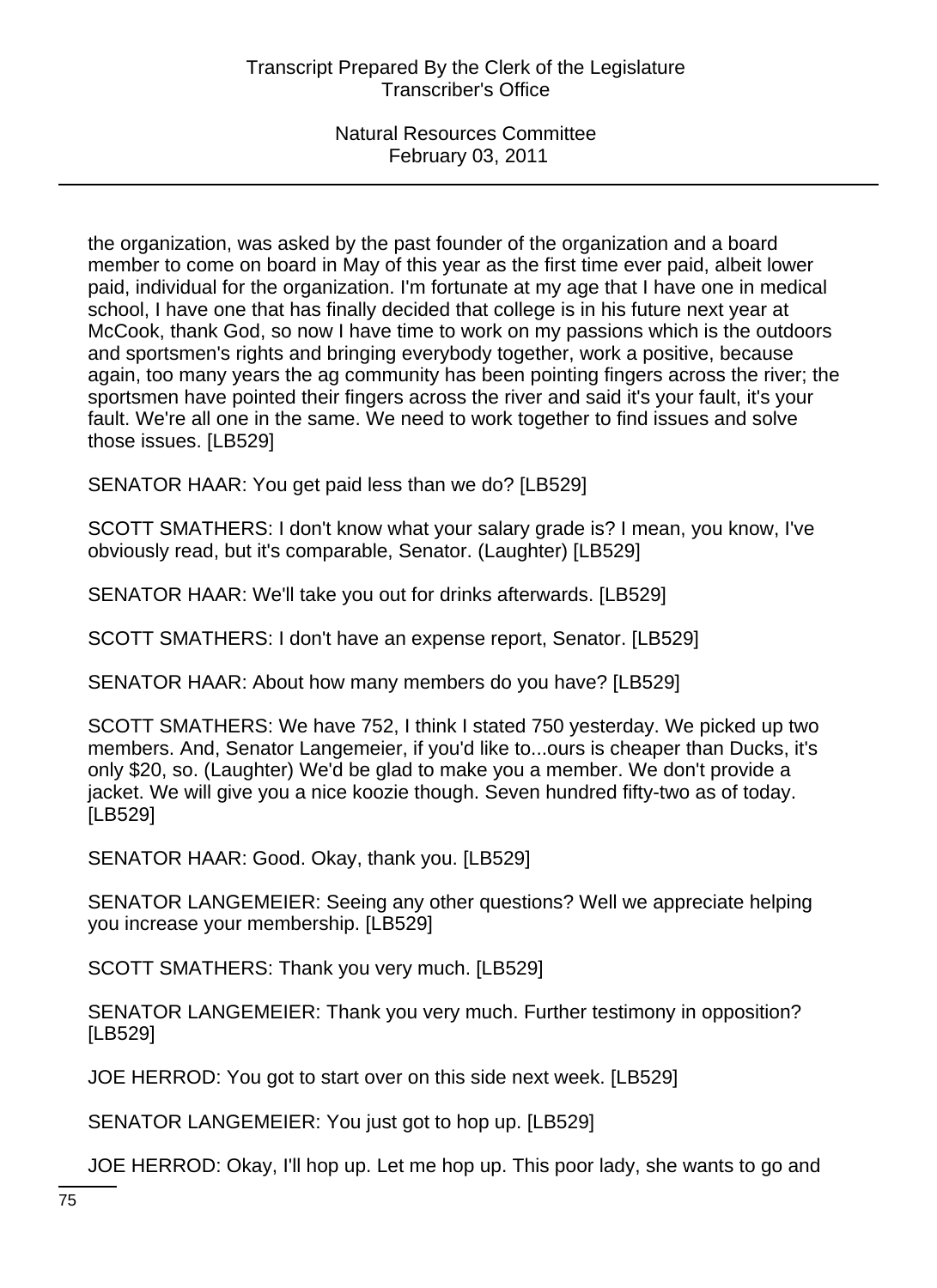I...you can put the thing on one minute and I'll be done. [LB529]

SENATOR LANGEMEIER: Okay, go quick. You're always quick. [LB529]

JOE HERROD: Okay. I am. [LB529]

SENATOR HAAR: Ten seconds? [LB529]

JOE HERROD: Hmm? [LB529]

SENATOR HAAR: Ten seconds? [LB529]

JOE HERROD: (Exhibits 27, 28, 29, 30) No. My name is Joe Herrod, J-o-e H-e-r-r-o-d. I'm here today representing the Nebraska Council of Sportsmen's Clubs. I will not give any testimony other than to hand out what I don't want to carry all the way back to my car because I think it will be of interest to those of us that are concerned with the amenities of Nebraska, study done there, the economic benefits of these activities. Something that I will show you because you can't keep, because I didn't make copies of it, but copies of the article in there about cooperation between the Nebraska Cattlemen and grazing. That...also Larry Hutchinson had to go, he handed me his letter. I have my green sheet here. I was tremendously pleased to see Mike Kelly. Mike Kelly was my inspiration to do the conservation easement that I did on my ranch. In fact, I haven't seen him for quite awhile. But I have a mile of river and a permanent conservation acres, about 1,000 acres, with Ducks Unlimited. There's two miles in between us that is what is called the bluffs which was famous in the days of the Mormon Trail and then there's Mike Kelly's place. And we're working on the guy in between us. So it was a great pleasure to see him. So I have...like I said, if you have any questions about how this process takes place from somebody that has a conservation easement, I have it. I'm a 68-year member of Duck Unlimited. I've served on their national board of directors. I've been a lifetime member since I was born. My dad was pretty much into this stuff. That's it. Any questions? [LB529]

SENATOR LANGEMEIER: Very good. Are there any questions? We do appreciate your enthusiasm every time you come before us. [LB529]

JOE HERROD: Okay. And...yeah, nothing was mentioned...I would say, as I get up and get out of here, that to do anything like this would probably be an affront to Canada and Mexico because they're big players in the whole North American Waterfowl Conservation Plan and act that realizes the importance of the Rainwater Basin particularly. [LB529]

SENATOR LANGEMEIER: Very good. Thanks. Now we're going to rotate. Okay, go ahead. He was up here once. That's an extra one, we'll get that picked up. [LB529]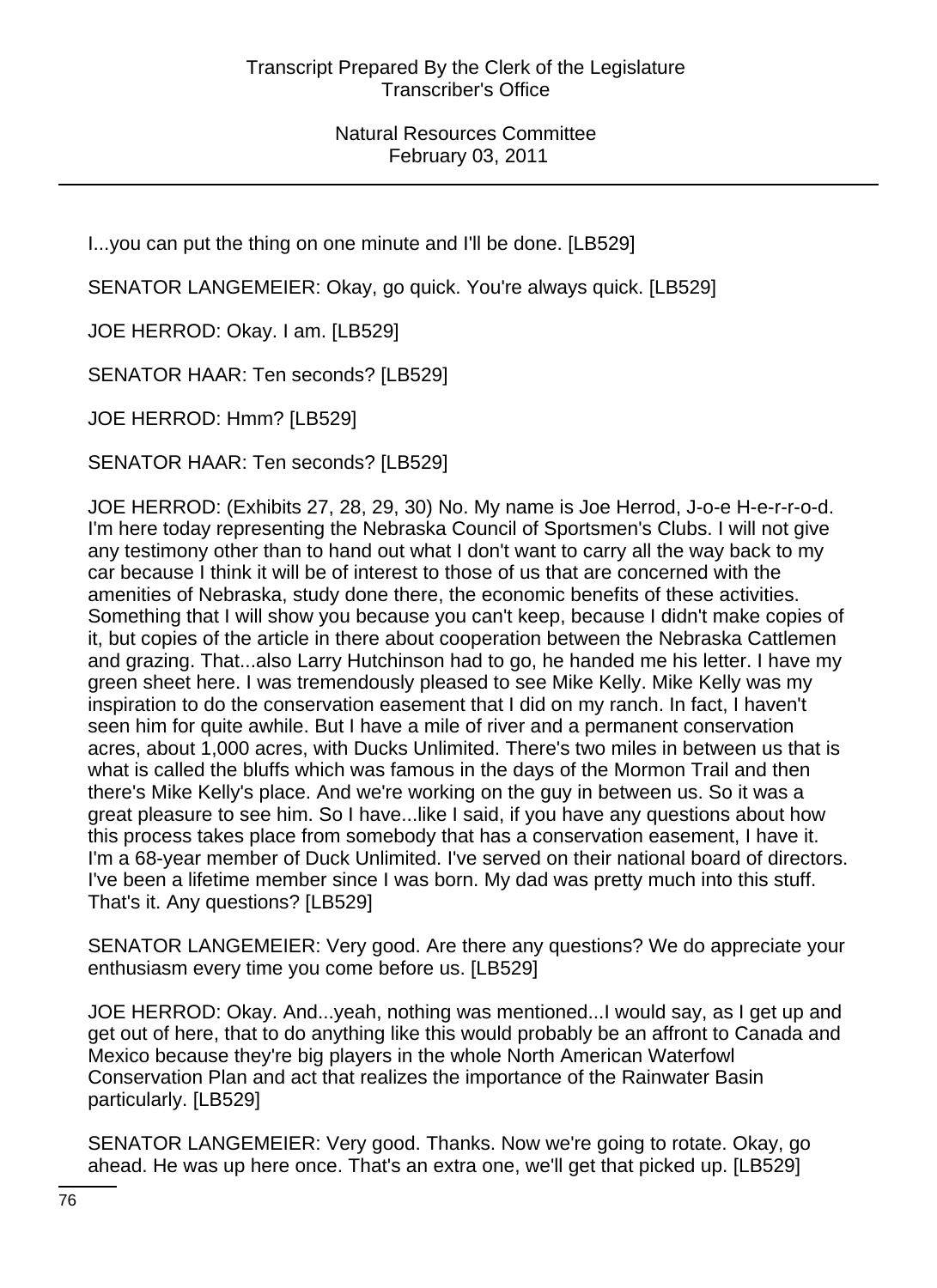RON BISHOP: (Exhibit 31) Chairman Langemeier and members of the committee, my name is Ron Bishop. You may not recognize me because I went home and got my tie and my dress shoes. [LB529]

SENATOR LANGEMEIER: I noticed that. [LB529]

RON BISHOP: I'm general manager of the Central Platte Natural Resources District headquartered in Grand Island and I'm testifying today in opposition to LB529 on behalf of Central Platte, North Platte, Twin Platte NRDs and on behalf of the Nebraska Association of Resources District. I want to talk to you today a little bit about a different kind of conservation easement, the conservation easements that we use out in the Platte River there. LB529 has what I believe is some unintended consequences and some unintended impacts on natural resources districts. In our efforts out there in the Central Platte to meet the commitments made by the state to the Platte River Program, we and the Nebraska Department of Resources have been acquiring water rights from willing sellers and retiring those rights so the water will add to the flow of the Platte River as per the agreement and requirements under the Platte River Program. And I repeat, we and the Department of Natural...the state of Nebraska through the Department of Natural Resources. We take...in order to acquire these water rights and assure the program that they will remain retired, we take them with a conservation easement that is perpetual. All of this is done through an interlocal cooperative agreement between the Department of Natural Resources and five Platte Basin NRDs impacted by the state's Platte River Program. With LB529 as it is written, we would have to go to the county assessor each time we proposed to obtain a conservation easement on an individual piece of ground in order to acquire the water for a water bank. We would have to develop a list of governing bodies of all entities levying a tax on the property we seek to obtain the water rights from, determine the change in valuation of the property when it goes from irrigated to dryland, if that's what the easement does, and determine the fiscal impact of any valuation change to each entity levying a tax. And then we would have to give them notice delivered by first-class mail. The bill also gives county boards the expanded authority to deny conservation easements if it's "inconsistent with the best interest of the county", whatever that means. Perhaps a county would decide it was inconsistent with the best interests of the county to reduce the irrigated acres or reduce the irrigated tax values. If that were to happen, we could not buy water rights from willing sellers in that county and could be forced into a situation where the load falls on the adjoining county or we reduce the number of acres farmers could irrigate in a whole area, catching some who contribute to stream loss very little, while catching some who contribute much more. Under a scheme of acre reduction, there would be a lot more acres dried up and off the tax roll than it would be under a scheme of drying up irrigated rights from willing sellers, who, because of the pricing structure we have, contribute more water per acre of land dried up than do the average irrigated lands. Another impact to us and the state is the limitation of NETF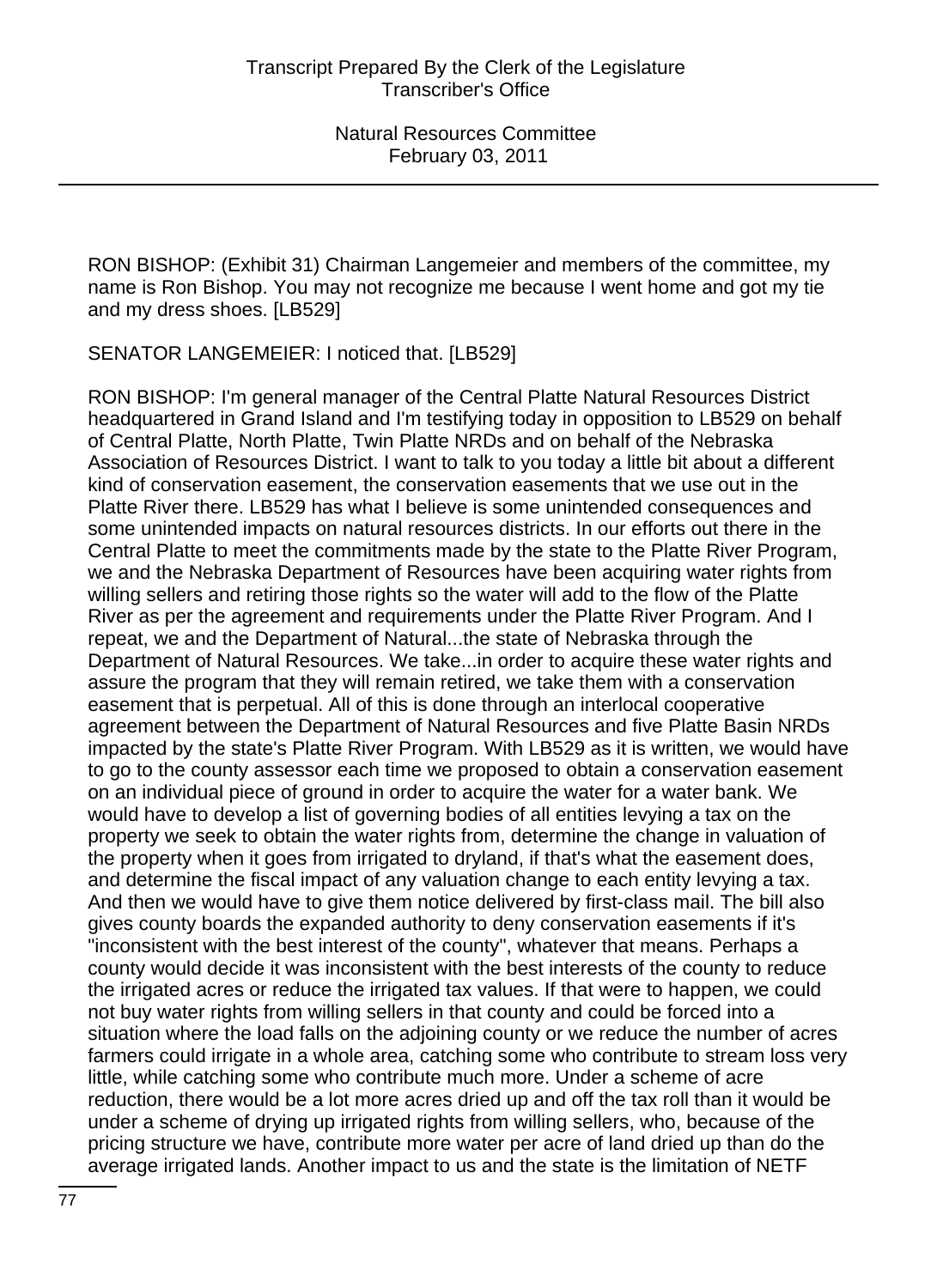funds would be limited to no more than 10 percent of the grant allocation in any year. We and the state currently have a grant that averages \$1 million a year and it varies up to \$1.25 million which would approach the 10 percent of the NETF fund. And it can all be dedicated to conservation easements. If the Trust has any other easements or acquisitions, a program like we have could be jeopardized. As I said at the beginning, I think these are all unintended consequences, but they are serious enough that we, as NRDs and as an association, must oppose LB529. We would, however, be willing to work with the sponsors to correct what is harmful to the interests of the state, the NRDs, and the to the program. And we want to thank you for your time and your interest. And I'd be happy to answer any questions. [LB529]

SENATOR SCHILZ: Thank you, Mr. Bishop. Senator Dubas. [LB529]

SENATOR DUBAS: Thank you, Senator Schilz. Nice to see you, Ron. [LB529]

RON BISHOP: Thanks. [LB529]

SENATOR DUBAS: A question, you know, there's been a lot brought up today about these easements and the potential impact it has on property taxes and as an NRD you receive a lot of funding from property taxes. [LB529]

RON BISHOP: We're one of the "benefitters" of property tax. [LB529]

SENATOR DUBAS: And because of the work that you're trying to do to help you deal with being fully and overappropriated in your NRD, you are, basically, converting irrigated to dryland to help you deal with those issues, is that correct? [LB529]

RON BISHOP: That's correct, but we use the conservation easements three different ways. One, some of them we go out and acquire a conservation easement and we dry up a piece of ground so he can't use that groundwater and let it go back to the river to supply some of the needs that we and the state are committed to providing. Sometimes we go out and buy out a surface water right on a live stream that is feeding the Platte River. And if they quit using that surface water, 100 percent of that water then that they would have used, would have consumed, goes back to the river. And we let them go on groundwater. And when they go on groundwater, then there's no reduction to the valuation of the land, it still stays at irrigated land. And we pay them the difference in amount of water reaching the river between that surface water that's shut off and the lesser impact from groundwater. And then the third place that we use them, sometimes we buy out water rights in the fully appropriated area and make them available to people that want to expand. And in some cases it might be an ethanol plant, for example, at Central City. Most of it, though, goes to farmers who have got a 12-acre or 18-acre or 2-acre patch where they want to put on a center-pivot, but 2 to 18 acres of it was dryland before. Because of the state's designation, they can't develop that dryland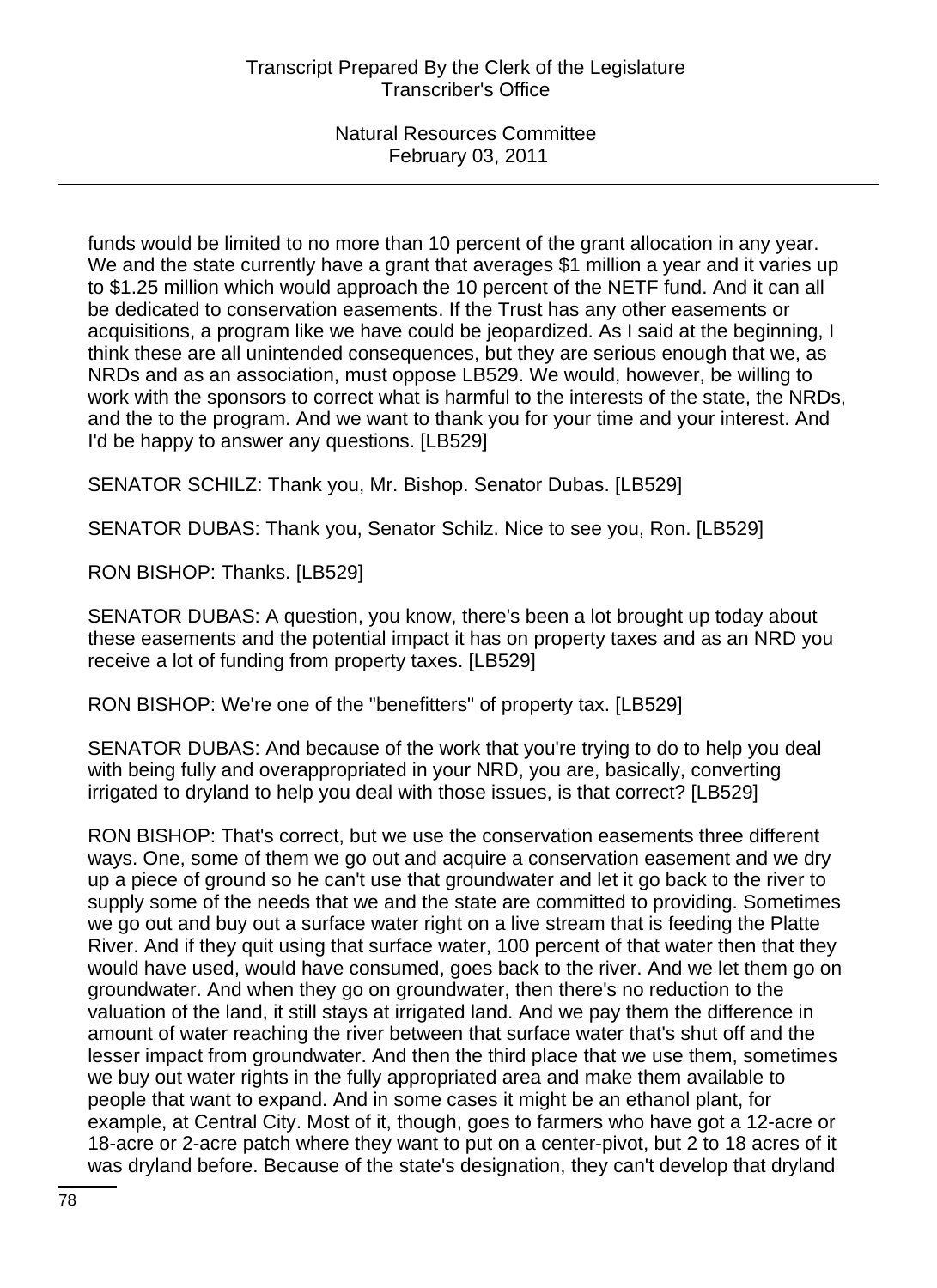unless it is offset, and so we use water out of our water bank that we have acquired with the perpetual easements. [LB529]

SENATOR DUBAS: So how are these decisions impacting the local property tax with collections. What are you hearing from your assessors? What are you hearing from your supervisors and commissioners? [LB529]

RON BISHOP: Well, we...there was some questions with the first ones, and so we went and visited with the county boards each time one of those came up and told them here's what the deal is. We're required through the program of the commitments that the state has made and through LB962 to do these certain things to return certain flows to the river. We're working with the state to do it. We can either do it this way, or we can go in and have a blanket reduction in acres. It would be like if this group represented the landowners within four miles of the river. And I was able to cut a deal with Senator Christensen where he'd be willing to dry up half of his farmland and he was willing to sell us that right through a conservation easement and I took it. The other option is to go to every one of you and say you got to cut back 10 percent on your irrigated acres. Well you might not have much impact to the river, where Senator Christensen has got a lot. I can do it with a lot less acres coming off the tax roll if I deal with Senator Christensen because he's got a tremendous impact on the river. And our pricing is such that it favors those folks that are close to the river because we pay based upon acre feet to the river. And so we pay more for Senator Christensen's drying up than we would you. [LB529]

SENATOR DUBAS: Thank you. [LB529]

SENATOR LANGEMEIER: Are there any other questions? Senator Schilz. [LB529]

SENATOR SCHILZ: Thank you. Ron, good afternoon, good evening almost. Just a question, how much of the funding to buy out these rights to put the easement on are you getting from the Trust? [LB529]

RON BISHOP: From the Trust? [LB529]

SENATOR SCHILZ: Yeah. [LB529]

RON BISHOP: The current agreement that we have, the current application that we've got with the Trust was entered by the five NRDs, by the state of Nebraska through the Department of Natural Resources and the Game and Parks Commission. Under that agreement we get 40 percent of the funds for the acquisition from the Water Resources Cash Fund, 40 percent comes from the natural resources districts, and the other 20 percent then comes from the Environmental Trust. [LB529]

SENATOR SCHILZ: Okay. Great. Thank you. [LB529]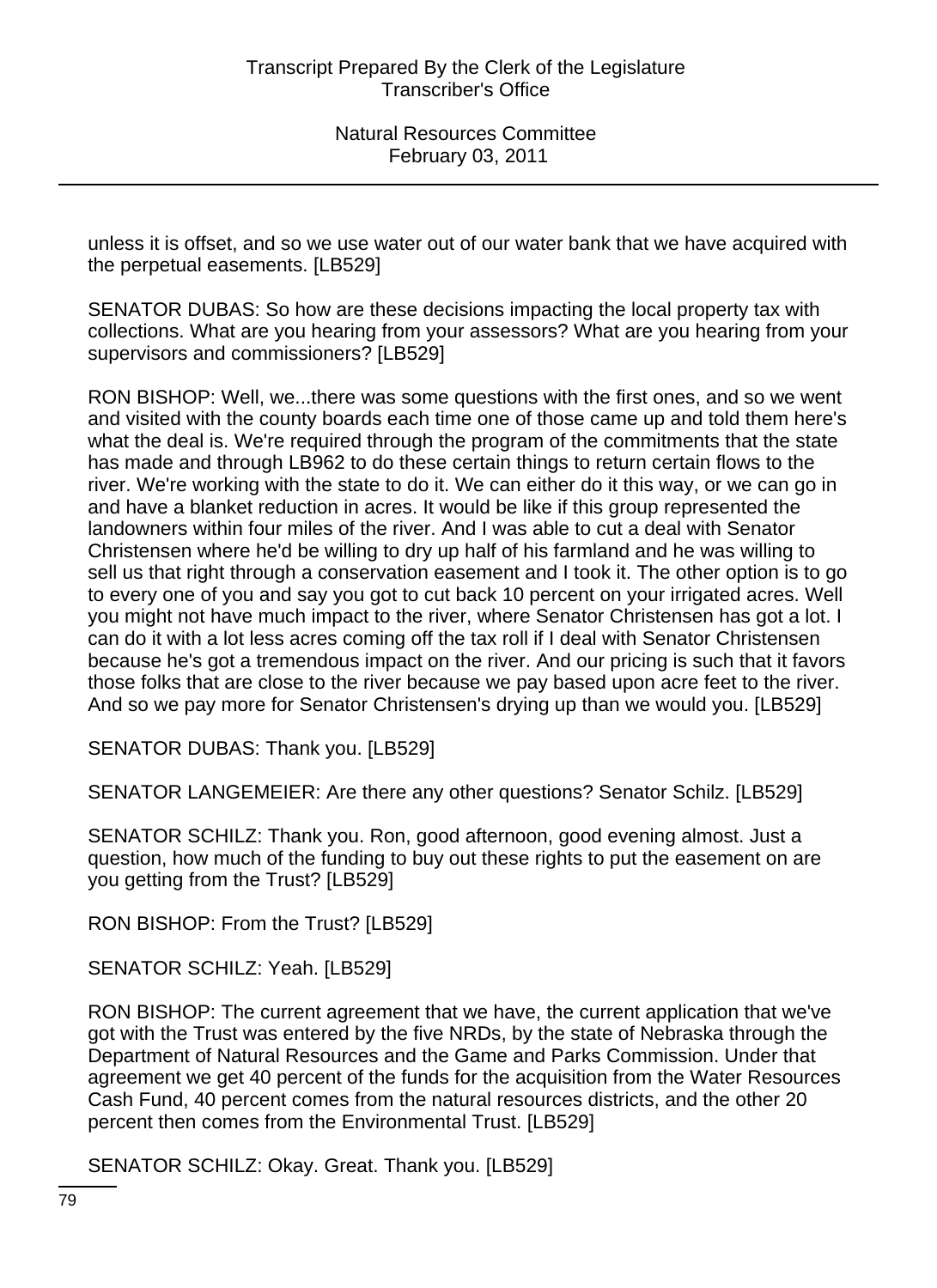SENATOR LANGEMEIER: Seeing no other questions, Mr. Bishop, thank you very much. [LB529]

RON BISHOP: Thank you very much. [LB529]

SENATOR LANGEMEIER: Have a safe drive home. Further testimony in opposition of LB529? Welcome back today. [LB529]

LYNN MOORER: (Exhibit 32) Thank you. Good afternoon, Chairman Langemeier, members of the Natural Resources Committee. I am Lynn Moorer, L-y-n-n- M-o-o-r-e-r, an environmental attorney in Lincoln. Today I speak as a representative of Friends of Wilderness Park on whose board I serve. Friends of Wilderness Park seeks to promote long-term sustainability and preserve the ecological values of Wilderness Park. Toward that end, part of our mission is to work with governmental agencies and property owners adjacent to the park to maintain buffer zones around it. We oppose LB529 because it would effectively remove conservation easements as a tool to protect, in perpetuity, the property in the buffer zones around Wilderness Park. Another reason is its prohibition on the Nebraska Environmental Trust awarding nonprofits like ours grants for land acquisition. We also oppose the stricture of Trust grant allocations for land purchases and easements to only 10 percent of its grant allocations. These features of LB529 will severely hamstring our ability to carry out this important part of our mission. I share information from Karin Marchetti Ponte, K-a-r-i-n M-a-r-c-h-e-t-t-i P-o-n-t-e, of the Maine Coast Heritage Trust, one of the foremost experts on conservation easements in the country. Her analysis of LB529 is attached to my remarks. Senator Carlson has said LB529 is needed because easements put a greater property tax burden on agricultural landowners while taking land out of crop production. In response I quote Ms. Ponte. She's talking, of course, from a national perspective. She said, "Ironically, the goal of keeping land in productive use would be thwarted by this bill because farmland cannot compete economically with development pressure for its land. It is the very fact of conservation easements on farmland that enables farmers to keep their land in productive use. Without easements, farmers will have to pay property taxes based on the value of their land for shopping malls and residential subdivisions forcing them to convert to these uses, not keep their lands in crop use." Moreover, we are convinced that a problem in fact...we're not convinced that a problem, in fact, exists across the state with respect to the effect of conservation easements on property tax revenues. We believe an independent peer-reviewed study is needed that demonstrates there is actually a problem across Nebraska before the measures in this bill should be considered. We also respectfully suggest that it is shortsighted to look at conservation easements only in terms of their effect upon the property tax burden of a county. Permanent conservation easements provide many public benefits, regardless whether they are controlled by public or private entities. Because they invariably help to control or lessen runoff and water pollution, conservation easements help municipalities and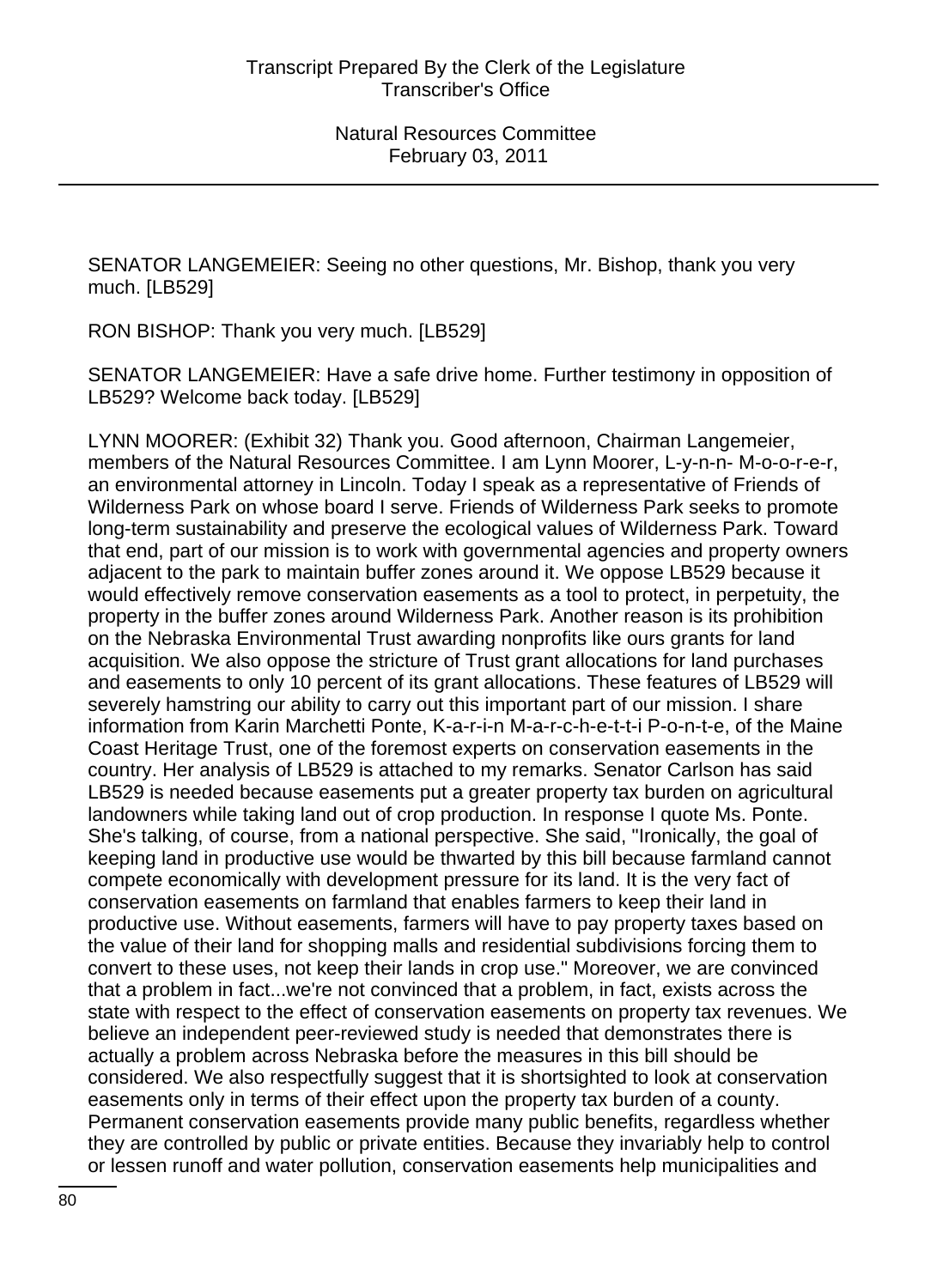## Transcript Prepared By the Clerk of the Legislature Transcriber's Office

Natural Resources Committee February 03, 2011

their taxpayers avoid or reduce huge infrastructure costs for stormwater management, for example. That matters to the city of Omaha as it faces potentially multibillion-dollar costs to upgrade its sewer system to meet federal requirements. Land with conservation easements also frequently serves as a flood retention area, thereby preventing or reducing the costs to private landowners, municipalities, counties, and/or political subdivisions to deal with flooding. We're also concerned that LB529 has a lot of technical problems as written. What happens to easements currently held by a charitable corporation or trust? Is the legislation intended to disturb existing agreements? If so, that raises constitutional issues which I'll talk more about in a moment. As written, LB529 requires holders of easements that were originally approved by cities, villages, or the Niobrara Council to seek approval from the county board if they are to be continued. Do we really want county boards second-guessing these other governmental bodies? LB529 provides no criteria for the county board to use when deciding whether to continue or deny an easement. The statement of intent identifies one criterion, the best interest of the county. This vague standard will inevitably lead to arbitrary and capricious decision-making by county seats. This, in turn...county boards I mean to say...this, in turn, is likely to yield lots of lawsuits and litigation costs for counties to defend their decisions. If LB529 is enacted, we expect each county will be bearing a greater burden for litigation expenses because of the lawsuits they will be forced to defend. Indeed, LB529 might be termed, the Nebraska attorneys' full employment act. We are concerned that LB529 may have additional legal problems. The Nebraska Supreme Court has ruled that there is a right to full and free use and enjoyment of ones property as the owner may choose, so long as it is not a nuisance or injurious to others. LB529 would trample on that right. It may also be unconstitutional in that it may be a taking of a property interest by interfering with distinct investment-backed expectations. And if this bill is intended to operate retroactively, it raises another constitutional issue. It may constitute an impermissible interference with a contract. In our view, the most prudent decision is to indefinitely postpone LB529. We would support an interim study on the effect of conservation easements statewide with respect to property values. Thank you for this...or property tax base. I'd be happy to answer any questions you may have. [LB529]

SENATOR LANGEMEIER: Senator Haar. [LB529]

SENATOR HAAR: Lynn, one of the things that the Chairman didn't say that those that were testifying at ten after five had to buy cookies for the panel. [LB529]

LYNN MOORER: Thank you for alerting me to that. [LB529]

SENATOR HAAR: I have a question, because I live on an acreage outside Lincoln. It's way too far out that the city will never expand there in many lifetimes. But if I had a conservation easement on my property on part of that, could the city or the county under current laws come and rezone that like for commercial use or something?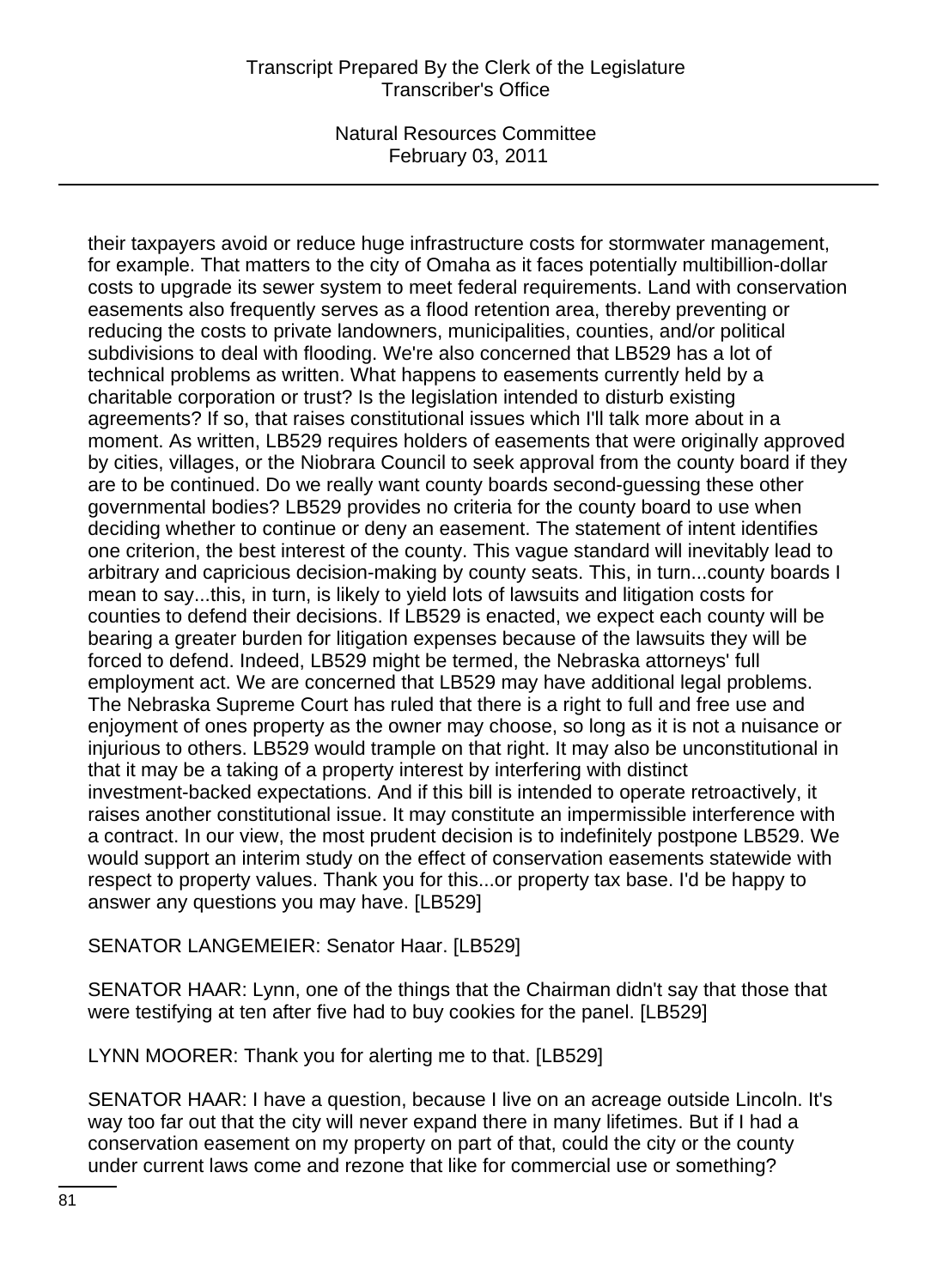[LB529]

LYNN MOORER: Well, they would have to go through a process which, and first of all, it would...now let's see, let's make sure I understand your question. You're saying if you had a conservation easement. [LB529]

SENATOR HAAR: If I had one on my property, right. [LB529]

LYNN MOORER: Okay. They could disturb it only if it met their certain...if it had particular...well, there would have to be an over...really good public purpose to begin with, okay. The rule is that there has to be a significant and legitimate public purpose behind their new regulation, their new involvement, okay. [LB529]

SENATOR HAAR: Not just rewriting the comp plan or something or I guess it could be if. [LB529]

LYNN MOORER: Right. I mean, they would have to demonstrate that there is a significant and legitimate public purpose and that the step that they want to take that is messing with your conservation easement was reasonable and necessary in order to accomplish that public purpose, okay. So the burden would be upon the government to demonstrate they've got a really pressing, good reason for this and that their interfering with your conservation easement was absolutely reasonable and necessary to accomplish that purpose. And in...that is a very narrow exception to the constitutionality problem. But if they can't demonstrate that, then it's definitely unconstitutional because in the state of Nebraska and other places, the constitution provides that the government may not interfere with contracts. [LB529]

SENATOR HAAR: And the reason I ask that because there are some farms which are fairly close to Lincoln and then the question whether just by rewriting the comp plan all of a sudden that which is farmland and somebody wanted to keep it as farmland could be made an industrial zoning or something. So again, you're saying that according...it would have to fit those kinds of. [LB529]

LYNN MOORER: It would have...it would...that's what our state constitution is and that's what the rules are. That's the way they've been interpreted and that's the way the U.S. Supreme Court has interpreted it that you can do it, but the government has the burden and it doesn't happen a lot. The government does have the burden to show there was a significant public purpose and legitimate...significant and legitimate public purpose. [LB529]

SENATOR HAAR: And so since farmland is taxed at a lower rate than industrial tract land, could that be used by a farmer, for example, to...so that all of a sudden, even though he's still farming that land, if it's rezoned that his taxes go up. So it could be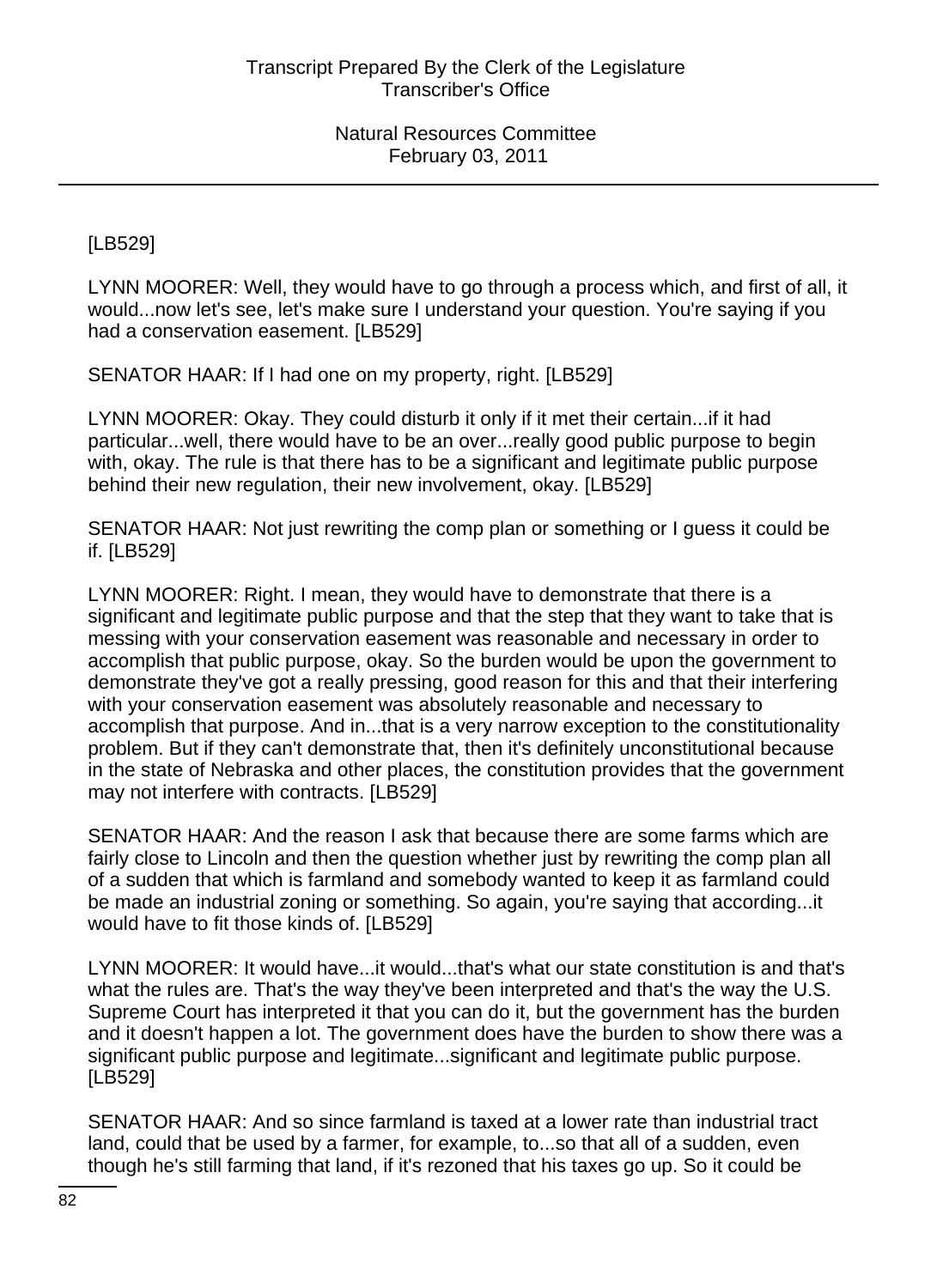used, it almost sounds like to me, to prevent taxes from going up just because of rezoning or redistricting. [LB529]

LYNN MOORER: I won't speculate as to what techniques that people might want to use to avoid that. But I can tell you that the case law is strong in that the supreme courts uphold the very basic...property rights and the full and free use of one's land, as long as...in the way they want to, as long as it's not a nuisance or a harm to others is one of the most basic of property rights. And therefore, the supreme courts have erected a very high hurdle that any government entity has to jump over in order to disrupt that. [LB529]

SENATOR HAAR: Okay. Thank you very much. [LB529]

LYNN MOORER: You're welcome. [LB529]

SENATOR LANGEMEIER: Any other questions? Seeing none, thank you very much, Miss Moorer. [LB529]

LYNN MOORER: You're welcome. [LB529]

SENATOR LANGEMEIER: That will cost you. There you go. Thank you. Just lift it straight up. There you go, like that. It records better that way. Thank you and welcome. [LB529]

JAREL VINDUSKA: (Exhibit 33) Thank you. Senator Langemeier, members of the Natural Resources Committee, my name is Jarel Vinduska, it's spelled J-a-r-e-l, last name Vinduska V-i-n-d-u-s-k-a. I'm here to represent a couple of organizations. First I'm a board member of the Nebraska Wildlife Federation and we have submitted a letter with our comments on it, so in the interest of time, seeing how we're going late here, I won't reiterate some of those. You can read that on your own. I'm also chairman of the Schramm Association for a Viable Environment. That's a Sarpy County landowners organization in the Schramm Park area of Sarpy County, that's in far southern southwestern Sarpy County. The reason I mentioned this organization is our group lives in a part of the county, well actually the only county in the state of Nebraska that requires conservation easements in their comprehensive plan on our part of the county. It's called the Schramm Park Conservation Development District. We worked really hard to get that to occur because we're in a really environmentally sensitive part of the county. It's the steep bluffs and flood plain to the Platte River. And we saw with Sarpy County being the fastest growing county in the state that soon all that land would be consumed for residential housing development. And it wasn't in the best interest of the county or in the best interest of the environment to cover that land with high density housing development. So we fought hard to get the county to go along with our ideas, and thankfully they agreed. And so I'd like to bring up a couple of points that I don't think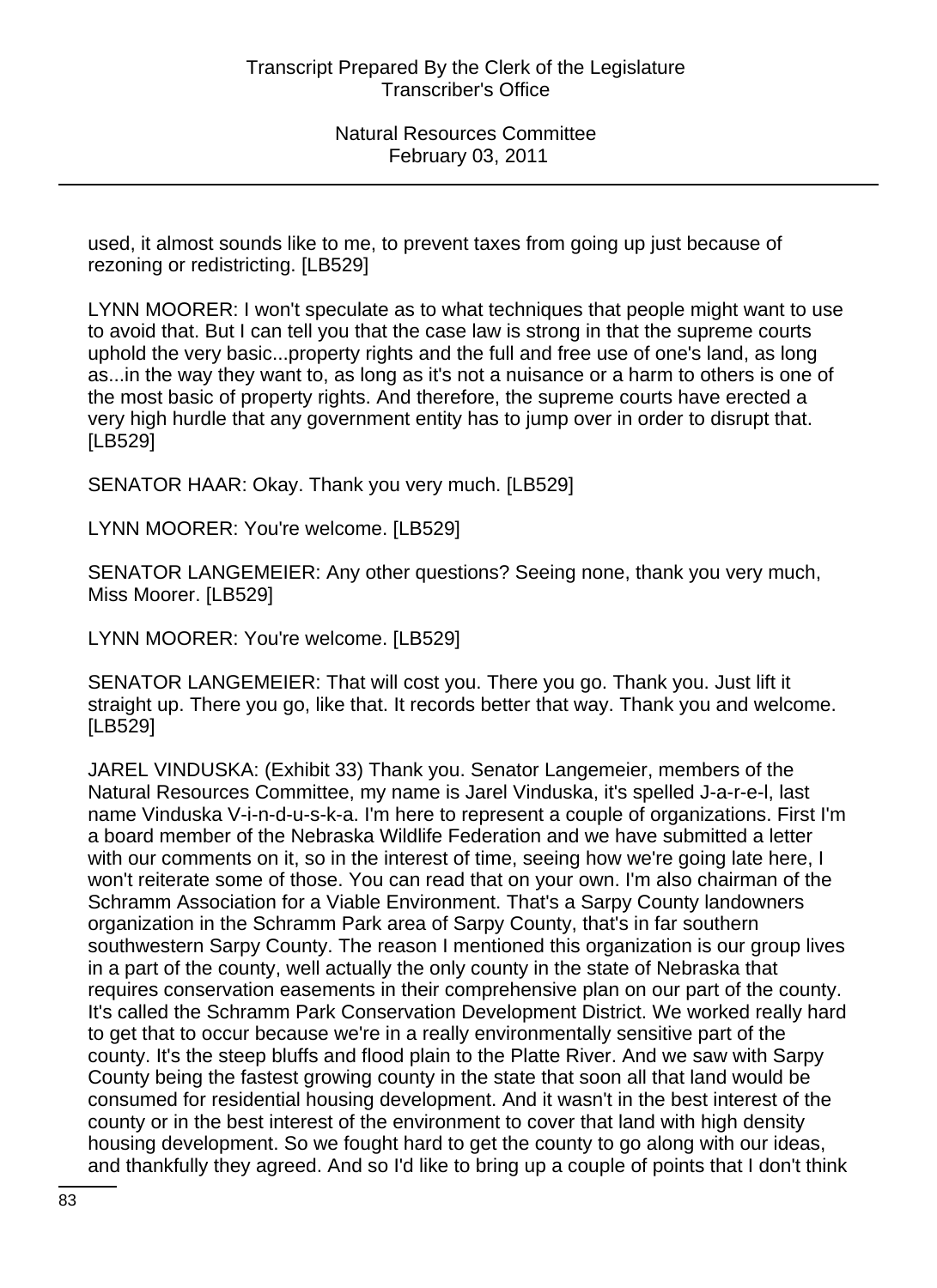have been brought up today. Well first off, I guess I should state up front that we hope this doesn't even get out of committee because we think it's a very bad bill and it's going to have unintended consequences and I'll give you a couple of those consequences from what I am familiar with. I'm not familiar with the Clay County issue so, I mean I am to a certain extent, but I'm not expertise on it, so I won't comment on those as far as property tax losses there. But in Sarpy County if a developer wants to develop a part of the land in the Schramm Park District, it's required that 40 percent of the land be put in a conservation easement of some sort. And currently nonprofits are about the only way that's available to us, that are at least the best way. I mean you can do it in a homeowners' association or something like that, but it's one of the better way to put it so that there's a monitoring agency to take care of it. And so in that regard, LB529 would kind of trample on local...local issues, local property, or local...your right to local control because basically the state would be saying that's one avenue that the counties can't use. And then we can also get into the federal realm, we've already had several conservation easements put in place by our neighbors in the Schramm Park District. And some of that money came from the Environmental Trust and that money that came from the Trust was leveraged by getting...participating in a federal program in which half of the money came from the Nebraska Farm and Ranchland Protection Act. So in that sense, federal dollars were used to increase the value of the money that was from the Environmental Trust. Well, there's no way that the Farm and Ranchland Protection Act with that federal money would go toward an easement that was only a 10-year deal. They want it to be a permanent easement because why would they put their investment in something in which a county board could overrule? So in that sense, Nebraska citizens would lose their right to participate in this federal program. And I don't...I suspect that's not legal. I don't know, I'm not an attorney, but I think every citizen in the United States should be able to participate in every program that the federal government offers. And so in reality, a few of my own personal comments, you know, every city in the United States, every big city, the reason that big city is there, virtually in all cases, Omaha, Chicago, any place, it's because that's where the people settled because that was where the water was available and that's where the good land was. Well every city is consuming that good land, so what happens there, that's why we have the Farm and Ranchland Protection Act. The federal government has recognized that if we don't do something about it, we're jeopardizing our national security because we're going to ever inferior farmland. So in the essence like these farms in Sarpy County, Sarpy County used to be the most highly productive land in the state because it rains there and it's good soil. Same with Douglas County, it's already covered. Well, so what do we do? We forced agriculture onto the sand or into dry areas where we need irrigation. So now we're sitting here saying, oh, we begrudge taking money out of the land trust to put easements on land, on the good land, I shouldn't say good land, but the most productive agricultural land and we force it to the land where you need irrigation. But somehow it's okay to rob money out of the Trust to buy off wells that shouldn't have been put down to begin with in the dry areas. It's okay to use that money for that, but it's not okay to use the money to buy up easements to keep land in farming. That's why I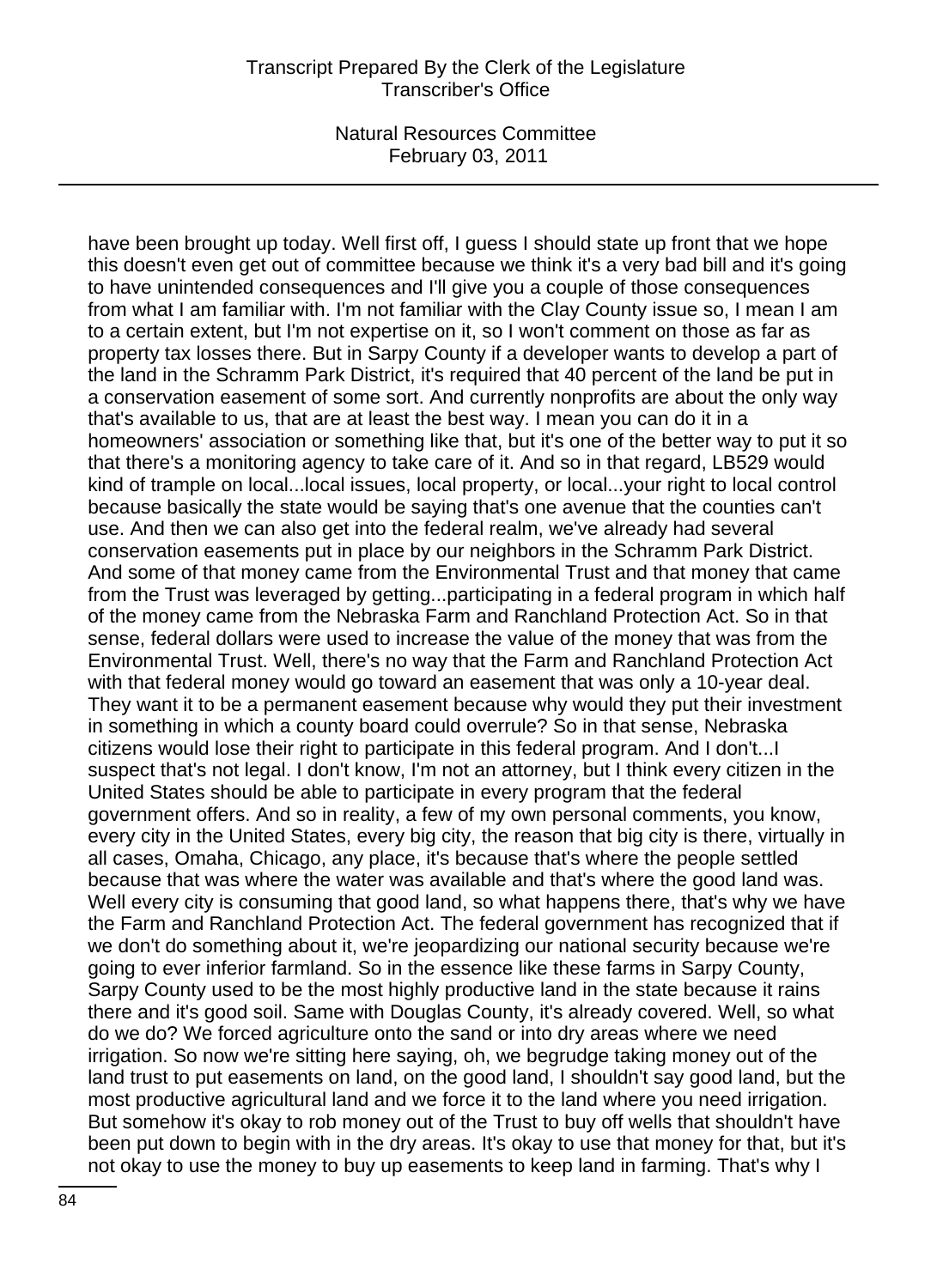was kind of shocked that the Nebraska Farm Bureau is here. Why would a farm organization be against preserving farmland? I mean, the good farmland, the best farmland. So, I could go on and on, but I know a lot more people want to talk. And so if you got any questions I'd be happy to answer them. But I hope this doesn't leave committee, because it's a bad, bad bill. [LB529]

SENATOR LANGEMEIER: Are there any questions? Seeing none, thank you very much. [LB529]

JAREL VINDUSKA: Okay. [LB529]

SENATOR LANGEMEIER: Appreciate your testimony. Further testimony in opposition to LB529? Good evening. [LB529]

STEVE MORAN: Good evening. Thank you. [LB529]

SENATOR LANGEMEIER: You're welcome. [LB529]

STEVE MORAN: (Exhibit 34) My name is Steve Moran. I'm passing around a letter that Mel Taylor, he had to leave so his testimony is being provided in the letter that's being passed around. I'm going to provide testimony in opposition to LB529. [LB529]

SENATOR LANGEMEIER: Steve, I need you to spell your name. [LB529]

STEVE MORAN: Oh, I always forget that. Steve Moran, S-t-e-v-e M-o-r-a-n. [LB529]

SENATOR LANGEMEIER: Thank you. [LB529]

STEVE MORAN: (Exhibit 35) I'm a little disturbed that I had to take time out of my day to testify about a bill which is so fraught with bad ideas. But this is the land of the free and people are allowed to have their own opinions. If this bill were to pass, it would be a little less free due to infringement upon personal property rights and the empowerment for government to make decisions which should be made by private citizens. In the early and mid 1990s, I was the coordinator for the Rainwater Basin Joint Venture. The Joint Venture is a collegiate partnership of state, federal and local government agencies, conservation organizations, and private landowners. One of the many goals of the Joint Venture was to protect wetland acres through fee title acquisition. Protection from whom? I'll get back to that. Farmers would approach the Nebraska Game and Parks Commission, the U.S. Fish and Wildlife Service, and the Nature Conservancy to sell land. And why do you suppose they were approaching these entities rather than their neighbors about land being for sale? Most likely because the neighbors have been watching them try to farm a wetland for years and the seller knew it possibly had a higher value as a wetland than flooded cropland. So the Joint Venture partners would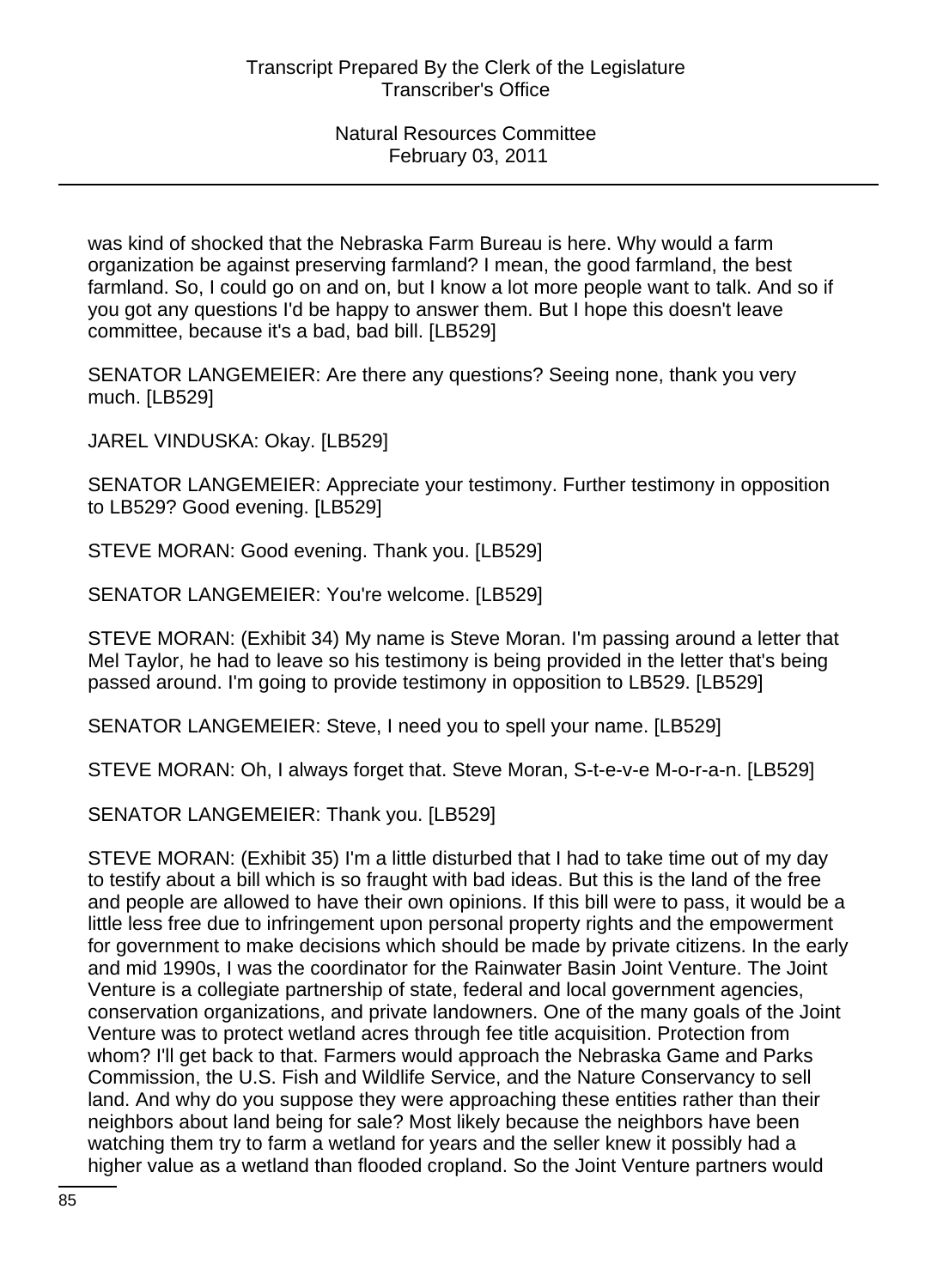pool resources and write grants to buy the land and eventually deed it over to the Nebraska Game and Parks Commission or the U.S. Fish and Wildlife Service. Like I said, this was the early '90s. The farmers on the Joint Venture management board would express concerns about this process. In particular, they would express concern over buying a whole quarter when the wetland only occupied only 30 to 50 acres. Why is it necessary to have good cropland in the hands of government agencies, they would ask? Further, they would ask, why move more land into government ownership when the evidence suggests they have trouble managing the land they already own? The answer to these questions, a solution was to create another tool, the conservation easement. With an easement the land can remain in private ownership, can continue to produce agricultural products and landowners continue to pay property taxes. Therefore, the management board instructed me to develop a conservation easement program for the Rainwater Basin wetlands that would recognize that a wetland tract could be both a wetland tract and a grassland resource, provide a grassland resource to cattlemen in the Rainwater Basin, allow for the resale of some land as cropland if those portions did not contain wetlands or were needed as wetland buffers, allow alternatives to state and federal acquisition of Rainwater Basins and keep land in private ownership. I want to repeat that one, allow alternatives to state and federal acquisition of Rainwater Basins and keep land in private ownership. And to capitalize on the fact that grassland management practices are perfectly compatible with proper wetland management in this landscape. It took many years to develop and implement a successful conservation easement program that met these goals. So now, here we are in 2011 at a hearing for LB529, which attempts to obliterate all the hard work that was done in the Rainwater Basin to address landowners' concerns about wetland protection. Let's talk about the need for wetland protection. For decades developers have worked to convert wetland habitat to cropland in the Rainwater Basin. We continue to lose wetlands each year. Each spring tens of millions of waterfowl show up during a world-class migration spectacle and attest to the value of the Rainwater Basin wetland habitat while developers continue to drain, fill, and degrade these same wetlands. And that is what conservation easement programs protect against. The Joint Venture Partnership worked very hard to develop a wetland conservation program in the middle ground, attempting to conserve wetland habitat while taking into account local concerns. If LB529 passes, the Joint Venture Partnership will have to revert back to the fee title purchase government ownership, inflexible options, federal easements rather than locally held easements and a one-size-fits-all process to protect wetlands. Back to more government, less flexibility, more red tape, and costlier approaches. This really is the death of common sense. My final point is that LB529 ignores and trivializes the roles that nongovernmental conservation organizations play in the restoration, preservation, and conservation of natural Nebraska across the state. Limiting their easements to ten years and excluding them from Nebraska Environmental Trust grants is shortsighted and callous. It also disregards the fact that charitable organizations such as Ducks Unlimited, Pheasants Forever, The Nature Conservancy, Audubon, etcetera, are supported by tens of thousands of Nebraska citizens. Citizens who contribute because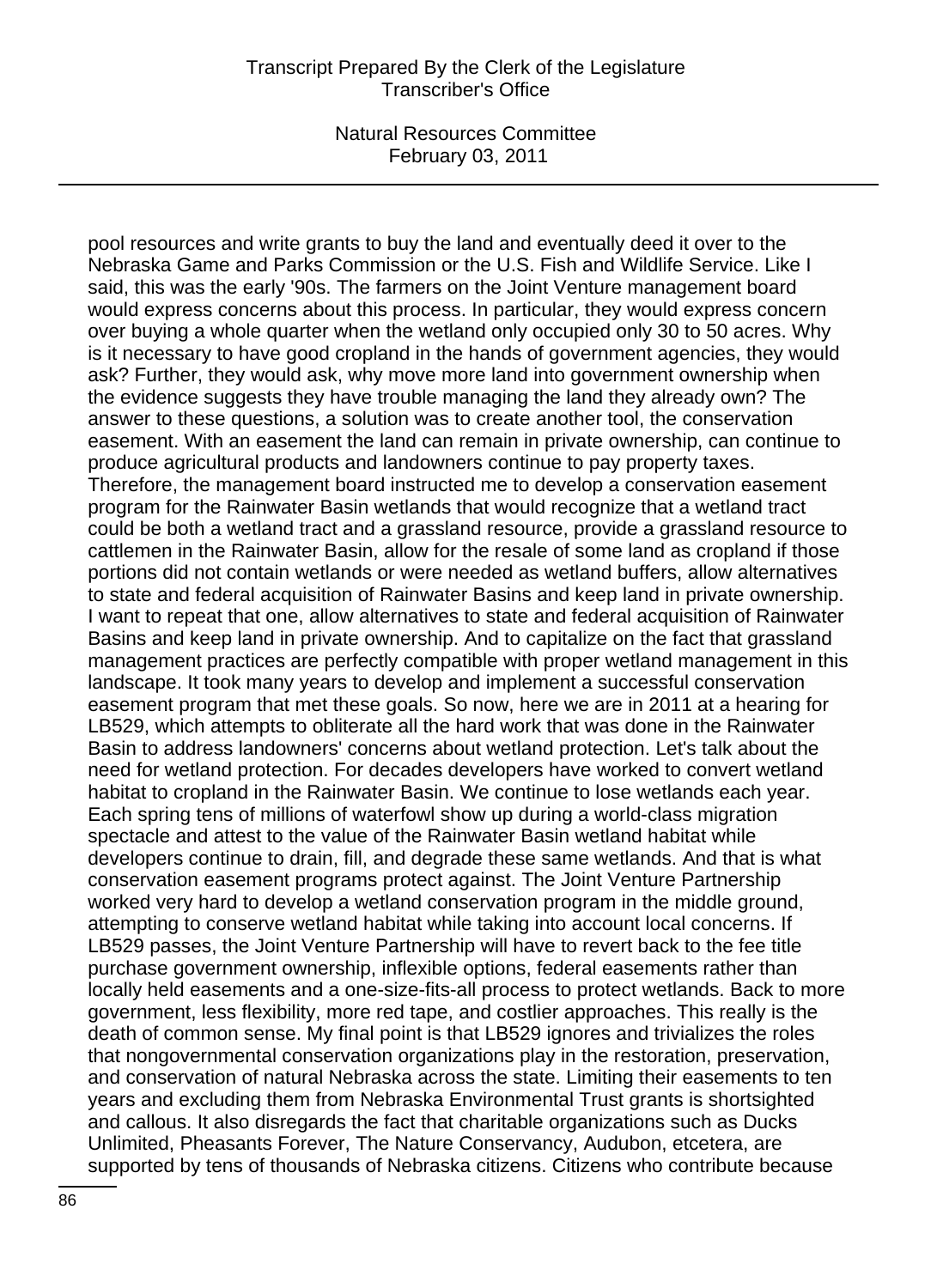they believe in the mission of the organizations to which they belong. By excluding the organizations, LB529 stifles the intent of those citizens to contribute to natural Nebraska and the quality of the good life. Ducks Unlimited is not just a charitable organization. It is thousands of Nebraska citizens who are firm in their support for wetland restoration, protection and preservation. Why in the world would a legislative bill seek to exclude tens of thousands of citizens from participating in their passion? This is more death of common sense. The intent of LB529 to direct when and where the Nebraska Environmental Trust funds can be spent is the epitome of government stepping in where it doesn't belong and eroding citizens' rights. When the Environmental Trust was formed, gamblers in Nebraska agreed that their losses should be used for education and the environment. The Nebraska Environmental Trust board has a proven system for allocating grants. Why do legislators feel the need to change fund distribution? More government intrusion into where it is not needed. More death of common sense. Thank you. [LB529]

SENATOR LANGEMEIER: Very good. Are there any questions for Mr. Moran? Seeing none, thank you very much. [LB529]

STEVE MORAN: Thank you. [LB529]

SENATOR LANGEMEIER: Well done. Further testimony in opposition to LB529? [LB529]

JAMES WEBER: (Exhibit 36) Good afternoon, Senators. I'm Jim Weber, I'm from Alliance, Nebraska. The sun rises on you folks back east, but it sets on us. (Laughter) [LB529]

SENATOR LANGEMEIER: I got to stop you. You got to spell your name first. [LB529]

JAMES WEBER: James, J-a-m-e-s, Weber, W-e-b-e-r. My handout, just ignore the first page because I want to make this short and to the point. I am a landowner. We run cattle, we take cattle in. I also serve on the local zoning and planning commission back in Box Butte County. I was under the impression the rights of an easement are already protected under zoning regulations that the counties are supposed to adhere to. If you would look at Section 4.02 of the zoning regulations, it states that a private property owner has the rights to grant an easement to the public, corporations or persons for a specified purpose or purposes. I'm under the impression that the Legislature gave the counties this, for lack of a better word, power to do this. In Section 3.10 it deals with private agreements. It states that these regulations are not intended to abrogate, annul or interfere with easement, covenant, or other private agreement or legal relationship. The word easement, covenant and legal relationship seems to be covered by writing included within a permanent easement contract. Section 5 pertaining to an agricultural district, says a conditional-use permit can be granted for property considered to be of a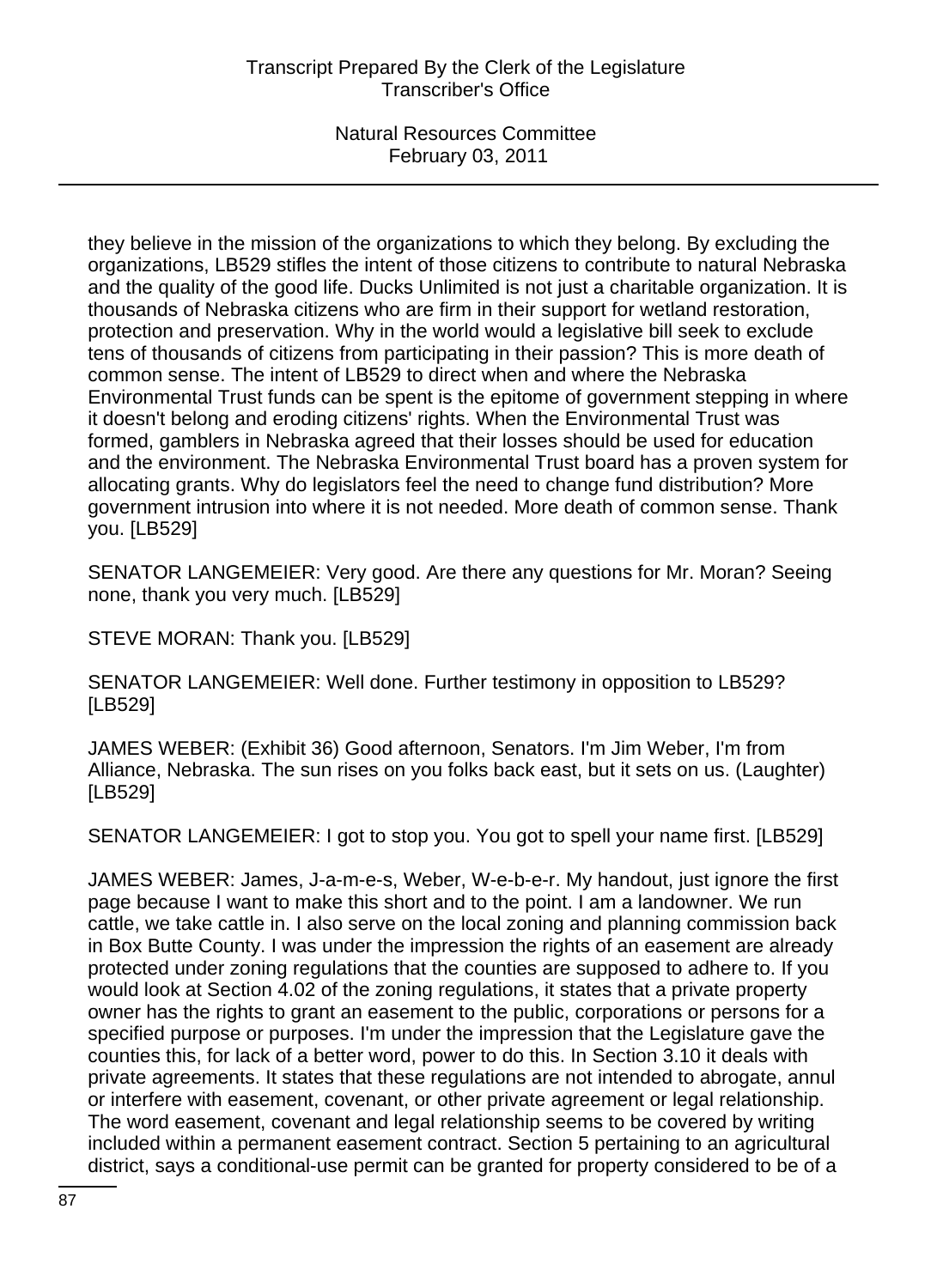proposed recreational or sporting facility. By definition, an easement for wildlife could be considered recreational if the public uses it. I don't know if this is all...if it's all factual, but I do know that the counties have the right to accept an easement. And we have the right to a conditional-use permit and we have the right to change zoning. I think that we fall, the county falls well within these rights to accept easements just on what you've handed us for regulations. I'm entering my ground in Morrill County along the Platte River into an easement. I went to the local county commissioners. They got a letter from Clay County asking them to sign off and never to allow easements in Morrill County. They said that it would take the people from Clay County, the commissioners that wrote the letter said it would definitely take the land off the tax roles if land was put into an easement. They said it wasn't right, we were going to lose revenue. The county came to me and they said, gee, we want to look again at this issue of easements. We're not going to accept your easement. I said why, and they showed me what Clay County wrote them. I told the county commissioners, you're going to lose out on about \$225,000 this year because of the expenditures that were going to be spent on my place in improving this easement. They looked at it and thought, oh my gosh. I said, yeah, look we're not losing any taxes. You're going to add jobs. You're going to bring money into the infrastructure of the local community. You're going to get a whole lot out of my property by going along with this easement than you ever will in taxes. I've worked my property for 14 years and I bought it off my folks after my dad died. And my dad wanted to build this property into something. He thought it was his chance to put something back for what God had given him in life. Now it's up to me to finish my dad's dream. I can't do it on my own. I need a little help. I have put my life savings into this and I want to leave something for my kids and I think the rest of Nebraska deserves something. I am sold on these easements 100 percent, because I hear from the Clay County farmers that we got to feed the world. But they have no problem putting their ground into CRP programs and taking that ground out of production and taking the taxpayers' money to pay them for subsidized farming. I understand the CRP program helps pay and helps do a lot of good for wildlife, but the simple fact is, it takes ground out of production. I vehemently oppose this LB529 just because I think we need to leave a legacy to the next generation. I appreciate your time. I love being in this Capitol. I've been in this building twice in my lifetime and I was born and raised in Nebraska. I have never addressed senators. I'm sorry if I sound abrupt, but I am passionate about these things. I have worked my tail off to try to put something back and it looks like it's not being appreciated. If there's any questions, I'll try to answer them. [LB529]

SENATOR LANGEMEIER: You're doing good. On your sheet, just for clarification. On the sheet you said...you marked that you're representing the board of commissioners for Box Butte County. [LB529]

JAMES WEBER: Zoning commissioners. [LB529]

SENATOR LANGEMEIER: So you represent the zoning commission. [LB529]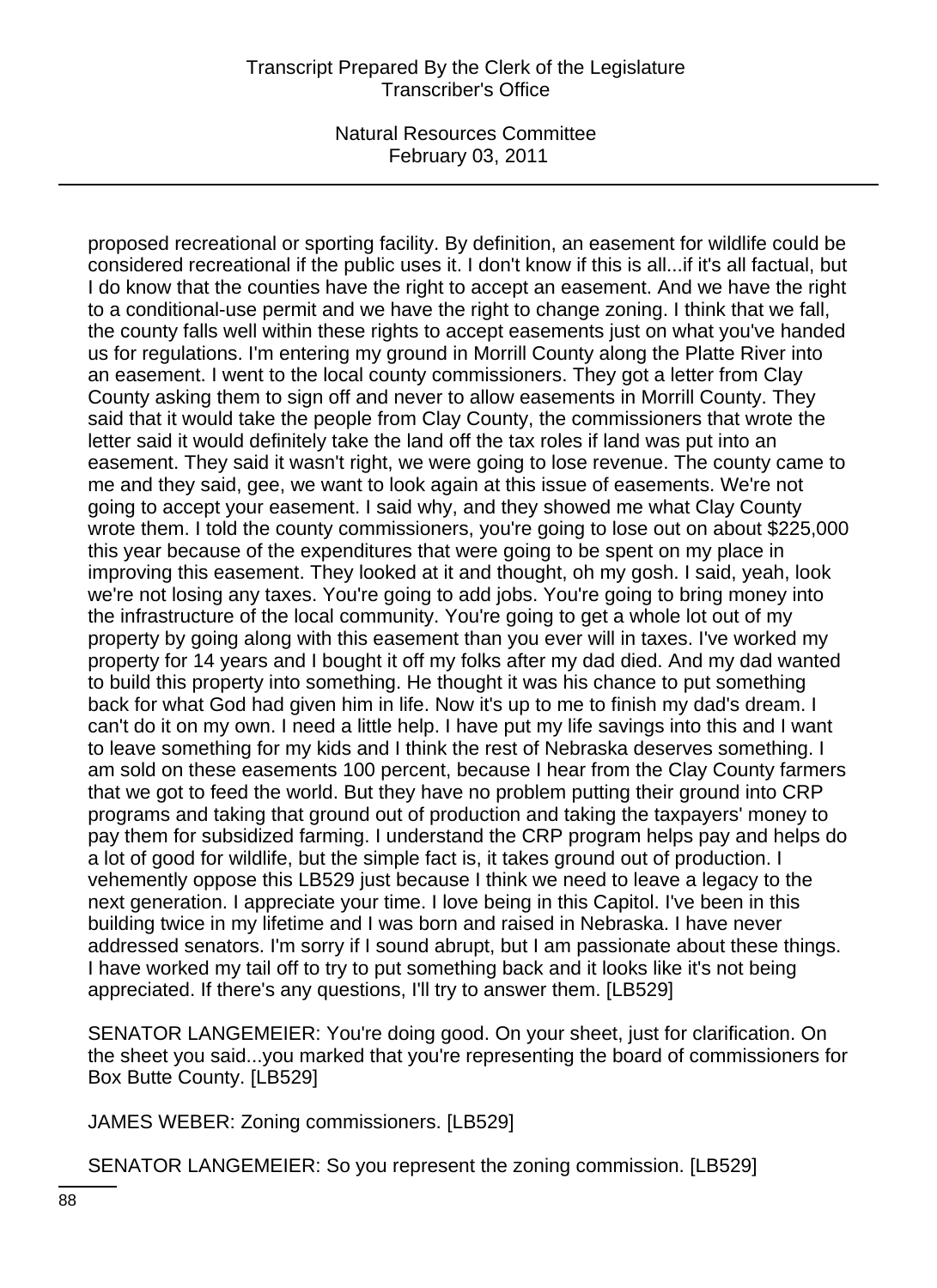JAMES WEBER: I am on the zoning. [LB529]

SENATOR LANGEMEIER: But is your testimony their testimony or is it yours personally? [LB529]

JAMES WEBER: No, it's mine, but I have...I told them I was coming. [LB529]

SENATOR LANGEMEIER: Okay. Just so we clarify it, right? Senator Christensen? [LB529]

SENATOR CHRISTENSEN: Thank you. I just...thank you for testifying. I just make one statement to you, you said we're using...when they go into CRP they're taking federal dollars to...or state dollars to retire ground. You're doing the same thing if you use NET. To me, there is no difference, because that is tax-... [LB529]

JAMES WEBER: I think that there's a distinct difference. [LB529]

SENATOR CHRISTENSEN: ...generated dollars that the Legislature donated there. [LB529]

JAMES WEBER: I think that's a distinct difference. I mean, you can accept or leave...you can accept or agree to take on an easement. Those guys, I'm sorry, I rely on corn to feed my cattle. I'm not getting any subsidy because I take my cattle off the range. I'm not getting any subsidy for that. I can get a deferred program from the state of Nebraska and some of the NRD programs to take my cattle off the range. I can get a deferred payment, but that's about \$3 an acre. Those guys are doing quite well on their CRP programs. What's the difference? How do they differentiate that program? They're taking ground out of production. We're not taking ground out of production with these easements. Definitely, on my place. [LB529]

SENATOR LANGEMEIER: Are there any other questions? Seeing none, thank you very much. [LB529]

JAMES WEBER: Thank you very much. [LB529]

SENATOR LANGEMEIER: Appreciate it. Mr. Weber, is that your folder up here? [LB529]

JAMES WEBER: Yes, I'm sorry. [LB529]

SENATOR LANGEMEIER: That's okay. Well done. Mr. Winston, welcome back. [LB529]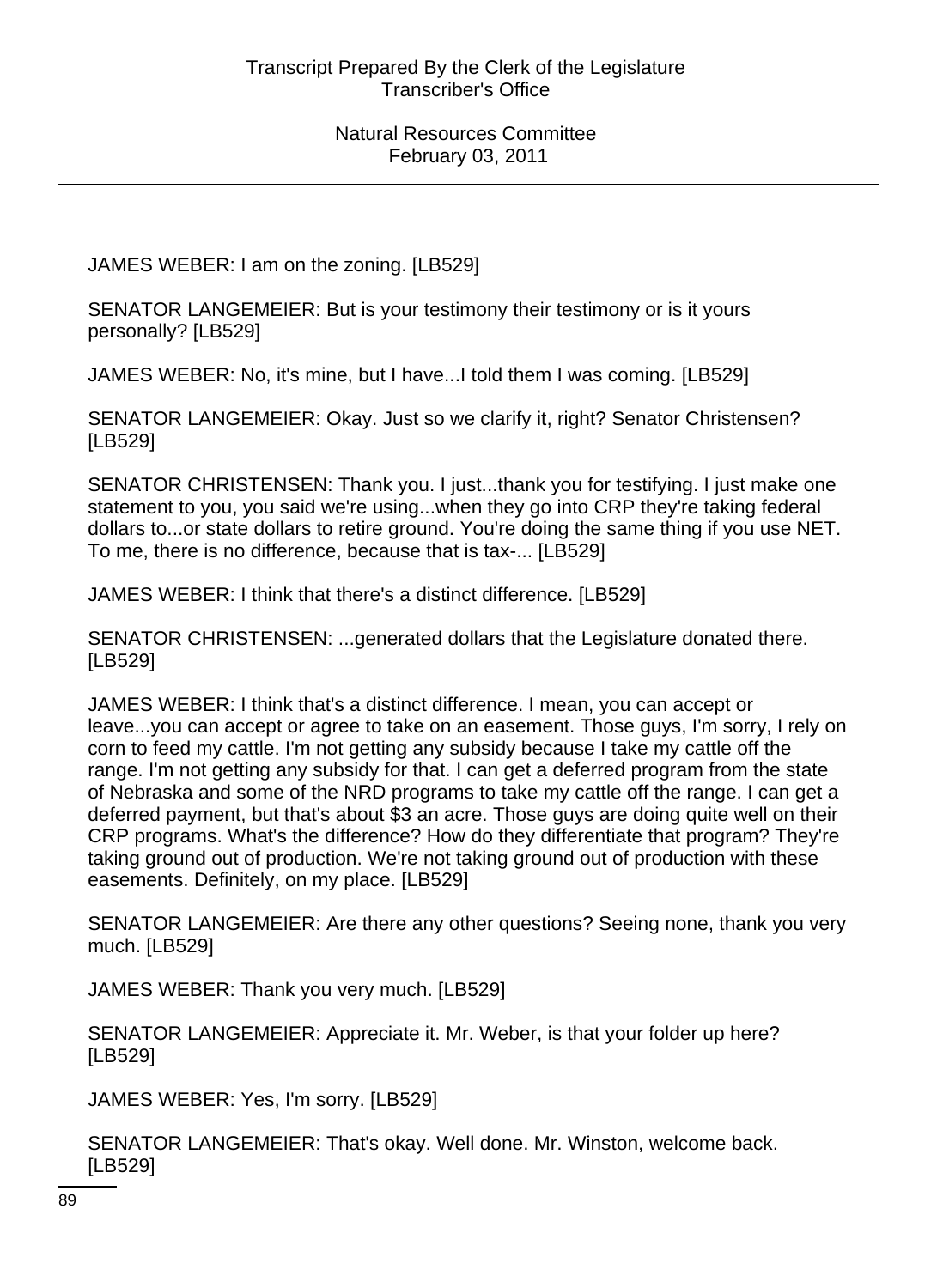KEN WINSTON: (Exhibits 37, 38) Good afternoon. My name is Ken Winston, last name is spelled W-i-n-s-t-o-n. I'm appearing on behalf of the Nebraska Sierra Club and the Wachiska Audubon Society in opposition to LB529 and written statement of mine is being handed out. Also a written statement of Tim Knott. And since the written statements are being passed out, I will, if you have any questions about any of that, I'd be glad to answer them. [LB529]

SENATOR LANGEMEIER: Are there any questions for Mr. Winston? Seeing none. [LB529]

KEN WINSTON: Thank you. [LB529]

SENATOR LANGEMEIER: Well done. Further testimony in opposition to LB529? [LB529]

MACE HACK: (Exhibit 39) Good afternoon, Mr. Chairman and members of the Natural Resources Committee. My name is Mace Hack. I am the state director of The Nature Conservancy in Nebraska and I am testifying in opposition to LB529 on behalf of The Nature Conservancy. Mace is M-a-c-e H-a-c-k. I will try to keep my comments brief. I have some handouts here with more extensive testimony, but a lot of these points have been made already today. I do want to echo a couple of things though. One is, as a nonprofit organization in this state, we derive a great majority of our support from Nebraskans. And I've heard today that we are...outside organizations coming in and buying land. We are an organization of Nebraskans for Nebraska. And all of our conservation work happens in Nebraska. Overall, we oppose LB529 because I think it greatly expands government powers, especially at the county level. And it really restricts the rights of private property owners to place permanent conservation easements on their lands. And I...we seriously question whether enough problems exist with easements to warrant imposing such a far-reaching and consequential solution for all private landowners. The Nature Conservancy began over 30 years ago using conservation easements, permanent conservation easements as a means to preserve ecologically important lands for future generations. And we currently hold over 23,000 acres of easements in this state. This bill would completely eliminate our ability to continue using this effective conservation tool. Now, we acknowledge that counties may be concerned about the effect of conservation easements on property taxes and we sympathize with our fellow landowners on this point, because we also pay property taxes on every acre that we own. In fact, our property taxes this year are about 12 percent of our operating budget. We don't want our property taxes to go up either. But regarding the easements held by The Nature Conservancy, and you heard some examples of them today, our experience has been that the easements have not changed property taxes or land valuations in the least. And in most cases, as you've heard today, they've actually gone up. And the reason is most of our easements are in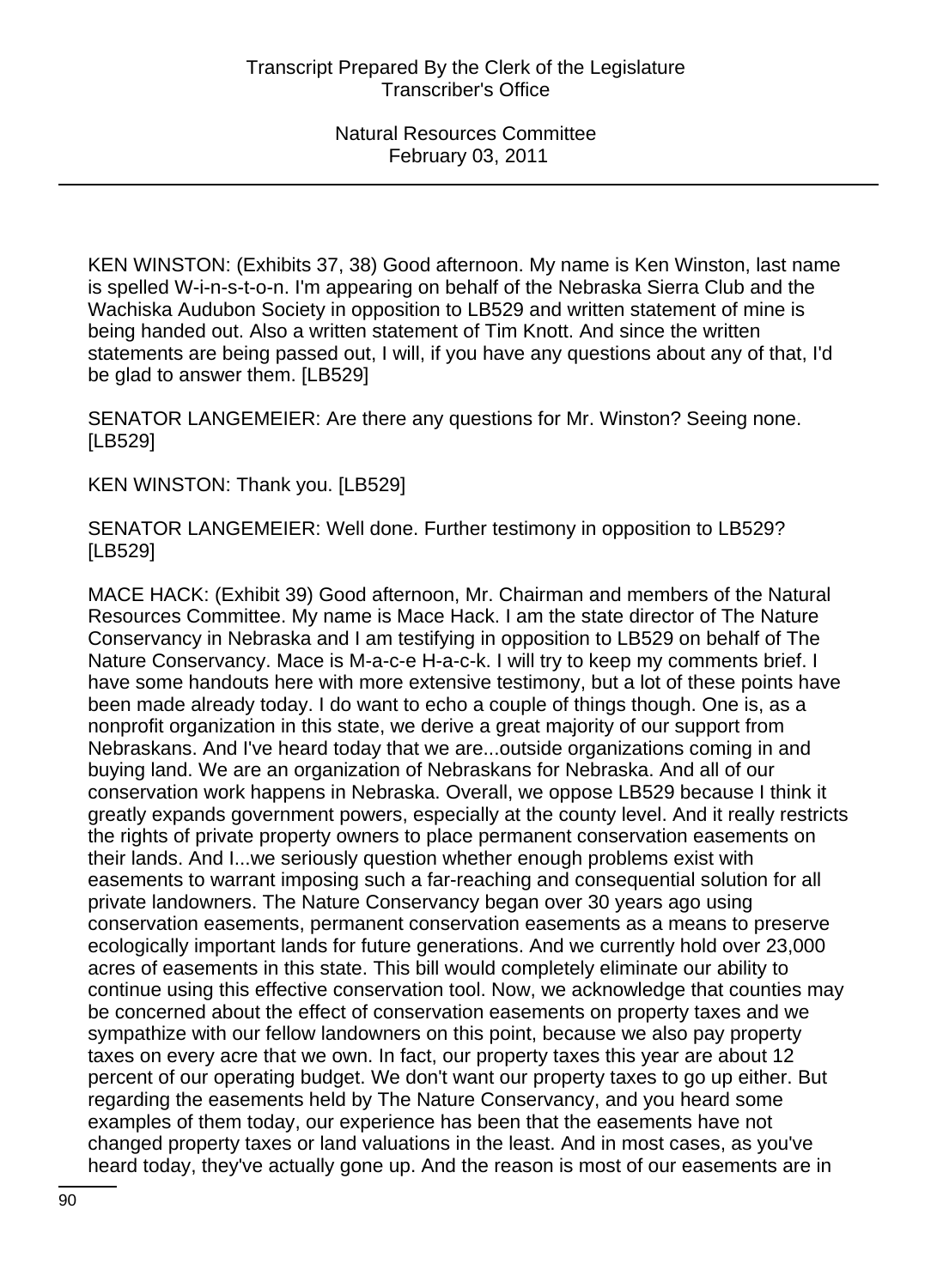rangeland, so land uses are not changing. I think another important point that got muddied with earlier testimony is how few acres in this state are actually held by nonprofit conservation organizations. And this, again, this bill would take away the right of nonprofit organizations to hold permanent easements. There are 40,000 acres, roughly, total of conservation easements in this state held by nonprofits; 40,000 acres out of a state of 46 million acres. That's one-tenth...less than one-tenth of 1 percent of the land base in this state. We question whether if such a tiny fraction of Nebraska poses a great enough threat to county tax receipts that it justifies again this bill's great expansion of county powers and severe restrictions on private property rights. We're talking about very few acres. And the earlier testimony about Rainwater Basin Joint Venture ownership, there were a lot of federal lands put in there, not conservation easement. Forty thousand acres total in this state held by nonprofit conservation organizations. The Nature Conservancy also shares a concern of many Nebraskans that young people face increasing obstacles in acquiring the land to start their own farms and ranches. And that is exactly why we have used permanent conservation easements to transfer our own lands back into the hands of young ranchers and farmers. The information packet that I gave you contains two examples, one involving a ranch in the Sandhills which was referred to in earlier testimony, and the other involving a tract of irrigated farm ground along the Platte River. In both cases the easement allows everything these young people need to have a productive, profitable, agricultural operation. Yet neither sale to these young producers could have happened without the use of a permanent conservation easement. Taking this tool away from us will take away these win-win results for both conservation and the future of our young agricultural producers. Finally, this bill will prohibit the Environmental Trust from funding land acquisitions by conservation nonprofits. The projects involving young producers I just mentioned would not have happened without a grant of financial support from the Trust to The Nature Conservancy. The Trust, has a representative board of citizens and agency directors and regularly solicits public input to determine its funding priorities. Its track record of 15 years demonstrates its sensitivity to public concerns. Thank you for your attention today and I'd be happy to take any questions. [LB529]

SENATOR LANGEMEIER: Very good. Are there any questions? Senator Haar. [LB529]

SENATOR HAAR: How do you make sure that the people who are entering into conservation easements with you understand what they're doing? [LB529]

MACE HACK: Our first step always in talking to anybody about a conservation easement is to encourage them to get legal representation. And as was stated before, if there's no legal counsel there, it's a red flag for us. So legal counsel is absolutely essential; and independent legal counsel, not a legal counsel that we would provide, but they would get for themselves. And as mentioned earlier, these easements are typically long negotiations, many months, and a back and forth between us and the landowner and is tailor-made in most situations. So it takes an extensive amount of legal input to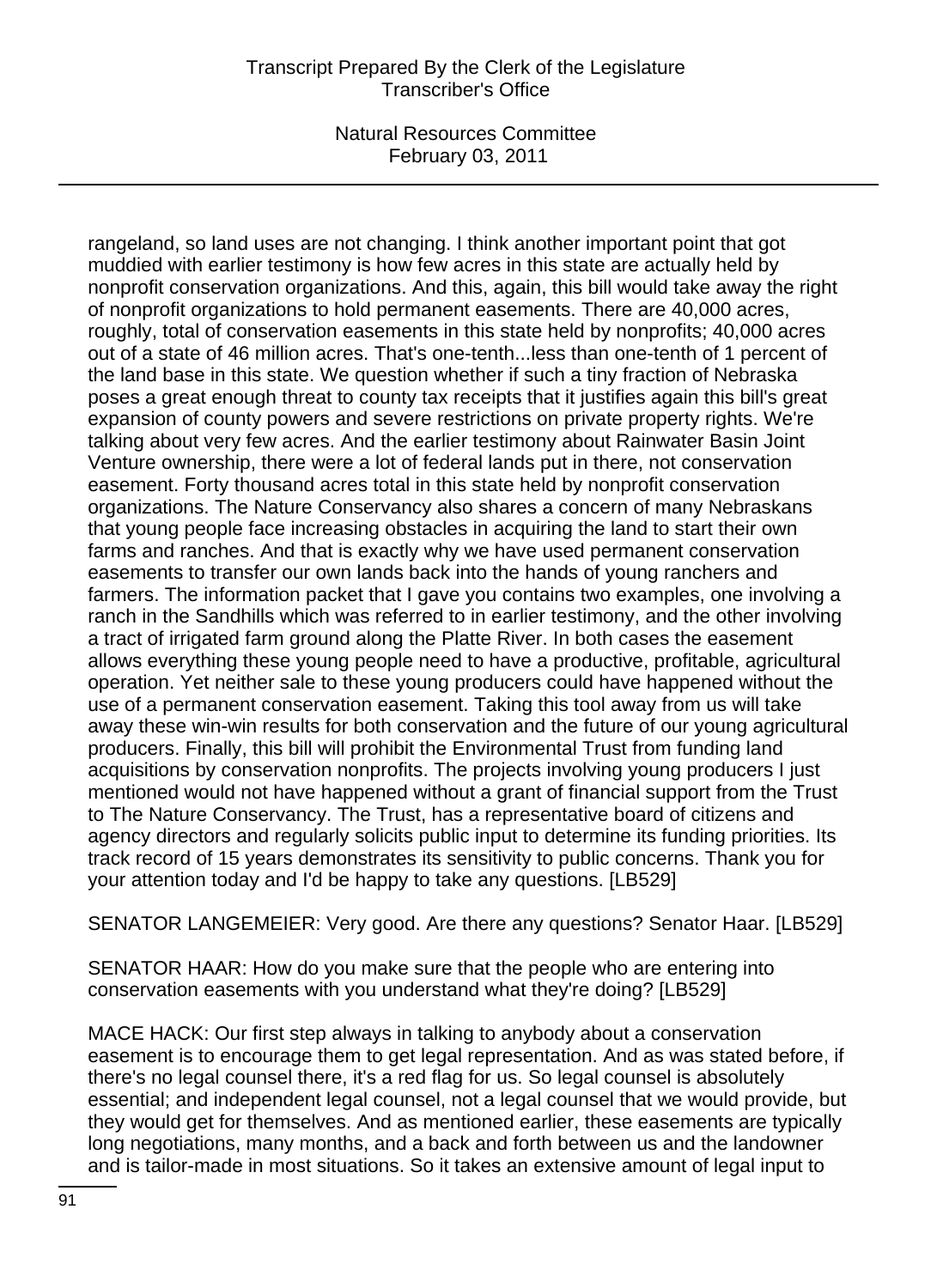make sure it satisfies both parties. [LB529]

SENATOR HAAR: The way you identify land for these easements, do you usually approach the landowners or do you have people approaching you? [LB529]

MACE HACK: Our approach in Nebraska, we use easements primarily to protect places where we have already preserved through purchase of land, through preserves, and so we will often go to landowners to see if they have an interest in selling us a conservation easement. Most of the easements we have in Nebraska we have purchased at fair market value. [LB529]

SENATOR HAAR: Where you actually purchase the land? [LB529]

MACE HACK: Yeah. And have been very strategic about places that we go. We don't just accept easements anywhere and we don't pursue easements everywhere. We try to be very strategic and add value to existing areas of conservation lands. [LB529]

SENATOR HAAR: Thank you. [LB529]

SENATOR LANGEMEIER: Seeing no other questions, thank you very much. Well done. [LB529]

MACE HACK: Thank you for your attention. [LB529]

SENATOR LANGEMEIER: Further testimony? Welcome. [LB529]

CHERRIE CLARKE: (Exhibit 40) Hi, Senator Langemeier and representatives of the committee. I'm Cherrie Clarke, C-h-e-r-r-i-e, Clarke, C-l-a-r-k-e. I'm here to represent a fourth generation of my family who are Nebraskans and own 442 acres of homestead property on the North Platte River. Our meadow is one of the largest unplowed, ungrazed virgin meadows on the North Platte River. The prairie provides feeding and resting places for the Canada and snow goose migration. Oshkosh, Nebraska, is known as the goose capital of Nebraska. And it's home to a rare Nebraska flower that...it's the only population, large population that we have. I actually, you have pictures there of our land. Since 1893 my family has kept the land in its natural state. And we spent the past year creating a conservation easement with Ducks Unlimited to ensure that it won't become a corn field or have commercial building. And I assure you that DU did not stalk us, and in fact, we stalked them. And in fact, my family probably...Nebraska Land Trust, I see Nature Conservancy, all these guys in here will know my name because we went all over to every one of the organizations trying to find out which one we wanted to go to and we spent a lot of time. We actually even went to the state entities and asked them if they could help us. And they replied to us, no, you need to go to the Nebraska Land Trust or Nature Conservancy because they'd like to help us, but they didn't have the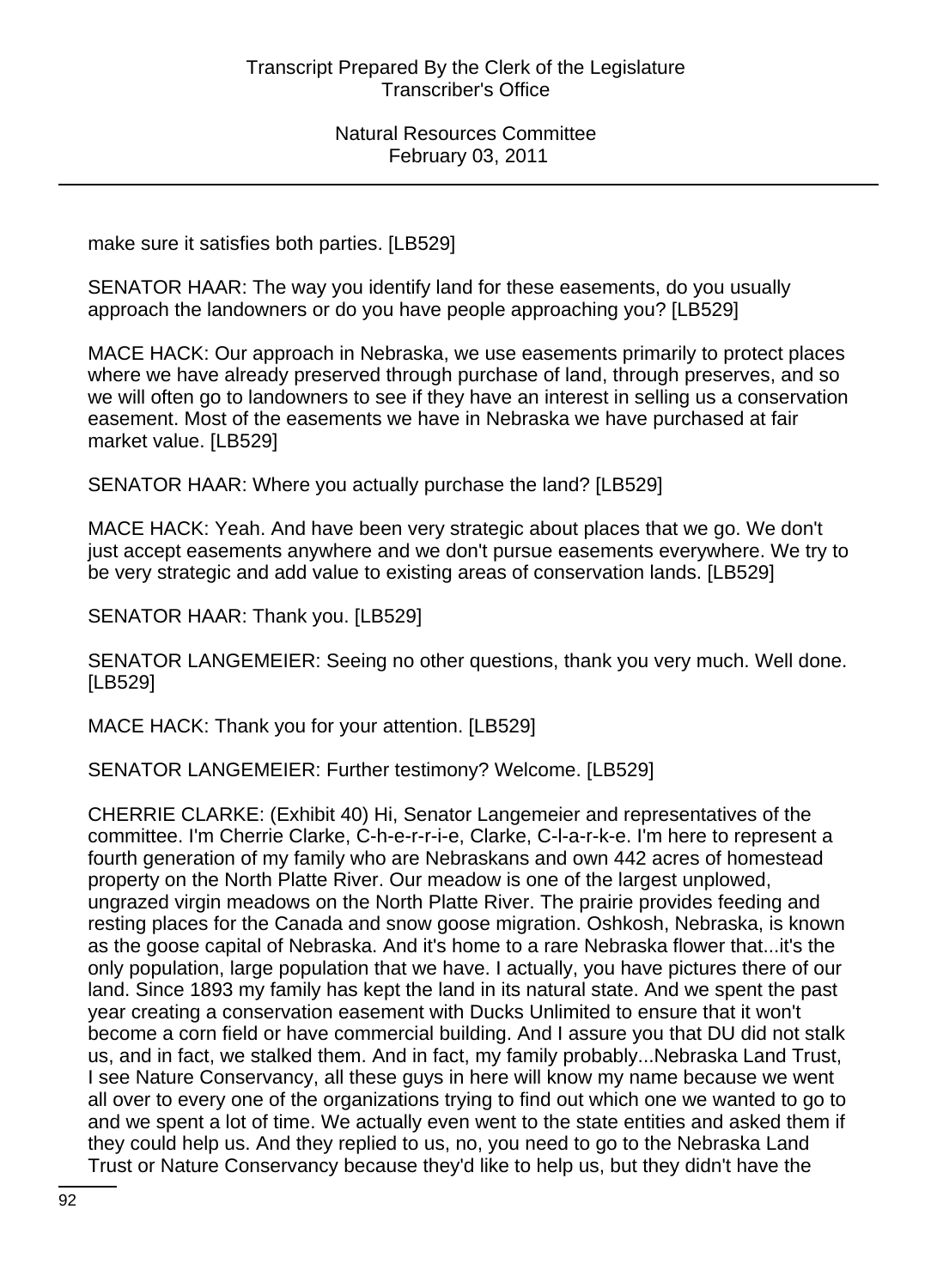monies, they didn't have the manpower and they didn't have the programs to be able to help us. Supporters of this bill say that easements take land out of production, but in our case it's simply not true. We lease our land for hay which is agricultural usage and we also have a sand and gravel pit on our land that provides for building and for roads. And should we want a housing district on this land, that's our right. But it should also be our right to put in an easement and to put in an easement with whatever entity that we decide that we trust to do that. A lot of you know Paul Johnsgard being from Lincoln, the UNL professor, and Nebraska botanist, Gerry Steinauer. Bill Whitney with Prairie Plains Institute have all been out to our land and they tell us that we have one of the jewels of Nebraska. The Sandhill cranes are moving further west. Paul Johnsgard is thinking they're only about eight miles from our land now which is going to be a very important foraging site for them. Our land also...DU, we aren't complete with our easement yet. As they were saying, it's a long process. We have worked our tails off for a year to get the wording and everything down right. This has been a huge amount of work. In fact, a lot of families, I don't think, will even go to all the work to create one. But we want to make sure that it's absolutely right. We have...you'll see the flower in the picture there, that's the largest population in Nebraska. It's a very rare plant on our wetland meadow. DU did go to the Environmental Trust for a grant for our land to take that money to enhance our wetlands which is badly needed. And after all, NET's, their mission is to enhance and protect our natural environment. And in our case it is badly needed because we have a warm-water slough that stays open all winter long that provides for the wildlife which is starting to silt in. This funding will clear that out. We also have several natural ponds on our land that are also...these funds are going to be used to dig out, because like I said, we have the Canada and snow goose that come in there like tornadoes and sit on our land. So I guess I'm saying to you, and I feel a tremendous weight sitting in front of you and to represent 118 years of my family's hard work to protect this. Our only way to permanently protect this land is through easements and we've done this unselfishly. There are important, other important things than tax revenues in your county. And we did go to our county board by the way, our county commissioners, to get permission to do this. I guess I just want to say that I hope that you'll really take our rights into consideration that...and Bill Whitney said your family has done a tremendous amount of work in handling this land right. You're good managers of your land and I so hope that the government would take a look at us and my family, what we've done there and say, yes, you do know what's going on, you do know how to protect it. And let us have that right and not take that away from us. So in ending, I want to say that this 10-year holding easement, I don't know how in the world you could ever think that we would go along with that or think that our land is going to be protected every 10 years. That just reeks of future manipulation, as far as I'm concerned, to have to go through this process. And we're all old. I mean, my family ranges...there's five of us who owned this from 70 to 55 years old. We're getting old. We need to make these decisions what to do with this land now. In 10 more years, 20 more years, our family is gone. Who is going to be making those decisions what to do with our land? And we know what should be done with our land. And I hope that you'll consider this special property that we have. Thank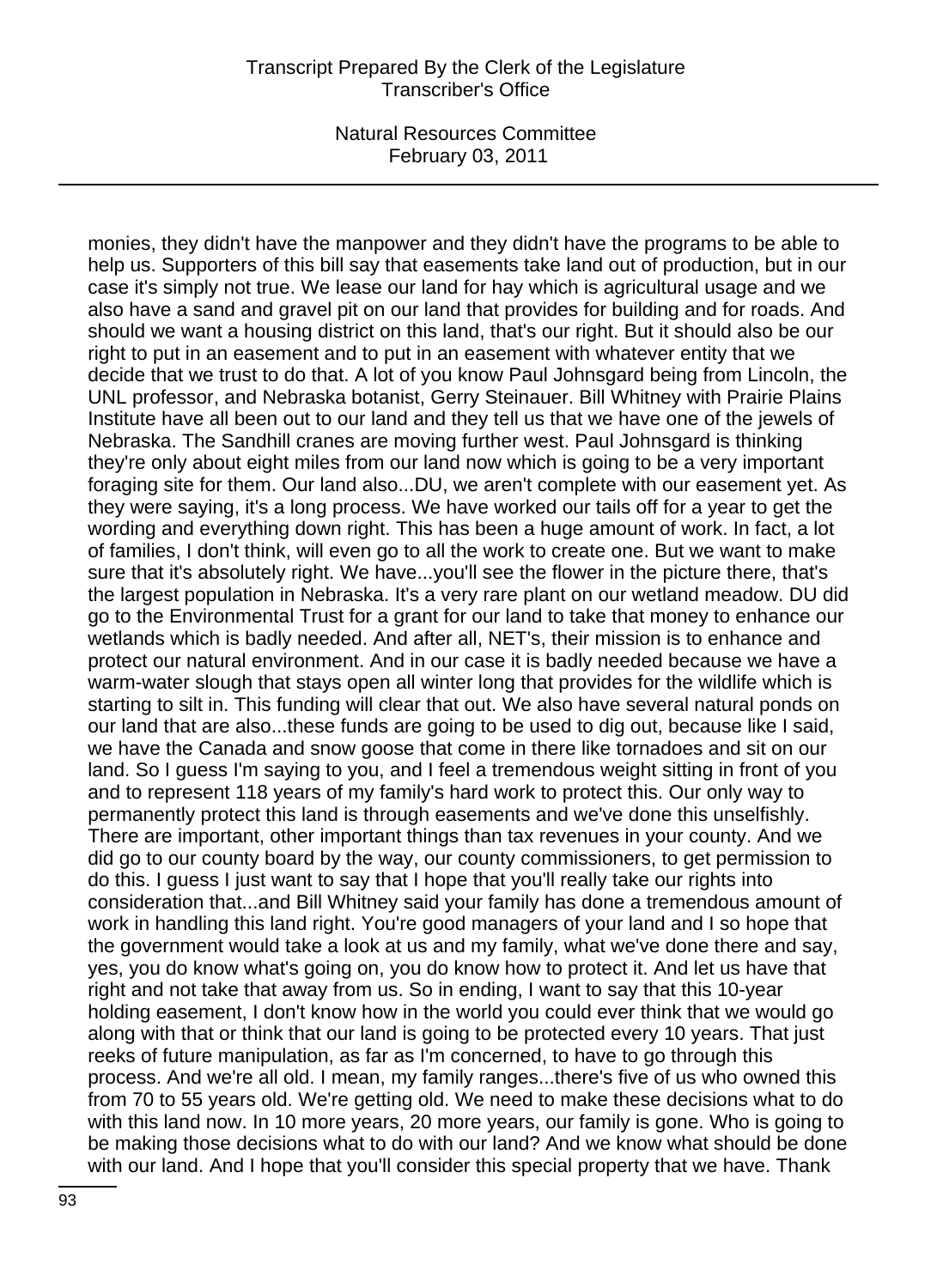you. [LB529]

SENATOR LANGEMEIER: Very good. Are there any questions? Senator Haar. [LB529]

SENATOR HAAR: Yes. You said that you actually went to your county board. Why, when you've got these easements? [LB529]

CHERRIE CLARKE: The commissioners, they have to decide if they approve it. Like you say, if there's any zoning problem where they have to approve and see if it is going to affect anything in the area. Our land happens to be very close to the edge of the city and on the river. And so we had to go get permission to be able to go through with the easement which we did get permission. [LB529]

SENATOR HAAR: Okay. Thank you. [LB529]

CHERRIE CLARKE: Anybody else? [LB529]

SENATOR LANGEMEIER: Seeing...any other questions? Seeing none, thank you very much. [LB529]

CHERRIE CLARKE: Oh, one other thing, I'm also the director of a Pawnee Indian sacred site. Kirby Zicafoose was here and he had to leave, but I've been the director there for 30 years. It was the very first conservation and historic easement ever made in the state of Nebraska. And I've been directing that property. If there hadn't been an easement on that since 1983, that very special historic property would not be here. [LB529]

SENATOR LANGEMEIER: (Exhibit 41) He did submit his testimony though. [LB529]

CHERRIE CLARKE: Good. Thank you. [LB529]

SENATOR LANGEMEIER: Thank you very much. Further testimony in opposition to LB529? Good evening. [LB529]

MARIAN LANGAN: Good evening, I'm Marian Langan, M-a-r-i-a-n L-a-n-g-a-n. I'm here representing Audubon Nebraska and I'm testifying in opposition of LB529 for all the reasons we've already heard so I'm not going to reiterate any of that, other than to tell you our organization has acquired land, does own easements, has supported our neighbors in acquiring easements with other organizations over the years completely successfully. We pay our property taxes, everybody has...it hasn't had any affect. And we've done them all strategically in two areas, the Spring Creek Prairie area south of Denton, and then along the Platte River out by Gibbon, Nebraska where Rowe Sanctuary is. And just to give you a picture of our world, I think the nonprofit world,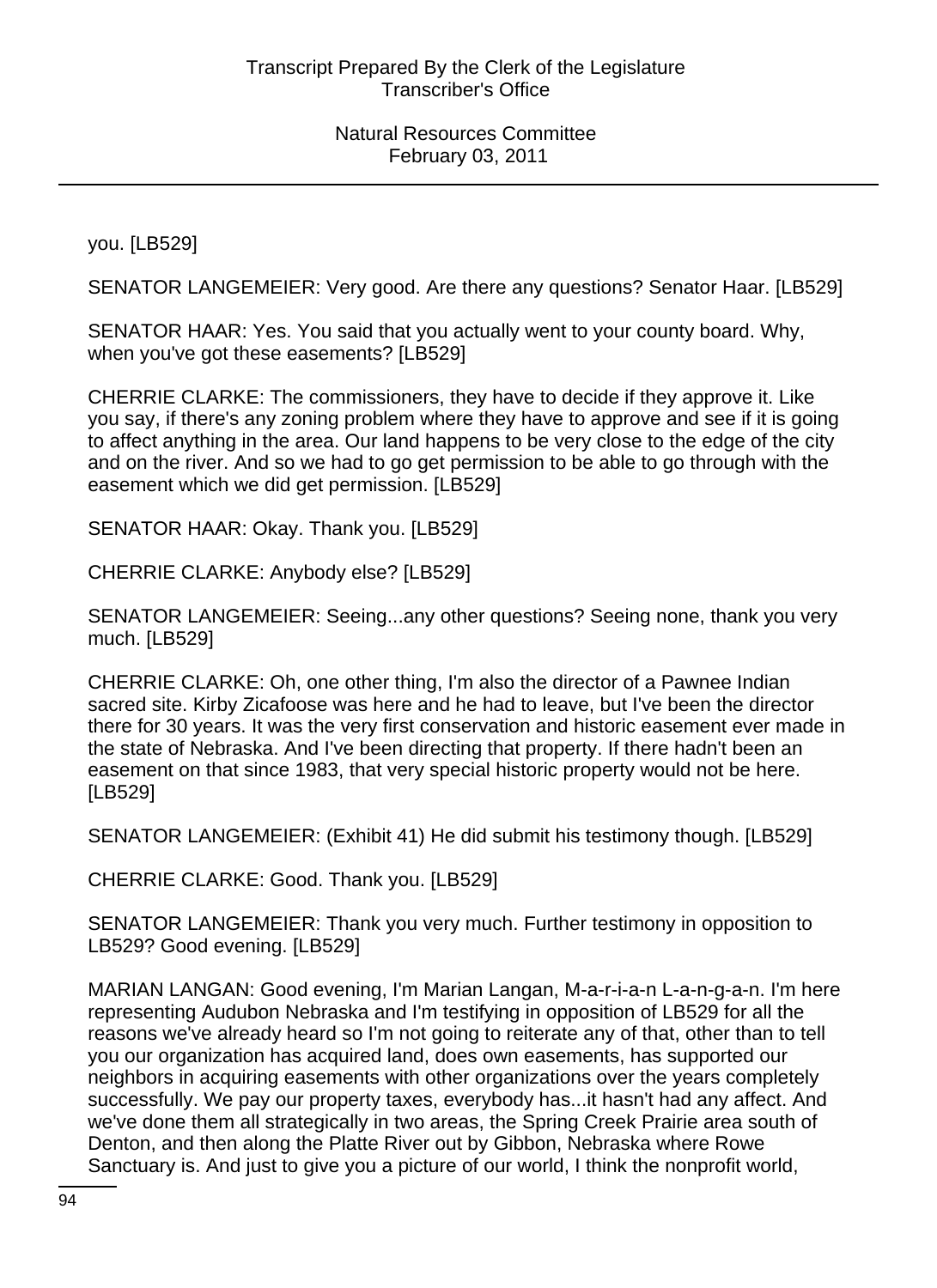conservation organizations have truly have been grossly mischaracterized in this hearing this afternoon. And we, almost all of us, have to raise all of our money here. It's Nebraska supporters that are wanting to do it. It's very tough to raise money and it's really tough to go around and ask money to contribute to pay for property taxes. So they're not a bunch of organization trying to acquire land because we don't know how we're going to pay the taxes on it. It's tough. So easements are absolutely win-win for everyone. They're win-win for the donors, for the supporters, for the organizations, for the landowners, multitudes of ways. But I also want to talk just for a second about nonprofits. America has an incredible tradition of citizens organizing to solve problems so that the government doesn't have to step in and always do it. Now the nonprofits do that work on wide multitude of social issues and conservation is one of them. You see my face right here representing this organization, but really at Spring Creek Prairie last year over 120 volunteers did over 2,500 hours of work out there to make it possible for kids to come on field trips, for families to come out and enjoy weekends out in the prairie, for all those kinds of reasons. They're not doing it because anybody wants to acquire any land. Sometimes acquiring is what has to be done; sometimes an easement is what has to be done. But, you know, it depends on the circumstance. At Rowe Sanctuary, let me jump backwards, we've heard a lot over the last couple of years about clearing vegetation out of the rivers in Nebraska because of our water problems. Audubon started out on that Platte River project over 35 years ago and there are people in the room today that actually by hand were clearing vegetation out of that channel over 35 years ago. That's how long it has taken us to get to the point that we're at today. Fortunately, we can do it more efficiently now. But this started by Nebraskans getting together and trying to get out there and solve problems. And during that time since then as well, we've acquired more land, there's been easements, because that was what was needed. Altogether it's part of that huge toolbox to solve these problems. LB529 is not going to help us solve any of these problems. And if there is a problem, let's get together, do the interim study and figure that specific problem out. But this is not an answer. Thank you. I'm happy to answer any questions. [LB529]

SENATOR LANGEMEIER: Very good. Are there any questions? Seeing none, thank you very much, well done. [LB529]

MARIAN LANGAN: Thank you. [LB529]

SENATOR LANGEMEIER: Further testimony in opposition? Welcome, Glenn. [LB529]

GLENN JOHNSON: (Exhibit 42) Good afternoon, Senator Langemeier, members of the Natural Resources Committee. My name is Glenn Johnson, G-l-e-n-n J-o-h-n-s-o-n. I'm the general manager of the Lower Platte South Natural Resource District here in Lincoln. I'm here representing that district and also representing the Nebraska Water Resources Association and the Nebraska State Irrigation Association in opposition to LB529. The Conservation and Preservation Easement Act in Nebraska was adopted in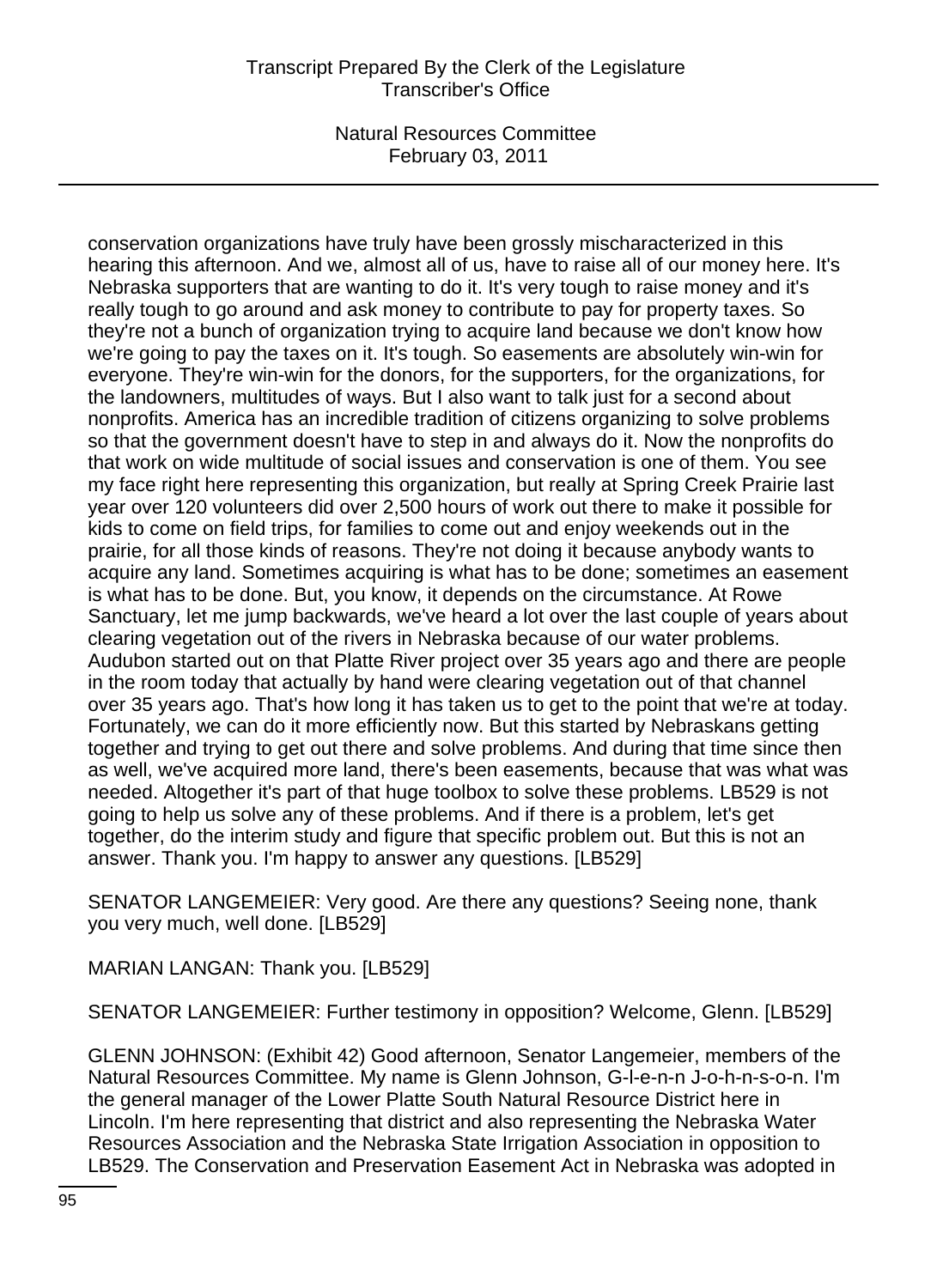1981, introduced by Senator Jerry Warner, who happens to be in our district, on the behalf of a landowner just east of Lincoln, one of his constituents. Immediately after that bill was passed, that landowner turned around and donated a conservation easement...I'm sorry to say, it was the first one, because it was in 1981, to the natural resources district. Over 145 acres of trees and prairie on property that he wanted to see preserved as the city grew. He wanted to protect that and maintain that as that area in perpetuity and binding on all successive owners. That was his intent, and that was what he has done. Since that time, the NRD has acquired 13 additional permanent conservation easements on its own initiative over about 1,200 acres...primarily what we look at as native timber, native prairies, riparian stream corridors and fresh water in saline wetlands. That's the focus our district has been and they've all be voluntary easements and, basically, they've all approached us about these easements. They've been acquired through a combination of NRD funds, private donations, donations from those landowners themselves as part of a deferred payment or that they could use for a tax write-off, funding from the NRD, funding from Environmental Trust and other sources. So it's been a very combination where we've actually purchased those. The NRD and the city, in addition, own and hold jointly probably another 15 permanent conservation easements within the city and around the perimeter of the city. So again, a little bit different flavor of some of the use of conservation easements. Most everything you've heard so far is all in the agricultural, rural areas. We're talking urban; we're talking in the middle of the city. We're talking on the very edge of the city; we're talking about flood plains that permanently prohibit development within the flood plain. The smart thing to do. They will never develop; they will never build homes. They will never build...and we'll never have to go back in there and spend public dollars to come in and save them from flooding after they have built in there. We're tired of doing that and conservation easements is the best tool we've got. It trumps zoning because zoning can be changed by the next...in the next comprehensive plan. Comprehensive easement continues and endures in there. In every single easement we have prepared is customized to that particular land, that particular landowner, developed with that landowner and have certain restrictions and certain conditions. All of our easements also contain management requirements because these are basically conservation and preservation easements to maintain that land in the same use. It's either going to...if it's a grassland, they're going to have to graze it, they're going to have to hay it, they're going to have to burn it, they are going to have to do management of it. So it's not just taking the money or giving the easement. There is a requirement on them; that's binding on the next landowner and the landowner's...the kids, kids, kids, kids, whoever buys it, whoever inherits it. Every one of those also has gone to the county boards and been presented to them and they've reviewed it and determined it's consistent with the comprehensive plans and have signed off on those easements before we actually enter into those easements. And that's a requirement today. And in some cases the city has had to also sign off on those. The current law, in the NRD's opinion, works very well in that process with the approval by the governing body. There are reasons why they can disapprove it in the current statutes and we think those are appropriate. If a county has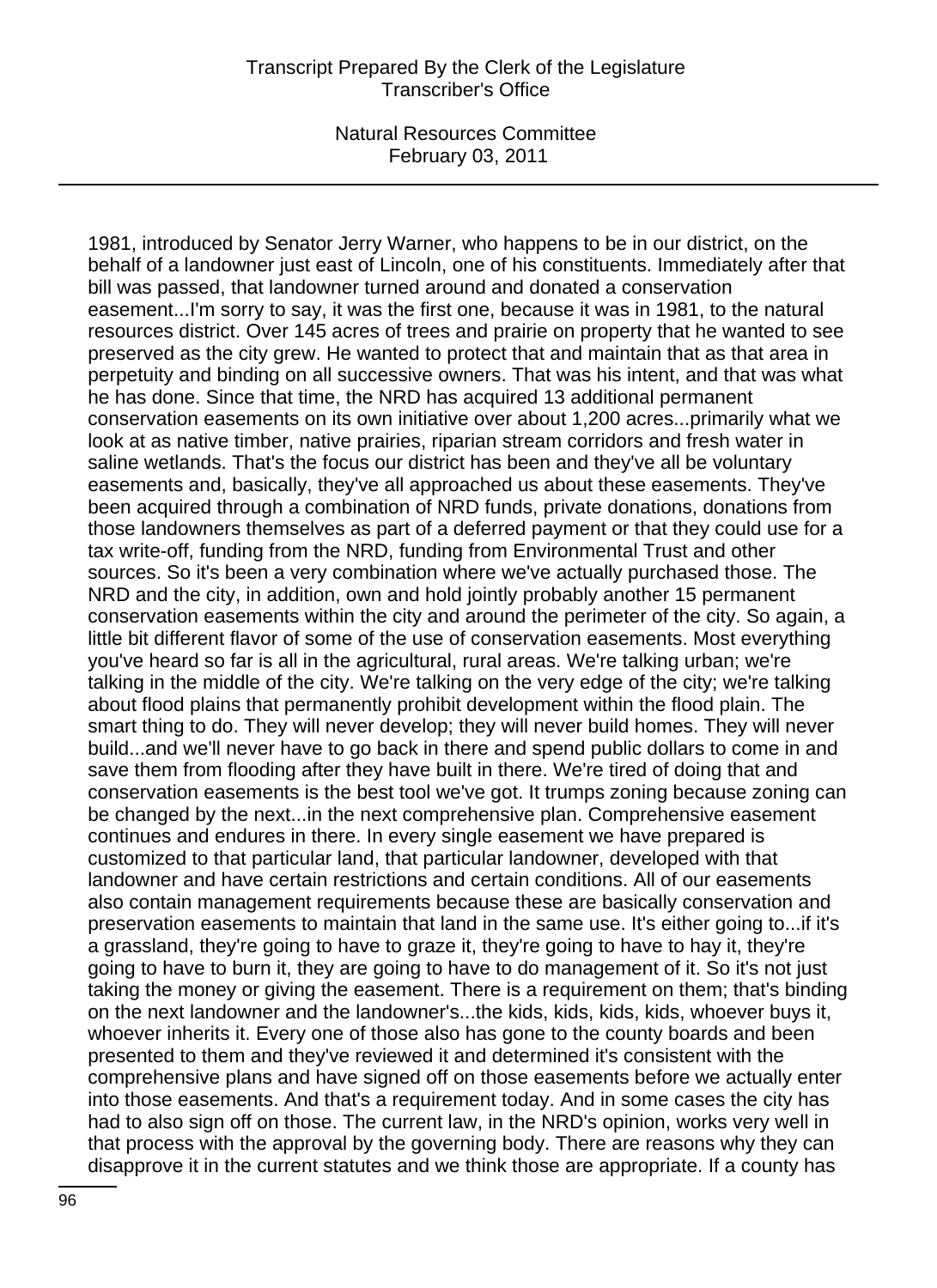an issue, the zoning and comprehensive plan is the appropriate way to deal with it in the future, we feel. There is a process set up in the statutes, if for termination, the question was raised here about termination, and either the landowner or the easement holder have the right to petition to the courts for the courts to hold a hearing and the requirement is on the petitioner to establish that it's no longer in the public interest to hold the easement or that the easement no longer substantially achieves the conservation or preservation purpose for which it is created. There may come a time, at some of the easements that we hold, that when it is totally developed around, it may make some sense to take a look at those easements again. But there were a lot of reasons that were cited by many of the other folks that testified of the technical concerns of the act. And it's an important tool that we use and we certainly would hope to be able to maintain and continue to use that tool. Thank you. [LB529]

SENATOR LANGEMEIER: Are there questions? Senator Haar. [LB529]

SENATOR HAAR: So...I mean, this bill isn't about all easements, it's about conservation easements, but that's what you use in the flood plains? [LB529]

GLENN JOHNSON: Yes. That's what we use in the flood plains. [LB529]

SENATOR HAAR: Okay. That is a good choice. [LB529]

SENATOR LANGEMEIER: Seeing no other questions, thank you very much. [LB529]

GLENN JOHNSON: Thank you. [LB529]

SENATOR LANGEMEIER: Further testimony in opposition? Good evening. [LB529]

JOHN KNAPP: Good evening, Senators. Thanks for the opportunity to testify. My name is John Knapp, J-o-h-n K-n-a-p-p. And I, likewise, would like to testify in opposition to this bill. I agree with most of the comments made, I guess most the comments made previously by other opponents. I think the proponents give a lot of misleading facts and one of them on the county commissioners. And I'm from Sarpy County, I'm a small farmer in Sarpy County. And of the conservation ease...and I attend county board meetings quite a bit. And all the easements that I know of in Sarpy County have had to go before the Sarpy County Planning Commission for approval, the Sarpy County Board for approval. And so it's not...I don't know where these county commissioners are coming from. I don't know if it was the previous board that approved these easements and they didn't like it and felt they didn't have an opportunity to testify. But the law says it has to go through the planning and county boards get the final say on it if they like it or don't like it. And the other thing is, I think it's a taking of property rights. If somebody wants...if a farmer wants, in Sarpy County, we're about the fastest urbanizing county in the state and it doesn't bother anybody to turn over a farm for a motel or a gas station or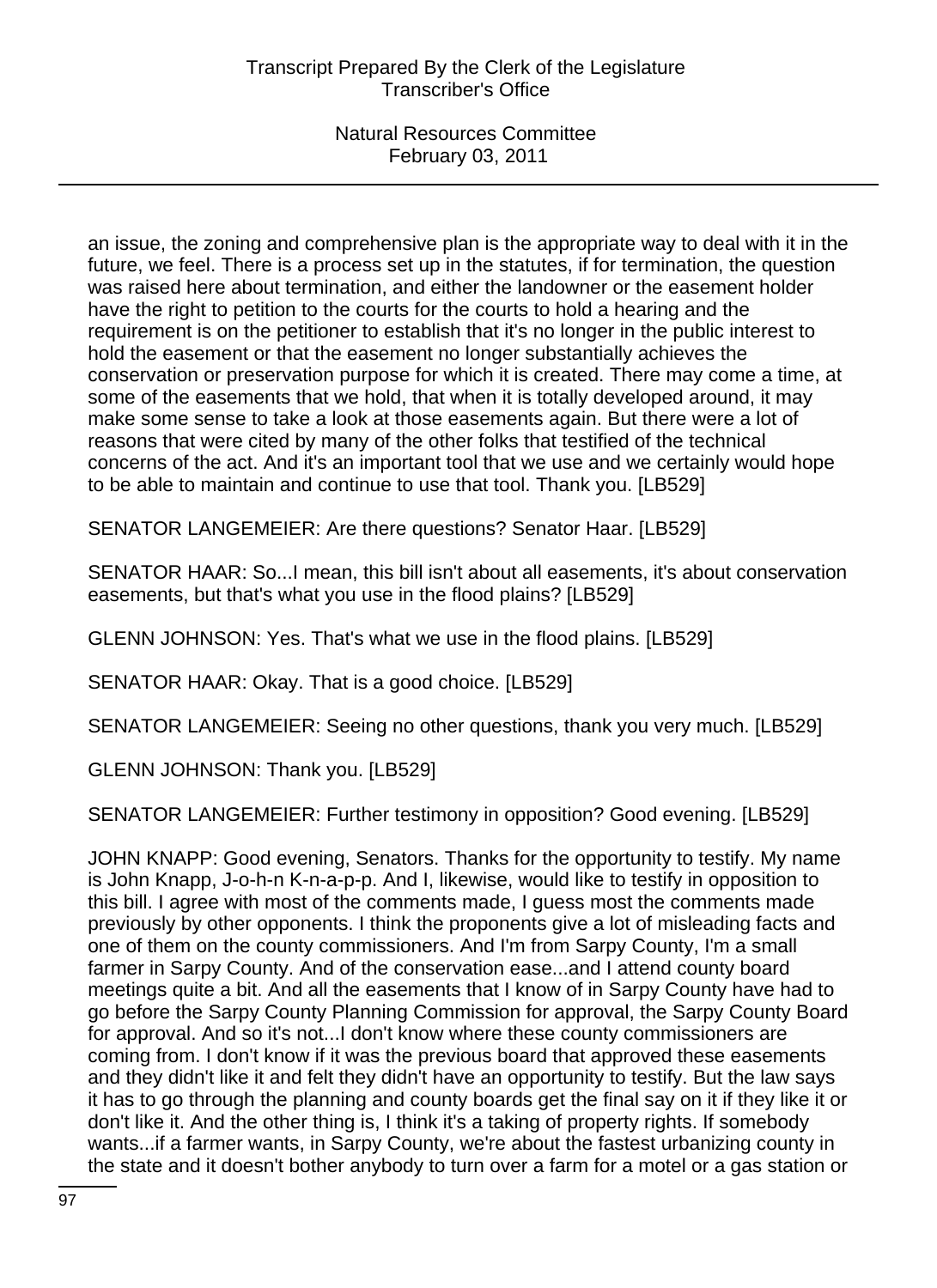a slab of concrete. And I hear a lot of these proponents talking about protecting the ground for agriculture. Well I've talked to Dave Sands with the Nebraska Land Trust about an easement. Unfortunately, I inherited the farm. My family has been in Sarpy County since about 1870, so I'm a fourth generation farmer. And since the '60s my folks have said, why aren't we protecting...this is the best farm ground in Sarpy County. Why are we turning this into houses? We don't irrigate. And the last...since 1984, when I started farming, took over from my dad, I've only had six claims on crop insurance. And most of those just refunded my premium. I think one year I actually got a couple thousand dollars more than what my premium plus the government's portion of the premium was. So basically, you know, I do good crops...raise good crops with no irrigation creating problems, you know, mismanaging water and stuff like that. And you're just paving this over, but you have no problem with, you know, going out in the sand and trying to pump water and, I mean, it's not all mismanaged, but there's quite a bit of mismanagement been going on. And so I think there should be a means of protecting my farmland and unfortunately they didn't leave me a million dollars to put your land in an easement. These conservation organizations don't always like your land because it doesn't have a pond on it or something like that. Talking to Dave Sands, I'd have to come up with approximately \$70,000 to...and they do a whole evaluation process, so you can't give you an exact value, but potentially I'd have to come up with \$70,000 to get somebody to supervise my easement. And so I think...well, probably have to wait until I die and leave it in a will that it goes to a conservation easement with the money they collect from my estate. But anyway, another thing is I think that hasn't been brought up today is if you put a conservation easement on the farm, if you read these farm magazines, one of the big issues in estates is that there's one sibling gets the farm and the other three nonfarm siblings are worrying about how they are going to...being compensated fairly. Well if you put the land...if I put the land...or the farmer puts the land in a trust, everybody knows in perpetuity, that land is going to be farm ground. And these organizations encourage you to put the least restrictions on it when you set it up. You can always amend it to put more restrictions on it, but you can't back out. And so anyway, if the family knows that if I inherit the farm, that it's going to be farm ground, I ain't going to as soon as the estate is settled go out and turn around and sell it to a developer for a housing project, they're going to feel...they will be a lot more assured that the values they're getting for their share of compensation is going to be equitable because you can put the land...the value of that farm, and it's going to stay farm ground, and therefore, you know, it's going to be such. And so anyway, I guess that's all. [LB529]

SENATOR LANGEMEIER: Very good. Are there any questions? Senator Haar. [LB529]

SENATOR HAAR: Just real quick. Since you went to a lot of these county board meetings, did you ever see the county board turn down an easement? [LB529]

JOHN KNAPP: Not yet, not in Sarpy County. [LB529]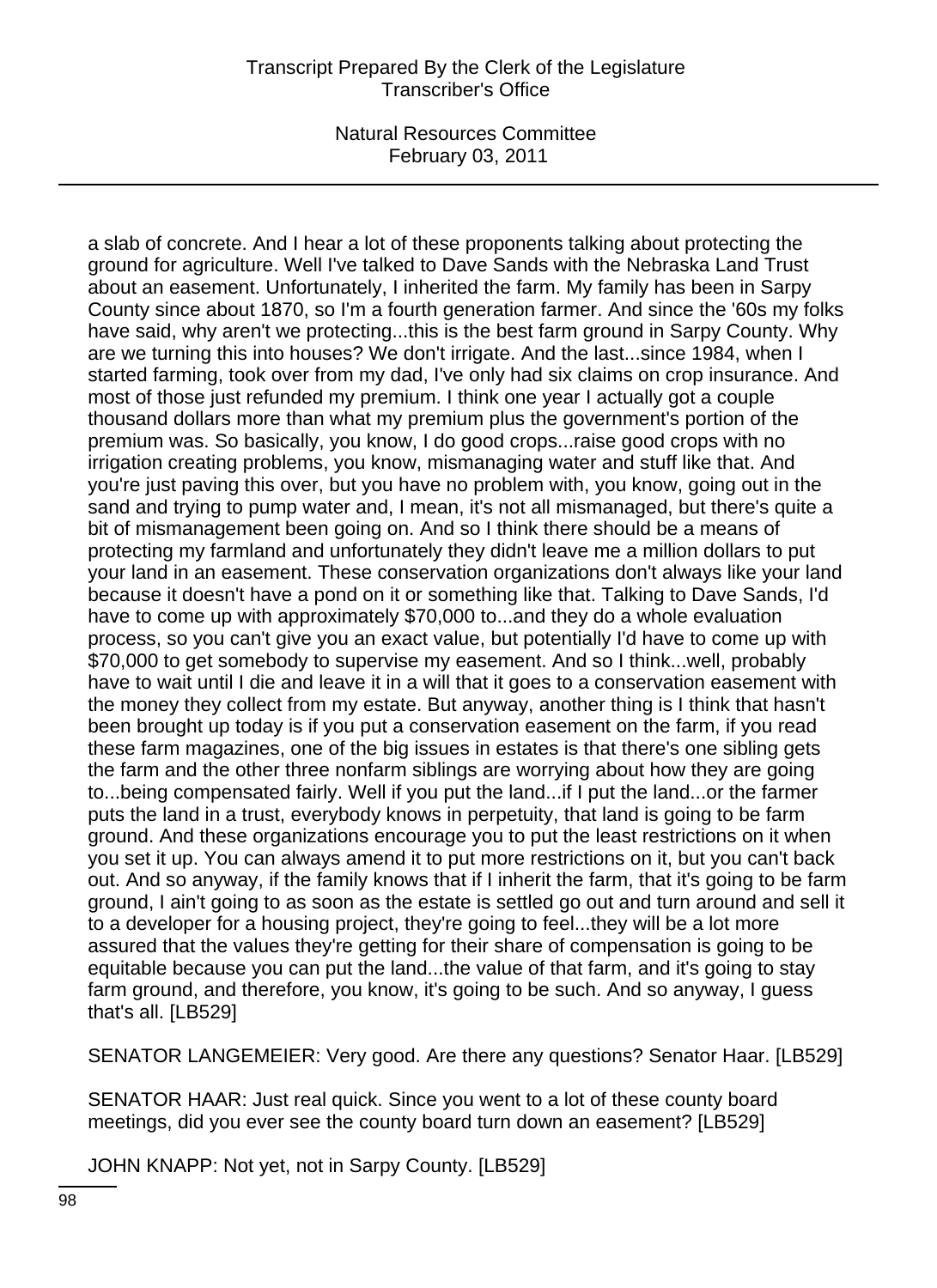SENATOR HAAR: And some of these were permanent easements? [LB529]

JOHN KNAPP: It's a long...yes. They're all permanent easements. And the county attorney's office...and I don't know if this is required, but in Sarpy County, like I say, Dave Sands would negotiate with me, we get...my attorney get the contract, and then we run the...we take the contract to the county attorney's office. They have the county attorney's office review the contract and see if they're satisfied with the conditions in the permit and they may make changes and then it goes...when it goes to the county planning commission, the county board says...the county attorney's office says, yes, you know, these conditions are adequate. And so that's the process of Sarpy County. [LB529]

SENATOR HAAR: Okay. Thank you. [LB529]

SENATOR LANGEMEIER: Seeing no other questions, thank you very much for your testimony. [LB529]

JOHN KNAPP: Thank you. [LB529]

SENATOR LANGEMEIER: (Exhibits 43, 44, 45, 46, 47, 48, 49, 50, 51) Appreciate you coming. Further testimony in opposition to LB529? They finally stopped, Senator. Except I'm not done. I have a bunch of letters in opposition. I have Duane Hovorka with the Nebraska Wildlife Foundation; I have Kirby, and I'm going to kill her name, Zicafoose, there it is, from Omaha; Judith Parks from Papillion; Don Cox from Hastings; Wes Sheets with the Izaak Walton League; Stu Luttich from Geneva; Bruce Kennedy from Malcolm; Lyle and Alice Sittler with the Bluestem Valley Farms; Norris Marshall from Kearney; Jerry McDonald from Pheasants Forever; Ron Patterson from Gretna; and that's it for letters in opposition. Now we move on to neutral testimony, those that would like to testify in a neutral capacity. Good evening. [LB529]

REBECCA HORNER: (Exhibit 52) Good evening. I'll be brief. My name is Rebecca Horner. I'm the planning director for Sarpy County. That's R-e-b-e-c-c-a H-o-r-n-e-r and I'm speaking on behalf of Sarpy County. As was mentioned previously, Sarpy County has a mandatory conservation development district which mandates 40 percent of the property be placed in a permanent conservation easement. And that represents, probably, up to 20 percent of our county jurisdiction. So the bill as drafted appears that it may create problems with the Sarpy County Comprehensive Plan and the zoning regulations that were developed after many public hearings with the stakeholders of Sarpy County. Sarpy County has implemented this comprehensive plan in this conservation development district for approximately five years without any issue to...with its tax base which I believe is because we have designated conservation residential areas in our comprehensive plan, which is attached to the handouts I've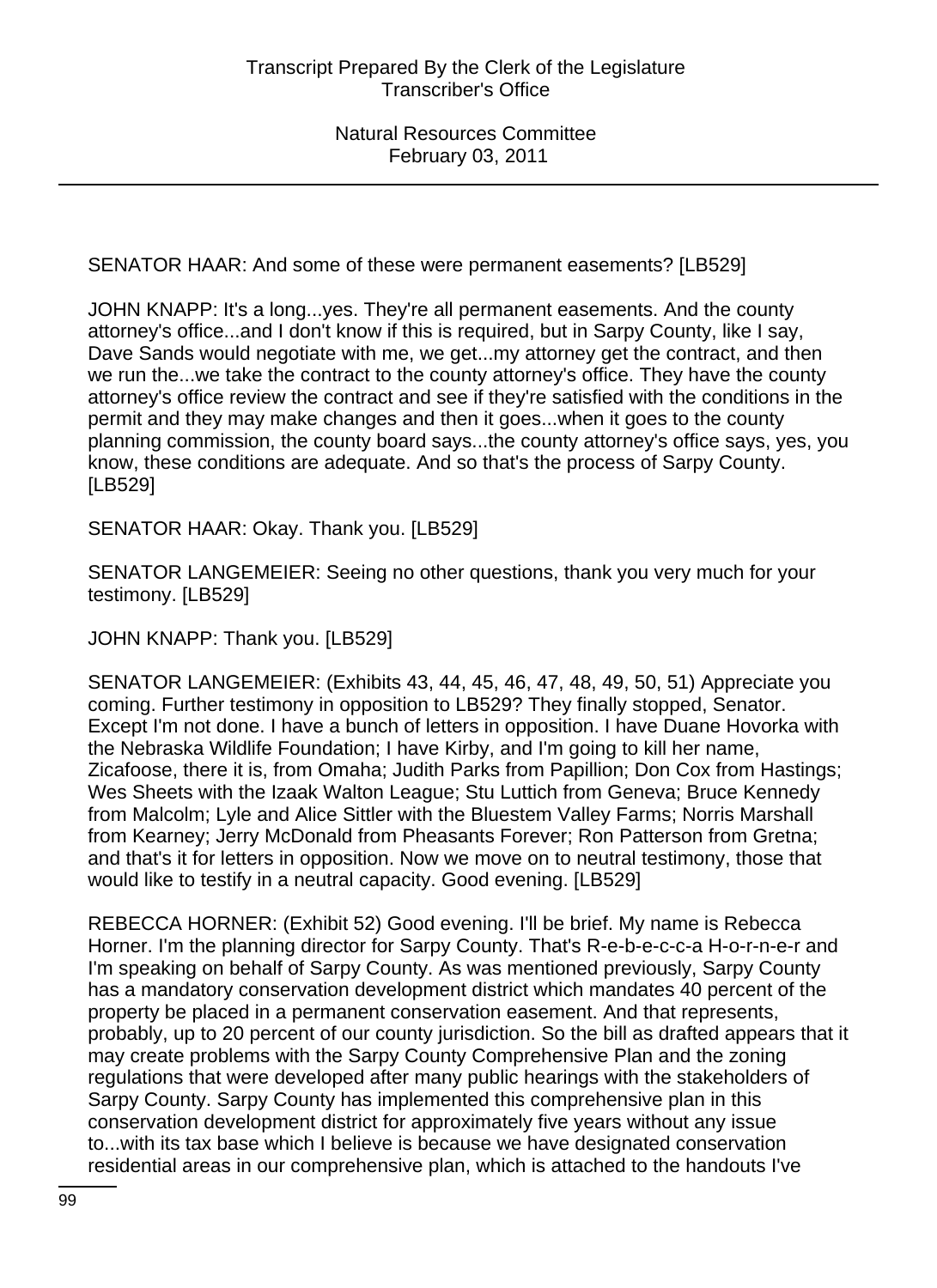given to you. Also, because we have a well-established process in our zoning regulations, which I've provided to you as well. And also because we have the authority through state statute to deny any conservation easement that is in conflict with our comprehensive plan. I'd be happy to work with the committee and Fred Uhe as well, on behalf of Sarpy County to help resolve any issues that you might have to seek a solution to this issue. And I'd be happy to answer any questions as a professional planner. [LB529]

SENATOR LANGEMEIER: Very good. Are there any questions? Seeing none, thank you very much, well done. Further testimony in a neutral capacity? Good evening. [LB529]

JOE CITTA: Good evening. Chairman Langemeier and members of the Natural Resources Committee, my name is Joe Citta, that's J-o-e C-i-t-t-a. I'm the corporate environmental manager for Nebraska Public Power District. I'd like to talk a little about how NPPD utilizes conservation easements. NPPD in the course of providing power to our customers, both through utilizing our own facilities and also through power purchase agreements, has utilized conservation easements when working with state or federal agencies to address potential impacts to fish, wildlife, and threatened or endangered species. I'd like to give you an example. As part of our recent Cooper Nuclear Station license renewal, NPPD entered into a memorandum of understanding, or MOU, with the Nebraska Land Trust, U.S. Fish and Wildlife Service, and the Nebraska Game and Parks Commission. The MOU required NPPD through the Nebraska Land Trust to obtain a perpetual conservation easement along the Missouri River for aquatic habitat development to benefit the endangered species, pallid sturgeons. Conservation easements have also been utilized when working with wind developers and on other electric infrastructure projects. NPPD believes it's important to preserve the ability to utilize this very useful tool and process. We believe the process must also include the ability to enter into long-term easements and to be able to utilize the services of specialized land trust-type entities to help obtain and administer the conservation easements. These entities are very helpful to NPPD as we do not have experienced resources in this area. Our power plants and transmission infrastructure represent a multibillion dollar investment in the state and are built to last 40 to 60 years or more. We feel placing too rigorous of restrictions, approvals and time limits on easements could result in prohibiting the ability to obtain appropriate long-term conservation easements, thus precluding the use of this tool to address fish and wildlife and endangered species concerns. NPPD also realizes the importance to preserve the ability to protect tax income for counties. Therefore, we believe an option to consider would be to place certain requirements that protect the county's tax income as a condition contained within the conservation easement. Thank you for the opportunity to testify and I'd sure be glad to take any questions. [LB529]

SENATOR LANGEMEIER: Very good. Are there any questions for Mr. Citta? Senator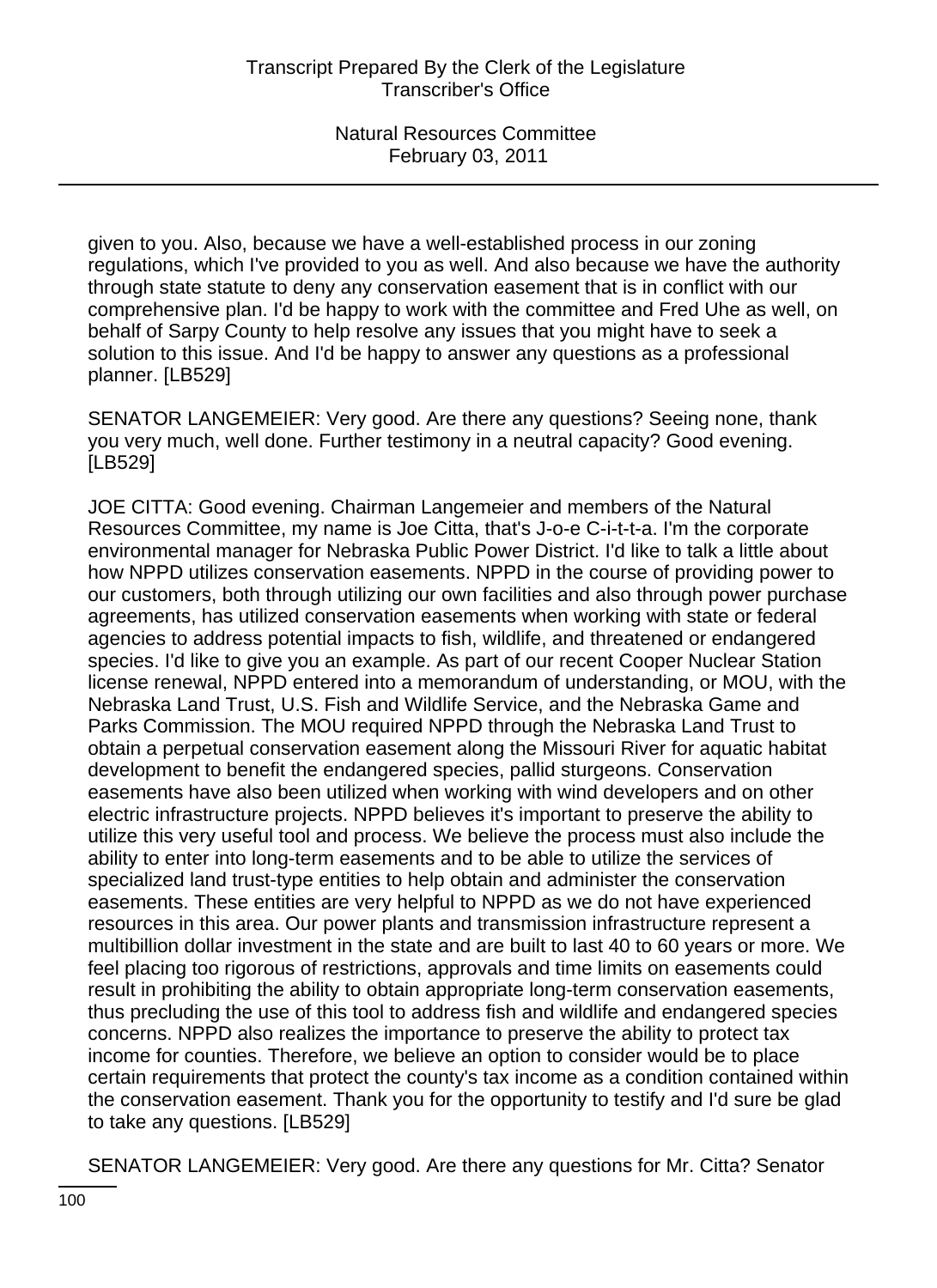Haar. [LB529]

SENATOR HAAR: Earlier we talked to somebody from Game and Parks, and, I'm sorry, someone who talked about using permanent easements in connection with wind development. [LB529]

JOE CITTA: Yes, sir. [LB529]

SENATOR HAAR: Do you actually get involved in that, or is that simply the developers working with Game and Parks and so on? [LB529]

JOE CITTA: Well it's the developers working. But we also, since we have a PPA, a power purchase agreement with the developers, we go with the developers to meet with the Game and Parks Commission and negotiate the...and get their approval and negotiate the easements and that type of things. But the actual easement is with the developer and, I believe, they utilize like the Nebraska Land Trust or some other kind of nonprofit agency to obtain the easement. So we're a part of it, but the easements are not with NPPD. [LB529]

SENATOR HAAR: Gotcha. Thank you. [LB529]

JOE CITTA: Um-hum. [LB529]

SENATOR LANGEMEIER: Any other questions? Seeing none, thank you very much. [LB529]

JOE CITTA: Thank you very much. [LB529]

SENATOR LANGEMEIER: Did a great job. Further testimony in neutral capacity. [LB529]

PETE McCLYMONT: (Exhibit 53) Chairman Langemeier, members of the Revenue..revenue, excuse me, Natural, we've all paid a price to be here, I guess, that's where I came from. Anyway, I'm here as vice president of legislative affairs for the Nebraska Cattlemen. [LB529]

SENATOR LANGEMEIER: You never did your name. [LB529]

PETE McCLYMONT: P-e-t-e M-c-C-l-y-m-o-n-t. Thank you, sir. The board took a position of neutral within my written testimony is the reasons for that and I would be happy to answer any questions. [LB529]

SENATOR LANGEMEIER: Are there any questions for Mr. McClymont? Seeing none,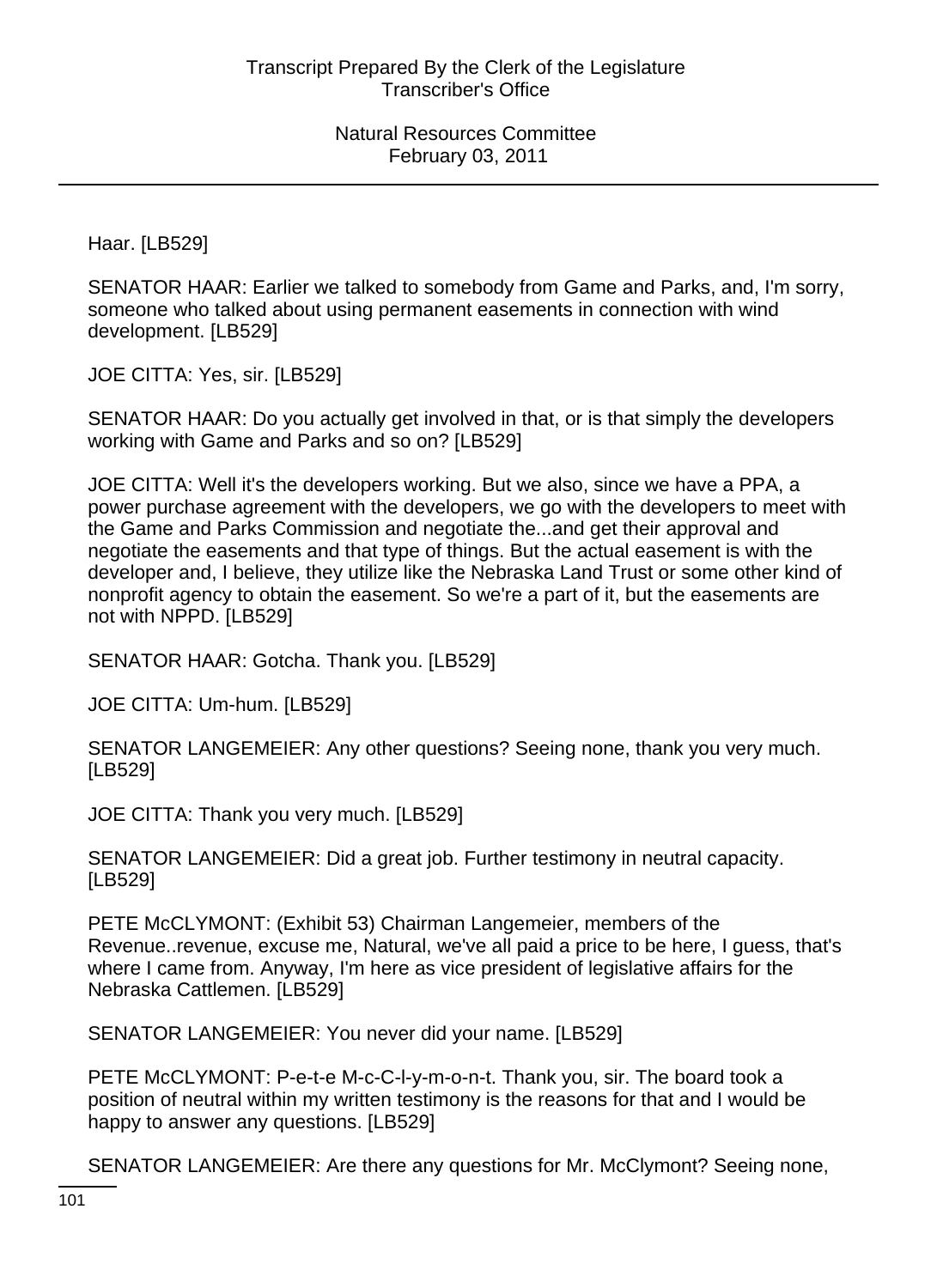very good, thank you. [LB529]

PETE McCLYMONT: Thank you. [LB529]

SENATOR LANGEMEIER: Further testimony in a neutral capacity? Mr. Hansen, welcome. [LB529]

JOHN K. HANSEN: Mr. Chairman, members of the committee, for the record my name is John K. Hansen, H-a-n-s-e-n. I'm the president of the Nebraska Farmers Union, appear today before you as our president and lobbyist. We are neutral, but we would probably be neutral/opposed. We...this discussion that you've heard today is a discussion that we have heard within our organization. We have folks who are strongly in favor of easements and use them. We have folks who come from problem counties and are very concerned. We are familiar with the problems with wind energy development and are concerned about those. We're concerned about the NRD, the mitigation, all of those kinds of things. Our suggestion to the committee would be to much more clearly narrow the focus of what it is that you're dealing with here so that we can limit the amount of unintended consequences or things that we didn't really see in terms of the whole thing. There's also an issue, and I don't understand it well enough to do it in any depth, but our board discussed this also last Friday, took up a lot of time at our board meeting and one of the problems has to do with...we would like to see something less than a permanent easement in some cases; other cases not. But if you don't get a permanent easement, you're not getting the federal income tax benefit which makes the easement much less enticing and valuable. So there's trade-offs in almost everything that you do here. And with that I will close and wish the committee well and salute you for your endurance and commitment to the hearing today. Thank you very much. [LB529]

SENATOR LANGEMEIER: Thank you. Are there any questions for Mr. Hansen? Seeing none, thank you very much. [LB529]

JOHN K. HANSEN: Thank you. [LB529]

SENATOR LANGEMEIER: (Exhibit 54) Further testimony in a neutral capacity? I do have a letter from Lynn Johnson, from the city of Lincoln in a neutral capacity. No other testifiers in a neutral capacity? Senator Carlson, you are recognized to close. [LB529]

SENATOR CARLSON: Senator Langemeier and members of the committee, thank you for your patience. I will not take 24 minutes to close. [LB529]

SENATOR LANGEMEIER: Thank you. [LB529]

SENATOR CARLSON: And I thought maybe that might be in the running for the most in